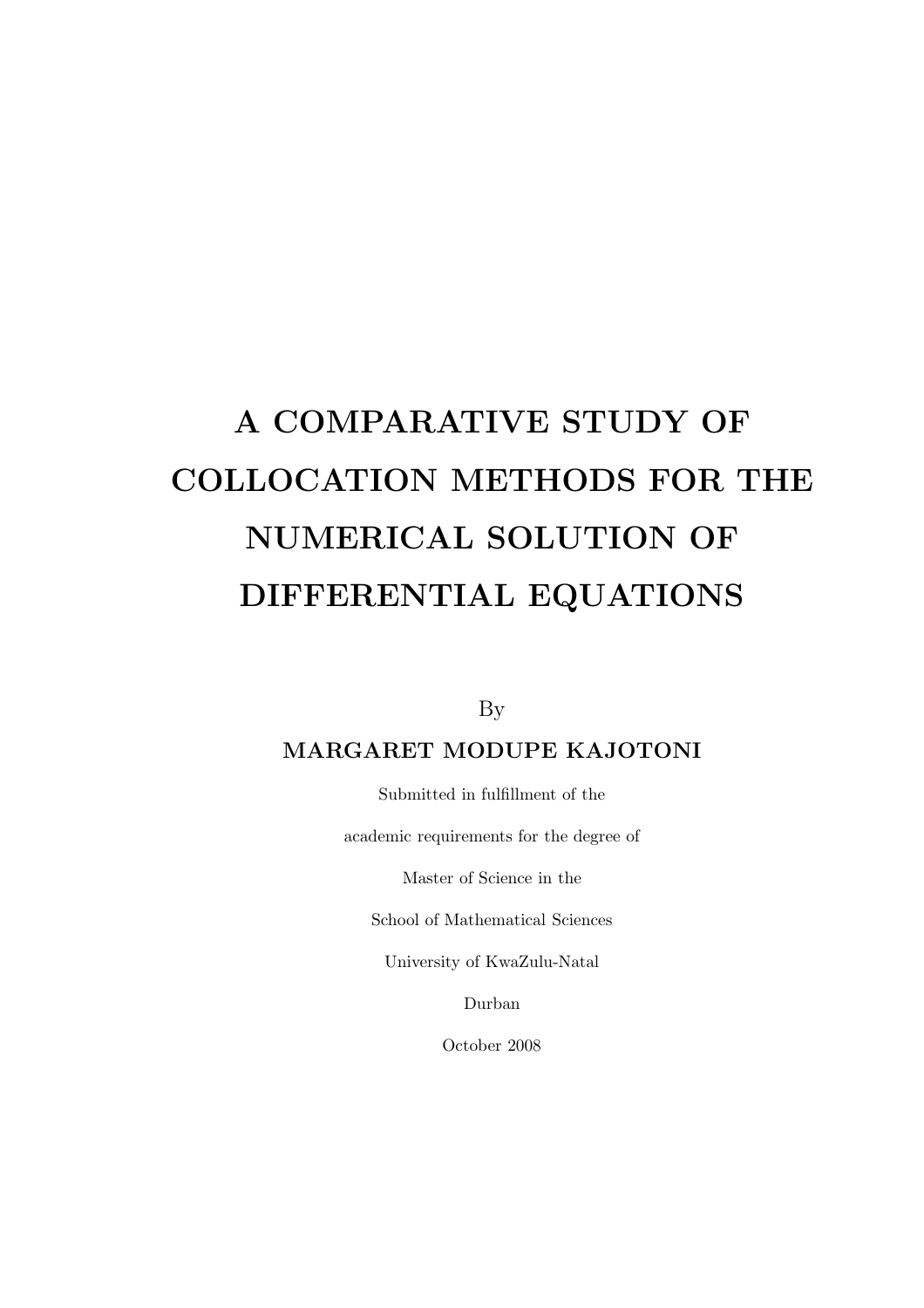### Abstract

The collocation method for solving ordinary differential equations is examined. A detailed comparison with other weighted residual methods is made. The orthogonal collocation method is compared to the collocation method and the advantage of the former is illustrated. The sensitivity of the orthogonal collocation method to different parameters is studied. Orthogonal collocation on finite elements is used to solve an ordinary differential equation and its superiority over the orthogonal collocation method is shown. The orthogonal collocation on finite elements is also used to solve a partial differential equation from chemical kinetics. The results agree remarkably with those from the literature.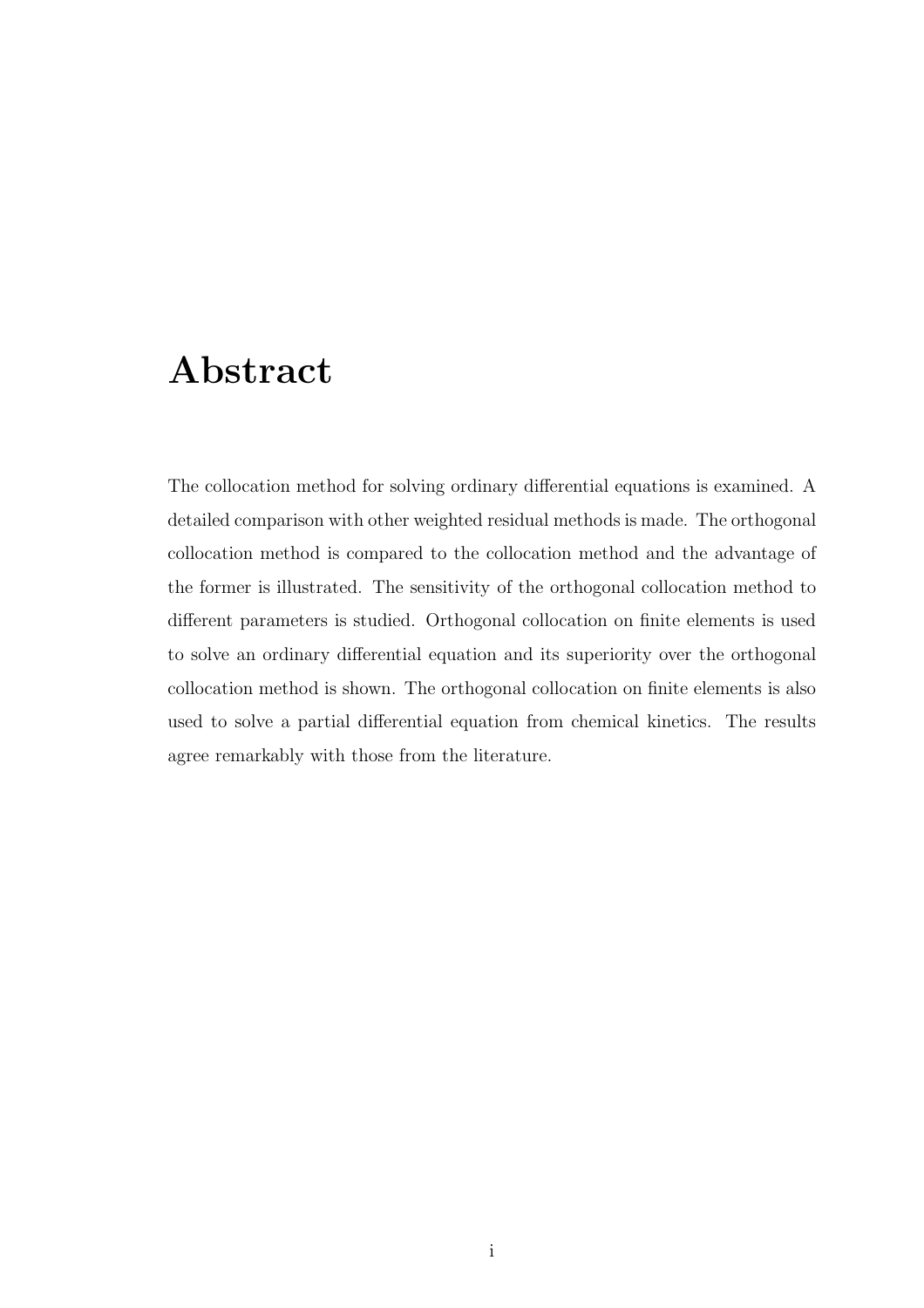Dedicated to my parents

## Mr and Mrs R.O. Kajotoni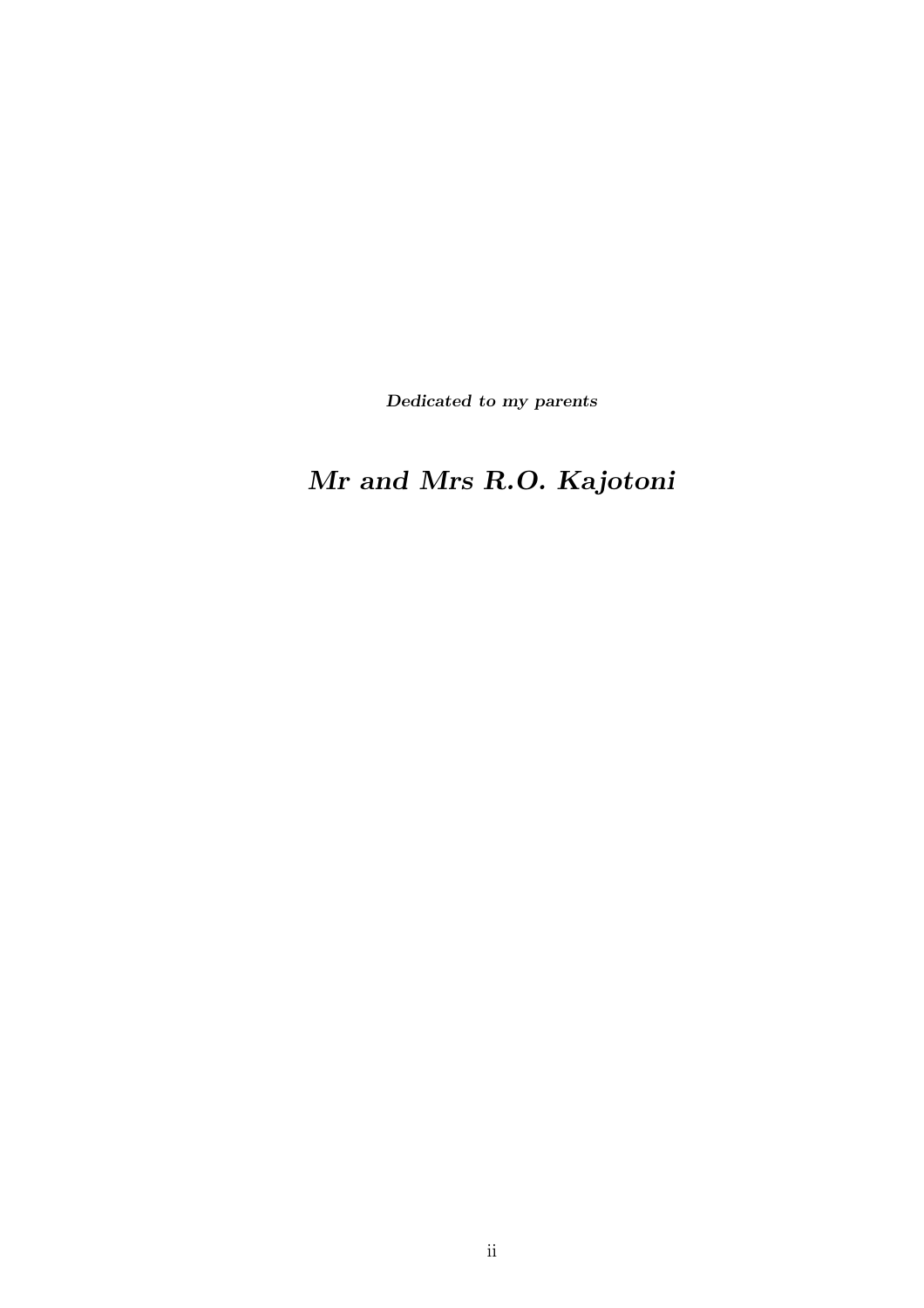## Acknowledgments

I will remain grateful to the founder of AIMS, professor Neil Turok and its director, professor Fritz Hahne for giving me such an exceptional opportunity to realize my dreams. My gratitude also goes to the entire AIMS family. I acknowledge the University of KwaZulu-Natal research office and professor Jacek Banasiak for also providing funding for this work.

I feel indebted to my supervisor, Dr P. Singh for all his reliable guidance and commitments throughout the course of my study. His approach to problem solving will definitely help me in future. I also appreciate the enormous contribution of my co-supervisor, Dr N. Parumasur.

Many thanks to my parents, Mr and Mrs R.O. Kajotoni for their expression of love. I also acknowledge the contributions of my brothers Kayode and Tunde and my sister Mrs Ojerinde and her family. To the Eniolorunda's and Kajotoni's home and abroad, I say thank you all.

My irrevocable gratitude goes to my beloved fiance Raphael Olushola Folorunsho for his love, patience and tactfulness throughout my stay in South Africa. Many thanks to the Folorunsho's for all their love and concern.

My appreciation also goes to Faye, Salvie, Mrs Petro, Mrs Henning, Dr P. Pillay, Dr Moopanar, prof Baboolal Dharmanand, Dr Kutu and family, Annemarie, Soren, Simon, Lucie, Mary, Emmanuel, Alfred, Elmah, Rudo, Ivy, Iyabo, Lola and all my colleagues in the School of Mathematical Sciences for all their love and hospitality.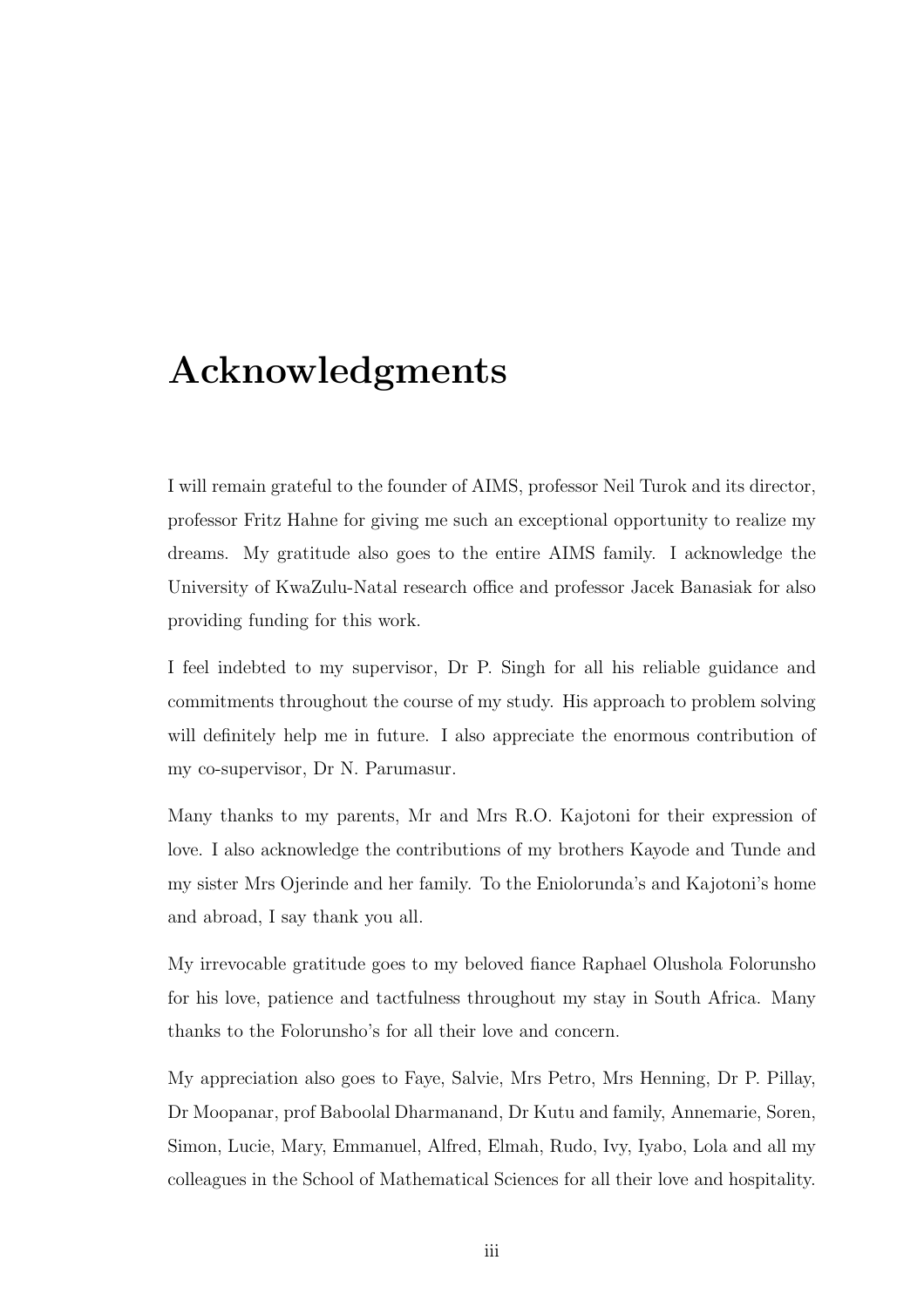More so, I will not forget all my lovely friends both home and abroad, His People Christian Church Durban and The Redeemed Christian Church of God(RCCG) Durban for being part of my life and for all their kind gestures which has led to the successful completion of my study.

My utmost gratitude goes to my Lord and my personal saviour, Jesus Christ for enabling me accomplish this dissertation.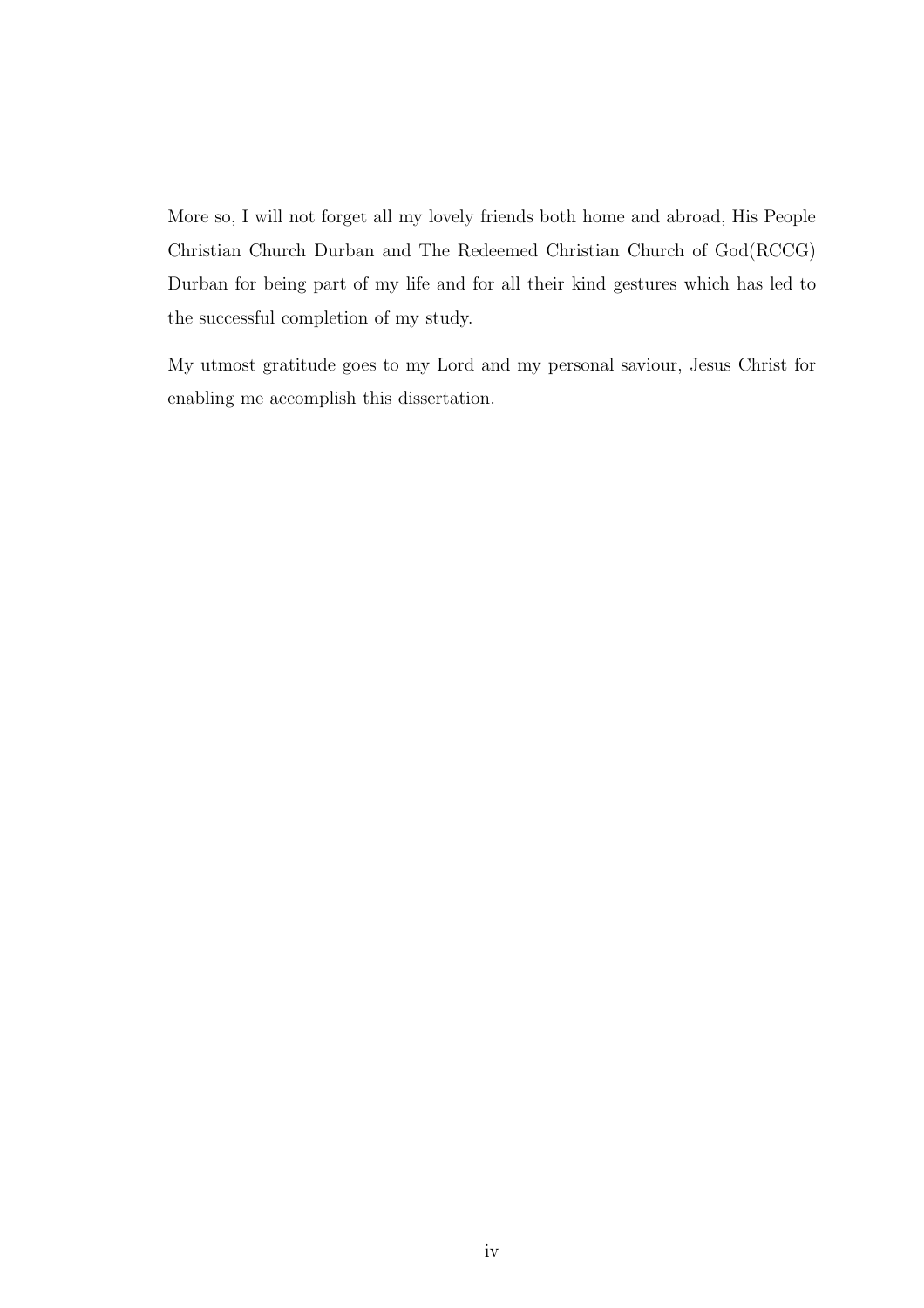## Preface

I Margaret Modupe Kajotoni affirm that the work in this thesis was carried out in the School of Mathematical Sciences, University of KwaZulu-Natal, Durban, during the period of August 2007 to October 2008. It was completed by the author under the supervision of Dr P. Singh and co-supervised by Dr N. Parumasur.

The research contained in this thesis has not been submitted to any University nor has it been published previously. Where use was made of the work of others it has been duly acknowledged in the text.

MM Kajotoni October 2008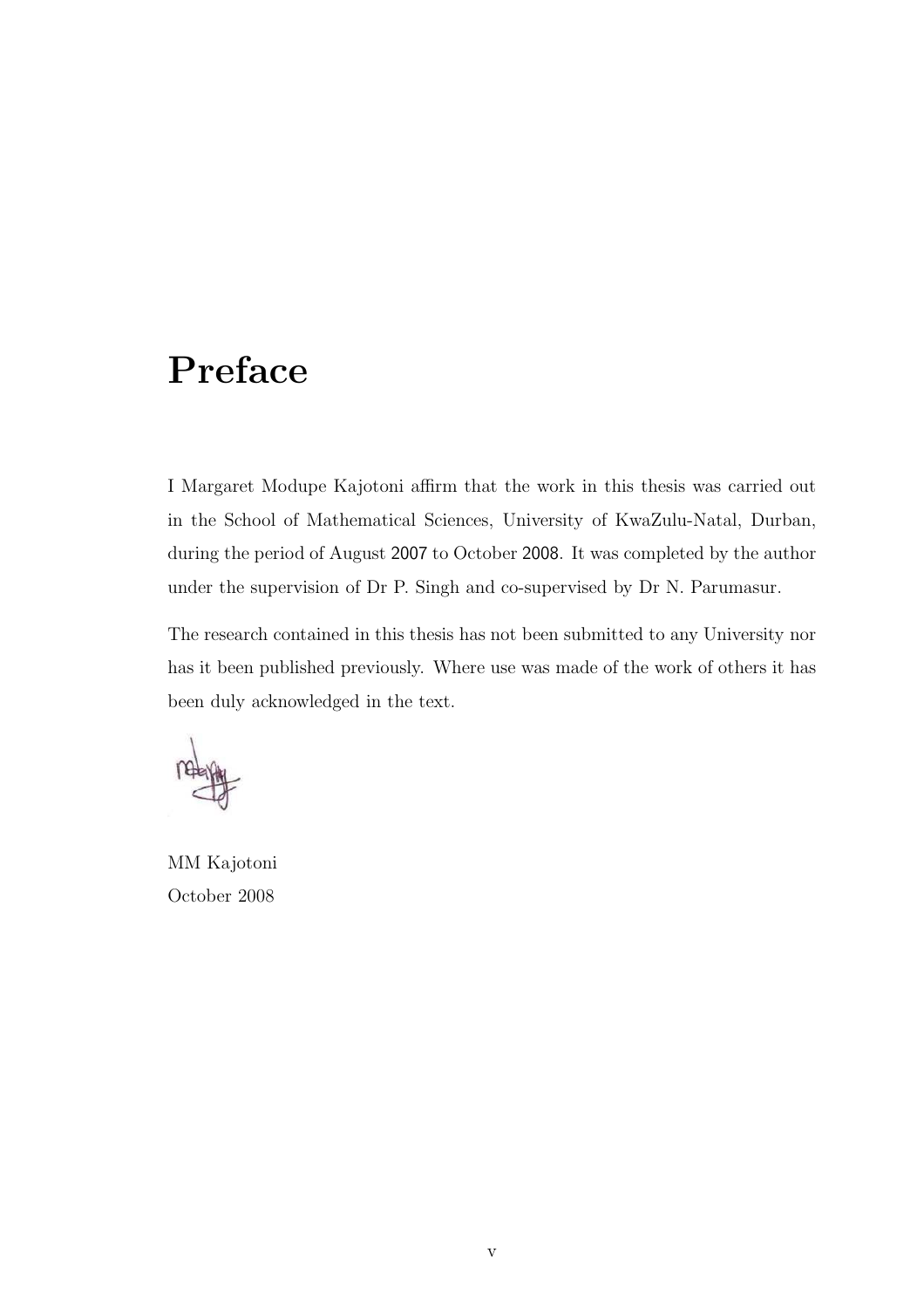## Declaration-Plagiarism

I Margaret Modupe Kajotoni declare that

- 1. The research reported in this thesis, except where otherwise indicated, is my original research.
- 2. This thesis has not been submitted for any degree or examination at any other university.
- 3. This thesis does not contain other persons' data, pictures, graphs or other information, unless specifically acknowledged as being sourced from other persons.
- 4. This thesis does not contain other persons' writing, unless specifically acknowledged as being sourced from other researchers. Where other written sources have been quoted, then:

a. Their words have been re-written but the general information attributed to them has been referenced.

b. Where their exact words have been used, then their writing has been placed in italics and inside quotation marks, and referenced.

5. This thesis does not contain text, graphs or tables copied and pasted from the Internet, unless specifically acknowledged, and the source being detailed in the thesis and in the Reference sections.

Signed: Date: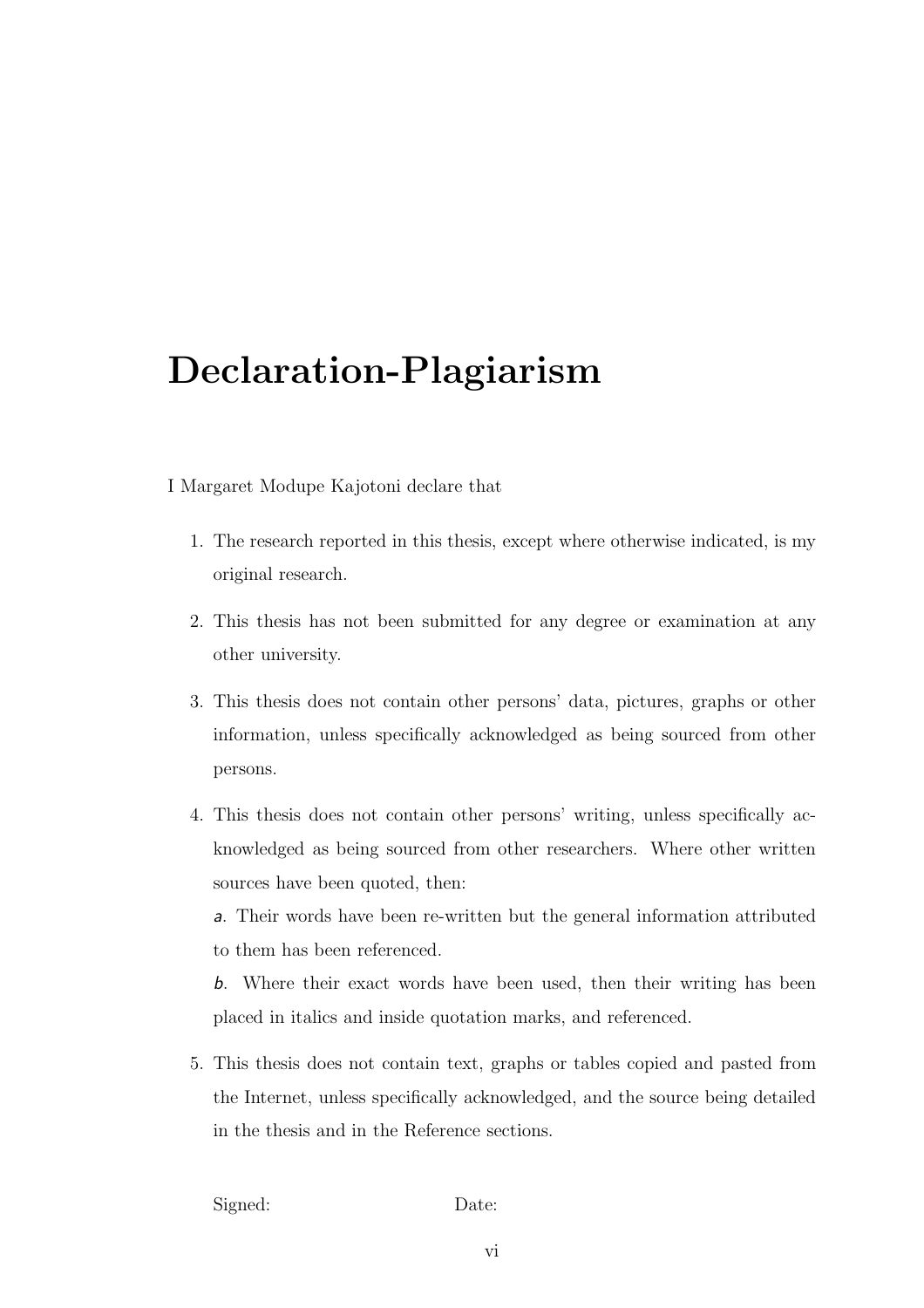## Notation

| L                         | Linear differential operator                         |
|---------------------------|------------------------------------------------------|
| R                         | Residual                                             |
| $\phi_i$                  | Basis function                                       |
| w(x)                      | Weight function                                      |
| K                         | Condition number                                     |
| X                         | Domain of interest                                   |
| C(X)                      | Continuous function over the domain $X$              |
| y                         | Exact solution to differential equations             |
| Уa                        | Approximate solution to weighted residual methods    |
| $e_a$                     | Error from the approximate solution $y_a$            |
| Уc                        | Approximate solution by the collocation method       |
| y <sub>s</sub>            | Approximate solution by the sub-domain method        |
| уı                        | Approximate solution by the least square method      |
| $y_m$                     | Approximate solution by the moment method            |
| $y_g$                     | Approximate solution by the Galerkin method          |
| $\ \cdot\ _2$             | Euclidean norm in $\mathbb{R}^n$                     |
| $\langle \; , \; \rangle$ | Inner product on $C(X)$                              |
| N                         | Order of polynomial                                  |
| $T_N$                     | Chebyshev Polynomial of the first kind of order $N$  |
| $U_N$                     | Chebyshev Polynomial of the second kind of order $N$ |
| $P_N$                     | Legendre Polynomial of order $N$                     |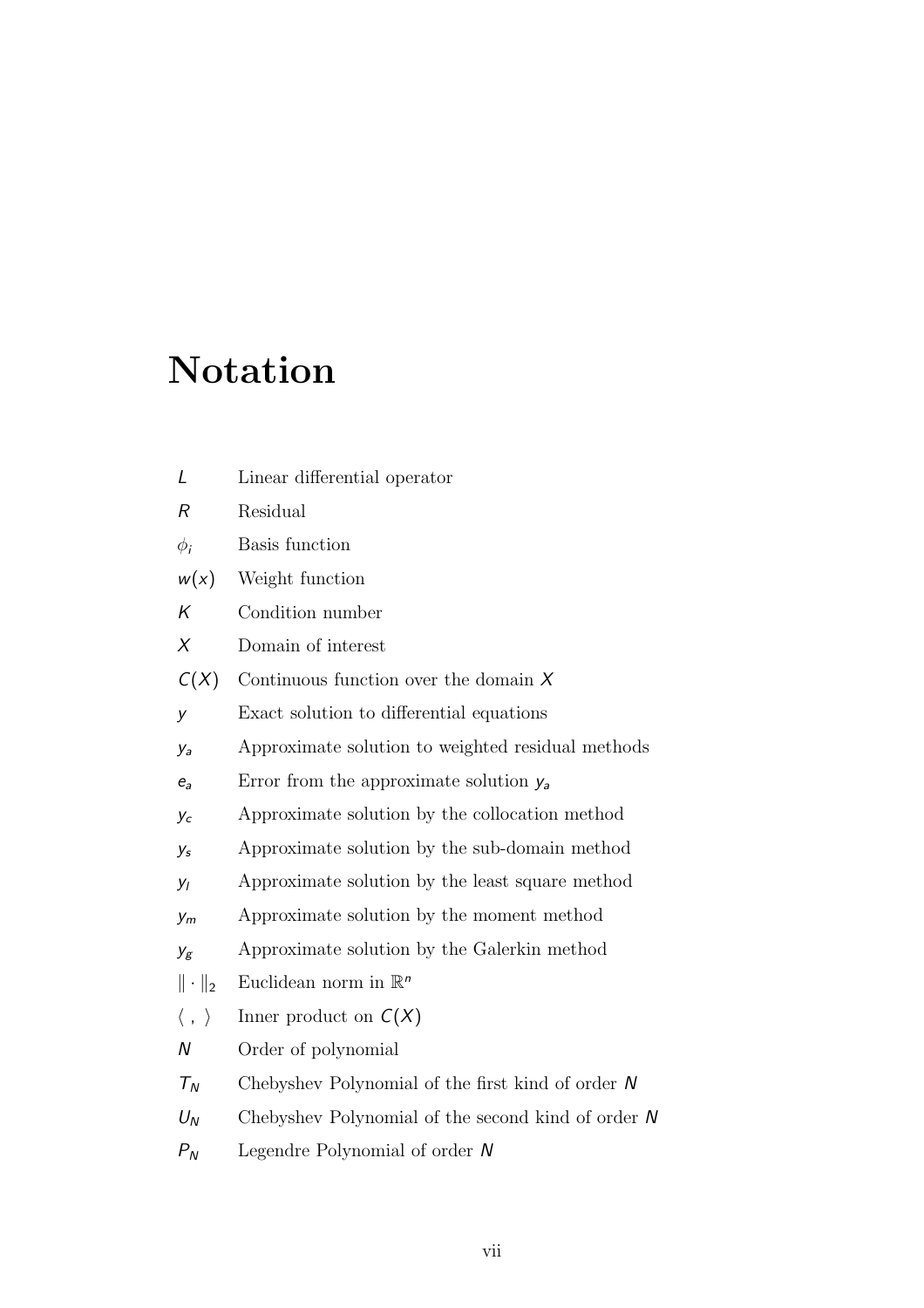| $X_k$       | Interpolation nodes                                          |
|-------------|--------------------------------------------------------------|
| $I_k$       | Lagrange polynomial function                                 |
| $\psi(x)$   | Nodal polynomials                                            |
| $N_e$       | Number of finite elements                                    |
| $h_i$       | Length of the $i_{\text{th}}$ element                        |
| $y_i$       | Approximate solutions using equally spaced finite elements   |
| $e_i$       | Error from the approximate solution $y_i$                    |
| ÿί          | Approximate solutions using unequally spaced finite elements |
| $\bar{e}_i$ | Error from the approximate solution $\bar{y}_i$              |
| Уe          | Exit solution                                                |
| P           | Peclet number                                                |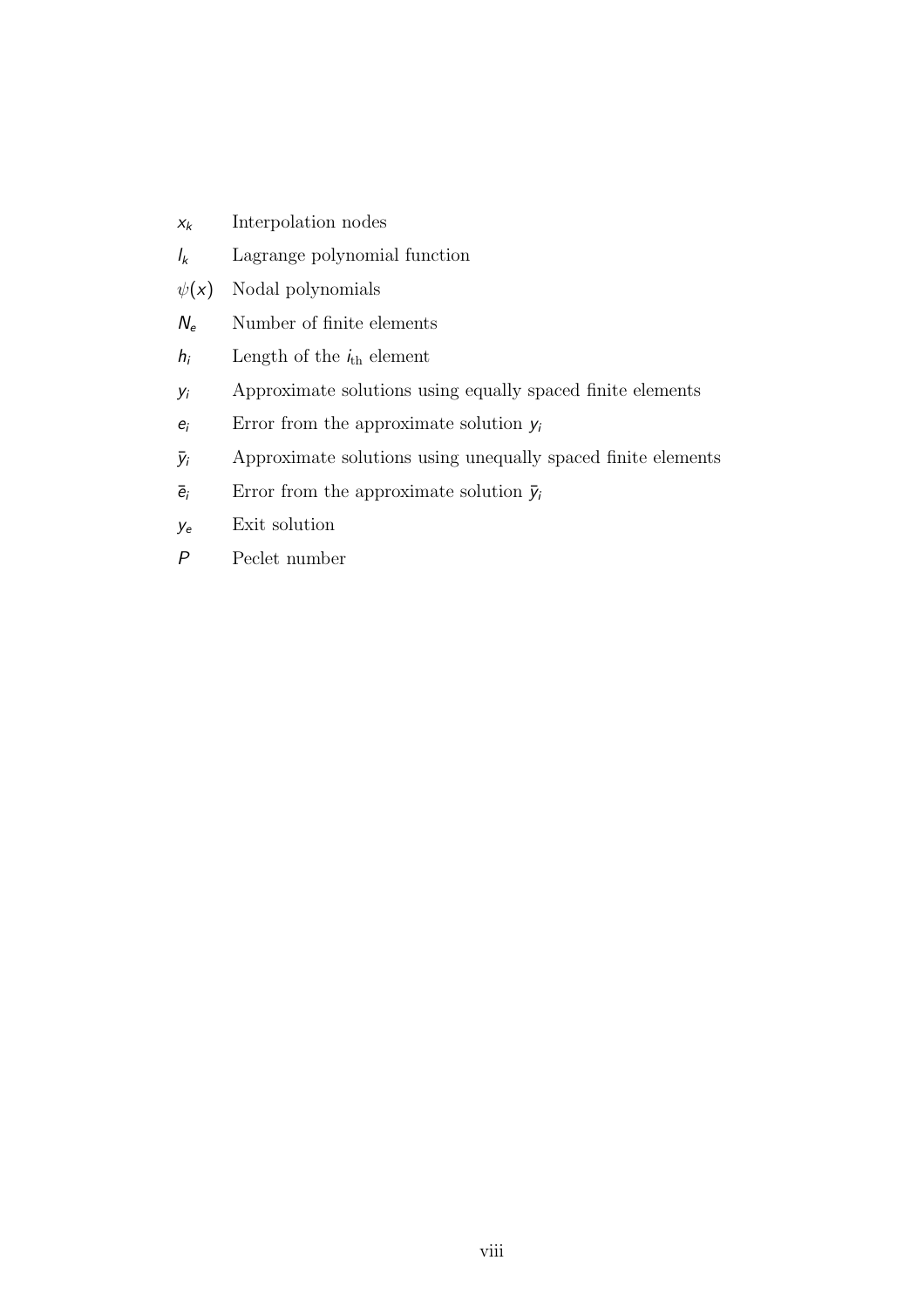## List of Tables

| 1.1 | Numerical comparison of the different approximations in Example              |        |
|-----|------------------------------------------------------------------------------|--------|
|     |                                                                              | 13     |
| 1.2 | Approximate solutions for Example 1.3.2.                                     | $14\,$ |
| 1.3 | Numerical comparison of the different approximations in Example              |        |
|     |                                                                              | 16     |
| 1.4 | Numerical comparison of the different approximations in Example              |        |
|     |                                                                              | 22     |
| 1.5 | Numerical comparison of $y$ , $y_c$ and $y_{\bar{c}}$ for Example 1.3.3.     | $25\,$ |
| 2.1 | Numerical comparison for one point collocation for Example 2.5.1             |        |
|     |                                                                              | 39     |
| 2.2 | Numerical comparison for one point collocation for Example 2.5.1             |        |
|     |                                                                              | 40     |
| 2.3 | Numerical comparison of the errors for Example 2.5.1 for different           |        |
|     | orders N, with collocation points chosen as the shifted roots of $T_{N-1}$ , |        |
|     |                                                                              | 46     |
| 2.4 | Numerical comparison for Example 2.5.2 for order $N = 3$ , with              |        |
|     | collocation points chosen as roots of $T_2$ .                                | 50     |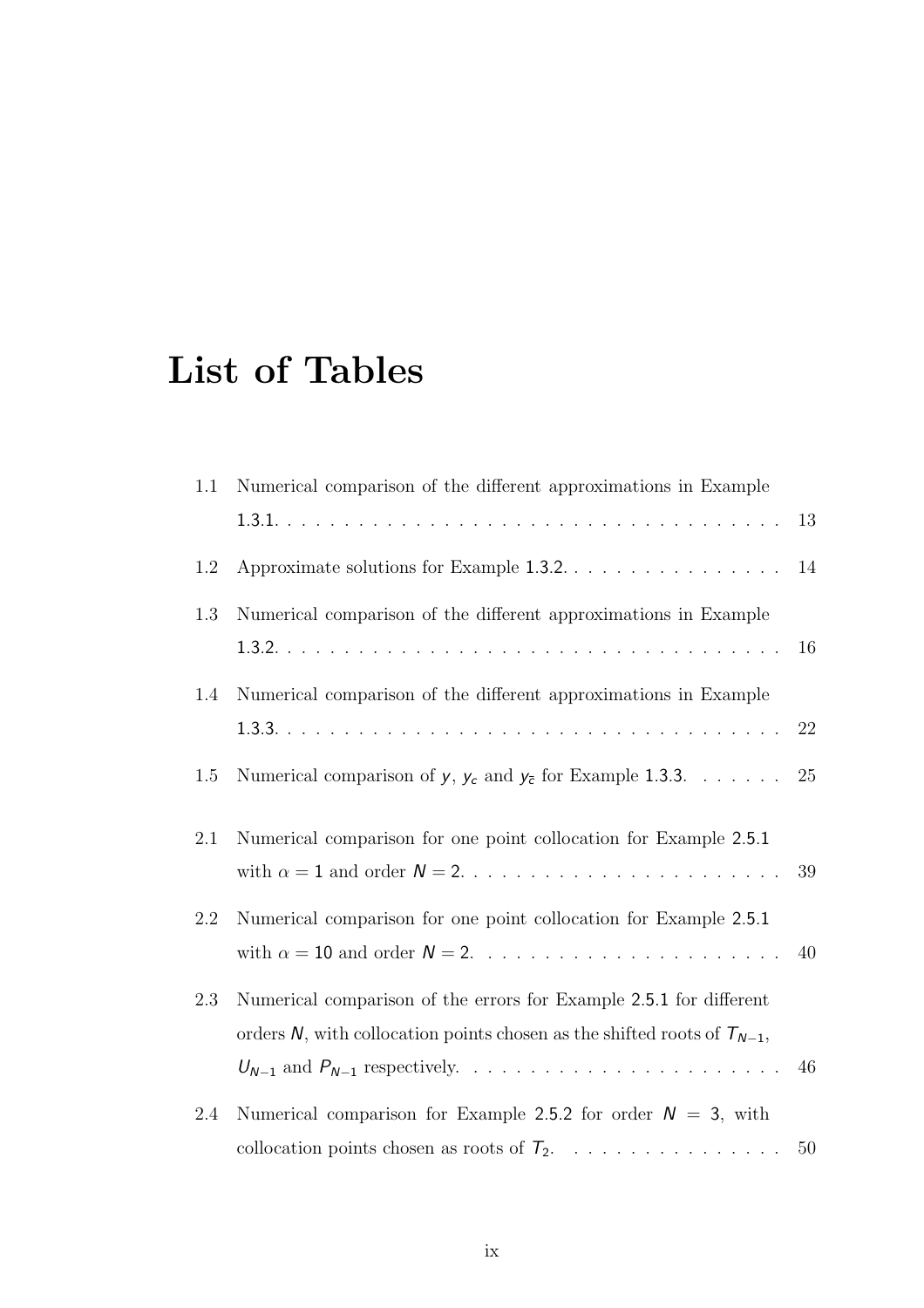| 2.5 Numerical comparison of the total errors for Example 2.5.2 for dif-                      |  |  |  |
|----------------------------------------------------------------------------------------------|--|--|--|
| ferent orders, with collocation points chosen as the roots of $T_{N-1}$ ,                    |  |  |  |
|                                                                                              |  |  |  |
|                                                                                              |  |  |  |
| 3.1 Numerical comparison of y, y <sub>2</sub> and $\bar{y}_2$ at different values of x 65    |  |  |  |
|                                                                                              |  |  |  |
| 3.3 Total error as a function of the number of elements(i) for equal and                     |  |  |  |
| unequal element spacing. $\ldots \ldots \ldots \ldots \ldots \ldots \ldots \ldots \ldots$ 71 |  |  |  |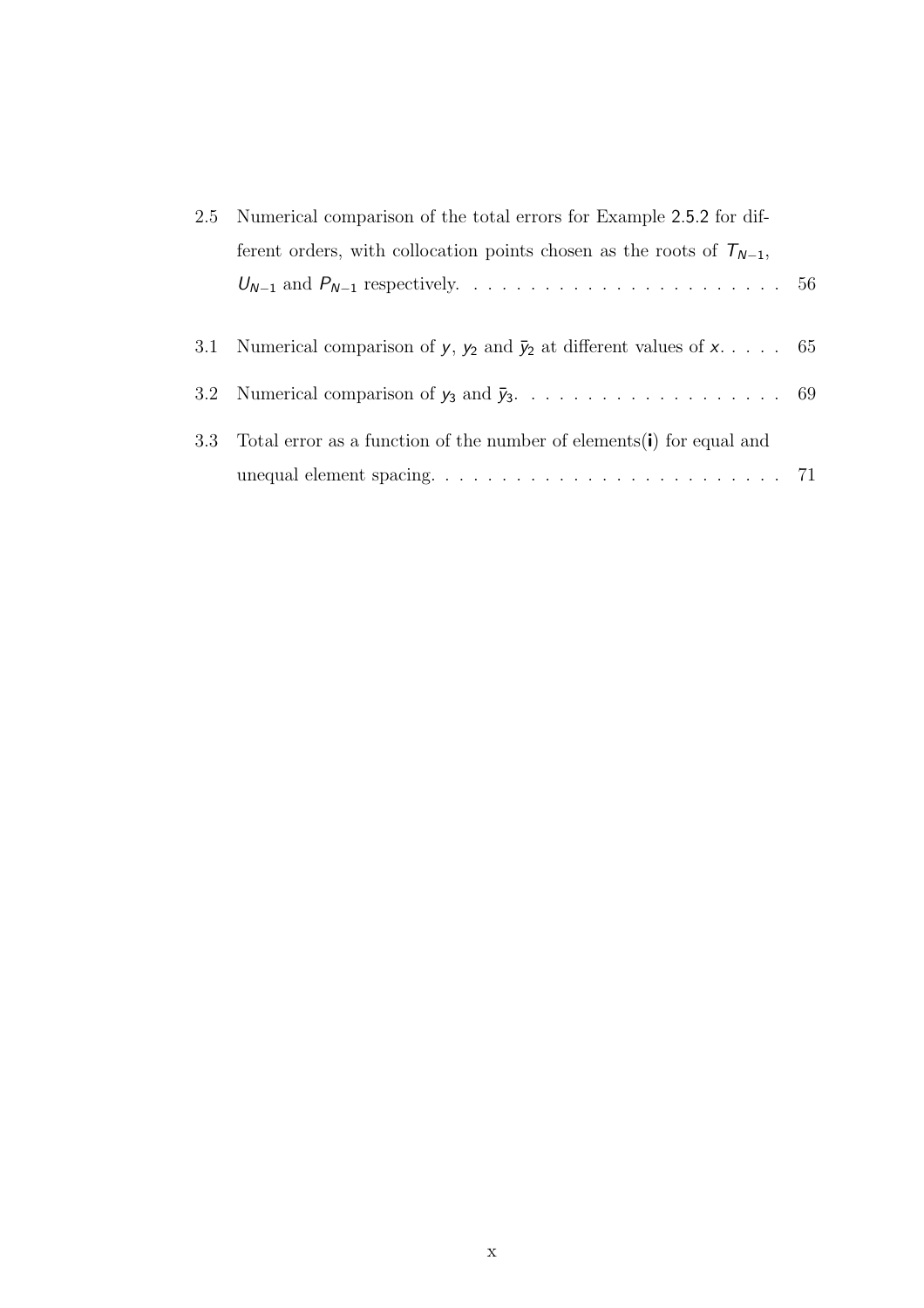## List of Figures

| 1.1 | Comparison of $y$ and $y_a$ for Example 1.3.1. 11                                |        |
|-----|----------------------------------------------------------------------------------|--------|
| 1.2 |                                                                                  | 11     |
| 1.3 | Comparison of $y$ and $y_a$ for Example 1.3.2. 15                                |        |
| 1.4 |                                                                                  | $17\,$ |
| 1.5 |                                                                                  | $21\,$ |
| 1.6 |                                                                                  | 21     |
| 1.7 | Comparison of $y, \, y_c$ and $y_{\bar{c}}$ for Example 1.3.3. 24                |        |
| 1.8 | Errors $e_c = y - y_c$ and $e_{\bar{c}} = y - y_{\bar{c}}$ for Example 1.3.3. 24 |        |
| 2.1 | Comparison of y and $y_a$ for Example 2.5.1 with $\alpha = 1$ and order          |        |
| 2.2 | Error between y and $y_a$ for Example 2.5.1 with $\alpha = 1$ and order          |        |
| 2.3 | Comparison of y and $y_a$ for Example 2.5.1 with $\alpha = 10$ and order         | 38     |
| 2.4 | Error between y and $y_a$ for Example 2.5.1 with $\alpha = 10$ and order         |        |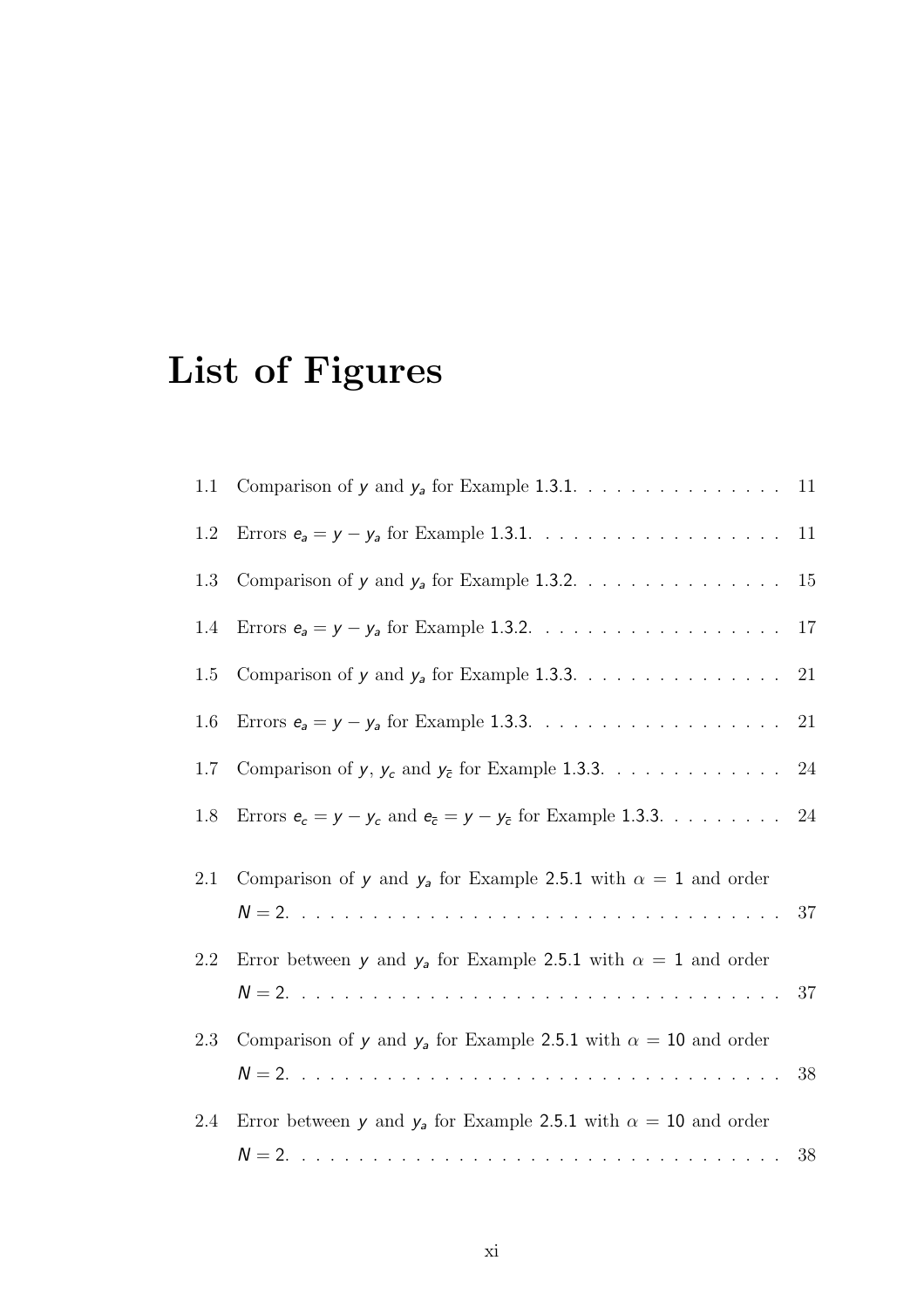| 2.5 | Comparison of y and $y_a$ for Example 2.5.1 for orders $N = 3, 4, 5,$<br>with collocation points chosen as the shifted roots of $T_{N-1}$ 42      |    |
|-----|---------------------------------------------------------------------------------------------------------------------------------------------------|----|
| 2.6 | Errors for Example 2.5.1 for orders $N = 3, 4, 5$ , with collocation<br>points chosen as the shifted roots of $T_{N-1}$                           | 43 |
| 2.7 | Error for order $N = 16$ for Example 2.5.1, with collocation points                                                                               |    |
| 2.8 | Comparison of y and $y_a$ for Example 2.5.1 for orders $N = 3, 4, 5,$<br>with collocation points chosen as the shifted roots of $U_{N-1}$ 44      |    |
| 2.9 | Errors for Example 2.5.1 for orders $N = 3, 4, 5$ , with collocation                                                                              | 45 |
|     | 2.10 Comparison of y and $y_a$ for Example 2.5.1 for orders $N = 3, 4, 5,$<br>with collocation points chosen as the shifted roots of $P_{N-1}$ 45 |    |
|     | 2.11 Errors for Example 2.5.1 for orders $N = 3, 4, 5$ , with collocation<br>points chosen as the shifted roots of $P_{N-1}$ . 46                 |    |
|     | 2.12 Comparison of y and $y_a$ for Example 2.5.2 for order $N = 3$ , with<br>collocation points chosen as roots of $T_2$ .                        | 49 |
|     | 2.13 Error for Example 2.5.2 for order $N = 3$ , with collocation points                                                                          |    |
|     | 2.14 Comparison of y and $y_a$ for Example 2.5.2 for orders $N = 4, 6, 8, 10,$<br>with collocation points chosen as the roots of $T_{N-1}$        | 53 |
|     | 2.15 Errors for Example 2.5.2 for orders $N = 4, 6, 8, 10$ , with collocation                                                                     | 53 |
|     | 2.16 Error for order $N = 20$ for Example 2.5.2, with collocation points                                                                          | 54 |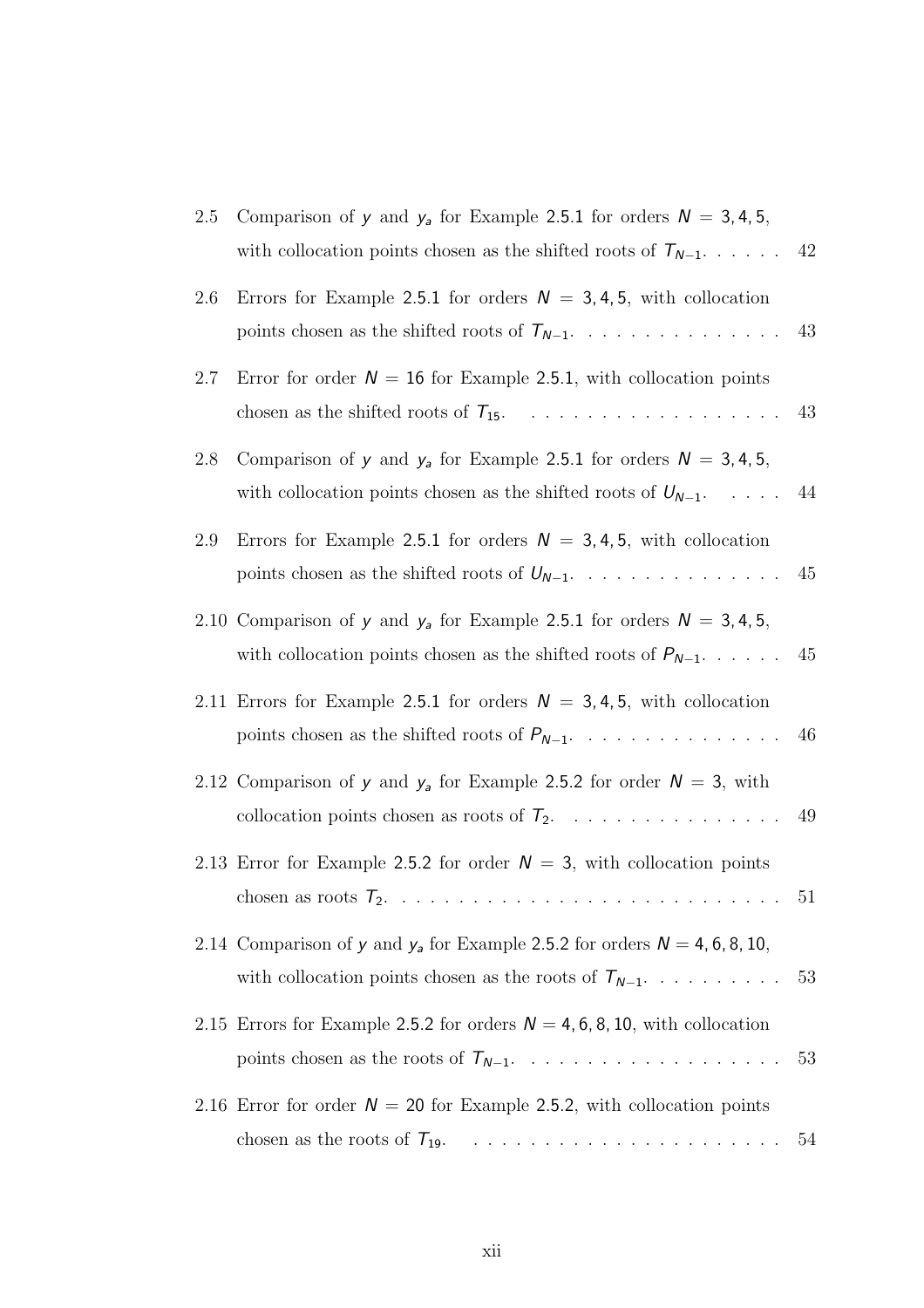|     | 2.17 Comparison of y and $y_a$ for Example 2.5.2 for orders $N = 4, 6, 8, 10$<br>with collocation points chosen as the roots of $U_{N-1}$ . 54 |    |
|-----|------------------------------------------------------------------------------------------------------------------------------------------------|----|
|     | 2.18 Errors for Example 2.5.2 for orders $N = 4, 6, 8, 10$ , with collocation                                                                  |    |
|     | 2.19 Comparison of y and $y_a$ for Example 2.5.2 for orders $N = 4, 6, 8, 10,$                                                                 |    |
|     | 2.20 Errors for Example 2.5.2 for Orders $N = 4, 6, 8, 10$ , with collocation                                                                  | 56 |
| 3.1 | Arrangement of sub-domains in the OCFE method. $\dots \dots \dots \dots$ 59                                                                    |    |
| 3.2 | Arrangement of the collocation points in the $i_{th}$ element $[x_i, x_{i+1}]$                                                                 | 60 |
| 3.3 |                                                                                                                                                |    |
| 3.4 |                                                                                                                                                |    |
| 3.5 |                                                                                                                                                |    |
| 3.6 |                                                                                                                                                |    |
| 3.7 |                                                                                                                                                |    |
| 3.8 |                                                                                                                                                |    |
| 3.9 |                                                                                                                                                | 71 |
|     | 3.10 Global and local numbering of coefficients for the OCFE method. .                                                                         | 72 |
| 4.1 |                                                                                                                                                | 78 |
| 4.2 | Comparison of $ye_2$ and $y_3$ at $x = 1$ for $P = 20$ .                                                                                       | 79 |
| 4.3 |                                                                                                                                                | 79 |
| 4.4 |                                                                                                                                                | 80 |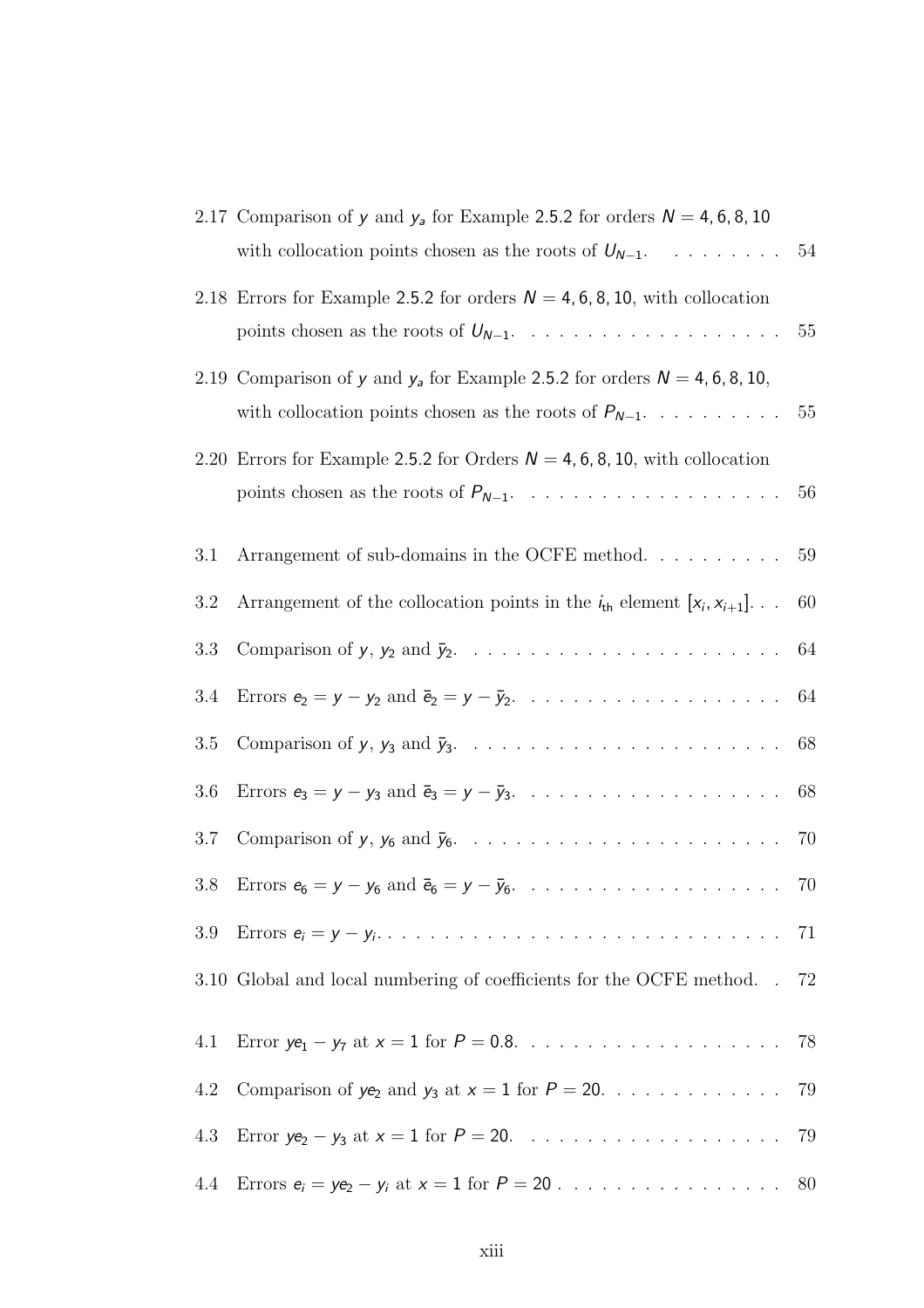| 4.5 |                                                                                 |  |
|-----|---------------------------------------------------------------------------------|--|
| 4.6 |                                                                                 |  |
| 4.7 | Comparison of y with $y_i$ at $t = 0.001$ for $P = 40$ . 82                     |  |
| 4.8 |                                                                                 |  |
| 4.9 |                                                                                 |  |
|     | 4.10 Errors $e_i = y - y_i$ at $t = 1$ for $P = 40$ . 83                        |  |
|     | 4.11 Comparison of y with $y_i$ at $t = 2$ for $P = 40$ . 84                    |  |
|     | 4.12 Errors $e_i = y - y_i$ at $t = 2$ for $P = 40$ . 84                        |  |
|     | 4.13 Comparison of y and $y_{50}$ at $t = 0.001$ for $P = 40$ . 85              |  |
|     |                                                                                 |  |
|     |                                                                                 |  |
|     |                                                                                 |  |
|     | 4.17 Almost perfect mixing for $y_7$ at $x = 1$ for $P = 1.0 \times 10^{-5}$ 89 |  |
|     | 4.18 Almost perfect displacement at $x = 0.4$ for $y_{100}$ for $P = 1000$ 89   |  |
|     | 4.19 Solution for $y_{100}$ and $ye_1$ from equation (4.22) for $P = 0.8$ 90    |  |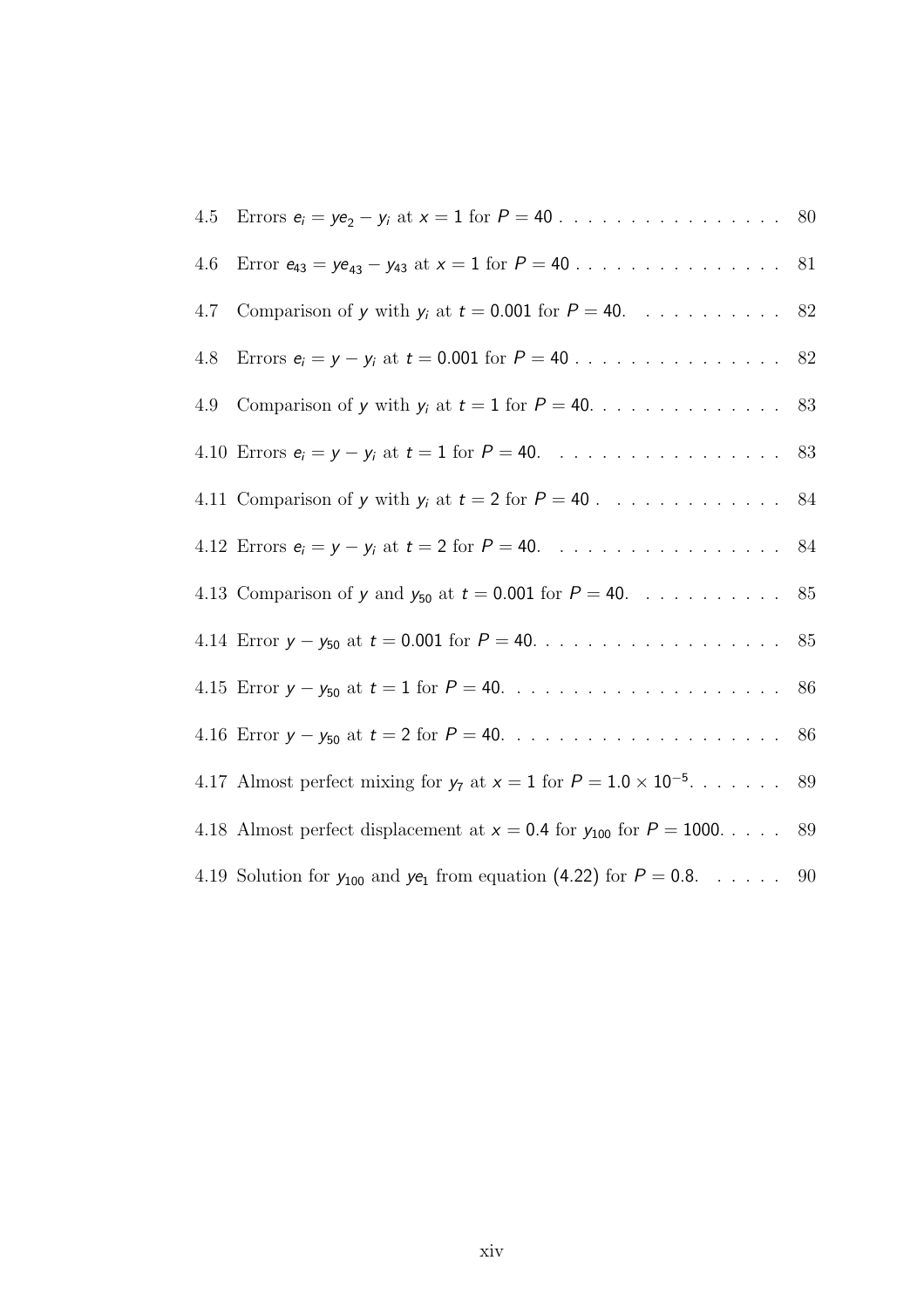## **Contents**

| Introduction |  |
|--------------|--|
|--------------|--|

| 1.1 |       |                                                                 |                                                                                                          |  |  |
|-----|-------|-----------------------------------------------------------------|----------------------------------------------------------------------------------------------------------|--|--|
| 1.2 |       |                                                                 |                                                                                                          |  |  |
|     | 1.2.1 |                                                                 |                                                                                                          |  |  |
|     | 1.2.2 |                                                                 |                                                                                                          |  |  |
|     | 1.2.3 |                                                                 |                                                                                                          |  |  |
|     | 1.2.4 |                                                                 |                                                                                                          |  |  |
|     | 1.2.5 |                                                                 |                                                                                                          |  |  |
| 1.3 |       |                                                                 |                                                                                                          |  |  |
|     | 1.3.1 | Two Terms Trial Solution for a Slow Reaction Rate $\ldots$ . 8  |                                                                                                          |  |  |
|     | 1.3.2 | Two Terms Trial Solution for a Fast Reaction Rate $\ldots$ . 14 |                                                                                                          |  |  |
|     | 1.3.3 | Three Terms Trial Solution for a Fast Reaction Rate $\ldots$ 17 |                                                                                                          |  |  |
|     | 1.3.4 | Different Choice of Collocation Points 23                       |                                                                                                          |  |  |
|     |       |                                                                 | Method of Weighted Residuals<br>Variation on Theme of Weighted Residuals $\ldots \ldots \ldots \ldots$ 4 |  |  |

#### 2 Orthogonal Collocation Method 26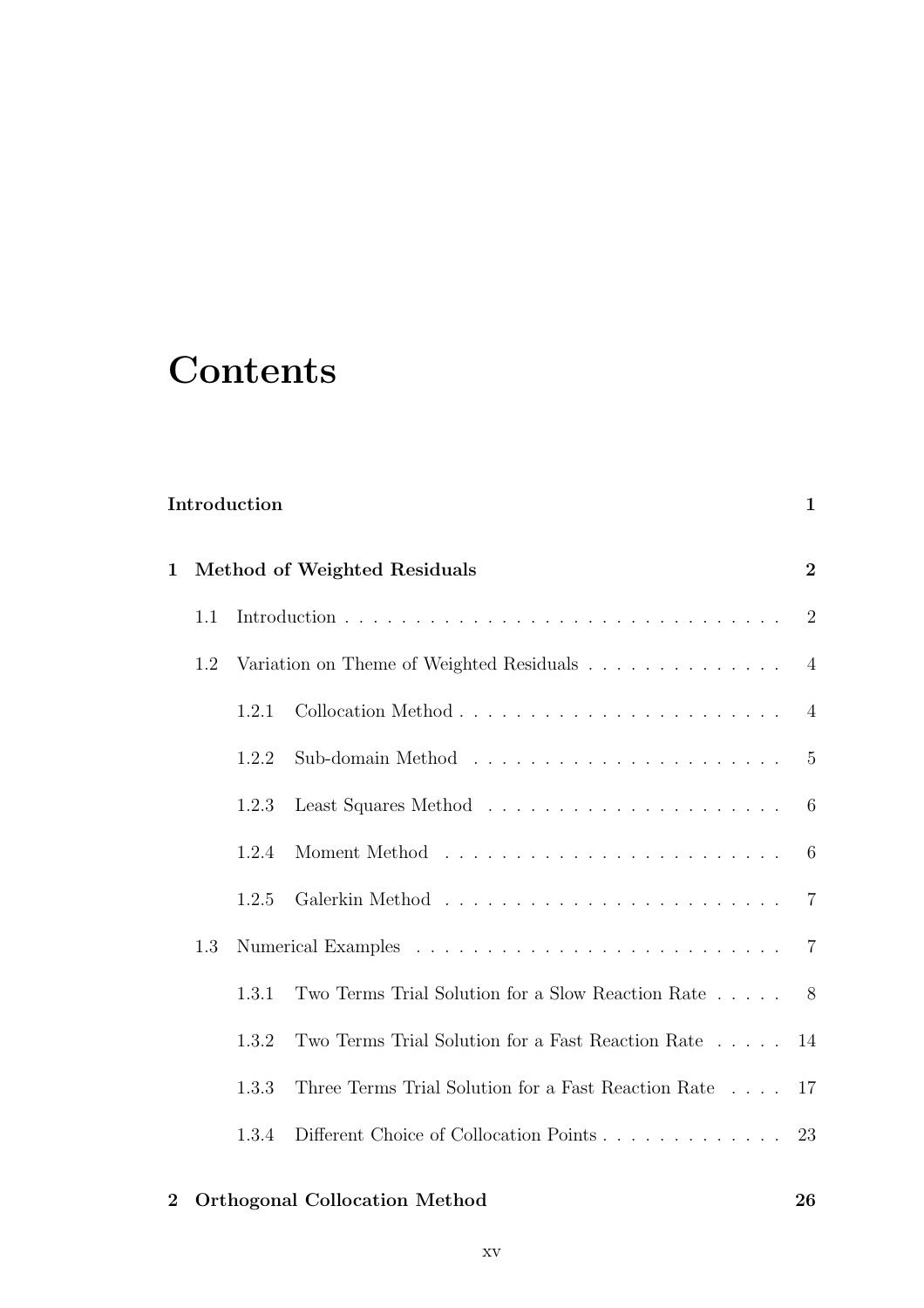|                | 2.1 |                        |                                                                 |    |  |
|----------------|-----|------------------------|-----------------------------------------------------------------|----|--|
|                | 2.2 |                        |                                                                 | 27 |  |
|                |     | 2.2.1                  | Useful Properties of Orthogonal Polynomials                     | 27 |  |
|                |     | 2.2.2                  | Chebyshev Polynomials of the First Kind $T_N(x)$                | 28 |  |
|                |     | 2.2.3                  | Chebyshev Polynomials of the Second Kind $U_N(x)$               | 29 |  |
|                |     | 2.2.4                  |                                                                 | 29 |  |
|                | 2.3 |                        |                                                                 | 30 |  |
|                |     | 2.3.1                  | Chebyshev Interpolation Nodes                                   | 33 |  |
|                | 2.4 |                        | Relationship Between Galerkin and Collocation Method            | 33 |  |
|                | 2.5 |                        |                                                                 | 35 |  |
|                |     | 2.5.1                  | One Point Collocation for Example 2.5.1                         | 35 |  |
|                |     | 2.5.2                  |                                                                 | 41 |  |
|                |     | 2.5.3                  | Two Points Collocation for Example 2.5.2 47                     |    |  |
|                |     | 2.5.4                  | Generalization of Example 2.5.2 49                              |    |  |
| $\overline{3}$ |     |                        | Application of Orthogonal Collocation on Finite Elements (OCFE) |    |  |
|                |     | to Solving ODE's<br>57 |                                                                 |    |  |
|                | 3.1 |                        |                                                                 | 57 |  |
|                | 3.2 |                        |                                                                 | 58 |  |
|                |     | 3.2.1                  |                                                                 | 60 |  |
|                | 3.3 |                        |                                                                 | 60 |  |
|                |     | 3.3.1                  | Two Finite Elements for Example 3.3.1                           | 61 |  |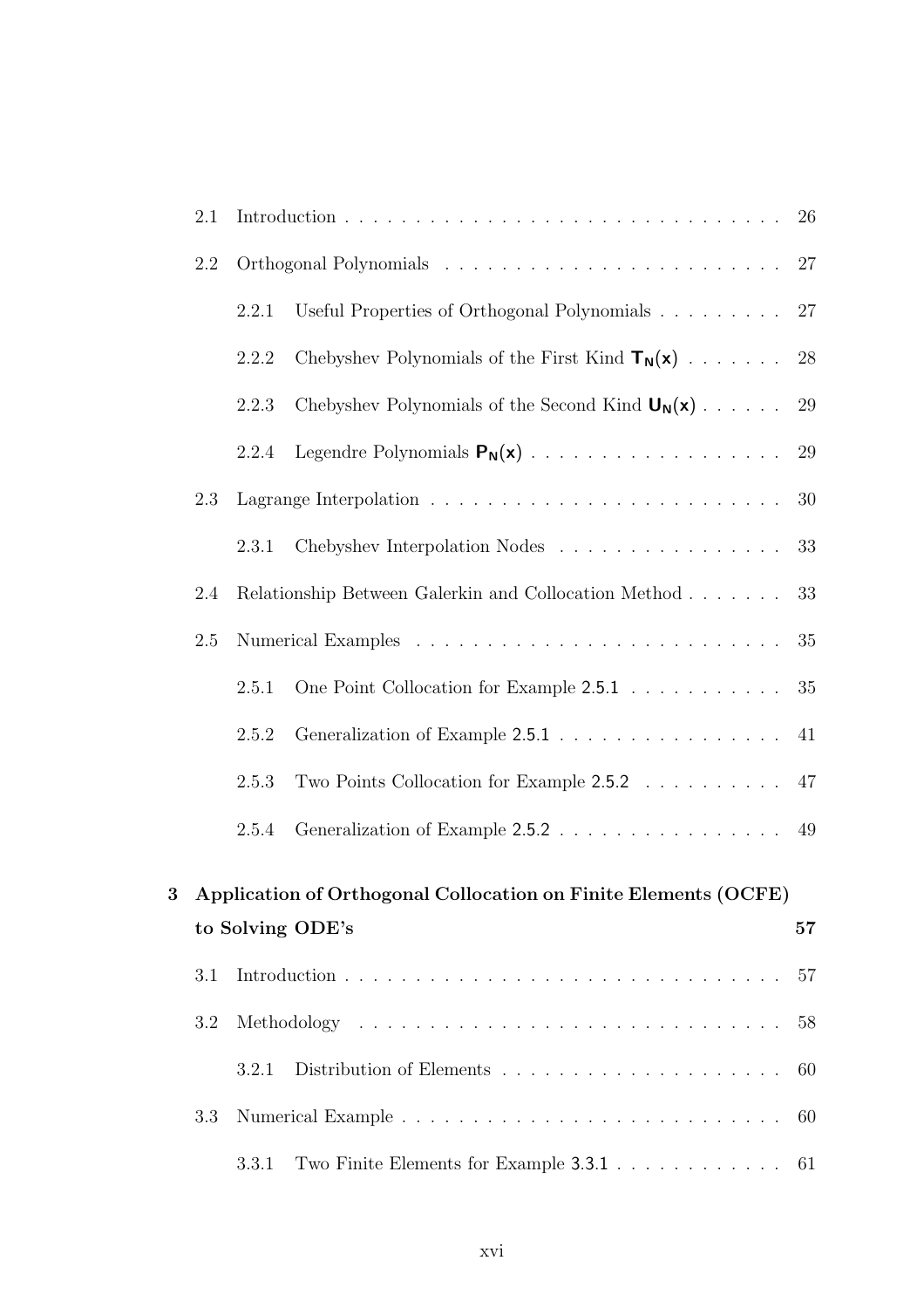| 4           | Application of Orthogonal Collocation on Finite Elements (OCFE) |            |                                      |     |  |
|-------------|-----------------------------------------------------------------|------------|--------------------------------------|-----|--|
|             |                                                                 |            | to Solving PDE's                     | 73  |  |
|             | 4.1                                                             |            |                                      | 73  |  |
|             | 4.2                                                             |            |                                      |     |  |
|             |                                                                 | 4.2.1      |                                      | 74  |  |
|             |                                                                 | 4.2.2      |                                      | 81  |  |
|             |                                                                 | 4.2.3      |                                      | 87  |  |
| $5^{\circ}$ |                                                                 | Conclusion |                                      | 91  |  |
|             | 5.1                                                             |            |                                      | 91  |  |
|             | References                                                      |            |                                      | 96  |  |
|             | Appendices                                                      |            |                                      | 104 |  |
|             | A Programme for Example 2.5.1                                   |            |                                      | 104 |  |
|             |                                                                 |            | <b>B</b> Programme for Example 2.5.2 | 109 |  |
|             | C Programme for Example 3.3.1<br>114                            |            |                                      |     |  |
|             |                                                                 |            | D Programme for Example 4.2.1        | 119 |  |
|             | First 17 Roots of $(4.17)$ , $P = 0.8$ .<br>125<br>E            |            |                                      |     |  |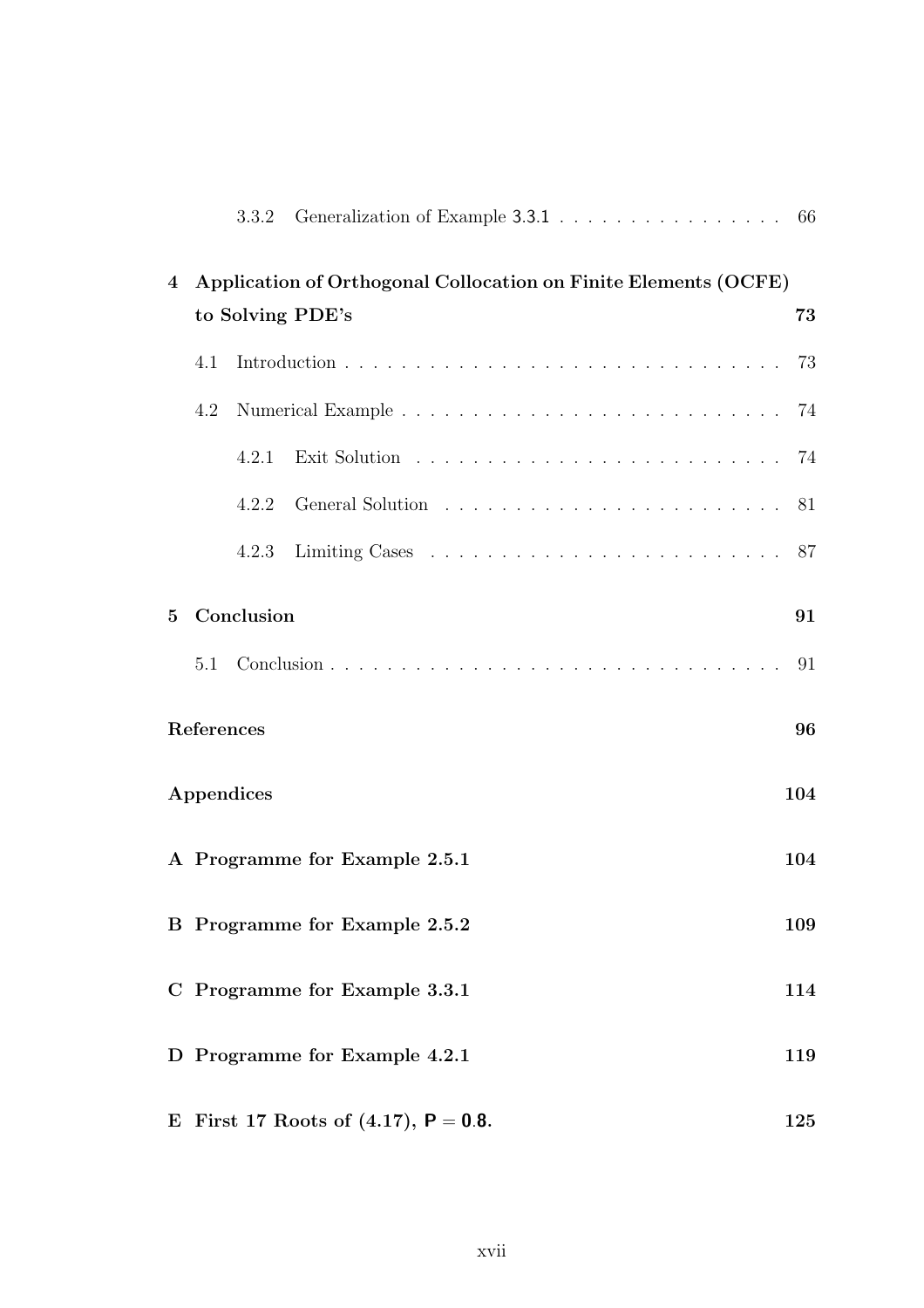### Introduction

Differential equations are used for mathematical modeling in science and engineering. However, it is apparent that there may be no known analytic solution to such differential equations and even when it does exist it might be very difficult to obtain. In such cases, the numerical approximations are used. Of special interest are numerical techniques that reduce excessive demand for computational time and at the same time giving a close approximation to the exact solution.

In this thesis, we present a simple but effective numerical technique called the orthogonal collocation method for solving differential equations.

Chapter 1 gives an overview of the five different methods of weighted residuals. We introduce the orthogonal collocation method in chapter 2. Chapter 3 explains the features of the orthogonal collocation method on finite elements and it is then used to solve an ODE. Chapter 4 gives a practical example of the orthogonal collocation on finite elements applied to a PDE problem in chemical engineering. Each chapter gives the details of the numerical procedures used.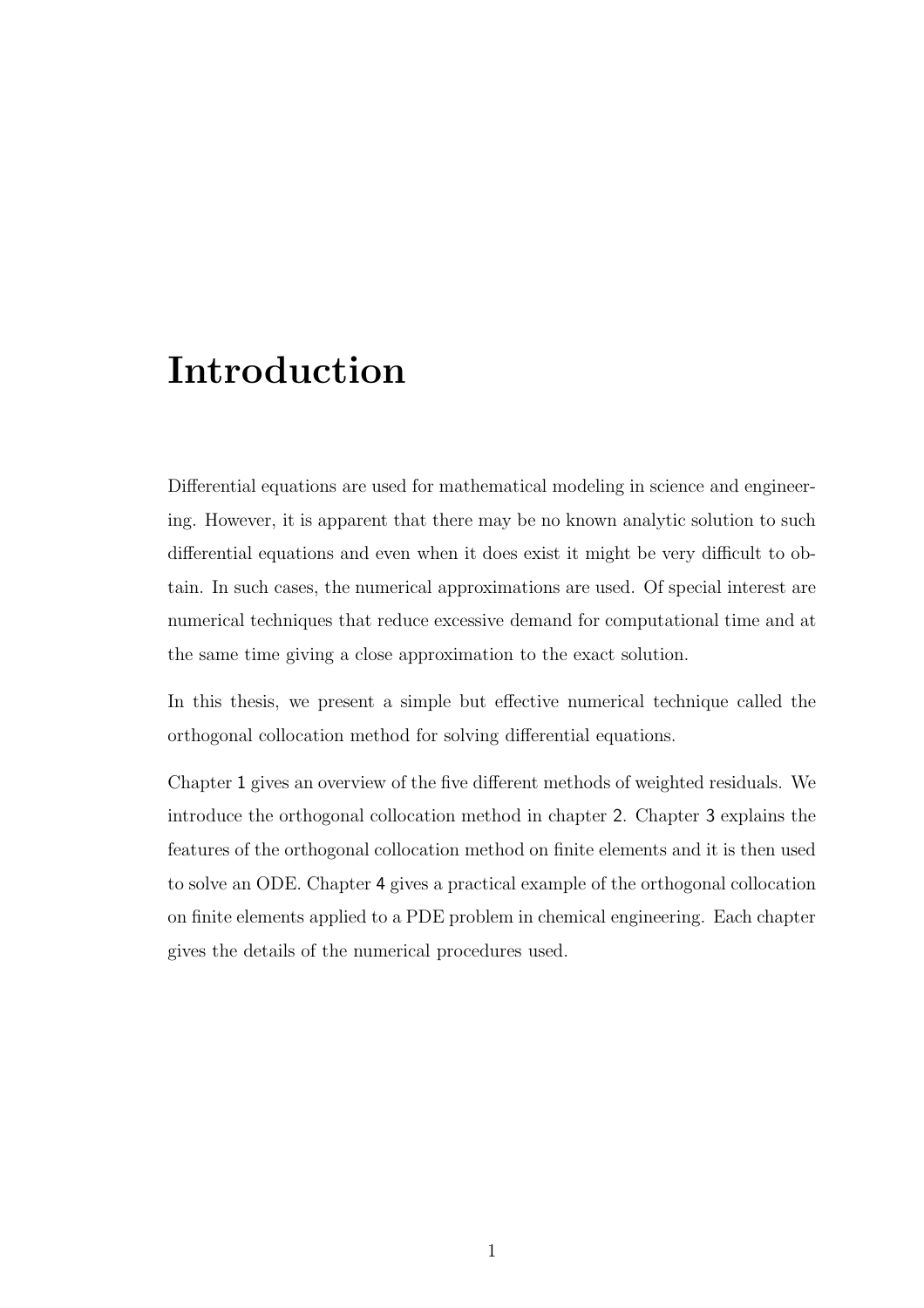### Chapter 1

## Method of Weighted Residuals

#### 1.1 Introduction

The method of weighted residuals was used to find approximate solutions to differential equations before the finite element method came into existence [21]. The method was introduced by Crandall [16] in 1956 . Other scientists like Finlayson and Scriven (1966) [23], Vichnevetsky (1969) [71] and Finlayson (1972) [22] have also used this method. The method is used to solve boundary value problems arising from fluid flow, structural mechanics and heat transfer. It is well known because of the interactive nature of the first step. The user provides an initial guess for the solution which is then forced to satisfy the governing differential equations and its boundary conditions. The guessed solution is chosen to satisfy the boundary conditions, however it does not necessarily satisfy the differential equations [28, 59].

The method of weighted residuals requires two types of functions namely the trial functions and the weight functions. The former is used to construct the trial solution while the latter is used as a criterion to minimize the residual [21].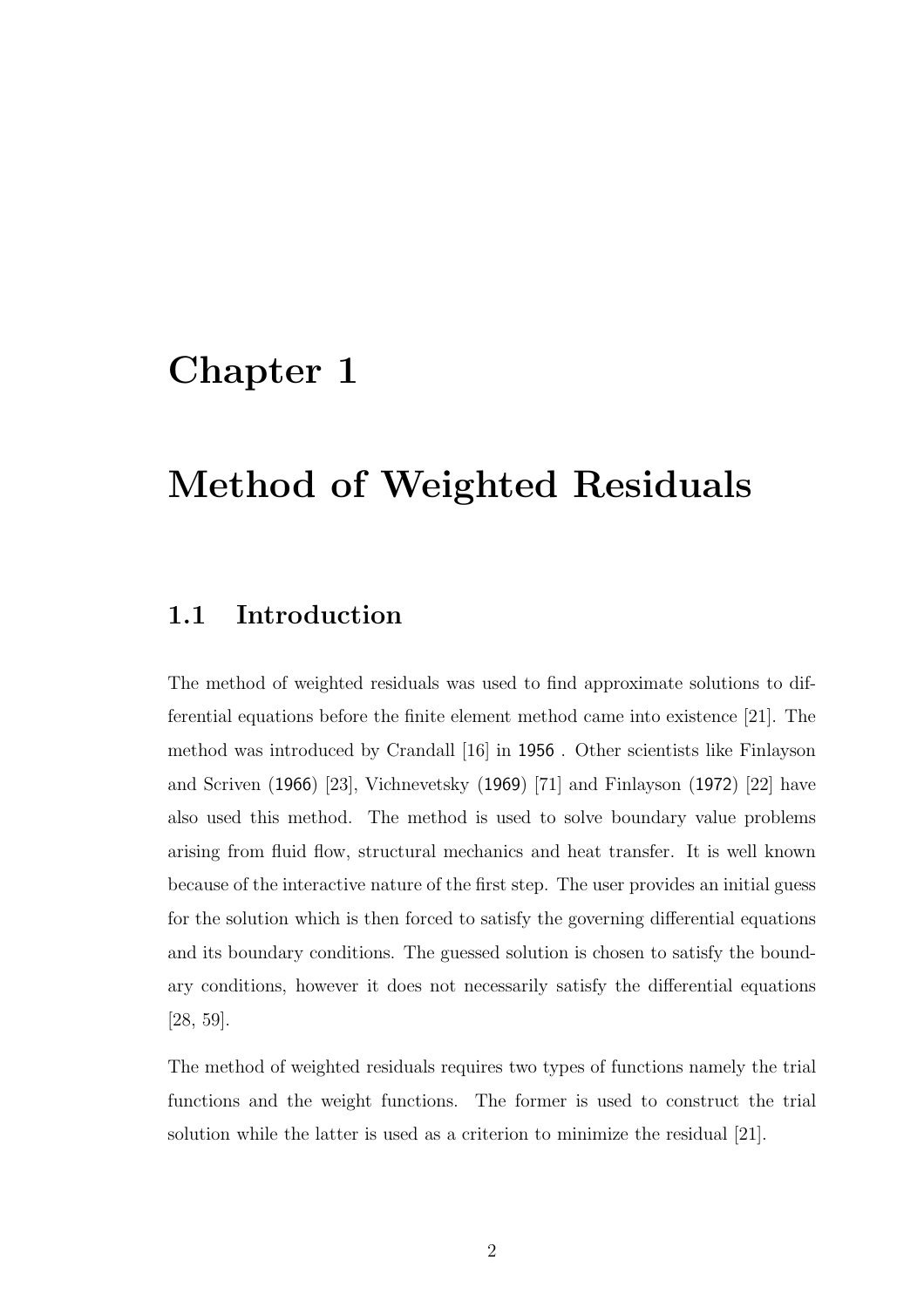Consider a linear differential equation

$$
Ly(x) = f(x), \tag{1.1}
$$

together with  $k$  boundary conditions. Here  $L$  is a bounded linear differential operator and  $f(x) \in C(X)$ , where X denotes the domain. The unknown solution  $y(x)$ is approximated by a function  $y_a(x)$  and we write

$$
y(x) \approx y_a(x) = \sum_{i=1}^{N} c_i \phi_i(x), \qquad (1.2)
$$

where the set  $\{\phi_i(x)|i=1,2,...,N\}$  constitutes a basis for a finite dimensional subspace of  $C(X)$  and the  $c_i$ 's are constant coefficients. When substituted into the differential equation (1.1) we obtain

$$
Ly_a(x) = f_a(x), \tag{1.3}
$$

where in general

$$
f_a(x) \neq f(x). \tag{1.4}
$$

Subtracting equation  $(1.1)$  from equation  $(1.3)$  yields the residual equation

$$
R(x) = L(y_a(x) - y(x)) = L y_a(x) - L y(x) = L y_a(x) - f(x) \neq 0.
$$
 (1.5)

From equation (1.5), it is easy to show that

$$
||y_a(x) - y(x)|| = ||L^{-1}R(x)|| \le \frac{||L|| ||L^{-1}||}{||L||} ||R(x)|| = \frac{K}{||L||} ||R(x)||,
$$
 (1.6)

where K is the condition number of L and  $\|\cdot\|$  denotes compatible operator and function norms on  $C(X)$ . Hence for a well conditioned problem, the closer the residual is to zero, the better is the approximate solution. The unknown coefficients  $c_i$ 's are chosen to force the residual to zero in some average sense over the domain  $X$  by requiring that

$$
\int_{X} R(x)w_{i}(x) dx = 0, \quad i = 1, 2, ..., N - k,
$$
\n(1.7)

where the weight functions  $w_i(x)$  are specified and we require  $N - k$  of them to yield  $N - k$  equations which together with k boundary conditions are sufficient to determine the unknowns  $c_i$ .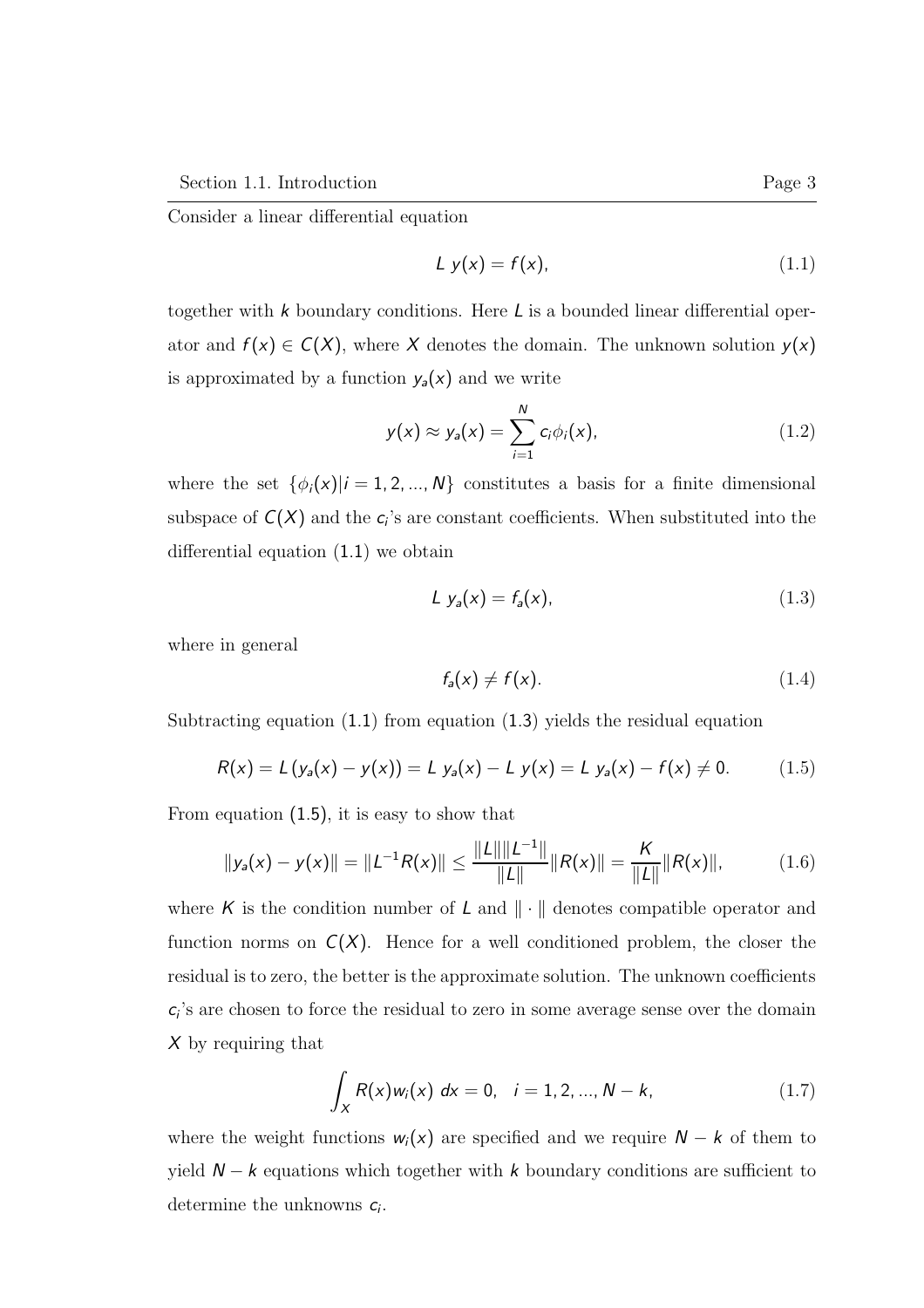#### Section 1.2. Variation on Theme of Weighted Residuals Page 4 1.2 Variation on Theme of Weighted Residuals

There are five widely used variations of the method of weighted residuals for engineering and science applications, namely

- 1. The collocation method,
- 2. The sub-domain method,
- 3. The least squares method,
- 4. The moment method,
- 5. The Galerkin method.

The distinguishing factor between these methods is the choice of the weight functions used in minimizing the residual. We shall briefly discuss the different features of each method.

#### 1.2.1 Collocation Method

In this method, the weight functions are taken from the family of the Dirac delta (δ) functions in the domain X, that is  $w_i(x) = \delta(x - x_i)$ . The Dirac delta function is defined by [47]

$$
\delta(x - x_i) = \begin{cases} 1 & x = x_i, \\ 0 & \text{otherwise} \end{cases}
$$
 (1.8)

and has the property that

$$
\int_X f(x)\delta(x-x_i)dx = f(x_i). \tag{1.9}
$$

Hence the integration of the weighted residual (1.7) results in forcing the residual to zero at specific points in the domain. That is, with this choice of the weight function, equation (1.7) reduces to

$$
\int_{X} R(x)\delta(x - x_{i})dx = R(x_{i}) = 0, \quad i = 1, 2, ..., N - k.
$$
\n(1.10)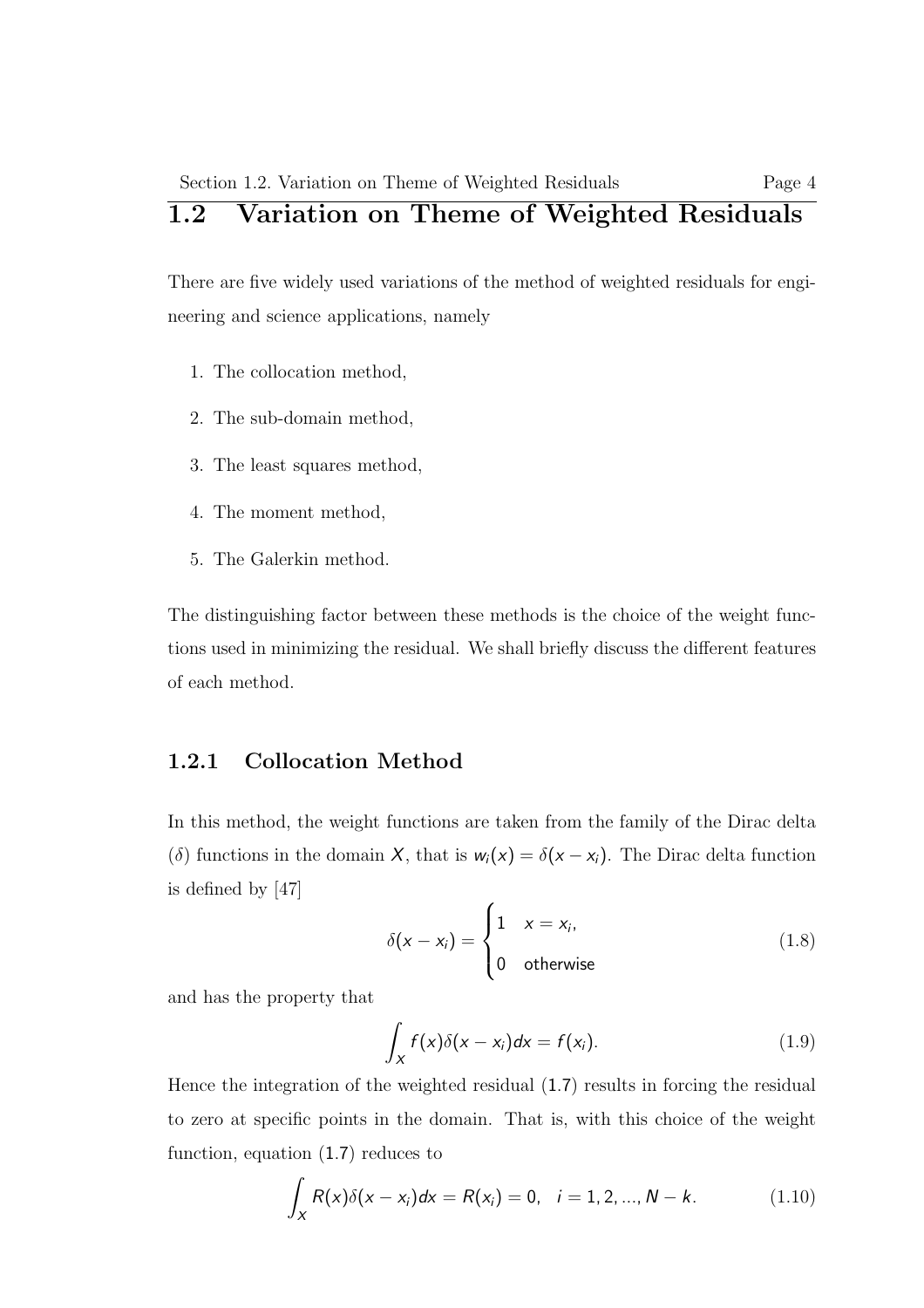As the number of collocation points  $x_i$  increases, we satisfy the differential equation at more points and hence force the approximate solution to approach the exact solution. The ease of performing integrals with the Dirac delta function is an added advantage of the collocation method.

The collocation method was first used by Frazer et al [24] in 1937 . Thereafter Bickley [7] used it in 1941 along with the least squares method and the Galerkin method to solve unsteady heat condition problems. In 1962, Jain introduced an extremal-point collocation by sampling the residual at the zeros  $x_i$  of the Chebyshev polynomials and requiring that

$$
R(x_{i+1}) - (-1)^{i} R(x_1) = 0, \quad i = 1, 2, ..., N - k.
$$
 (1.11)

He chose the zeros of the Chebyshev polynomials because they are known to minimize the maximum error [30]. Jain combined this method with the Newton's method to solve a viscous fluid problem.

In 1963, Schetz applied the low-order collocation method to a number of boundarylayer problems [63]. In 1975, Panton and Sallee applied a collocation method to problems of unsteady heat conduction and boundary layer flows [52]. They used Bsplines as trial functions and compared their results with results obtained from the finite-difference method. The results were more accurate than those obtained from the finite-difference method. Viviand and Ghazzi in 1974 applied a collocation method to the problem of computing the viscid flow about an inclined threedimensional wing [74].

The collocation method has been used over a wide range of problems in recent times [15, 32, 68, 70].

#### 1.2.2 Sub-domain Method

Here the weight function is always  $w(x) \equiv 1$ . The domain is split into  $N - k$ subsections  $X_i$  called sub-domains sufficient to evaluate the unknown parameters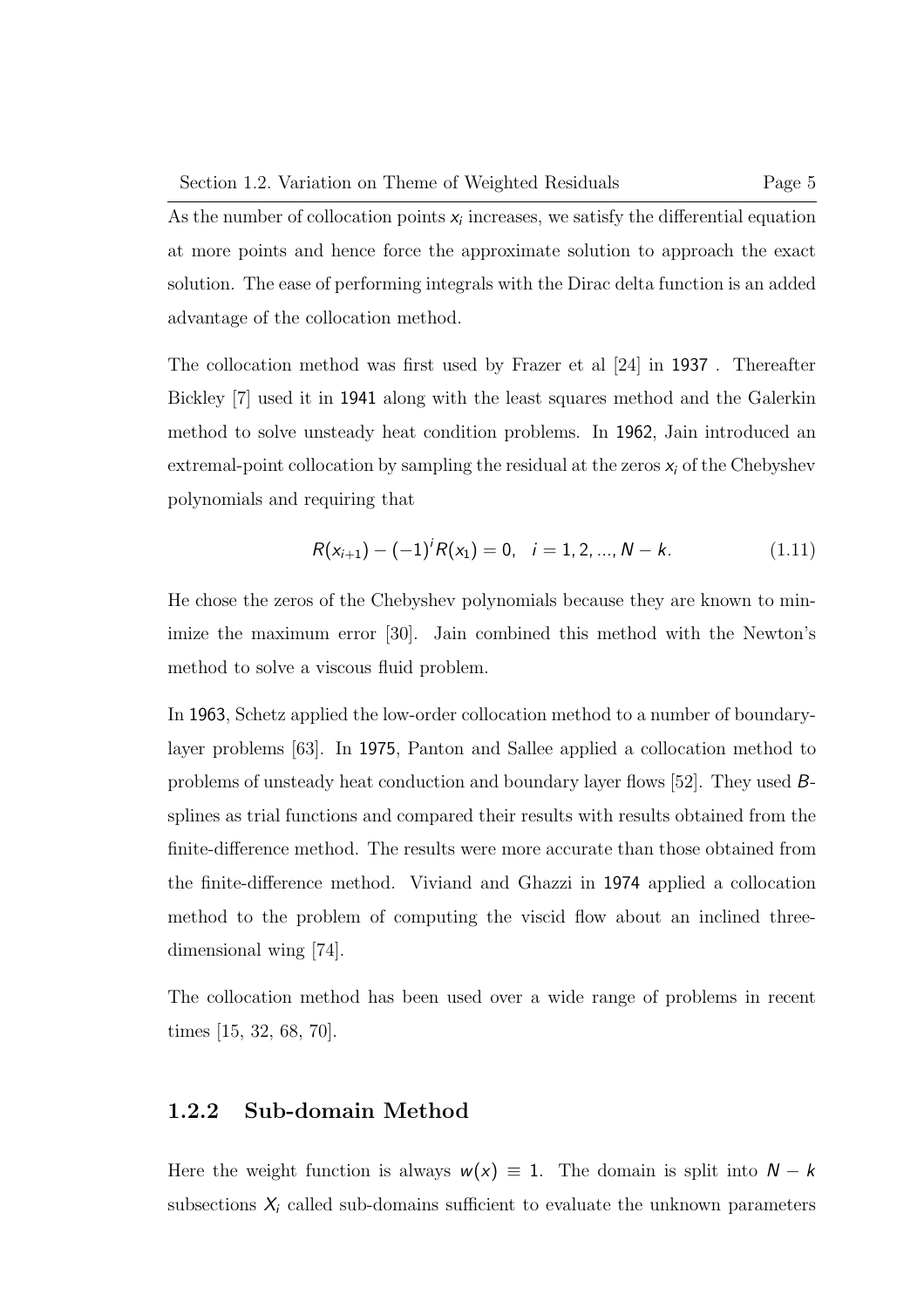$c_i$ , hence

$$
\int_X R(x)w_i(x)dx = \sum_{i=1}^{N-k} \left( \int_{X_i} R(x)dx \right).
$$
\n(1.12)

This method forces the residual to be zero over the various sub-domains, that is

$$
\int_{X_i} R(x)dx = 0.
$$
\n(1.13)

This method originated from the work of Biezeno and Koch in 1923 [8]. Pallone [51] and Bartlett [5] used it to solve Laminar boundary layers and Murphy has used it to solve incompressible Navier-Stokes equations [46] .

#### 1.2.3 Least Squares Method

In this method, we minimize the Euclidean norm of the residual, namely

$$
S = ||R(x)||_2^2 = \int_X R^2(x) dx.
$$
 (1.14)

To obtain the minimum of this scalar function, the derivatives of S with respect to the unknown parameters  $c_i$  must be zero. This yields,

$$
\int_{X} R(x) \frac{\partial R(x)}{\partial c_i} dx = 0.
$$
\n(1.15)

Comparing equation (1.7) and equation (1.15), the weight functions for the least squares method are identified as the derivatives of the residual with respect to the unknown constants:

$$
w_i(x) = \frac{\partial R(x)}{\partial c_i}.
$$
 (1.16)

The least squares method is the oldest of all the methods of weighted residuals [25]. Crandall stated in his work in 1956 that "the least square method was discovered by Gauss in 1775" [16]. In 1937, Frazer et al [24] also used this method.

#### 1.2.4 Moment Method

In this method, the weight functions are chosen from the family of polynomials. That is

$$
w_i(x) = x^{i-1}, \ i = 1, 2, ..., N - k. \tag{1.17}
$$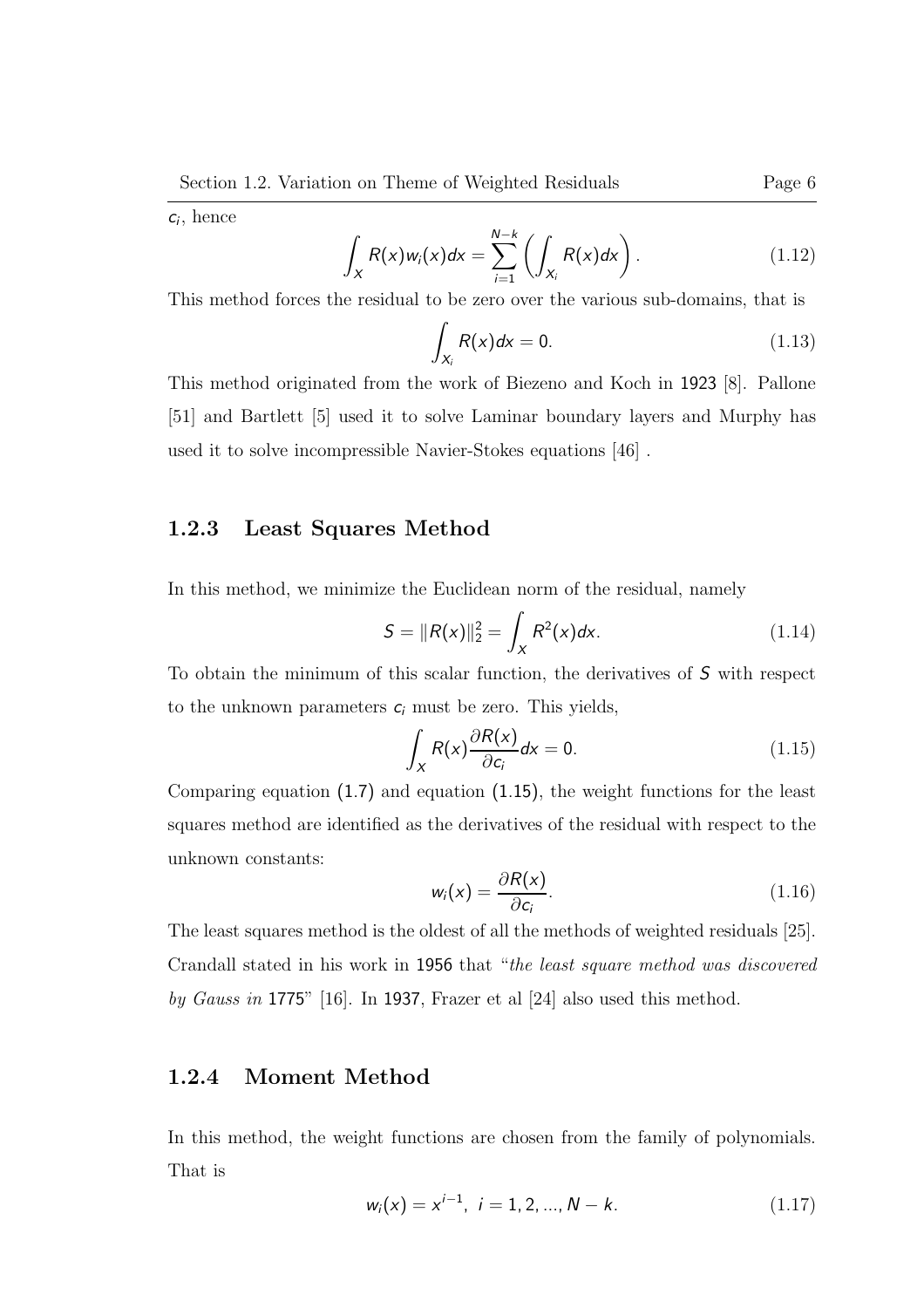In 1948, Yamada applied this method to a nonlinear diffusion problem [77]. His formulation is described in Ames [2].

#### 1.2.5 Galerkin Method

This method is a modification of the least squares method. The weight functions are chosen as the derivative of the approximating function with respect to  $c_i$ , that is

$$
w_i(x) = \frac{\partial y_a(x)}{\partial c_i}.
$$
 (1.18)

From equation (1.2), it is easily seen that  $w_i(x)$  is identical to the basis function  $\phi_i(x)$ . Hence the unknowns  $c_i$  are determined so that the residual  $R(x)$  is perpendicular to the subspace spanned by  $\{\phi_{i,p}(x)|p=1,2,...,N-k\}$  where  $\{i_p|p=1,2,...,N-k\}\subseteq\{1,2,...,N\}.$ 

This method was first introduced by Galerkin in 1915 [26]. Duncan used it to study the dynamics of aeronautical structures [19, 18]. It was later used by Bickley to solve unsteady heat conduction problems [7].

#### 1.3 Numerical Examples

We illustrate the five variations of the method of weighted residuals with some examples.

Example 1.3.1 Consider the differential equation defined on [0, 1] with its boundary conditions which represents a diffusion-reaction equation in chemistry given by

$$
\frac{d^2y}{dx^2} + \frac{dy}{dx} - \alpha^2 y = 0, \ny'(0) = 0, \ny(1) = 1,
$$
\n(1.19)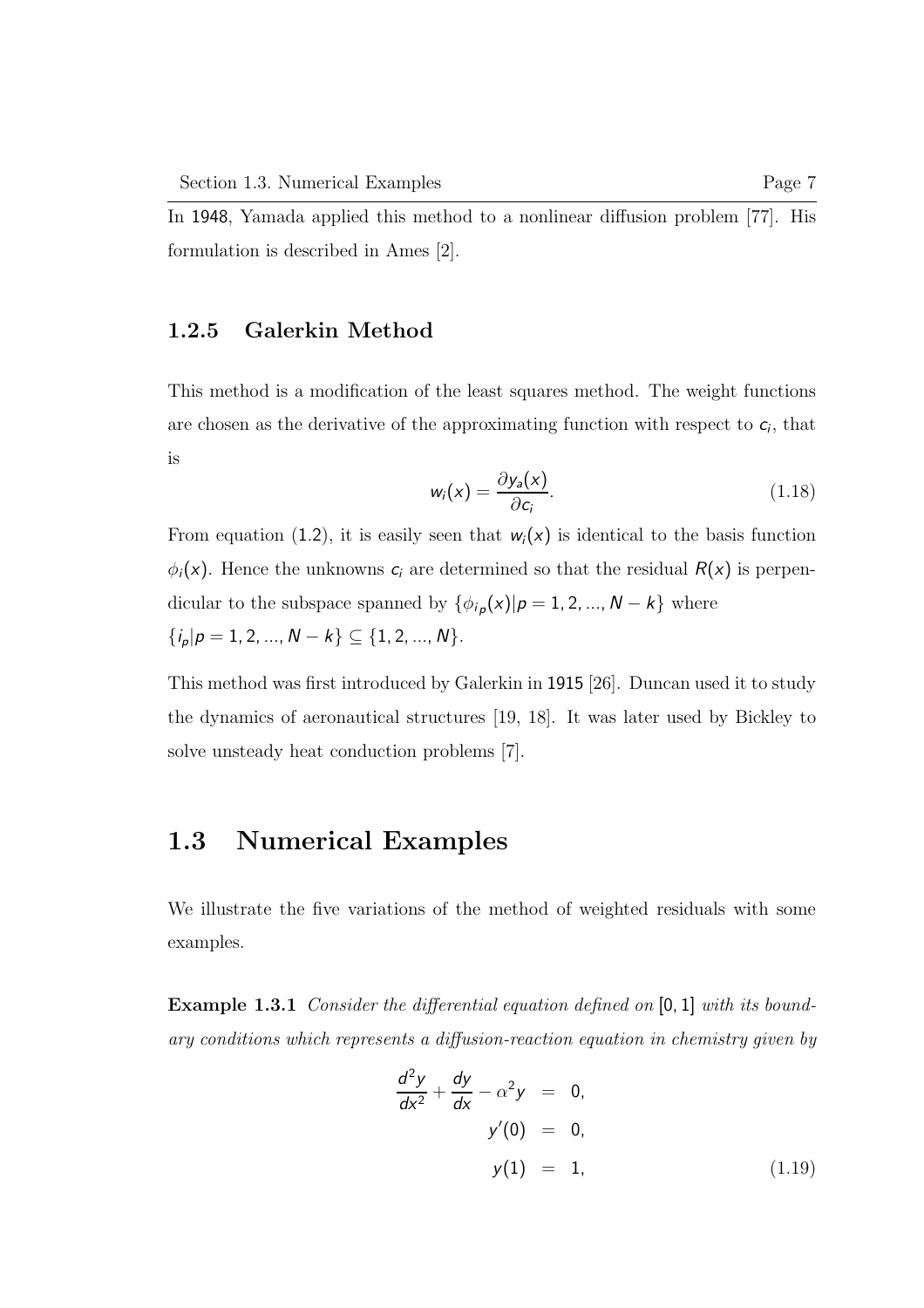where  $\alpha$  is a constant parameter that denotes the reaction rate which is termed slow for small values of  $\alpha$  and fast for larger  $\alpha$ 's. The solution  $y(x)$  describes the concentration of a chemical substance at distance x.

The exact solution to this equation is given by

$$
y(x) = \frac{e^{\left(\frac{1}{2} - \frac{x}{2}\right)} \left(2\beta \cosh\left(\beta x\right) + \sinh\left(\beta x\right)\right)}{2\beta \cosh\left(\beta\right) + \sinh\left(\beta\right)},
$$
\n(1.20)

where  $\beta = \frac{\sqrt{4\alpha^2+1}}{2}$  $\frac{\alpha^2+1}{2}$ . We find an approximate solution to equation (1.19), with  $\alpha=1$ using the five different methods of weighted residuals.

#### 1.3.1 Two Terms Trial Solution for a Slow Reaction Rate

Let us pick the trial solution from a subspace of dimension two of  $C[0, 1]$  as

$$
y_a(x) = c_1 + c_2(1 - x^2). \tag{1.21}
$$

Here  $\phi_1(x) = 1$  and  $\phi_2(x) = (1 - x^2)$  are the basis functions. The requirement that  $y_a(x)$  satisfies the boundary condition  $y(1) = 1$  implies that  $c_1 = 1$ . It is noted that the boundary condition  $y'(0) = 0$  is automatically satisfied by  $y_a(x)$  because of the clever choice of the basis function  $\phi_2(x)$ . We therefore need one more condition to evaluate  $c_2$ .

Substituting the trial solution in equation (1.21) into the differential equation (1.19) gives the residual (since  $f(x) = 0$ ):

$$
R(x) = -2c_2 - 2c_2x - (1 + c_2(1 - x^2)).
$$
\n(1.22)

Substituting the residual in equation (1.22) into equation (1.7) gives

$$
\langle R(x), w_1(x) \rangle = \int_0^1 \left[ -2c_2 - 2c_2x - (1 + c_2(1 - x^2)) \right] w_1(x) dx = 0, \qquad (1.23)
$$

where  $\langle , \rangle$  denotes the inner product on C[0, 1]. We evaluate  $c_2$  by choosing different weight functions which depends on the method of weighted residuals used.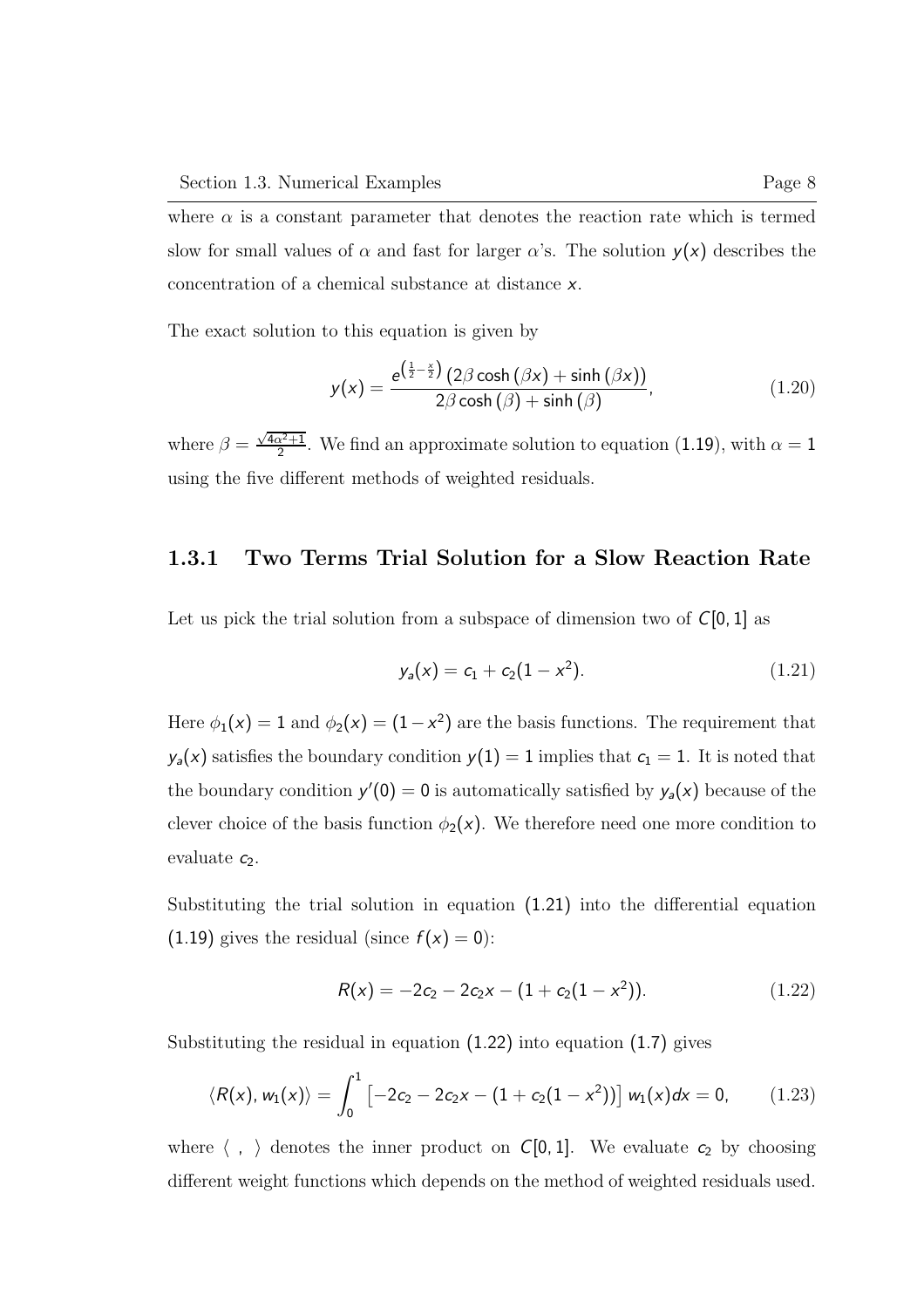#### 1. The Collocation Method

The test function is  $w_1(x) = \delta(x - x_1)$ , where  $x_1$  is the unknown collocation point which must be chosen from the domain [0, 1]. So equation (1.23) becomes

$$
\langle R(x), w_1(x) \rangle = \int_0^1 \left[ -2c_2 - 2c_2x - (1 + c_2(1 - x^2)) \delta(x - x_1) \right] dx. \quad (1.24)
$$

Applying the property of the Dirac delta function (see equation (1.10)) gives

$$
-2c_2 - 2c_2x_1 - (1 + c_2(1 - x_1^2)) = 0, \qquad (1.25)
$$

and simplifying yields  $c_2 = \frac{-1}{\sqrt{2+2x+1}}$  $\frac{-1}{(2+2x_1+(1-x_1^2))}$ . Choosing  $x_1 = 0.5$ , we obtain  $c_2 = -4/5$  and the trial solution by the collocation method is,

$$
y_c(x) = 1 - 4(1 - x^2)/5. \tag{1.26}
$$

#### 2. Sub-domain Method

Since we have only one unknown, we only need one sub-domain which is the whole domain [0, 1]. Hence the weight function is  $w_1(x) = 1$ , for  $0 \le x \le 1$ and equation (1.23) becomes

$$
\langle R(x), w_1(x) \rangle = \int_0^1 \left[ -2c_2 - 2c_2x - (1 + c_2(1 - x^2)) \right] dx = 0. \qquad (1.27)
$$

Integrating with respect to x and evaluating gives  $c_2 = -3/11$ .

Hence the trial solution by the sub-domain method is

$$
y_s(x) = 1 - 3(1 - x^2)/11.
$$
 (1.28)

#### 3. The Least Squares Method

The weight function is  $w_1 = \frac{\partial R}{\partial c_1}$  $\frac{\partial R}{\partial c_2}$  and equation (1.23) becomes

$$
\int_0^1 R \frac{\partial R}{\partial c_2} dx = \frac{1}{2} \frac{\partial}{\partial c_2} \int_0^1 \left[ -2c_2 - 2c_2 x - (1 + c_2 (1 - x^2)) \right]^2 dx = 0. \quad (1.29)
$$

Integrating with respect to  $x$  and then differentiating with respect to  $c_2$  we obtain  $c_2 = -55/203$ . Hence the trial solution by the least squares method is

$$
y_l(x) = 1 - 55(1 - x^2)/203.
$$
 (1.30)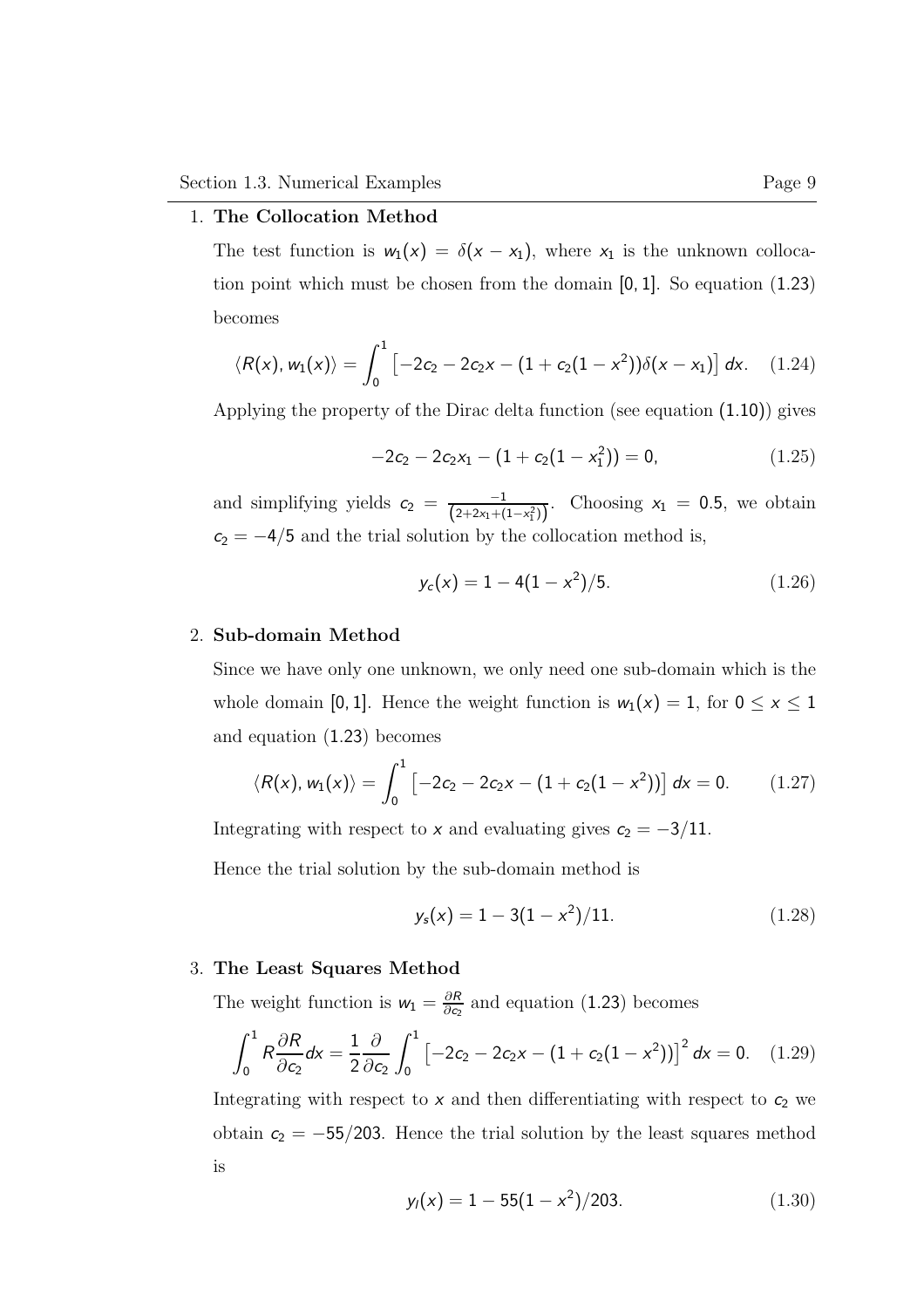#### 4. The Moment Method

The weight function is  $w_1 = x^0 = 1$  which is similar to that of the sub-domain method. Since only two terms are retained with one unknown, the solution will be the same as that of the sub-domain method, hence

$$
y_m(x) = 1 - 3(1 - x^2)/11.
$$
 (1.31)

#### 5. Galerkin Method

The weight function is the same as that of the trial function, so we choose  $w_1(x) = (1 - x^2)$ . Thus equation (1.23) becomes

$$
\langle R(x), w_1(x) \rangle = \int_0^1 \left[ -2c_2 - 2c_2x - (1 + c_2(1 - x^2)) \right] (1 - x^2) dx. \quad (1.32)
$$

Integrating and evaluating gives  $c_2 = -20/71$ . Hence the trial solution by the Galerkin method is

$$
y_g(x) = 1 - 20(1 - x^2)/71.
$$
 (1.33)

The plots of the solutions and the errors for the above five methods are given in Figures 1.1 and 1.2 respectively.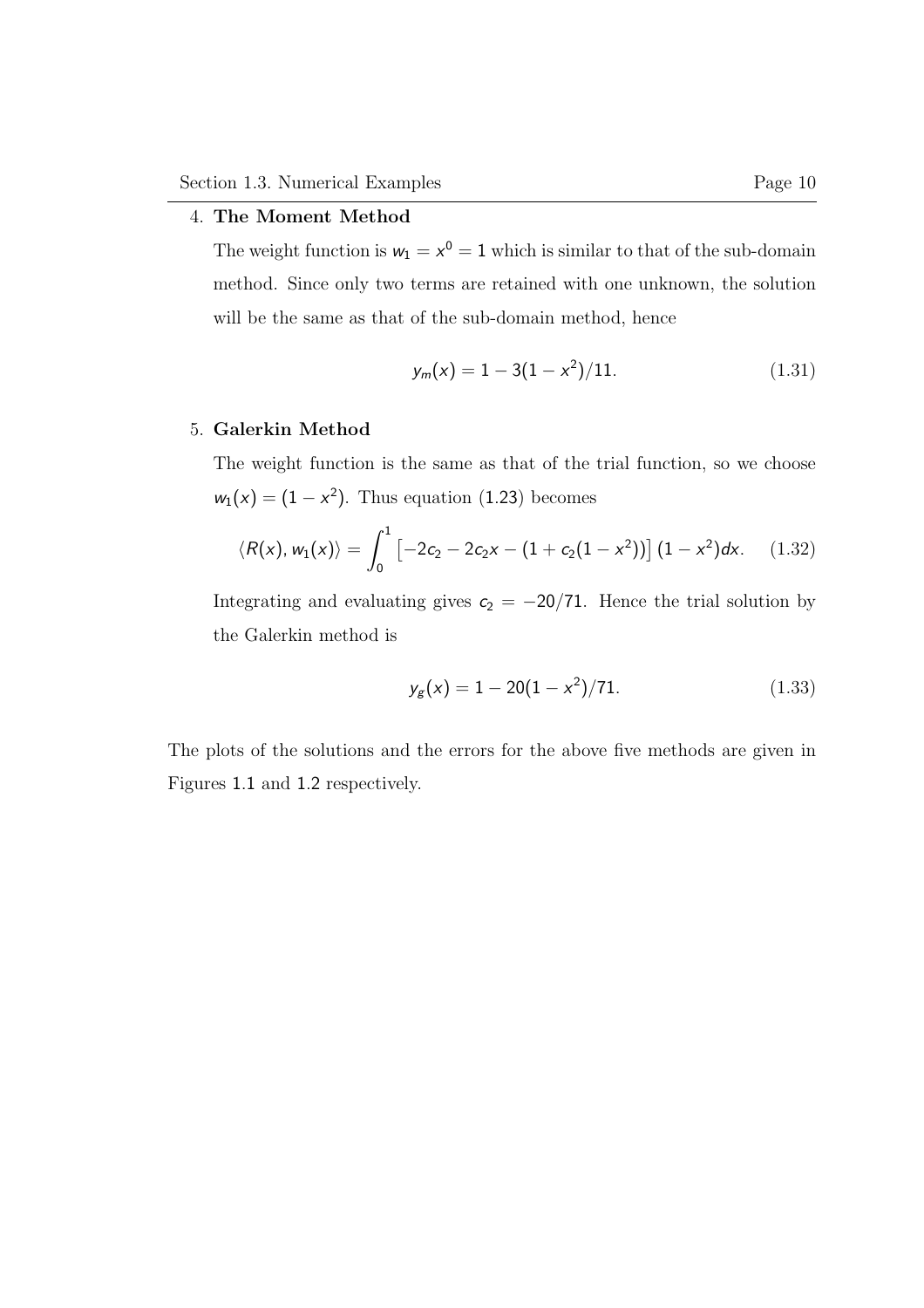

Figure 1.1: Comparison of  $y$  and  $y_a$  for Example 1.3.1.



Figure 1.2: Errors  $e_a = y - y_a$  for Example 1.3.1.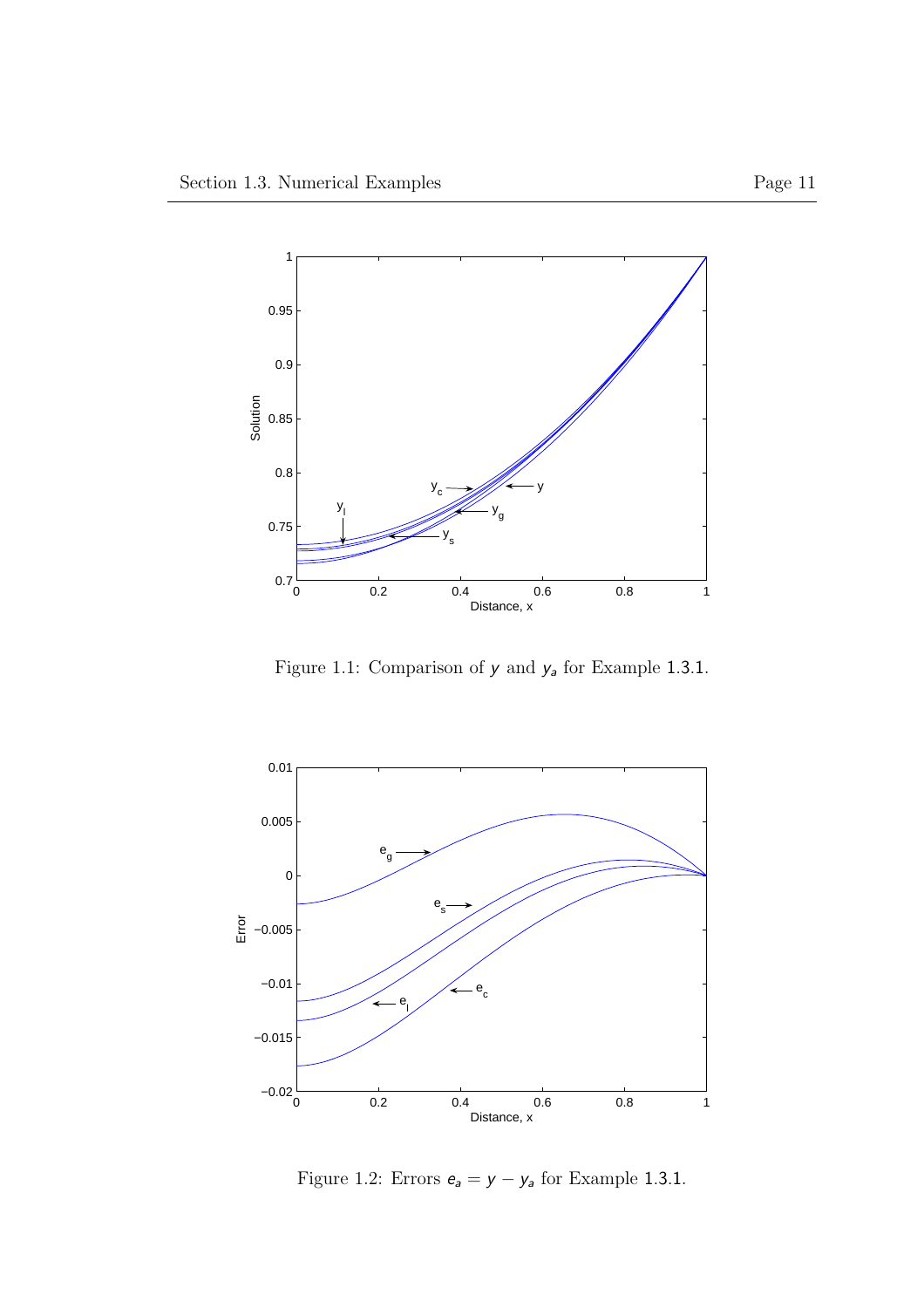We will sample the exact solution  $y(x)$  and the approximate solutions  $y_{\mathsf{a}}(x)$  at a discrete set of twenty one equally spaced points  $x_i$ ,  $i = 1, 2, ..., 21$  and denote these vectors by  $\bar{y}(x)$  and  $\bar{y}_a(x)$ . We define the total error by

total error = 
$$
\|\bar{y}(x) - \bar{y}_a(x)\|_2, \tag{1.34}
$$

where  $\|\cdot\|_2$  denotes the Euclidean norm in  $\mathbb{R}^{21}$ .

Table 1.1 gives the approximations and the total error for Example 1.3.1 for different values of x.

The results of the numerical solutions for different values of x agree closely with the analytic solutions (see Figure 1.1). Moreover, all the methods show small errors (see Figure 1.2) and the solution values agree closely with the exact solution (see Table 1.1) even though only two terms were retained in the trial solution. This is because of the slow reaction rate  $\alpha = 1$ . Hence the concentration profile of the chemical substance is shallow and can easily be described by only two terms. From Table 1.1, we see that the Galerkin method has a slightly lower total error and hence gives the best approximation to this particular problem. If we allow a higher reaction rate, the concentration profile becomes steep and the trial solution with two terms is unable to track the solution. Let us illustrate this by picking  $\alpha = 10$ in equation (1.19).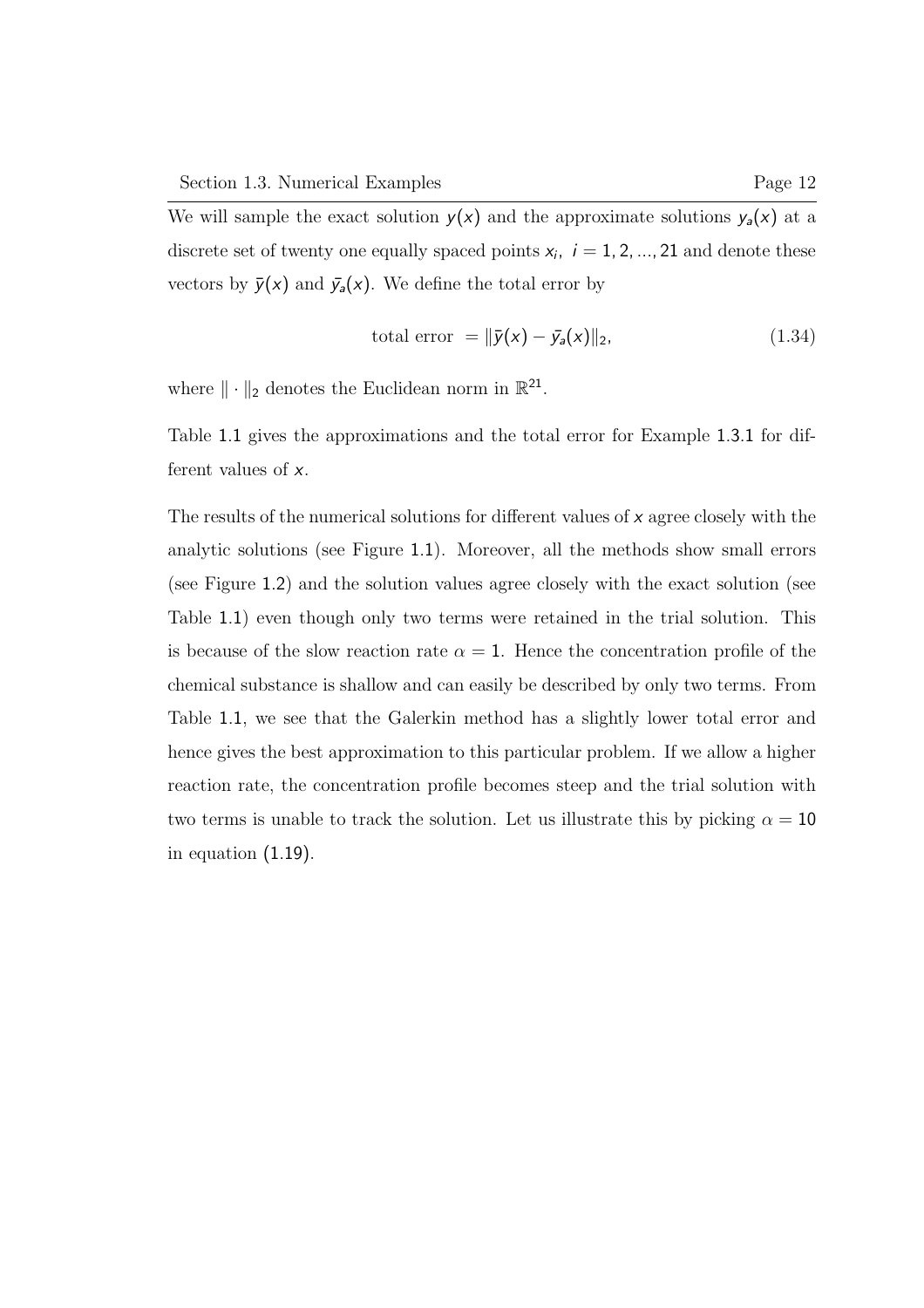| X           | у                         | y <sub>c</sub> | y <sub>s</sub> | Уı     | $\mathbf{y}_{\rm g}$ |
|-------------|---------------------------|----------------|----------------|--------|----------------------|
| $\mathbf 0$ | 0.7157                    | 0.7333         | 0.7273         | 0.7291 | 0.7183               |
| 0.0500      | 0.7165                    | 0.7340         | 0.7280         | 0.7297 | 0.7190               |
| 0.1000      | 0.7191                    | 0.7360         | 0.7300         | 0.7318 | 0.7211               |
| 0.1500      | 0.7233                    | 0.7393         | 0.7334         | 0.7352 | 0.7246               |
| 0.2000      | 0.7291                    | 0.7440         | 0.7382         | 0.7399 | 0.7296               |
| 0.2500      | 0.7364                    | 0.7500         | 0.7443         | 0.7460 | 0.7359               |
| 0.3000      | 0.7451                    | 0.7573         | 0.7518         | 0.7534 | 0.7437               |
| 0.3500      | 0.7552                    | 0.7660         | 0.7607         | 0.7623 | 0.7528               |
| 0.4000      | 0.7666                    | 0.7760         | 0.7709         | 0.7724 | 0.7634               |
| 0.4500      | 0.7794                    | 0.7873         | 0.7825         | 0.7839 | 0.7753               |
| 0.5000      | 0.7935                    | 0.8000         | 0.7955         | 0.7968 | 0.7887               |
| 0.5500      | 0.8087                    | 0.8140         | 0.8098         | 0.8110 | 0.8035               |
| 0.6000      | 0.8253                    | 0.8293         | 0.8255         | 0.8266 | 0.8197               |
| 0.6500      | 0.8430                    | 0.8460         | 0.8425         | 0.8435 | 0.8373               |
| 0.7000      | 0.8619                    | 0.8640         | 0.8609         | 0.8618 | 0.8563               |
| 0.7500      | 0.8820                    | 0.8833         | 0.8807         | 0.8815 | 0.8768               |
| 0.8000      | 0.9033                    | 0.9040         | 0.9018         | 0.9025 | 0.8986               |
| 0.8500      | 0.9257                    | 0.9260         | 0.9243         | 0.9248 | 0.9218               |
| 0.9000      | 0.9493                    | 0.9493         | 0.9482         | 0.9485 | 0.9465               |
| 0.9500      | 0.9741                    | 0.9740         | 0.9734         | 0.9736 | 0.9725               |
| 1.0000      | 1.0000                    | 1.0000         | 1.0000         | 1.0000 | 1.0000               |
|             | Total error $\Rightarrow$ | 0.0455         | 0.0274         | 0.0325 | 0.0165               |

Table 1.1: Numerical comparison of the different approximations in Example 1.3.1.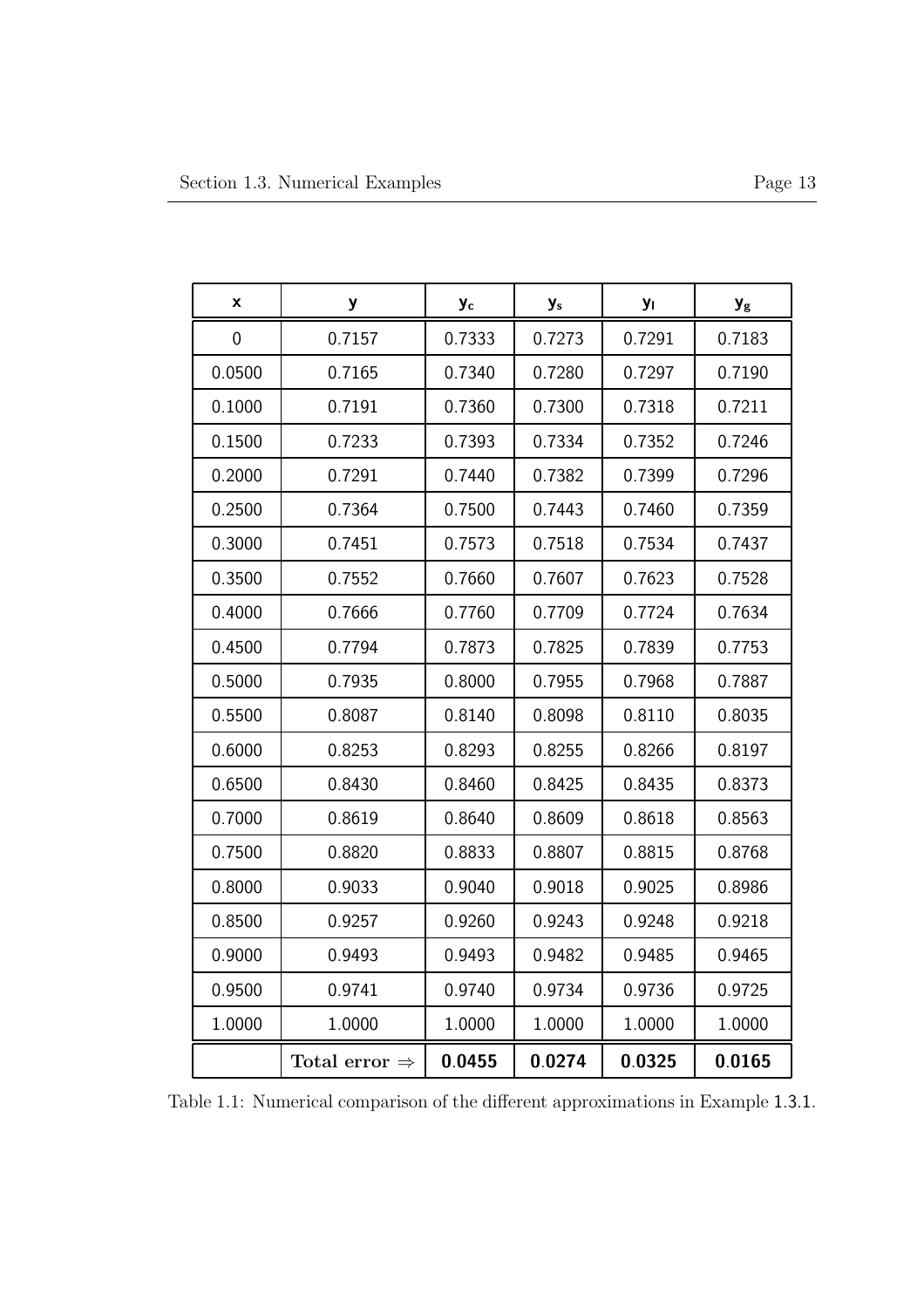#### 1.3.2 Two Terms Trial Solution for a Fast Reaction Rate

We now solve equation  $(1.19)$  with a fast reaction rate relative to diffusion.

**Example 1.3.2** Using only two terms as in Example 1.3.1 and picking  $\alpha = 10$  in Equation (1.19), our residual becomes

$$
R(x) = -2c_2 - 2c_2x - 100\left(1 + c_2(1 - x^2)\right). \tag{1.35}
$$

We will again apply the five different weighted residuals methods as in Example 1.3.1. The summary of the approximate solutions using the five different methods is given in Table 1.2. Hence forth we will approximate the coefficients to four decimal places.

| Method        | <b>Approximate Solution</b>    |  |  |
|---------------|--------------------------------|--|--|
| Collocation   | $y_c(x) = 1 - 1.2821(1 - x^2)$ |  |  |
| Sub-domain    | $y_s(x) = 1 - 1.4354(1 - x^2)$ |  |  |
| Least squares | $y_1(x) = 1 - 1.2202(1 - x^2)$ |  |  |
| Moment        | $y_m(x) = 1 - 1.4354(1 - x^2)$ |  |  |
| Galerkin      | $y_g(x) = 1 - 1.2085(1 - x^2)$ |  |  |

Table 1.2: Approximate solutions for Example 1.3.2.

The plots of the solutions and their errors are shown in Figures 1.3 and 1.4 respectively. A table of values resulting from the different approximations is shown in Table 1.3.

We notice from Figure 1.3 that the approximate solutions deviate sharply from the exact solution hence the error between the approximate and the exact solution is large (See Figure 1.4). This is due to the sharp concentration profile. We notice from Table 1.3 that even the Galerkin method which on the average is the best approximation is still not a very good approximation to the exact solution. We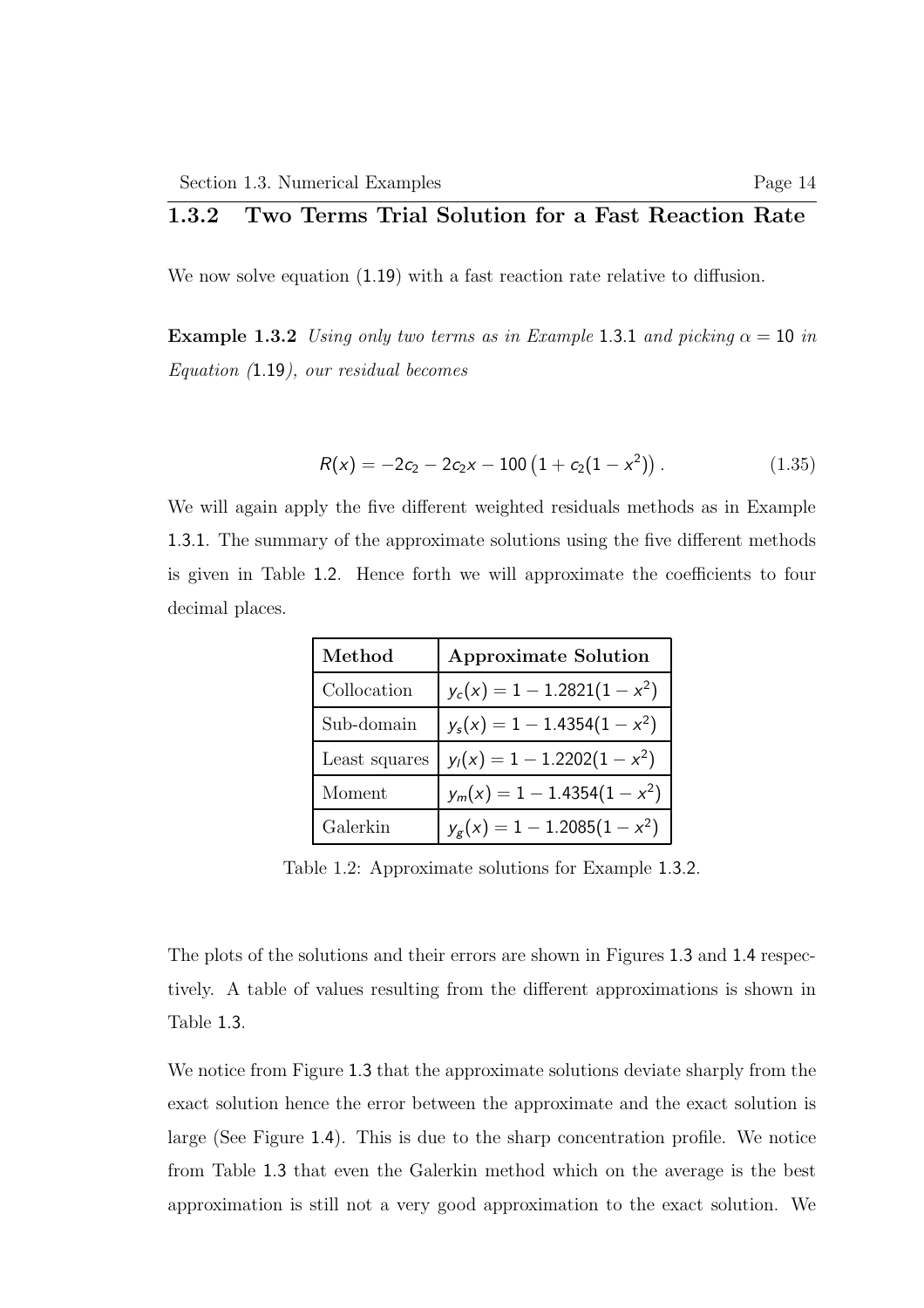can reduce the error by increasing the dimension of the approximation space. In general, the more terms used in the trial solution, the better the accuracy but the computation becomes expensive.



Figure 1.3: Comparison of  $y$  and  $y_a$  for Example 1.3.2.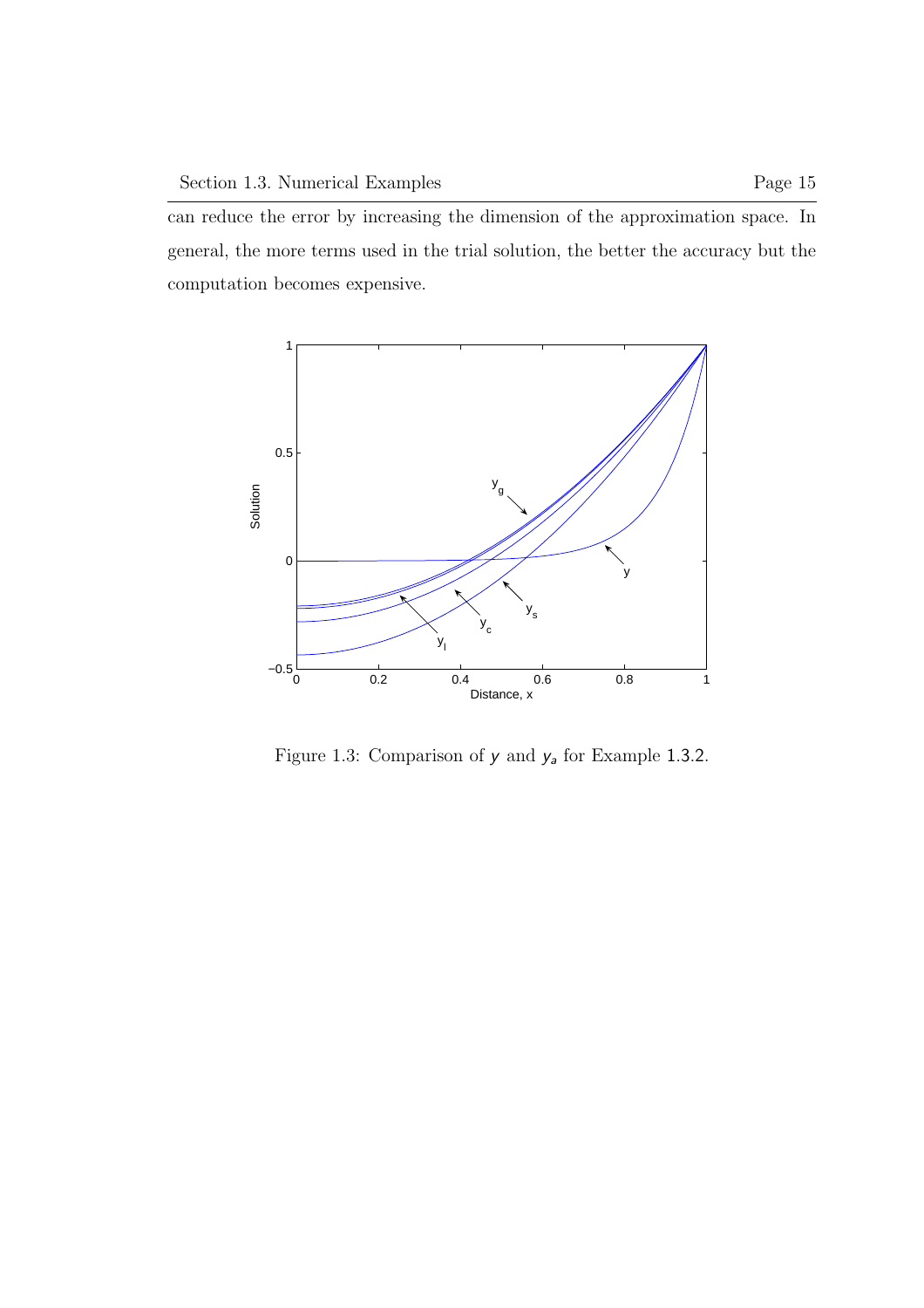| X      | у                         | y <sub>c</sub> | y <sub>s</sub> | <b>y</b>  | $y_{\rm g}$ |
|--------|---------------------------|----------------|----------------|-----------|-------------|
| 0      | 0.0001                    | $-0.2821$      | $-0.4354$      | $-0.2202$ | $-0.2085$   |
| 0.0500 | 0.0002                    | $-0.2789$      | $-0.4318$      | $-0.2171$ | $-0.2055$   |
| 0.1000 | 0.0002                    | $-0.2693$      | $-0.4210$      | $-0.2080$ | $-0.1964$   |
| 0.1500 | 0.0003                    | $-0.2533$      | $-0.4031$      | $-0.1927$ | $-0.1813$   |
| 0.2000 | 0.0005                    | $-0.2308$      | $-0.3780$      | $-0.1714$ | $-0.1602$   |
| 0.2500 | 0.0008                    | $-0.2020$      | $-0.3457$      | $-0.1439$ | $-0.1330$   |
| 0.3000 | 0.0013                    | $-0.1667$      | $-0.3062$      | $-0.1104$ | $-0.0997$   |
| 0.3500 | 0.0021                    | $-0.1250$      | $-0.2596$      | $-0.0707$ | $-0.0605$   |
| 0.4000 | 0.0033                    | $-0.0770$      | $-0.2057$      | $-0.0250$ | $-0.0151$   |
| 0.4500 | 0.0053                    | $-0.0225$      | $-0.1447$      | 0.0269    | 0.0362      |
| 0.5000 | 0.0086                    | 0.0384         | $-0.0766$      | 0.0849    | 0.0936      |
| 0.5500 | 0.0138                    | 0.1057         | $-0.0012$      | 0.1489    | 0.1571      |
| 0.6000 | 0.0223                    | 0.1795         | 0.0813         | 0.2191    | 0.2266      |
| 0.6500 | 0.0358                    | 0.2596         | 0.1711         | 0.2953    | 0.3021      |
| 0.7000 | 0.0576                    | 0.3461         | 0.2679         | 0.3777    | 0.3837      |
| 0.7500 | 0.0927                    | 0.4391         | 0.3720         | 0.4662    | 0.4713      |
| 0.8000 | 0.1492                    | 0.5384         | 0.4833         | 0.5607    | 0.5649      |
| 0.8500 | 0.2401                    | 0.6442         | 0.6017         | 0.6614    | 0.6646      |
| 0.9000 | 0.3863                    | 0.7564         | 0.7273         | 0.7682    | 0.7704      |
| 0.9500 | 0.6215                    | 0.8750         | 0.8600         | 0.8810    | 0.8822      |
| 1.0000 | 1.0000                    | 1.0000         | 1.0000         | 1.0000    | 1.0000      |
|        | Total error $\Rightarrow$ | 1.1154         | 1.3327         | 1.0854    | 1.0841      |

Table 1.3: Numerical comparison of the different approximations in Example 1.3.2.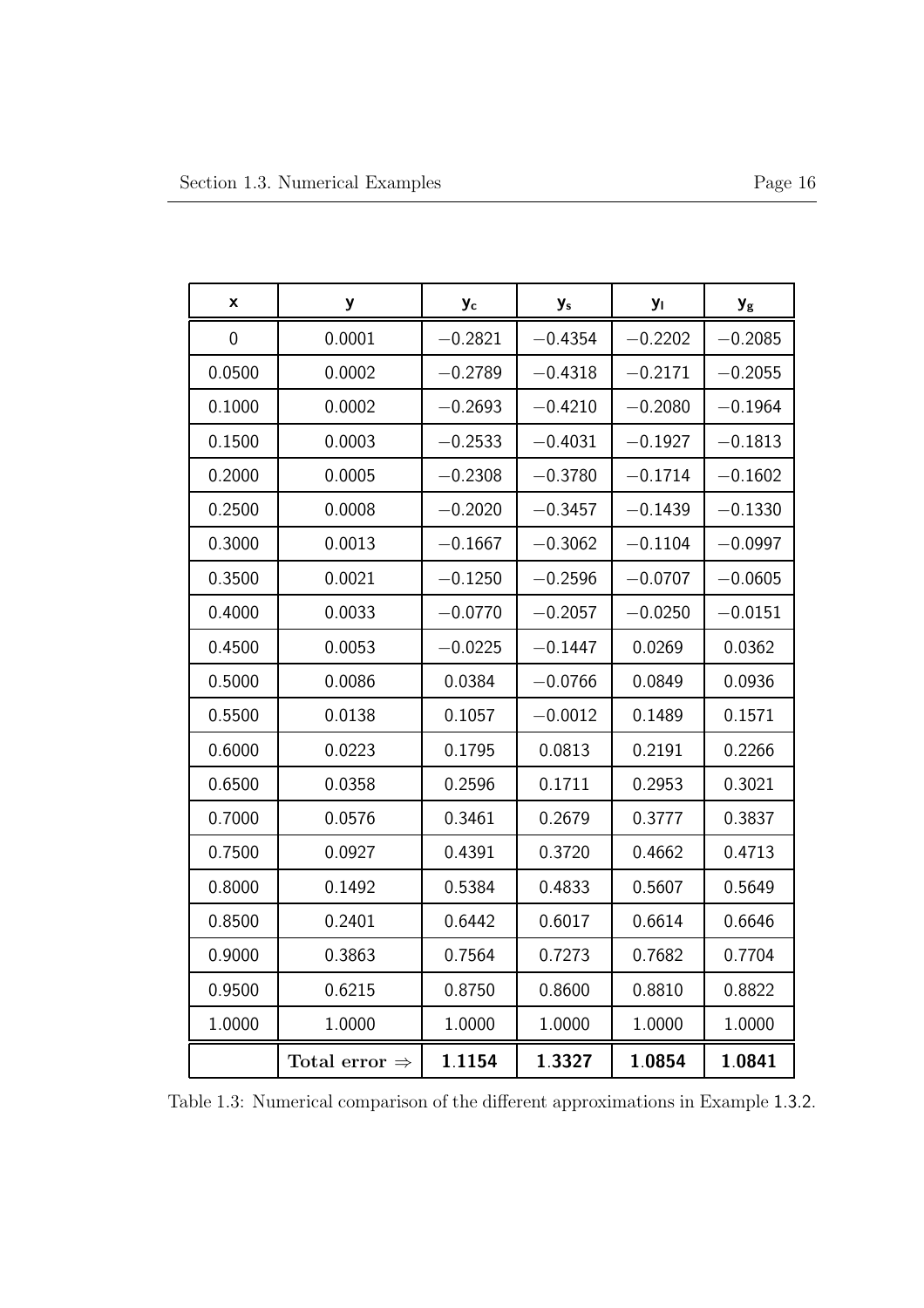

Figure 1.4: Errors  $e_a = y - y_a$  for Example 1.3.2.

#### 1.3.3 Three Terms Trial Solution for a Fast Reaction Rate

We seek to improve the accuracy of the results obtained in Example 1.3.2 by using a subspace of dimension three.

Example 1.3.3 In order to improve the accuracy of the solution for a fast reaction rate  $\alpha = 10$ , we retain three terms in the trial solution. Hence the new trial solution is

$$
y_a = c_1 + c_2(1 - x^2) + c_3x^2(1 - x^2), \qquad (1.36)
$$

where the basis functions are  $\{1, 1 - x^2, x^2(1 - x^2)\}\$  and  $c_1 = 1$  because of the boundary condition  $y(1) = 1$  in equation (1.19). The boundary condition  $y'(0) = 0$ is automatically satisfied by  $y_a(x)$ .

The residual becomes

$$
R(x) = -2c_2 + 2c_3 - 12c_3x^2 - 2c_2x + 2c_3x - 4c_3x^3
$$
  
- 100(1 + c<sub>2</sub>(1 - x<sup>2</sup>) + c<sub>3</sub>x<sup>2</sup>(1 - x<sup>2</sup>)). (1.37)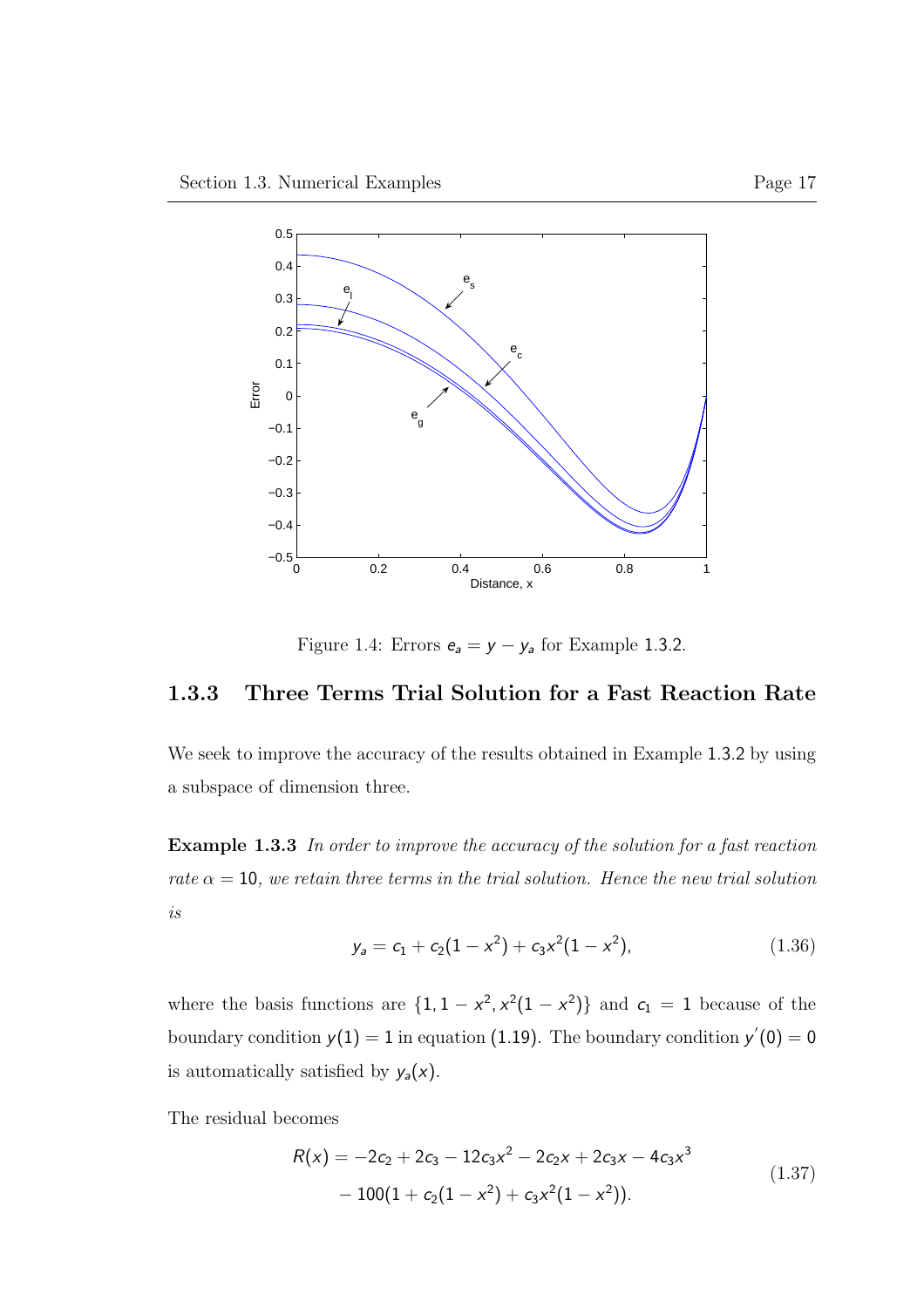#### 1. The Collocation Method

Since we have two unknowns, we will need two weight functions given by  $w_1(x) = \delta(x - x_1)$  and  $w_2(x) = \delta(x - x_2)$ , where  $x_1$  and  $x_2$  are the unknown collocation points which we choose as  $x_1 = 1/3$  and  $x_2 = 2/3$ . Next we evaluate the following two inner products

$$
\langle R(x), w_1(x) \rangle = \int_0^1 \left[ R(x) \delta(x - x_1) \right] dx = 0 \qquad (1.38)
$$

and

$$
\langle R(x), w_2(x) \rangle = \int_0^1 \left[ R(x) \delta(x - x_2) \right] dx = 0, \qquad (1.39)
$$

by applying the property of the Dirac delta function (equation (1.10)), and evaluating at the collocation points  $x_1 = 1/3$  and  $x_2 = 2/3$  to obtain

$$
R(x_1) = 0 \tag{1.40}
$$

and

$$
R(x_2) = 0.\t\t(1.41)
$$

Simplifying equations (1.40) and (1.41) yields the linear system

$$
-91.5577c_2 - 8.6894c_3 = 100
$$
  

$$
-58.8845c_2 - 27.8778c_3 = 100,
$$
 (1.42)

which we solve simultaneously to yield  $c_2 = -0.9403$  and  $c_3 = -1.6010$ . So the trial solution by the collocation method is

$$
y_c(x) = 1 - 0.9403(1 - x^2) - 1.6010x^2(1 - x^2). \tag{1.43}
$$

#### 2. Sub-domain Method

Since we have two unknowns, we will split the interval [0, 1] into two subdomains: [0, 0.5] and [0.5, 1]. The weight functions are  $w_1(x) = w_2(x) = 1$ . So we will need to evaluate the following two inner products

$$
\langle R(x), w_1(x) \rangle = \int_0^{0.5} R(x) dx = 0 \qquad (1.44)
$$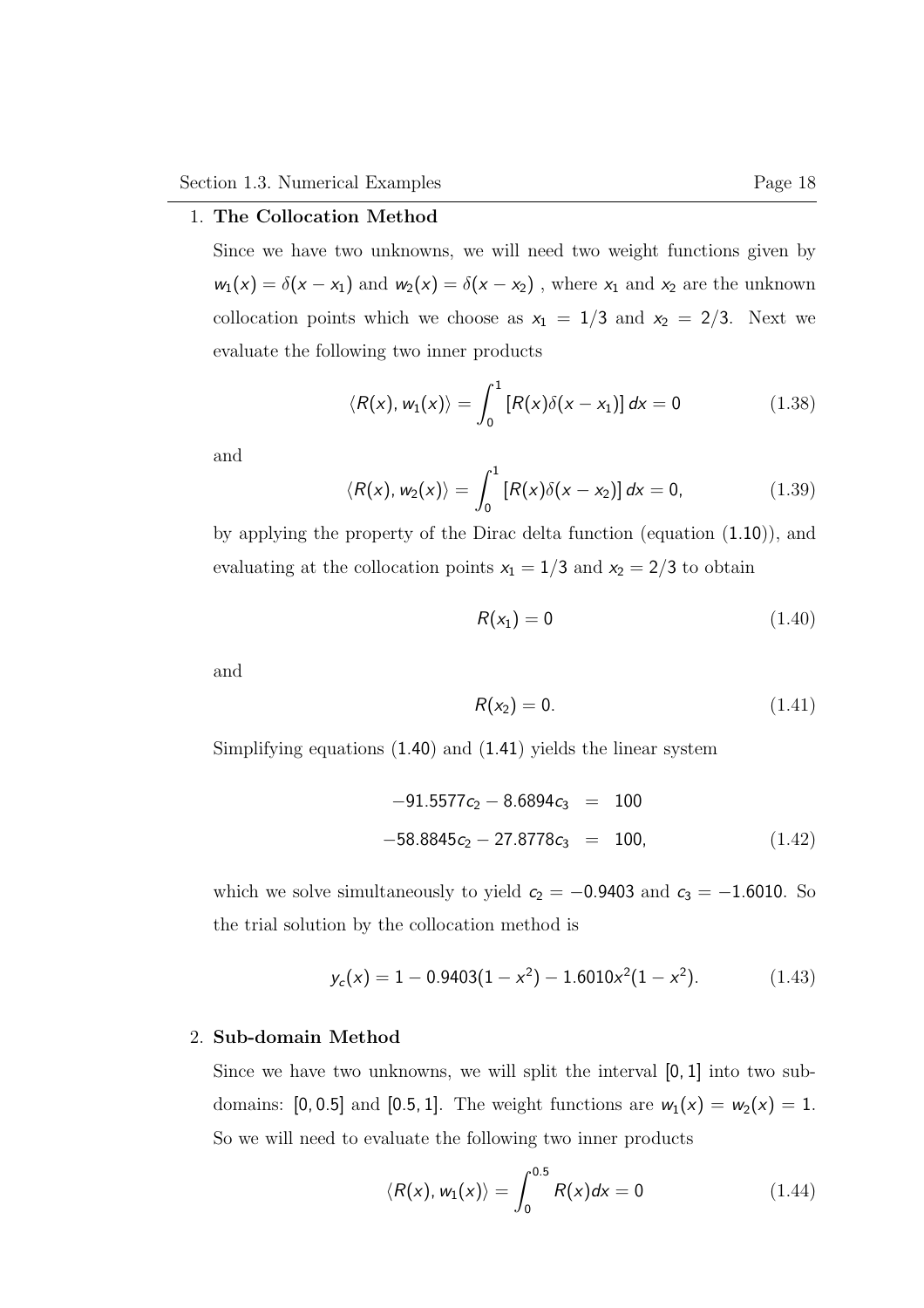and

$$
\langle R(x), w_2(x) \rangle = \int_{0.5}^1 R(x) dx = 0. \qquad (1.45)
$$

These give the linear system

$$
-47.0833c_2 - 2.8542c_3 = 50
$$
  

$$
-22.5833c_2 - 12.4792c_3 = 50,
$$
 (1.46)

which we solve simultaneously to yield  $c_2 = -0.9200$  and  $c_3 = -2.3418$ . Hence the trial solution by the sub-domain method is

$$
y_s(x) = 1 - 0.9200(1 - x^2) - 2.3418x^2(1 - x^2). \tag{1.47}
$$

#### 3. The Least Squares Method

The weight functions are  $w_1 = \frac{\partial R}{\partial \alpha}$  $\frac{\partial R}{\partial c_2}$  and  $w_2 = \frac{\partial R}{\partial c_3}$  $\frac{\partial R}{\partial c_3}$ . So we will need to evaluate the following inner products

$$
\langle R(x), w_1(x) \rangle = \int_0^1 R \frac{\partial R}{\partial c_2} dx = \frac{1}{2} \frac{\partial}{\partial c_2} \int_0^1 R^2(x) dx = 0 \qquad (1.48)
$$

and

$$
\langle R(x), w_2(x) \rangle = \int_0^1 R \frac{\partial R}{\partial c_3} dx = \frac{1}{2} \frac{\partial}{\partial c_3} \int_0^1 R^2(x) dx = 0. \quad (1.49)
$$

Integrating equations  $(1.48)$  and  $(1.49)$  with respect to x and then differentiating with respect to  $c_2$  and  $c_3$  respectively gives the linear system

$$
11418.70c_2 + 1647.01c_3 = 13933.30
$$
  

$$
1647.01c_2 + 717.10c_3 = 3066.67,
$$
 (1.50)

which we solve simultaneously to obtain  $c_2 = -0.9029$  and  $c_3 = -2.2000$ . Hence the trial solution by the least squares method is

$$
y_l(x) = 1 - 0.9029(1 - x^2) - 2.2000x^2(1 - x^2). \tag{1.51}
$$

### 4. The Moment Method

Here the weight functions are  $w_1 = 1$  and  $w_2(x) = x$ . So we will need to evaluate the integrals

$$
\langle R(x), w_1(x) \rangle = \int_0^1 R(x) dx = 0 \qquad (1.52)
$$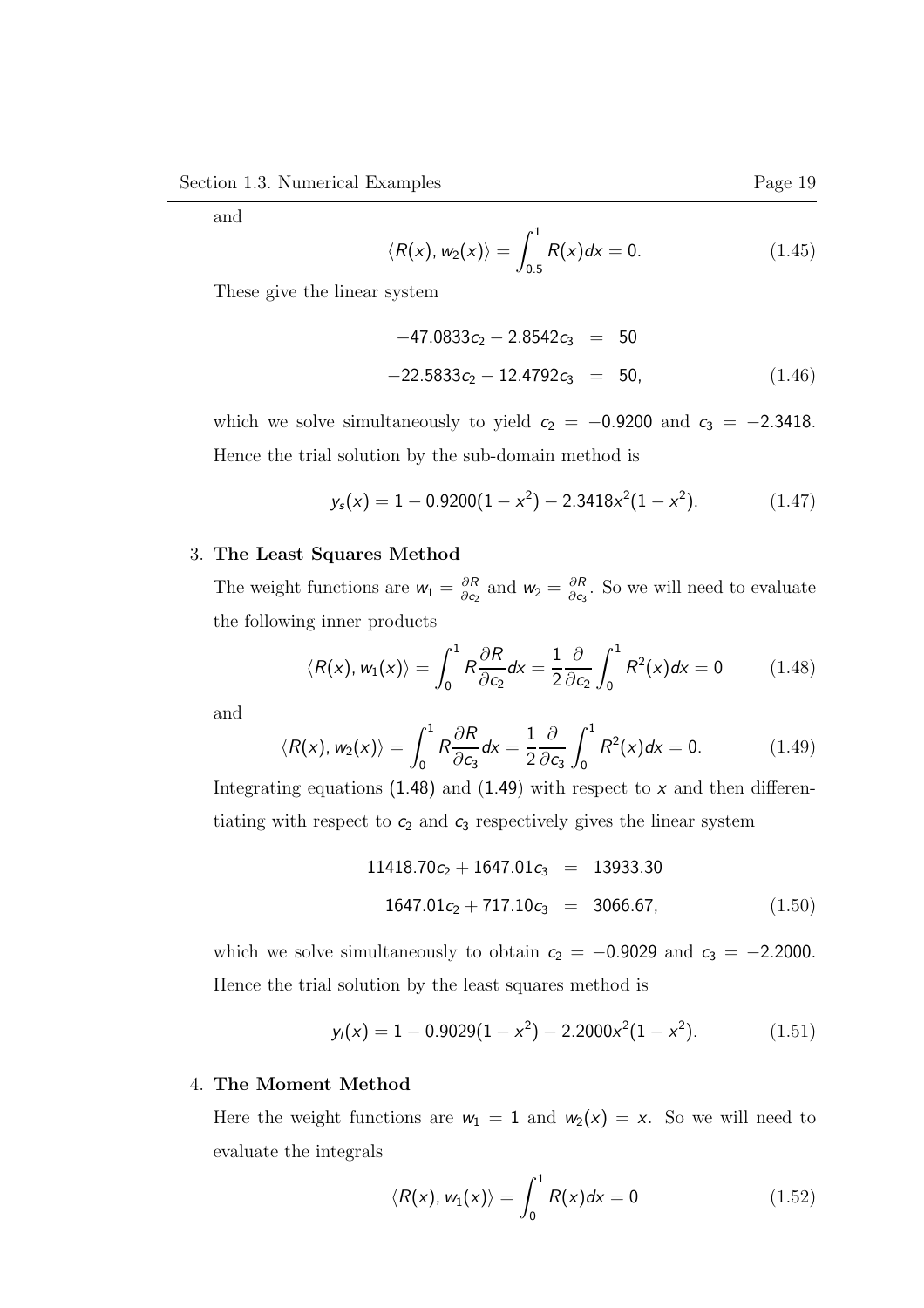and

$$
\langle R(x), w_2(x) \rangle = \int_0^1 R(x) x dx = 0. \qquad (1.53)
$$

Evaluating the integrals in equations (1.52) and (1.53) gives the linear system

$$
-69.6667c_2 - 15.3333c_3 = 100
$$
  

$$
-26.6667c_2 - 10.4667c_3 = 50,
$$
 (1.54)

and solving simultaneously yields  $c_2 = -0.8742$  and  $c_3 = -2.5498$ . Hence the trial solution by the moment method is

$$
y_m(x) = 1 - 0.8742(1 - x^2) - 2.5498x^2(1 - x^2). \tag{1.55}
$$

### 5. The Galerkin Method

The weight functions are chosen as  $w_1(x) = (1 - x^2)$  and  $w_2(x) = x^2(1 - x^2)$ . Evaluating the integrals

$$
\langle R(x), w_2(x) \rangle = \int_0^1 R(x)(1 - x^2) dx = 0 \qquad (1.56)
$$

and

$$
\langle R(x), w_2(x) \rangle = \int_0^1 R(x)[x^2(1-x^2)]dx = 0, \qquad (1.57)
$$

yields the linear system

$$
-56.0000c_2 - 7.71905c_3 = 66.6667
$$
  

$$
-8.15238c_2 - 2.95873c_3 = 13.3333.
$$
 (1.58)

Solving simultaneously yields  $c_2 = -0.9179$  and  $c_3 = -1.9772$ . The trial solution by the Galerkin method is

$$
y_g(x) = 1 - 0.9179(1 - x^2) - 1.9772x^2(1 - x^2). \tag{1.59}
$$

The plots of the solutions and the errors for the above five methods are given in Figures 1.5 and 1.6 respectively. A table of values resulting from different approximations is shown in Table 1.4.

From Figure 1.6 and Table 1.4, we notice that the error is now reduced but is still large.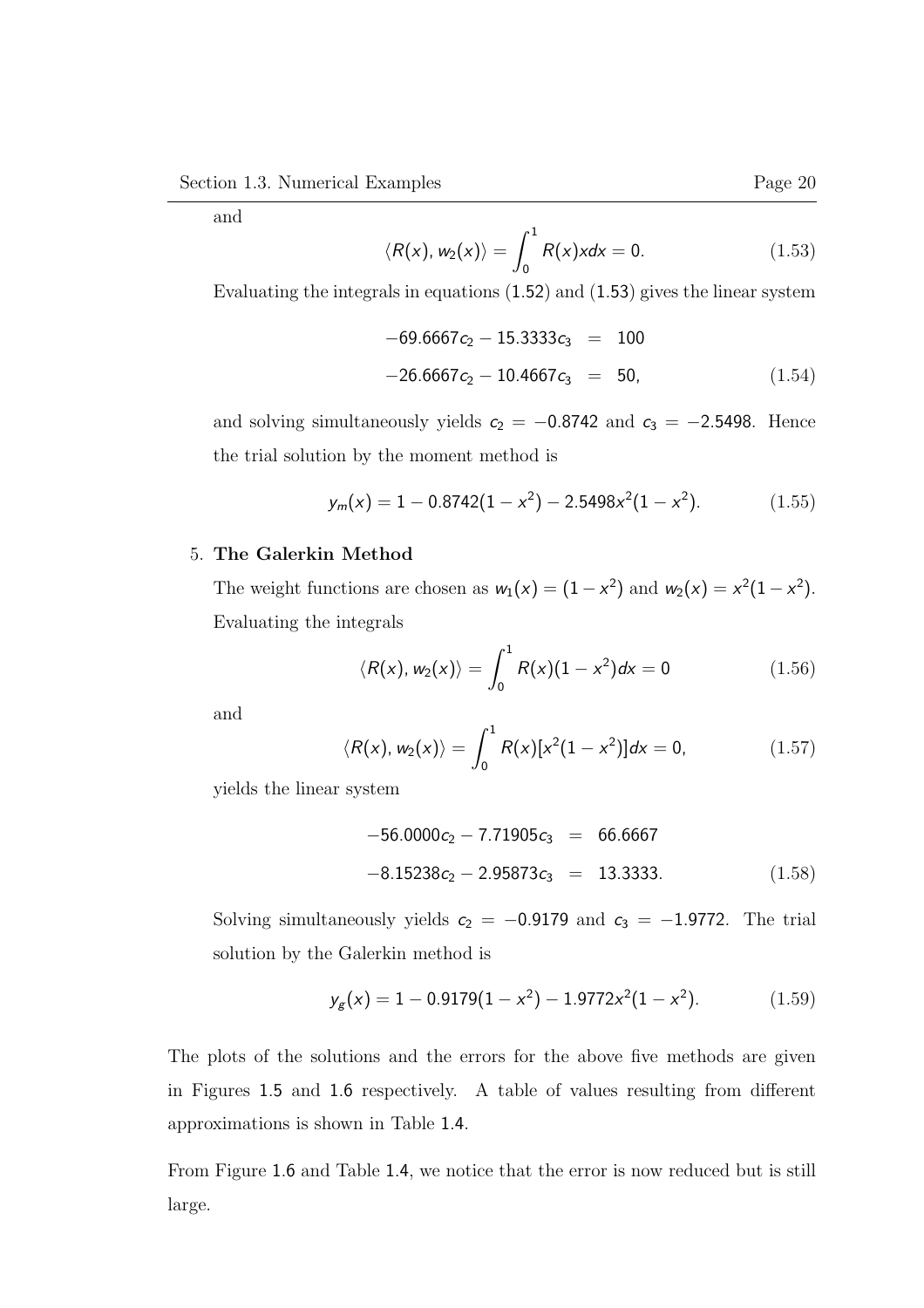

Figure 1.5: Comparison of  $y$  and  $y_a$  for Example 1.3.3.



Figure 1.6: Errors  $e_a = y - y_a$  for Example 1.3.3.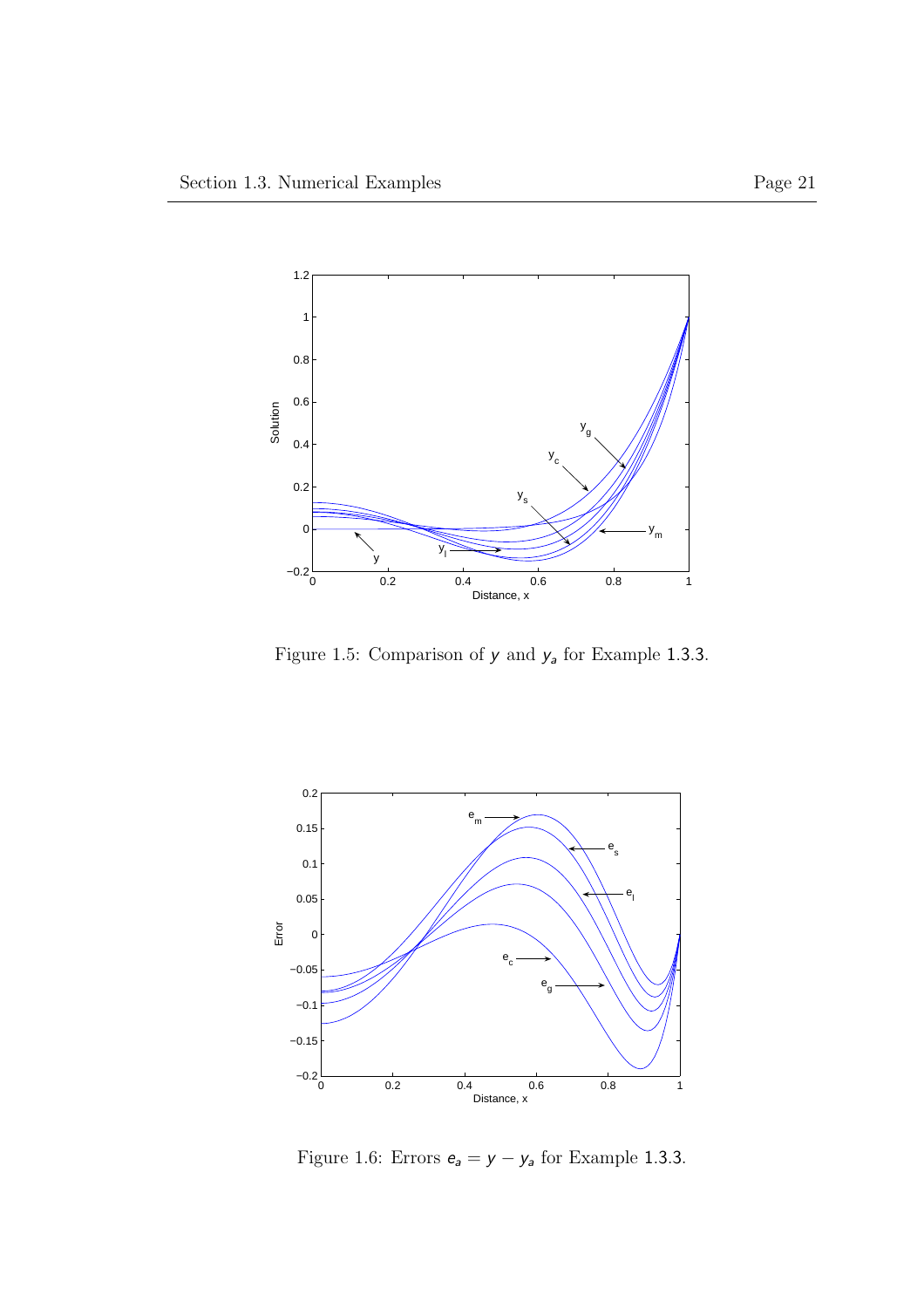| x              | y                         | Уc        | $y_s$     | Уı        | $y_m$     | $y_{\rm g}$ |
|----------------|---------------------------|-----------|-----------|-----------|-----------|-------------|
| $\overline{0}$ | 0.0001                    | 0.0597    | 0.0800    | 0.0971    | 0.1258    | 0.0821      |
| 0.0500         | 0.0002                    | 0.0581    | 0.0765    | 0.0939    | 0.1216    | 0.0795      |
| 0.1000         | 0.0002                    | 0.0533    | 0.0660    | 0.0843    | 0.1093    | 0.0717      |
| 0.1500         | 0.0003                    | 0.0456    | 0.0492    | 0.0690    | 0.0894    | 0.0593      |
| 0.2000         | 0.0005                    | 0.0358    | 0.0269    | 0.0487    | 0.0629    | 0.0429      |
| 0.2500         | 0.0008                    | 0.0247    | 0.0003    | 0.0246    | 0.0310    | 0.0236      |
| 0.3000         | 0.0013                    | 0.0132    | $-0.0290$ | $-0.0018$ | $-0.0044$ | 0.0028      |
| 0.3500         | 0.0021                    | 0.0028    | $-0.0590$ | $-0.0288$ | $-0.0412$ | $-0.0180$   |
| 0.4000         | 0.0033                    | $-0.0050$ | $-0.0875$ | $-0.0541$ | $-0.0770$ | $-0.0368$   |
| 0.4500         | 0.0053                    | $-0.0084$ | $-0.1119$ | $-0.0753$ | $-0.1090$ | $-0.0513$   |
| 0.5000         | 0.0086                    | $-0.0054$ | $-0.1291$ | $-0.0897$ | $-0.1337$ | $-0.0592$   |
| 0.5500         | 0.0138                    | 0.0063    | $-0.1358$ | $-0.0940$ | $-0.1477$ | $-0.0574$   |
| 0.6000         | 0.0223                    | 0.0293    | $-0.1284$ | $-0.0847$ | $-0.1470$ | $-0.0430$   |
| 0.6500         | 0.0358                    | 0.0663    | $-0.1027$ | $-0.0582$ | $-0.1270$ | $-0.0125$   |
| 0.7000         | 0.0576                    | 0.1204    | $-0.0544$ | $-0.0103$ | $-0.0830$ | 0.0378      |
| 0.7500         | 0.0927                    | 0.1946    | 0.0212    | 0.0636    | $-0.0100$ | 0.1118      |
| 0.8000         | 0.1492                    | 0.2926    | 0.1292    | 0.1681    | 0.0978    | 0.2140      |
| 0.8500         | 0.2401                    | 0.4181    | 0.2752    | 0.3084    | 0.2462    | 0.3489      |
| 0.9000         | 0.3863                    | 0.5749    | 0.4648    | 0.4899    | 0.4415    | 0.5213      |
| 0.9500         | 0.6215                    | 0.7674    | 0.7042    | 0.7184    | 0.6904    | 0.7365      |
| 1.0000         | 1.0000                    | 1.0000    | 1.0000    | 1.0000    | 1.0000    | 1.0000      |
|                | Total error $\Rightarrow$ | 0.3725    | 0.4022    | 0.3403    | 0.4679    | 0.3060      |

Table 1.4: Numerical comparison of the different approximations in Example 1.3.3.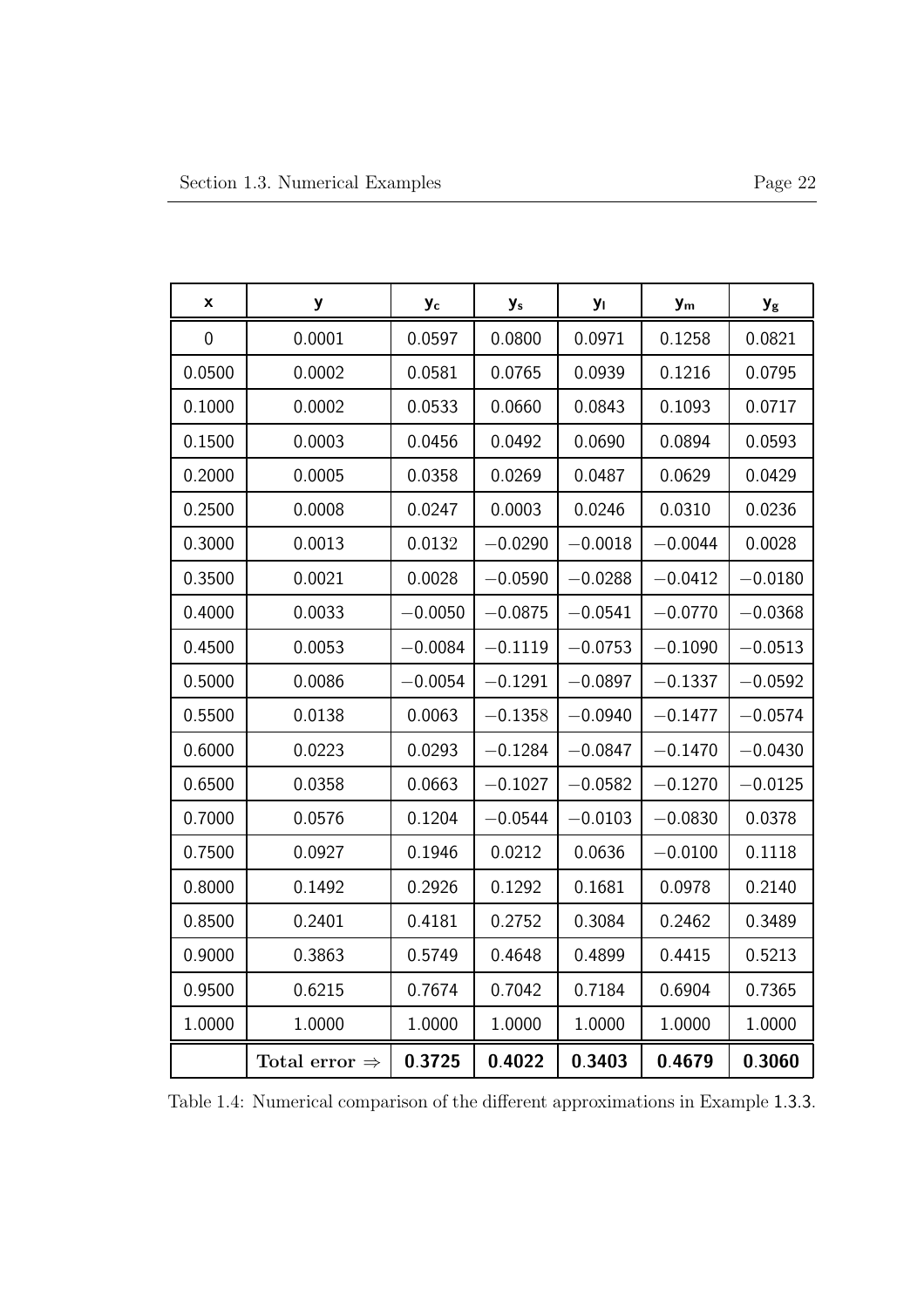## 1.3.4 Different Choice of Collocation Points

For the collocation method in Example 1.3.3, we chose equally spaced collocation points on the domain [0, 1] as  $x_1 = 1/3$  and  $x_2 = 2/3$ . If instead we choose unequally spaced collocation points as  $x_1 = 1/4 = 0.25$  and  $x_2 = 3/4 = 0.75$ , then we will obtain  $c_2 = -0.9587$  and  $c_3 = -1.8513$  and the trial solution becomes

$$
y_{\bar{c}}(x) = 1 - 0.9587(1 - x^2) - 1.8513x^2(1 - x^2). \tag{1.60}
$$

From Figures 1.7 and 1.8, we notice that with this new choice of collocation points, the approximate solution  $y_{\bar{c}}$  by the collocation method gives a better approximation as compared to  $y_c$ . Moreover the total error 0.3012 obtained from the former is better than the value 0.3725 obtained from the latter (see Table 1.5). With this choice of collocation points, the collocation method gives the best approximation to this particular problem. This means that the choice of the collocation points is very critical to getting good results for the collocation method [22, 72]. We will expatiate on this in chapter 2. However, note that it does not necessarily mean that unequally spaced collocation points are the best.

Remark 1.3.4 We have seen that of all the five variations of the method of weighted residuals, the collocation method is the easiest to work with. This is because of the property of the Dirac delta function which makes computation easier. The sub-domain and least squares method are tedious to use. The Galerkin method gives good accuracy to most problems but the collocation method is preferred for most practical problems because of the ease of computation [21, 59].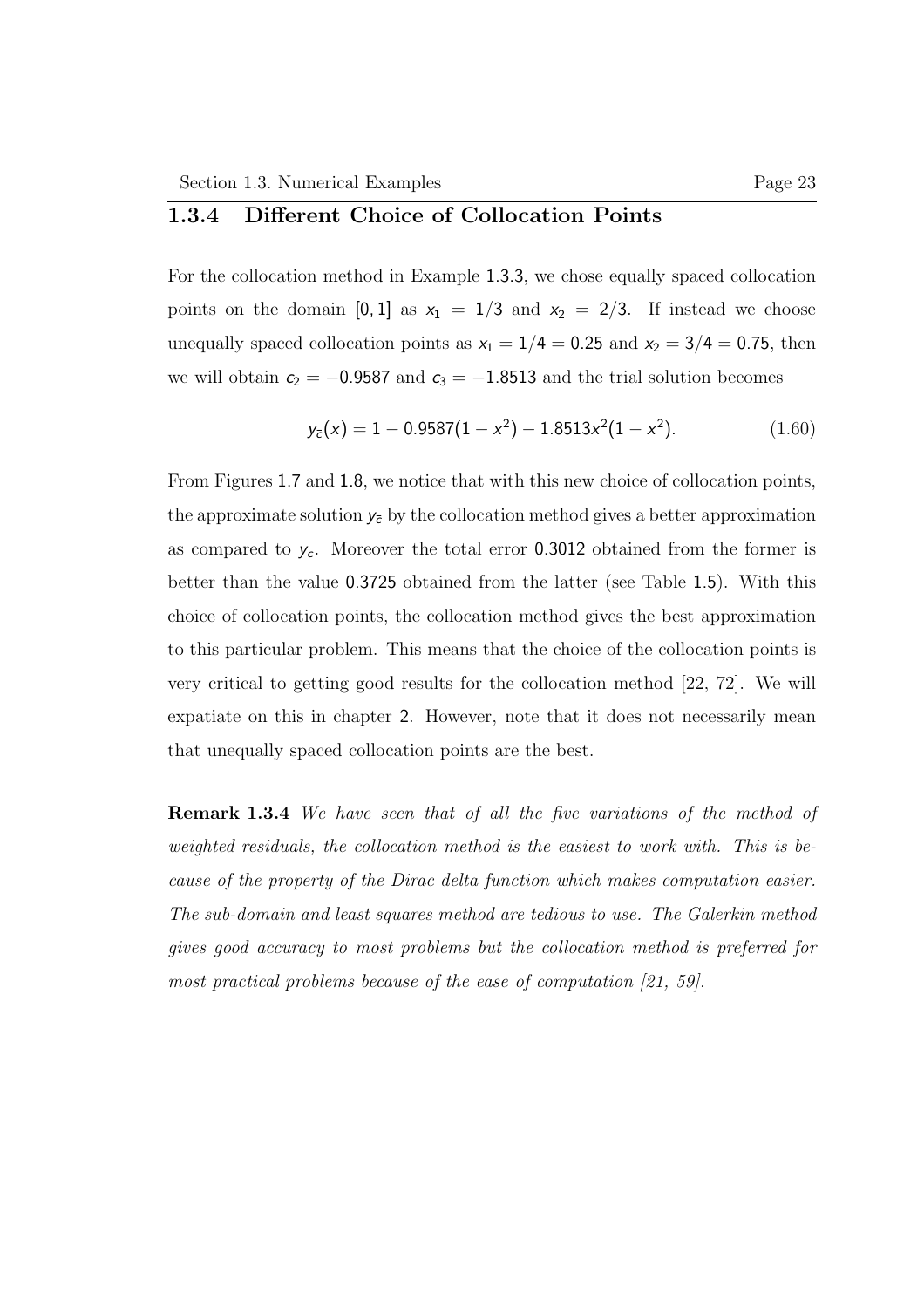

Figure 1.7: Comparison of  $y, \, y_c$  and  $y_{\bar c}$  for Example 1.3.3.



Figure 1.8: Errors  $e_c = y - y_c$  and  $e_{\bar{c}} = y - y_{\bar{c}}$  for Example 1.3.3.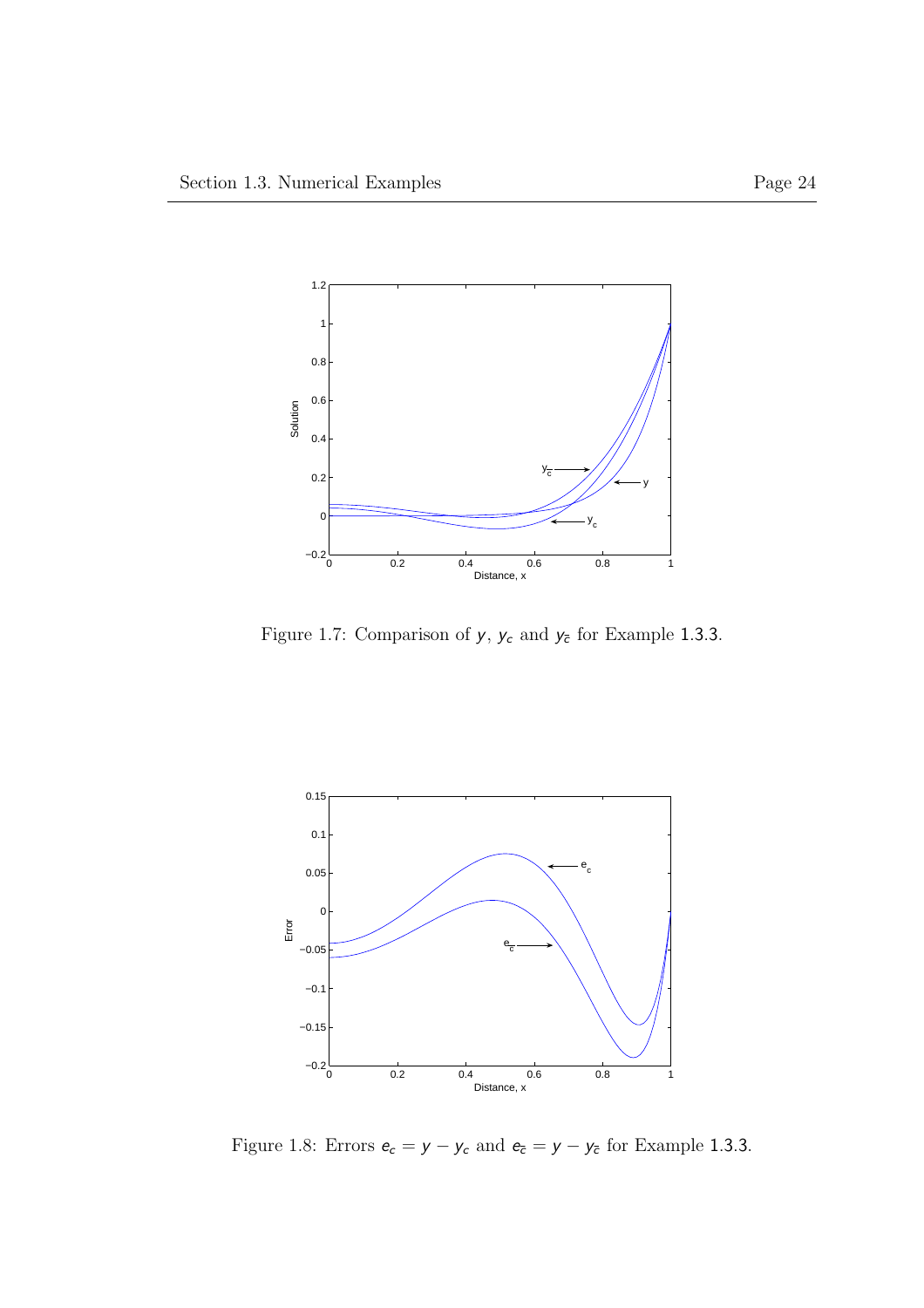| X           | у                         | Уc        | Уc        |
|-------------|---------------------------|-----------|-----------|
| $\mathbf 0$ | 0.0001                    | 0.0597    | 0.0413    |
| 0.0500      | 0.0002                    | 0.0581    | 0.0391    |
| 0.1000      | 0.0002                    | 0.0533    | 0.0326    |
| 0.1500      | 0.0003                    | 0.0456    | 0.0222    |
| 0.2000      | 0.0005                    | 0.0358    | 0.0086    |
| 0.2500      | 0.0008                    | 0.0247    | $-0.0073$ |
| 0.3000      | 0.0013                    | 0.0132    | $-0.0240$ |
| 0.3500      | 0.0021                    | 0.0028    | $-0.0403$ |
| 0.4000      | 0.0033                    | $-0.0050$ | $-0.0541$ |
| 0.4500      | 0.0053                    | $-0.0084$ | $-0.0635$ |
| 0.5000      | 0.0086                    | $-0.0054$ | $-0.0661$ |
| 0.5500      | 0.0138                    | 0.0063    | $-0.0593$ |
| 0.6000      | 0.0223                    | 0.0293    | $-0.0401$ |
| 0.6500      | 0.0358                    | 0.0663    | $-0.0054$ |
| 0.7000      | 0.0576                    | 0.1204    | 0.0484    |
| 0.7500      | 0.0927                    | 0.1946    | 0.1250    |
| 0.8000      | 0.1492                    | 0.2926    | 0.2283    |
| 0.8500      | 0.2401                    | 0.4181    | 0.3628    |
| 0.9000      | 0.3863                    | 0.5749    | 0.5329    |
| 0.9500      | 0.6215                    | 0.7674    | 0.7436    |
| 1.0000      | 1.0000                    | 1.0000    | 1.0000    |
|             | Total error $\Rightarrow$ | 0.3725    | 0.3012    |

Table 1.5: Numerical comparison of  $y, \, y_c$  and  $y_{\overline{c}}$  for Example 1.3.3.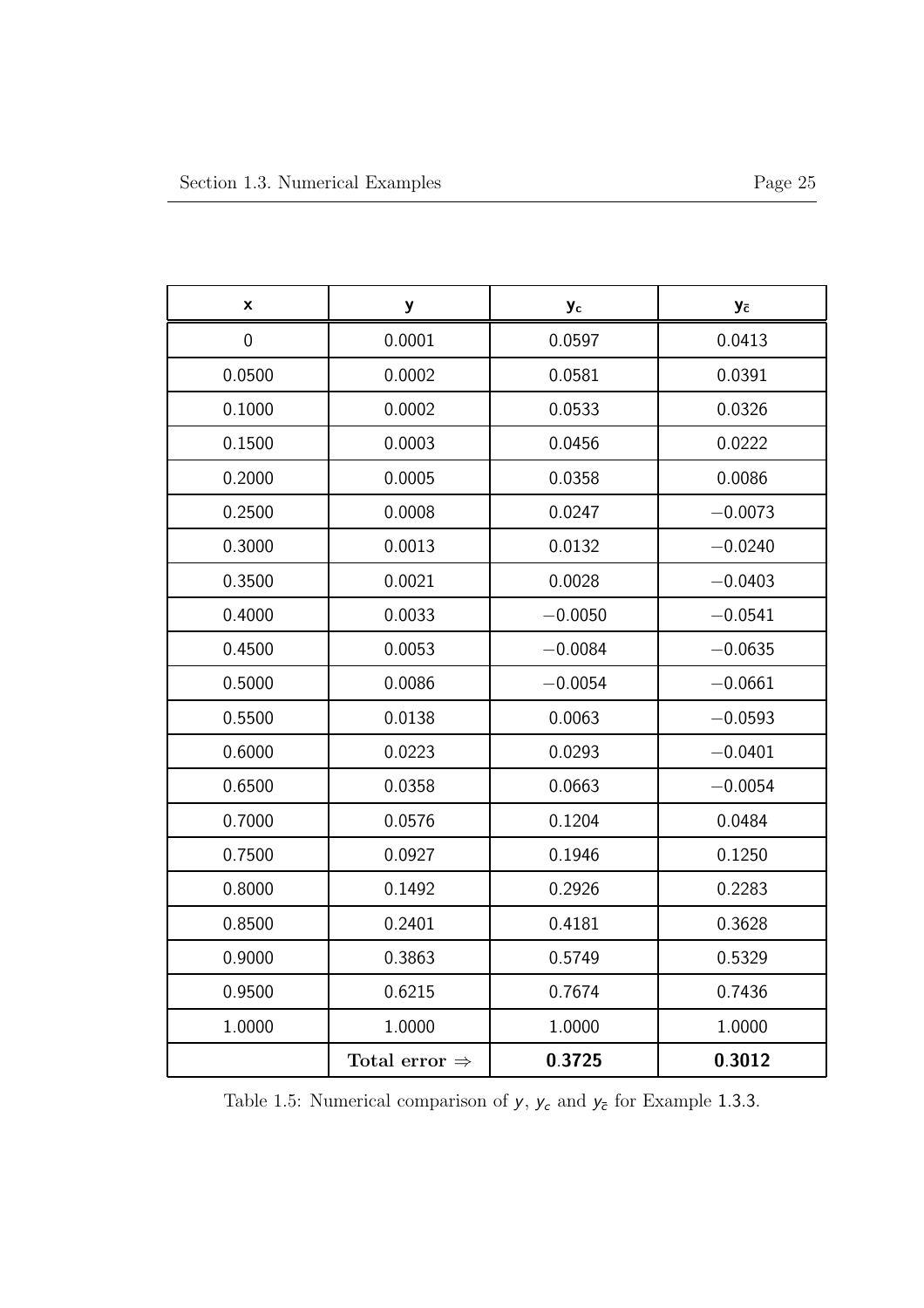# Chapter 2

# Orthogonal Collocation Method

# 2.1 Introduction

We have seen from Example 1.3.2 and 1.3.3 in chapter 1 that the choice of the collocation points is critical and has to be judiciously selected. This clever selection of the collocation points marks the difference between the collocation method and the orthogonal collocation method.

The orthogonal collocation method was first introduced by Villadsen and Stewart in 1967. They discovered that collocation points chosen as the roots of orthogonal polynomials gave good results due to some attractive features of these polynomials [72]. They chose the trial functions as the Jacobi polynomials and picked the collocation points as the corresponding zeros of these polynomials [72]. Thereafter in 1972, Finlayson used it to solve many problems in chemical engineering [22]. Fan, Chen and Erickson used it to solve equations arising from chemical reactors [20]. Finlayson applied it to nonlinear problems in 1980 [21]. In recent times, so many investigators [1, 34, 36, 61] have applied this method to solve a variety of chemical engineering problems.

We now lay some basic foundations.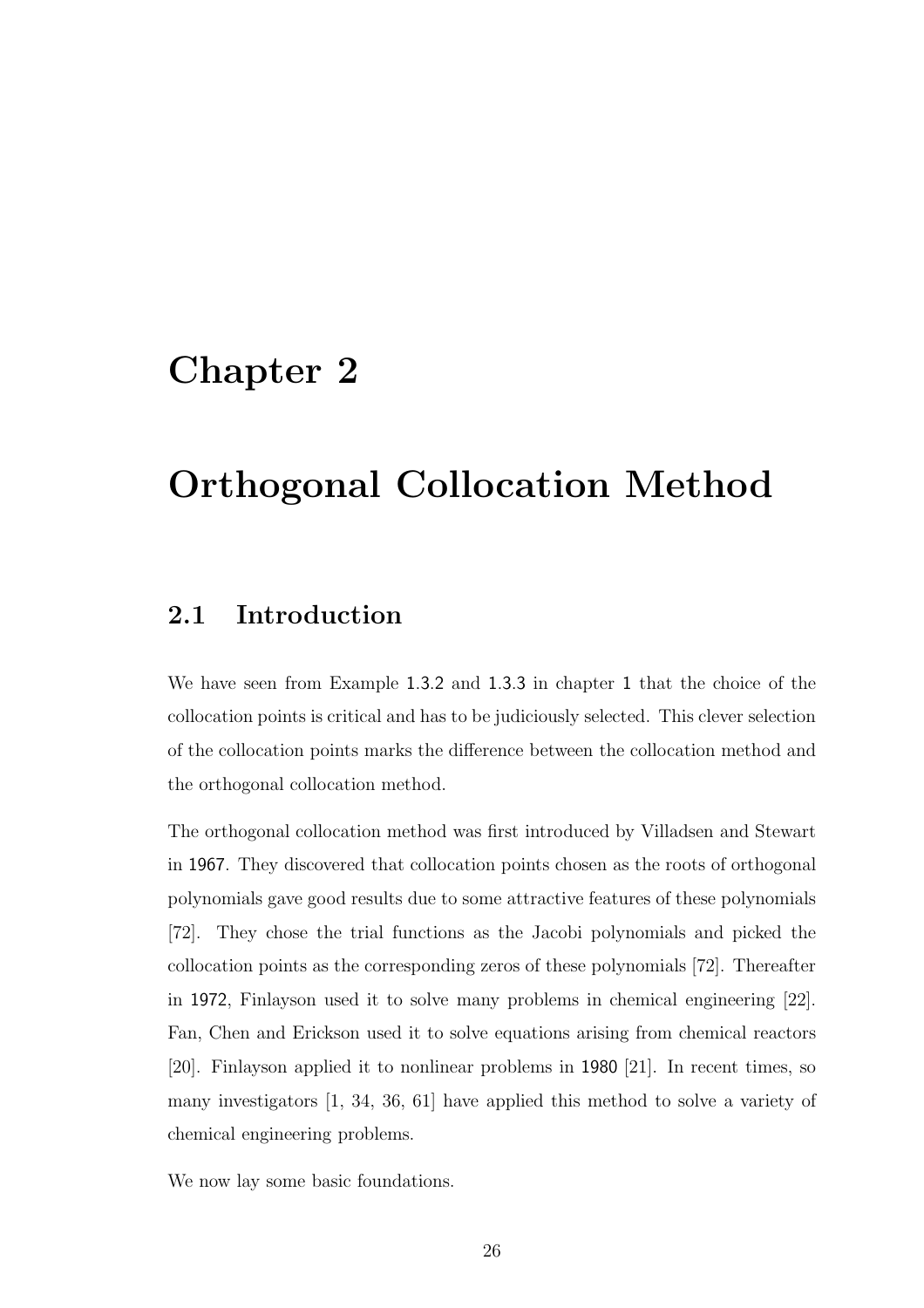# 2.2 Orthogonal Polynomials

Let  $[a, b]$  be an interval in the real line R. Let  $w(x) : [a, b] \to \mathbb{R}$  be a function such that  $w(x) > 0$  on  $(a, b)$ . Here  $w(x)$  is the weight function and it must satisfy the finite integral  $\int_a^b \phi_N(x)w(x)dx < \infty$  for any polynomial  $\phi_N(x)$  of degree N [36]. Two polynomials  $\phi_N(x)$  and  $\phi_M(x)$ , where  $N \neq M$ , satisfying the above condition are said to be orthogonal to each other with respect to  $w(x)$  on the interval [a, b] if their inner product is zero, that is

$$
\langle \phi_N(x), \phi_M(x) \rangle = \int_a^b \phi_N(x) \phi_M(x) w(x) dx = 0. \tag{2.1}
$$

Orthogonal polynomials have useful properties that are exploited in the solution of mathematical and physical problems. These features provide a natural way to solve, expand and interpret many important differential equations.

## 2.2.1 Useful Properties of Orthogonal Polynomials

### 1. Recurrence Relation

A set  $\{\phi_k | k = 1, 2, ..., N\}$  of orthogonal polynomials satisfies the three point recurrence relation

$$
\phi_{k+1}(x) = (a_k x + b_k)\phi_k(x) + c_k \phi_{k-1}(x), \qquad (2.2)
$$

where  $a_k$ ,  $b_k$ ,  $c_k$  are constant coefficients.

### 2. Existence of Real Roots

Each polynomial in an orthogonal sequence has all of its roots real, distinct, and strictly inside the interval of orthogonality. This property is not common with other polynomials.

#### 3. Interlacing of Roots

The roots of  $\phi_k(x)$  strictly separate the roots of  $\phi_{k+1}(x)$ .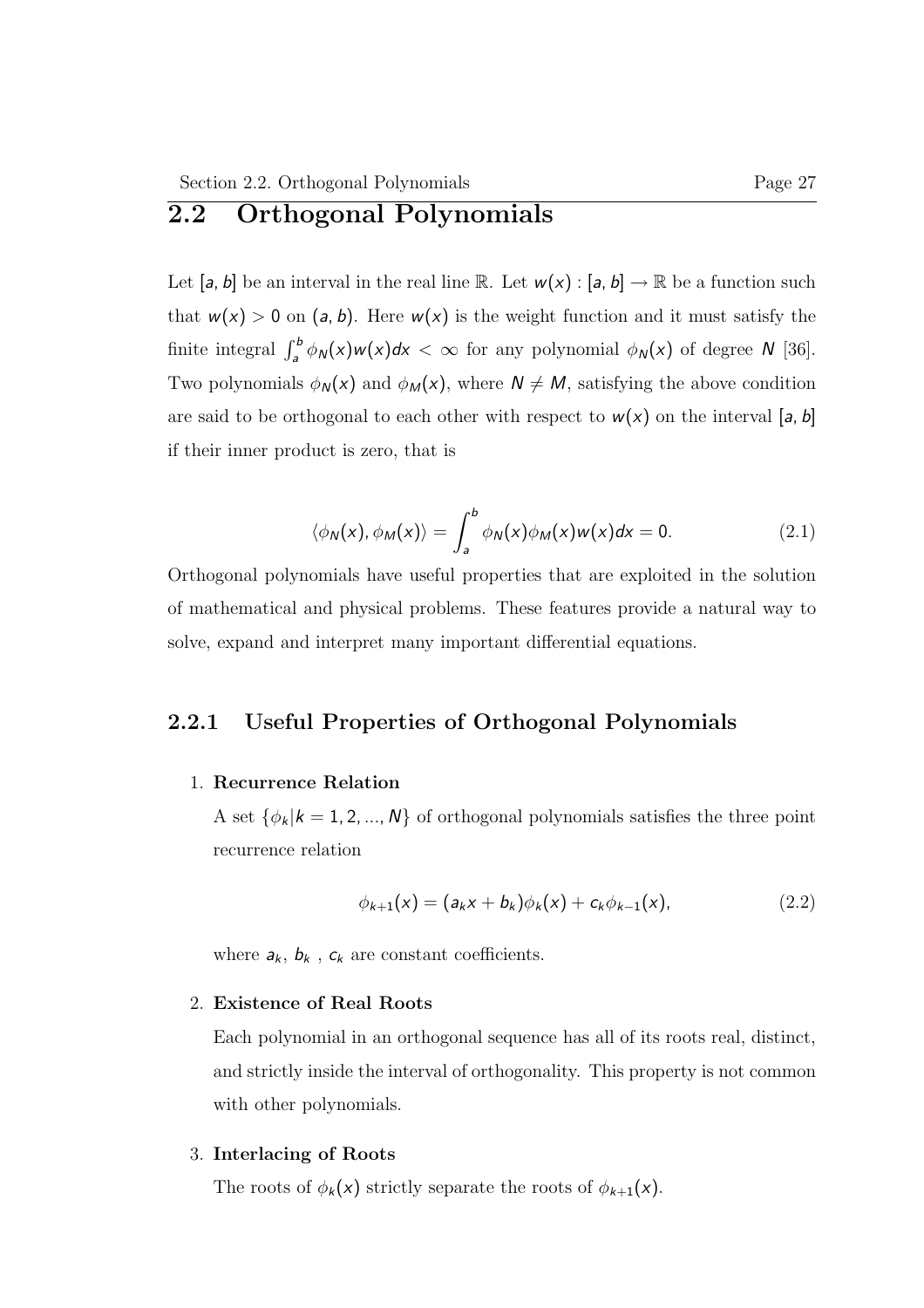Remark 2.2.1 Villadsen and Stewart [72], Carey and Finlayson [11], Villadsen and Sorensen [72] and Finlayson [22], have proposed choosing the collocation points as the zeros of Jacobi polynomials. However in this present study, we shall use the zeros of the Chebyshev polynomials of the first and second kind and the Legendre polynomials. We now summarize the properties of these orthogonal polynomials.

## 2.2.2 Chebyshev Polynomials of the First Kind  $T_N(x)$

The Chebyshev polynomials of the first kind [60] arise as the solution to the Chebyshev differential equation

$$
(1 - x2) y''(x) - x y'(x) + N2 y(x) = 0.
$$
 (2.3)

They are defined by the recurrence relation

$$
T_0(x) = 1, \tag{2.4}
$$

$$
T_1(x) = x, \tag{2.5}
$$

$$
T_{N+1}(x) = 2xT_N(x) - T_{N-1}(x).
$$
 (2.6)

They can alternatively be defined by the trigonometric identity:

$$
T_N(x) = \cos(N \cos^{-1} x), \qquad (2.7)
$$

where  $\mathcal{T}_N(\cos(\theta)) = \cos(N\theta)$ , for  $N = 0, 1, 2, 3, \dots$ 

The Chebyshev polynomials of the first kind are orthogonal with respect to the weight function  $w(x) = 1/\sqrt{1 - x^2}$  on the interval  $[-1, 1]$ , that is

$$
\int_{-1}^{1} \frac{T_N(x) T_M(x)}{\sqrt{1 - x^2}} dx = \begin{cases} 0 & N \neq M, \\ \pi & N = M = 0, \\ \frac{\pi}{2} & N = M \neq 0. \end{cases}
$$
 (2.8)

One can easily show that the roots of  $T_N(x)$  are

$$
x_k = \cos\left(\frac{(2k-1)\pi}{2N}\right), \quad k = 1, 2, ..., N. \tag{2.9}
$$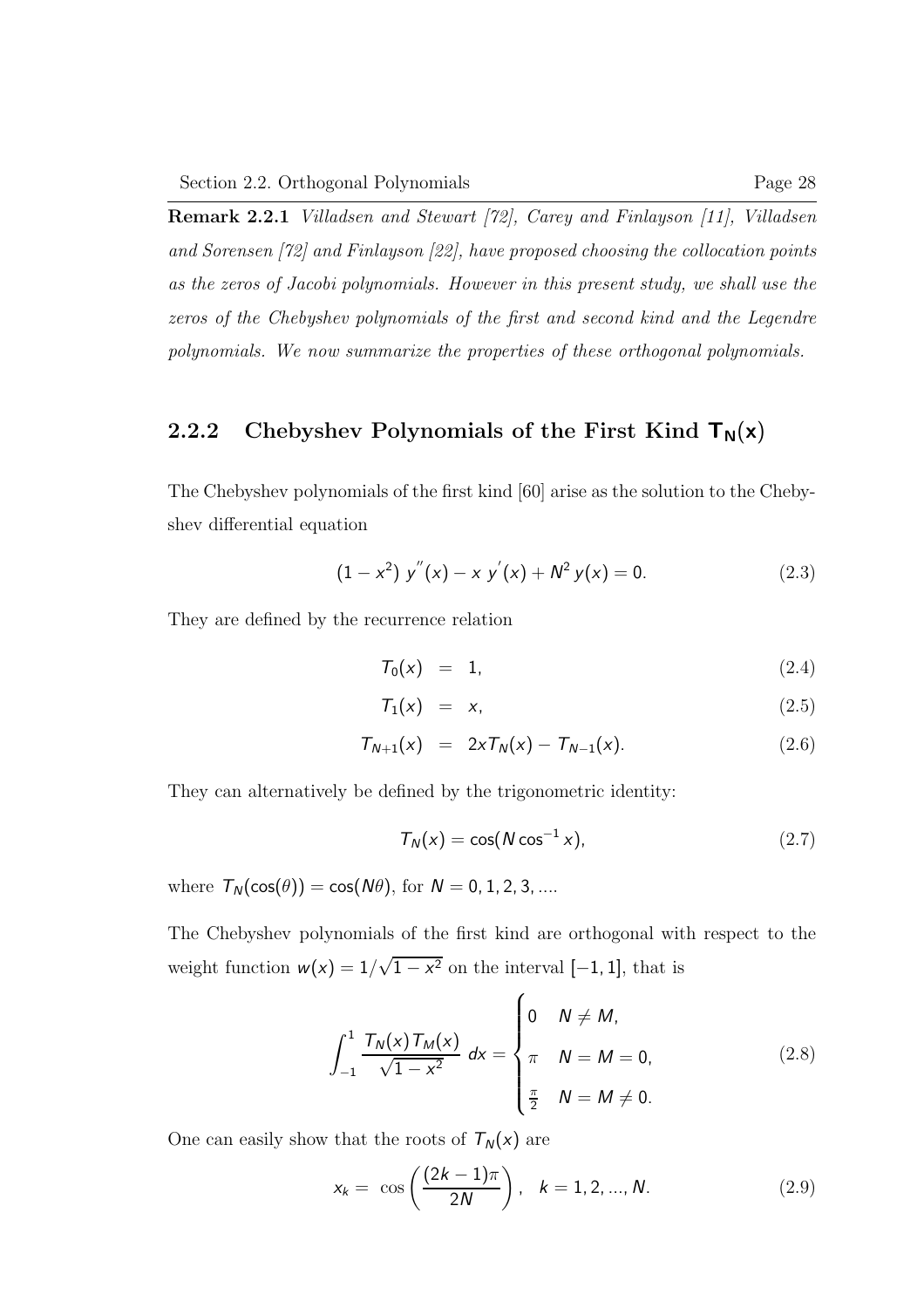# 2.2.3 Chebyshev Polynomials of the Second Kind  $U_N(x)$

The Chebyshev polynomials of the second kind [39] arise as the solution to the Chebyshev differential equation

$$
(1 - x2) y''(x) - 3xy'(x) + N(N + 2) y(x) = 0.
$$
 (2.10)

They are defined by the recurrence relation

$$
U_0(x) = 1, \t(2.11)
$$

$$
U_1(x) = 2x, \qquad (2.12)
$$

$$
U_{N+1}(x) = 2xU_N(x) - U_{N-1}(x). \qquad (2.13)
$$

They can alternatively be defined by the trigonometric identity:

$$
U_N(x) = \frac{\sin((N+1)\theta)}{\sin \theta}, \qquad (2.14)
$$

with  $x = \cos\theta$ . They are orthogonal with respect to the weight function  $w(x) =$  $\sqrt{1-x^2}$  on the interval [-1, 1], that is

$$
\int_{-1}^{1} U_N(x) U_M(x) \sqrt{1 - x^2} \, dx = \begin{cases} 0 & N \neq M, \\ \frac{\pi}{2} & N = M. \end{cases} \tag{2.15}
$$

The roots of  $U_N(x)$  are given by

$$
x_k = \cos\left(\frac{k \pi}{N+1}\right), \quad k = 1, 2, ..., N. \tag{2.16}
$$

# 2.2.4 Legendre Polynomials  $P_N(x)$

The Legendre polynomials [47, 59] are solutions to the Legendre's differential equation:

$$
(1 - x2) y''(x) - 2x y'(x) + N(N + 1) y(x) = 0.
$$
 (2.17)

They may be determined using Rodrigues formula, that is

$$
P_N(x) = \frac{1}{2^N N!} \frac{d^N}{dx^N} \left[ (x^2 - 1)^N \right].
$$
 (2.18)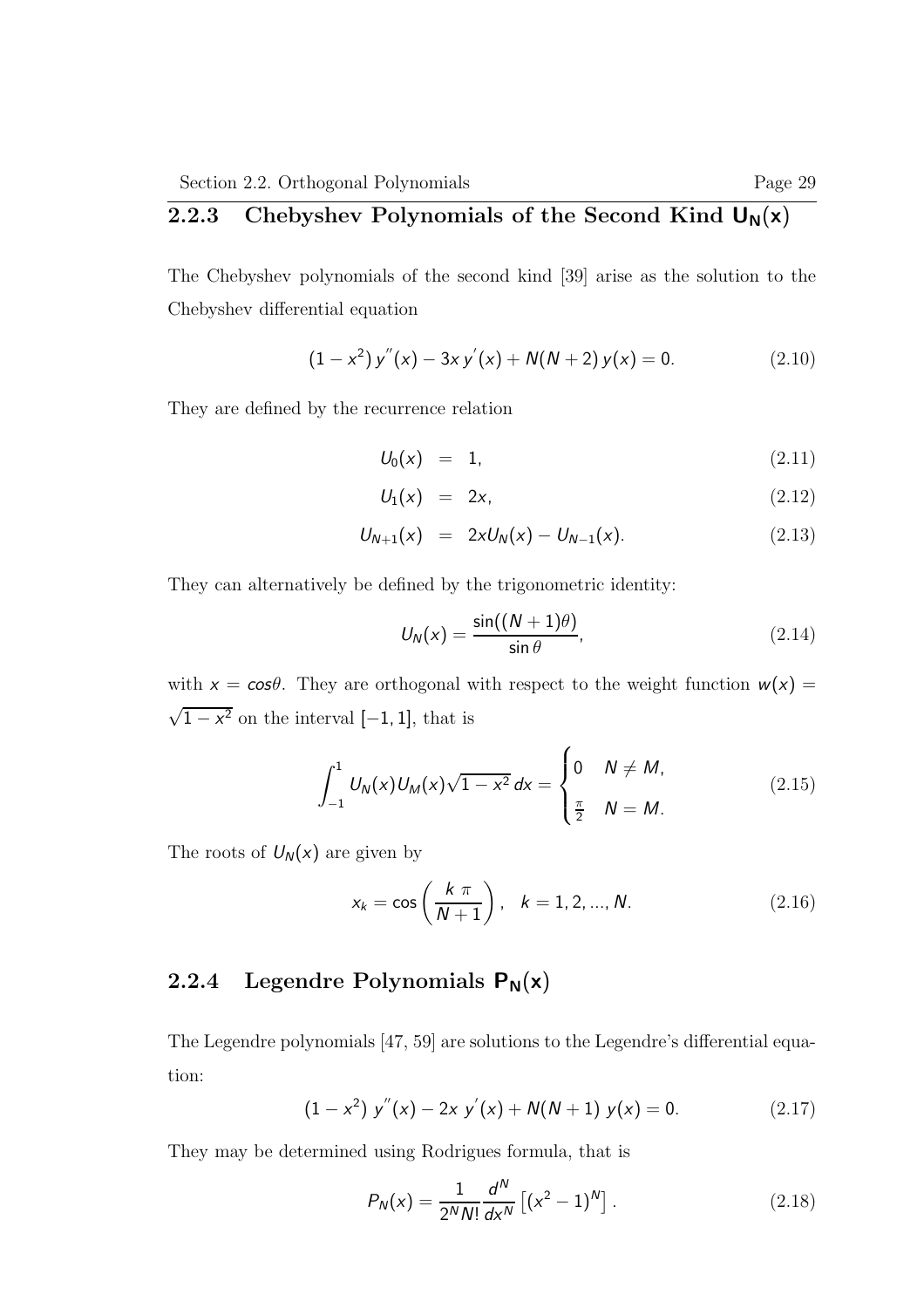They are orthogonal with respect to the weight function  $w(x) = 1$  on the interval  $[-1, 1]$ , that is

$$
\int_{-1}^{1} P_{N}(x) P_{M}(x) dx = \frac{2}{2N+1} \delta_{NM}, \qquad (2.19)
$$

where  $\delta_{NM}$  denotes the Kronecker delta defined by

$$
\delta_{NM} = \begin{cases} 1 & \text{if } N = M, \\ 0 & \text{otherwise.} \end{cases}
$$
 (2.20)

Unfortunately, there is no formula for the roots of of the Legendre polynomials hence they are usually determined numerically. By differentiating  $(x^2 - 1)^N$ , N times with respect to x and then substituting into the Rodrigues formula equation (2.18) we obtain the expression

$$
P_N(x) = \frac{1}{2^N} \sum_{k=0}^{\frac{N}{2}} \frac{(-1)^{\frac{N}{2}-k} (N+2k)! x^{2k}}{(\frac{N}{2}+k)!(\frac{N}{2}-k)!(2k)!}, \text{ for } n \text{ even}
$$
 (2.21)

and

$$
P_N(x) = \frac{1}{2^N} \sum_{k=0}^{\frac{N-1}{2}} \frac{(-1)^{\frac{N-1}{2} - k} (N + 2k + 1)! x^{2k+1}}{(\frac{N+1}{2} + k)!(\frac{N-1}{2} - k)!(2k+1)!}, \text{ for } n \text{ odd},
$$
 (2.22)

we can then use the MATLAB built in function **polyroot** to evaluate the roots since the coefficients are known.

Remark 2.2.2 Using the linear transformation  $L : x \rightarrow (b - a)/2x + (a + b)/2$ , orthogonal polynomials on  $[-1, 1]$  can be shifted into any interval  $[a, b]$ . The roots in  $[a, b]$  can then be determined. This is equivalent to shifting the roots in  $[-1, 1]$ to [a, b] using the same linear transformation.

## 2.3 Lagrange Interpolation

The Lagrange polynomial was first published by Waring in 1779, then rediscovered by Euler in 1783 and published by Lagrange in 1795 [60, 47]. They are useful in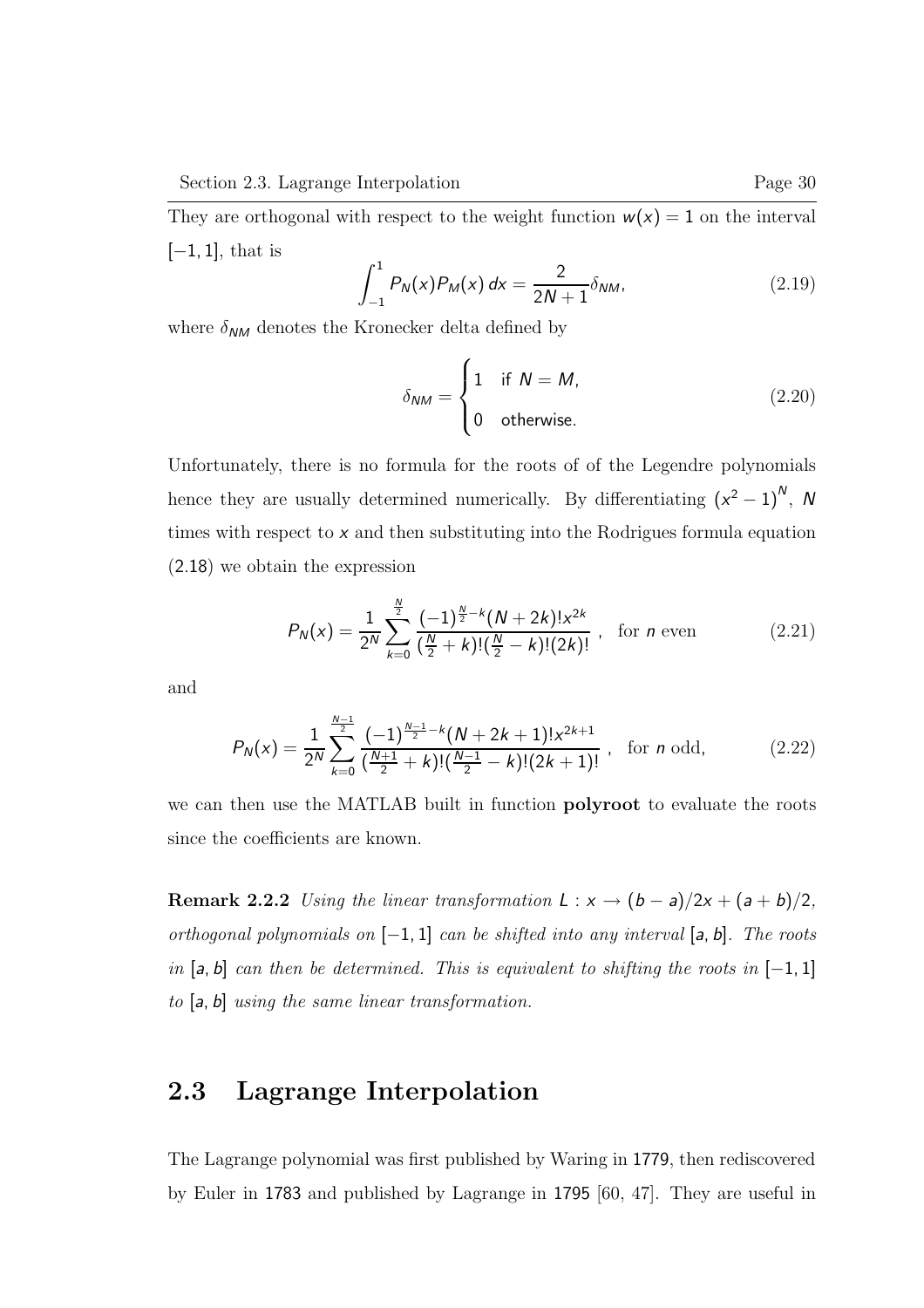interpolation theory. Polynomials in general are preferred for interpolation because they have derivatives and integrals which are themselves polynomials hence making them easy to work with.

As discussed by Villadsen and Stewart [72], we use the Lagrange interpolation polynomial to effect an approximate solution, that is

$$
y_a(x) = \sum_{k=1}^{N+1} c_k I_k(x),
$$
 (2.23)

where  $N$  is the order of the polynomial and  $l_k(x)$  is the Lagrange polynomial function defined by

$$
I_k(x) = \prod_{\substack{j=1 \ j \neq k}}^{N+1} \frac{x - x_j}{x_k - x_j}.
$$
 (2.24)

where  $\{x_j | j = 1, 2, ..., N+1\}$  are the interpolation nodes. The Lagrange polynomial function has the property that

$$
I_k(x_j) = \begin{cases} 1, & j = k, \\ 0, & j \neq k, \end{cases}
$$
 (2.25)

moreover the set  $\{l_k(x)|k = 1, 2, ..., N + 1\}$  is linearly independent and forms a basis for the space of the polynomials of degree less than or equal to  $N$  on the interval  $[a, b]$ .

For second order differential equations, we require only the first two derivatives of the Lagrange polynomial which are given in equations (2.26) and (2.27) respectively,

$$
\frac{dy_a(x)}{dx} = \sum_{k=1}^{N+1} c_k I'_k(x),
$$
\n(2.26)

$$
\frac{d^2y_a(x)}{dx^2} = \sum_{k=1}^{N+1} c_k I'_k(x).
$$
 (2.27)

Using property (2.25), it is clear that  $c_k = y_a(x_k)$  and hence the approximate solution at the nodes  $x_k$  are just the coefficients in equation (2.23).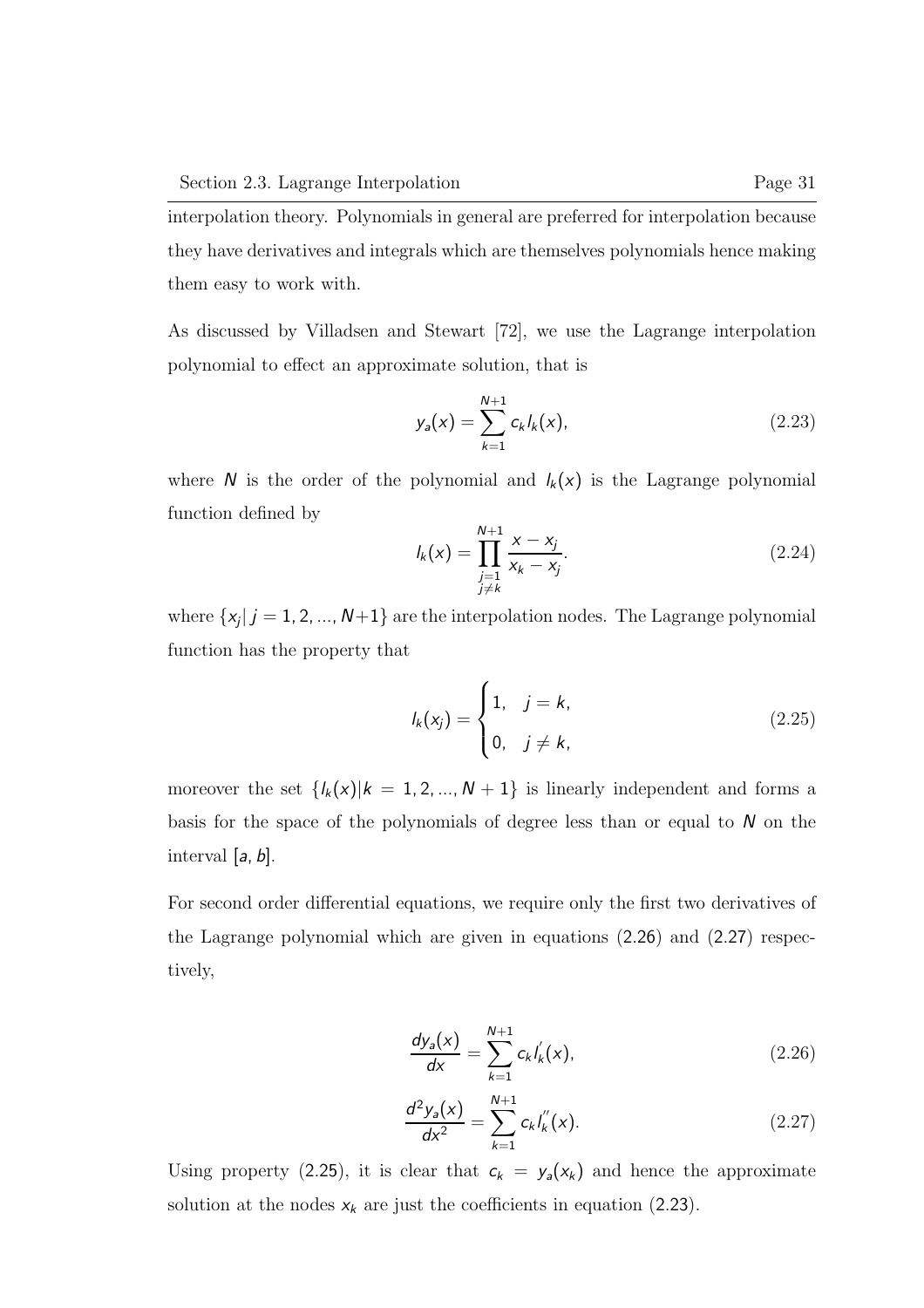The Lagrange function in equation (2.24) can easily be rewritten as

$$
I_k(x) = \frac{\psi(x)}{(x - x_k)\psi'(x_k)},
$$
\n(2.28)

where  $\psi(x)$  is a  $N + 1$  degree polynomial, called the nodal polynomial and it is defined by

$$
\psi(x) = \prod_{j=1}^{N+1} (x - x_j), \tag{2.29}
$$

where  $\{x_i | j = 1, 2, ..., N + 1\}$  are the interpolation points. Equation (2.28) can be rearranged as

$$
I_k(x)(x - x_k)\psi'(x_k) = \psi(x).
$$
 (2.30)

We obtain the expression for the first derivative of the Lagrange function evaluated at  $x_j$  by differentiating equation (2.30) with respect to  $x$ , that is

$$
I'_{k}(x_{j}) = \frac{\psi'(x_{j})}{\psi'(x_{k})(x_{j} - x_{k})}, \text{ for } j \neq k.
$$
 (2.31)

Similarly, we obtain the second derivative evaluated at  $x_j$  by differentiating equation  $(2.30)$  twice with respect to x to yield

$$
I'_{k}(x_{j}) = \frac{\psi''(x_{j})}{(x_{j} - x_{k})\psi'(x_{k})} - 2I'_{k}(x_{j}).
$$
\n(2.32)

We can also obtain an expression for the first derivative of the Lagrange function evaluated at  $x_k$  by differentiating the Lagrange function in equation (2.24) with respect to x, that is

$$
I'_{k}(x_{k}) = \sum_{\substack{j=1 \ j \neq k}}^{N+1} \frac{1}{(x_{k} - x_{j})}.
$$
 (2.33)

Differentiating equation (2.24) twice with respect to  $x$  and evaluating at  $x_k$  yields

$$
I'_{k}(x_{k}) = \sum_{\substack{i,j=1 \ i,j \neq k}}^{N+1} \frac{1}{(x_{k} - x_{i})(x_{k} - x_{j})}.
$$
 (2.34)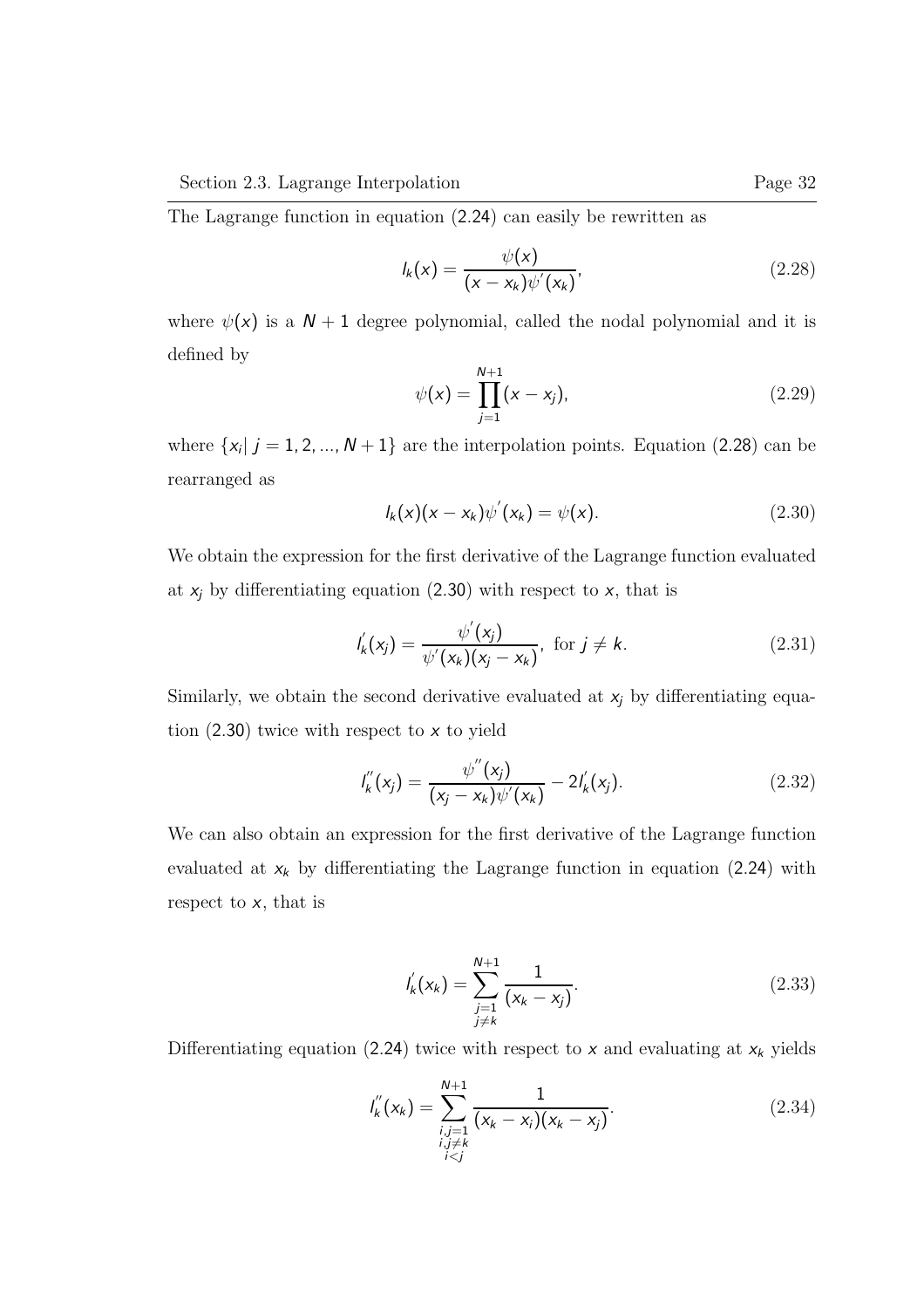When  $f(t) \in C[-1, 1]$  is approximated by the Lagrange interpolation polynomial  $P_N(t)$  of degree at most N, the error at the point  $x \in [-1, 1]$  is given by

$$
E_N(x) = f(x) - P_N(x) = \frac{f^{N+1}(\xi(x))}{(N+1)!} \psi(x), \qquad (2.35)
$$

where

$$
\psi(t) = (t - x_1)(t - x_2) \cdots (t - x_{N+1}), \qquad (2.36)
$$

is a monic polynomial and  $\xi(x) \in (-1, 1)$  is usually unknown.

From equation (2.35),

$$
|E_N(x)| = \frac{|f^{N+1}(\xi(x))|}{(N+1)!}|\psi(x)| \le \frac{\|f^{N+1}(t)\|_{\infty}}{(N+1)!} \|\psi(t)\|_{\infty} = M \|\psi(t)\|_{\infty}, \qquad (2.37)
$$

where  $\|\psi(t)\|_{\infty} = \max_{t \in [-1,1]} |\psi(t)|$  and  $M = \frac{\|f^{N+1}(t)\|_{\infty}}{(N+1)!} = \max_{t \in [-1,1]} \frac{|f^{N+1}(t)|}{(N+1)!}$ .

Let  $q(t) \in C[-1,1]$  be a monic polynomial of degree  $N + 1$  such that  $||q(t)||_{\infty} \leq$  $\|\psi(t)\|_{\infty}$ , then it is shown in [60] that  $q(t) = \frac{\tau_{N+1}(t)}{2^N}$  and  $\|q(t)\|_{\infty} = \frac{1}{2^N}$  $\frac{1}{2^N}$ . Hence in order to minimize the interpolation error we require that

$$
\frac{\mathcal{T}_{N+1}(t)}{2^N} = (t - x_1)(t - x_2) \cdots (t - x_{N+1}). \tag{2.38}
$$

From this we clearly see that the optimal choice of the interpolation nodes  $\{x_k | k=1,2,...,N+1\}$  are the roots of the Chebyshev polynomial  $\mathcal{T}_{N+1}(t)$  of degree  $N + 1$  which are easily obtained from equation (2.9), [40].

# 2.4 Relationship Between Galerkin and Collocation Method

From Examples 1.3.1 and 1.3.2 in chapter 1, we have seen that the Galerkin method is the best of all the five weighted residual methods to provide a good accuracy which is in agreement with the work done by Finlayson [22]. However, we noticed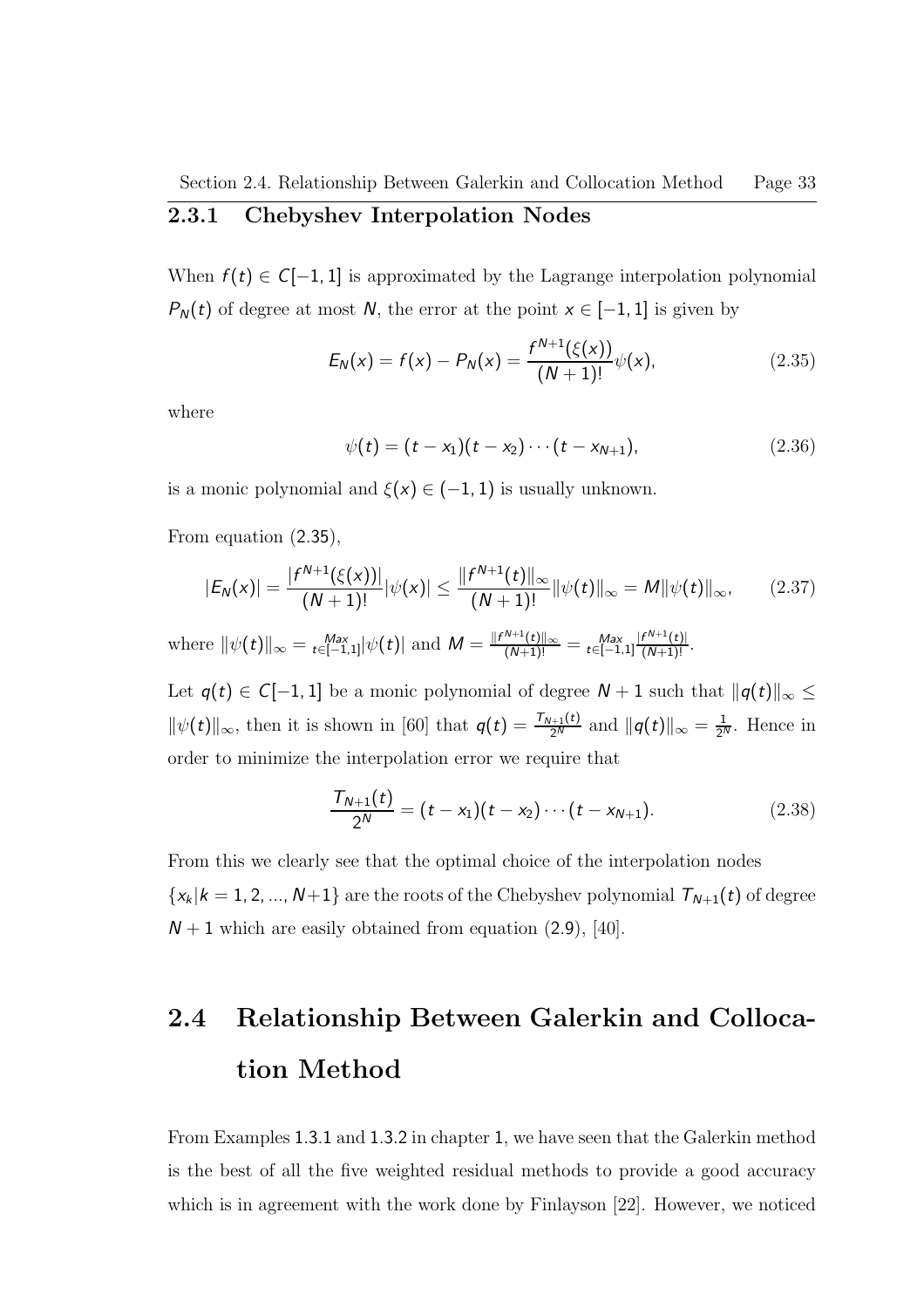#### Section 2.4. Relationship Between Galerkin and Collocation Method Page 34

from chapter 1 that the Galerkin method can be very expensive especially when we retain more terms in the trial solution. For the Galerkin method we require that  $\langle R(x), \phi_j(x)\rangle = 0$ , for  $j = 1, 2, ..., N$ , where  $R(x) = R(x, a_1, a_2, ..., a_N)$  is the residual and  $\{\phi_j(x) \mid j = 1, 2, ..., N\}$  are the basis functions which in this discussion will be assumed to also be an orthogonal set that automatically satisfies the boundary conditions. We approximate  $\langle R(x), \phi_i(x) \rangle$  numerically by an N point quadrature formula

$$
\langle R(x), \phi_j(x) \rangle = \int_X R(x) \phi_j(x) dx \approx \sum_{k=1}^N w_k R(x_k) \phi_j(x_k), \qquad (2.39)
$$

where  $w_k$  are the quadrature weights and  $x_k$  are the quadrature points in  $X$ . If  $\{x_k | k = 1, 2, ..., N\}$  are the zeros of  $\phi_N(x)$  then  $\langle R(x), \phi_N(x) \rangle \approx 0$ . Since  $\phi_j(x_k) \neq 0$ for  $j = 1, 2, ..., N - 1$  and  $k = 1, 2, ..., N$  (recall property 3, section 2.2.1), we force  $\langle R(x), \phi_j(x)\rangle \approx 0$  for  $j = 1, 2, ..., N-1$  by requiring that  $R(x_k) = 0$ , for  $k = 1, 2, ..., N$  which is simply the collocation method.

Thus if the collocation method is used with the collocation points chosen as roots of the orthogonal polynomial  $\phi_N(x)$ , then the collocation method will closely approximate the Galerkin method. If  $\phi_N(x)$  were not an orthogonal polynomial then its roots could be complex and also may lie outside the domain X. The collocation method is easy to apply and to program and its accuracy can be comparable to the Galerkin method if the collocation points are judiciously chosen [21, 22].

**Remark 2.4.1** We are now ready to illustrate the orthogonal collocation method with an example. Note that our choice of collocation points  $x_1 = 0.25$  and  $x_2 = 0.75$ in chapter 1 (See section 1.3.4) gave good results because we used the shifted roots of the Chebyshev polynomial of the second kind which falls under the family of orthogonal polynomials.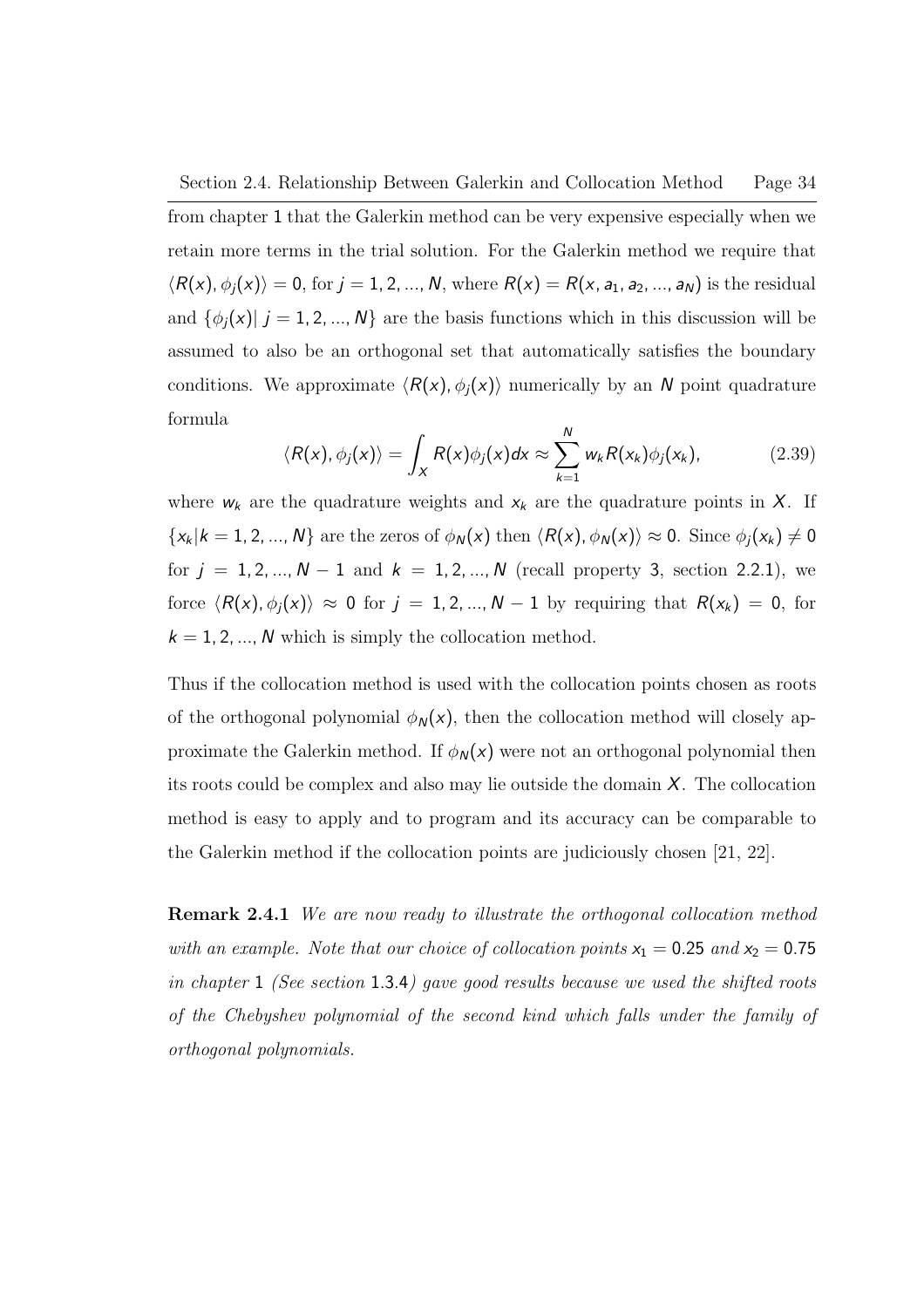# 2.5 Numerical Examples

Example 2.5.1 Consider the differential equation (1.19) which we solved in chapter 1 using the five different methods of weighted residuals. Let us solve the same equation using the orthogonal collocation method.

## 2.5.1 One Point Collocation for Example 2.5.1

The one point collocation method is normally used to quickly investigate the behavior of the solution to any particular differential equation as a function of the parameters [68]. In this particular example, we can use it to investigate the behavior of the solution as we increase the reaction rate  $\alpha$ .

Here we assume a quadratic approximate solution:

$$
y_a(x) = \sum_{k=1}^{3} c_k I_k(x).
$$
 (2.40)

We pick the first and last interpolation points to coincide with the left and right boundary points respectively, that is  $x_1 = 0$  and  $x_3 = 1$  and pick the third interpolation point as the shifted zero of the Chebyshev polynomial  $T_1$ , that is  $x_2 = 0.5$ . The collocation point  $x_2^c$  is chosen as the shifted root of  $T_1$  and hence coincides with the internal interpolation point  $x_2$ . Hence we have three second order Lagrange polynomials given by

$$
l_1(x) = 2x^2 - 3x + 1, \tag{2.41}
$$

$$
I_2(x) = 4x - 4x^2, \tag{2.42}
$$

$$
I_3(x) = 2x^2 - x. \tag{2.43}
$$

Substituting the approximate solution (2.40) into the differential equation (1.19) gives the residual equation

$$
R(x) = (-2\alpha^2 x^2 + 3\alpha^2 x + 4x - \alpha^2 + 1)c_1 + (4\alpha^2 x^2 - 4\alpha^2 x - 8x - 4)c_2
$$
  
+  $(-2\alpha^2 x^2 + \alpha^2 x + 4x + 3)c_3$ . (2.44)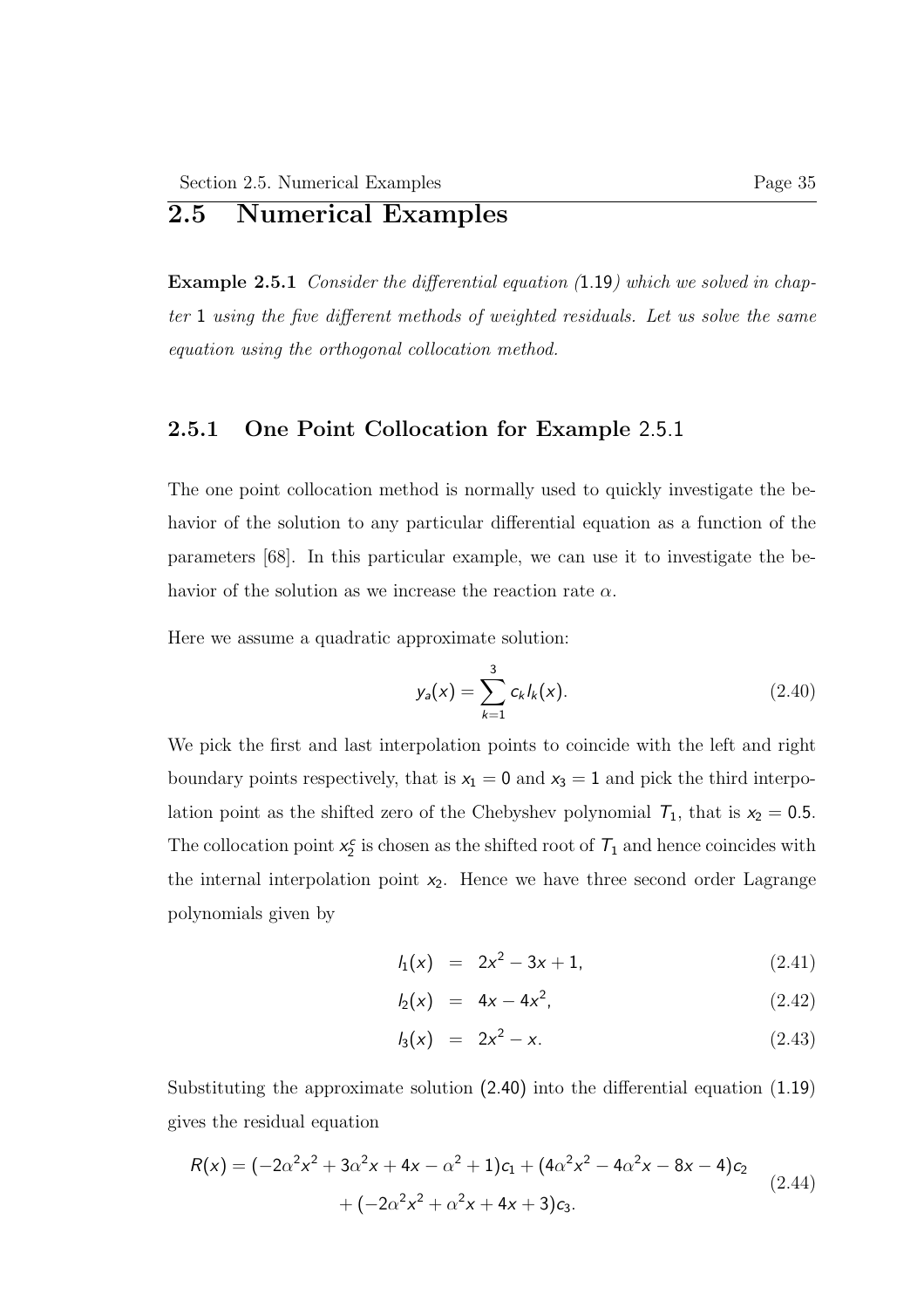Substituting the collocation point  $x_2^c = 0.5$  into the residual equation (2.44) gives

$$
R(x_2^c) = 3c_1 - (8 + \alpha^2)c_2 + 5c_3 = 0.
$$
 (2.45)

Satisfying the boundary conditions yield

$$
-3c_1 + 4c_2 - c_3 = 0 \tag{2.46}
$$

and

$$
c_3 = 1,\tag{2.47}
$$

where we have employed property (2.25) of the Lagrange polynomial in evaluating  $c_3$ . Hence the approximate solution for the one point collocation method is given by

$$
y_a(x) = c_1 l_1(x) + c_2 l_2(x) + l_3(x), \qquad (2.48)
$$

where  $c_1 = \frac{12-\alpha^2}{3(4+\alpha^2)}$  $\frac{12-\alpha^2}{3(4+\alpha^2)}$  and  $c_2 = \frac{4}{4+\alpha^2}$  $\frac{4}{4+\alpha^2}$ . The plots of the solutions and the error are shown in Figures 2.1 and 2.2 for  $\alpha = 1$  and Figures 2.3 and 2.4 for  $\alpha = 10$ respectively.

Hence forth, we will sample the total error with 21 mesh points. Tables 2.1 and 2.2 give the numerical comparison for different values of x.

From Tables 2.1 and 2.2, we observe that the total error is high especially for  $\alpha = 10$ . From Figure 2.4 we notice that the error is unacceptably high. The solution which represents the concentration of the chemical becomes negative for  $\alpha = 10$  and since this cannot happen in reality, we infer that more collocation points are needed to produce a higher degree approximation.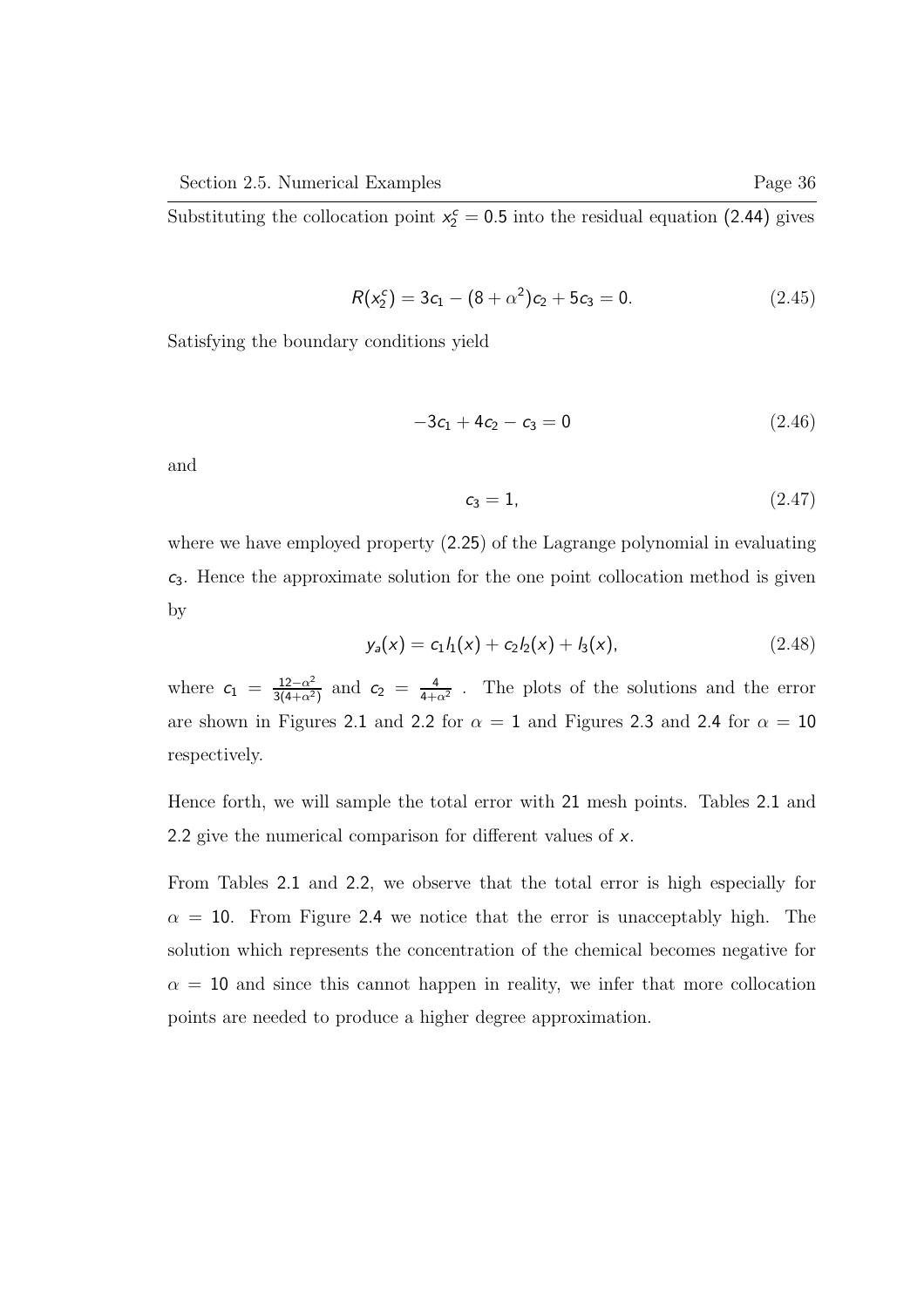

Figure 2.1: Comparison of  $y$  and  $y_a$  for Example 2.5.1 with  $\alpha = 1$  and order  $N = 2$ .



Figure 2.2: Error between  $y$  and  $y_a$  for Example 2.5.1 with  $\alpha = 1$  and order  $N = 2$ .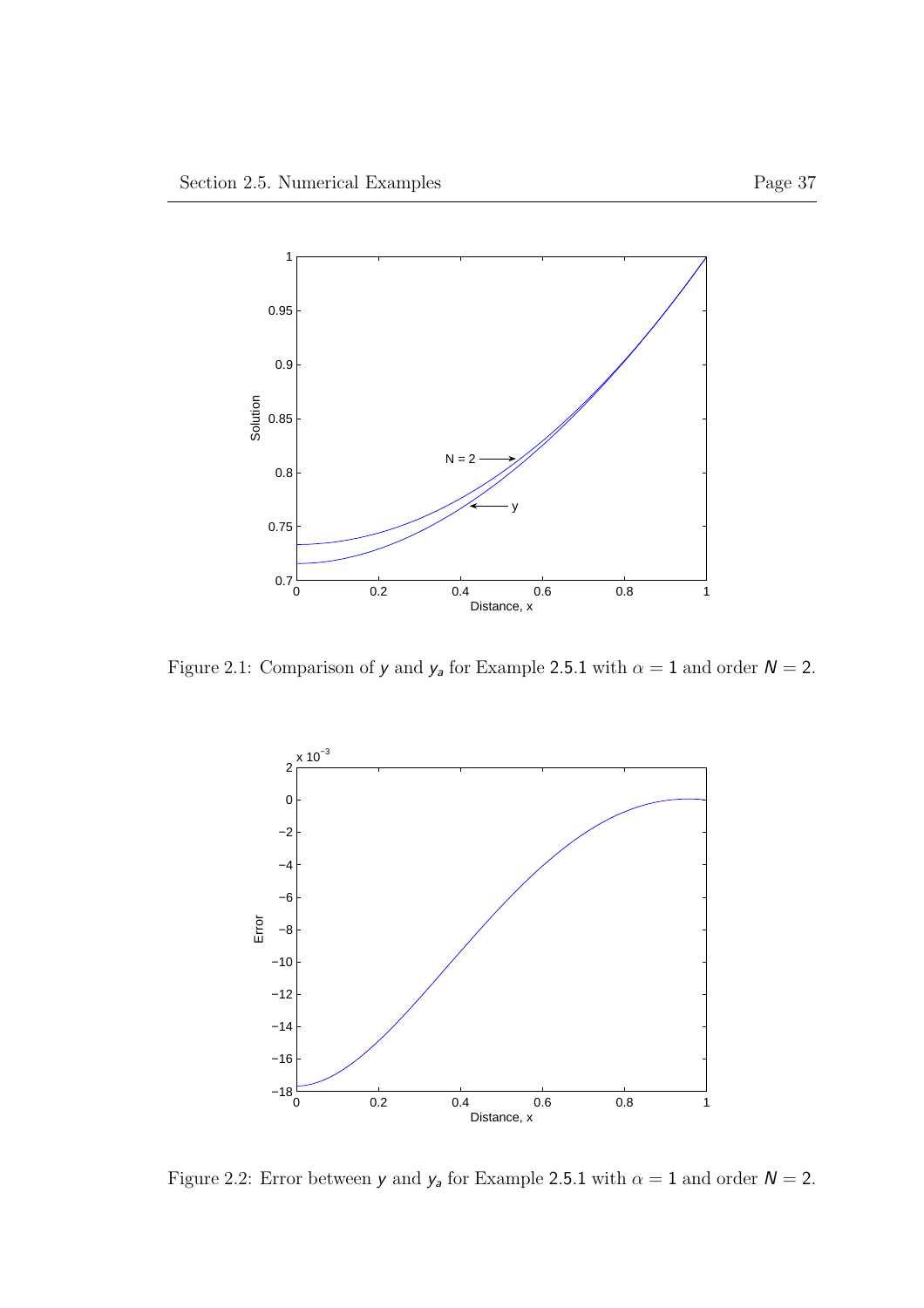

Figure 2.3: Comparison of y and  $y_a$  for Example 2.5.1 with  $\alpha = 10$  and order  $N = 2$ .



Figure 2.4: Error between  $y$  and  $y_a$  for Example 2.5.1 with  $\alpha = 10$  and order  $N = 2$ .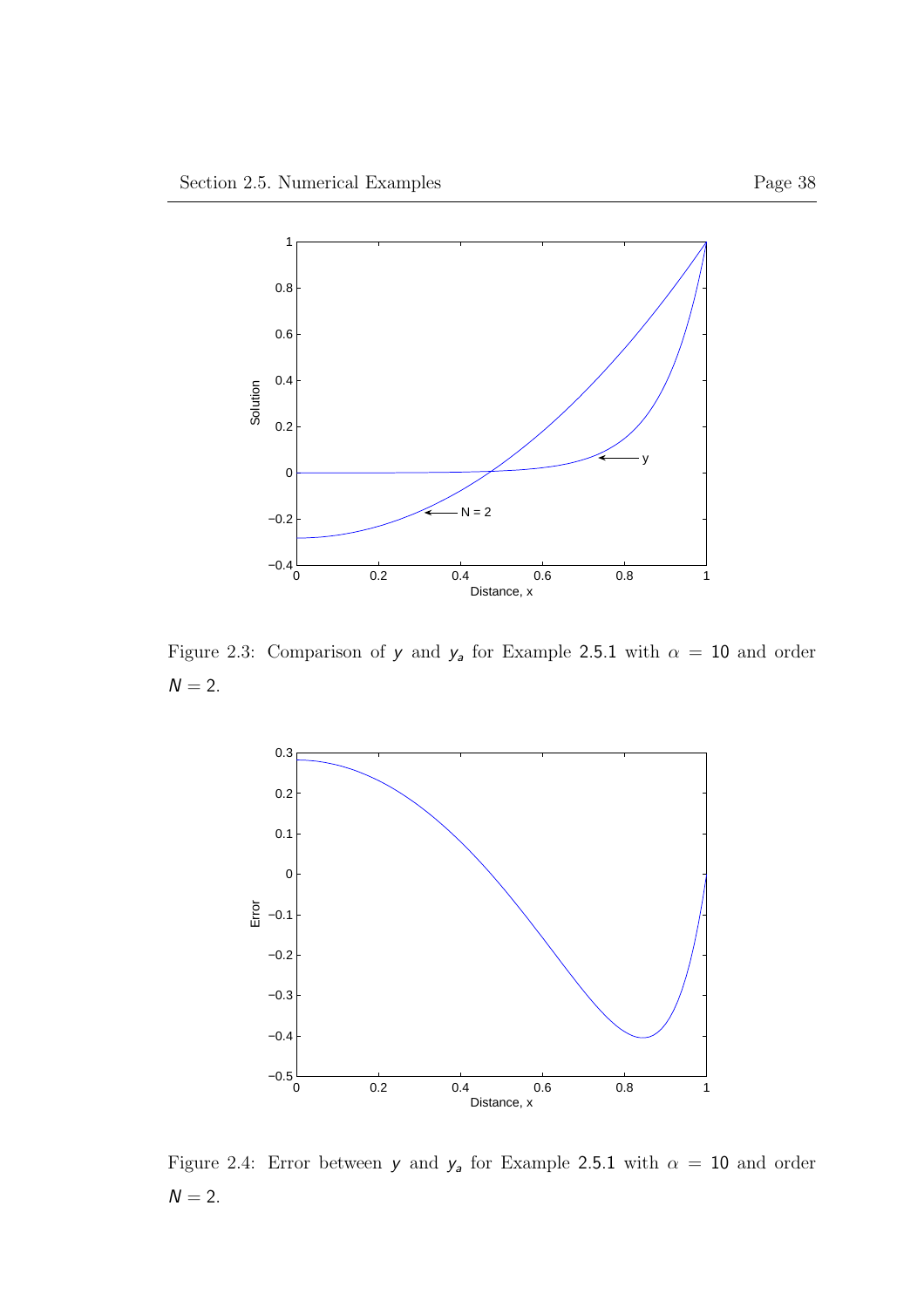| X      | y                         | <b>y</b> <sub>a</sub> |
|--------|---------------------------|-----------------------|
| 0      | 0.7157                    | 0.7333                |
| 0.0500 | 0.7165                    | 0.7340                |
| 0.1000 | 0.7191                    | 0.7360                |
| 0.1500 | 0.7233                    | 0.7393                |
| 0.2000 | 0.7291                    | 0.7440                |
| 0.2500 | 0.7364                    | 0.7500                |
| 0.3000 | 0.7451                    | 0.7573                |
| 0.3500 | 0.7552                    | 0.7660                |
| 0.4000 | 0.7666                    | 0.7760                |
| 0.4500 | 0.7794                    | 0.7873                |
| 0.5000 | 0.7935                    | 0.8000                |
| 0.5500 | 0.8087                    | 0.8140                |
| 0.6000 | 0.8253                    | 0.8293                |
| 0.6500 | 0.8430                    | 0.8460                |
| 0.7000 | 0.8619                    | 0.8640                |
| 0.7500 | 0.8820                    | 0.8833                |
| 0.8000 | 0.9033                    | 0.9040                |
| 0.8500 | 0.9257                    | 0.9260                |
| 0.9000 | 0.9493                    | 0.9493                |
| 0.9500 | 0.9741                    | 0.9740                |
| 1.0000 | 1.0000                    | 1.0000                |
|        | Total Error $\Rightarrow$ | 0.0456                |

Table 2.1: Numerical comparison for one point collocation for Example 2.5.1 with  $\alpha = 1$  and order  $N = 2$ .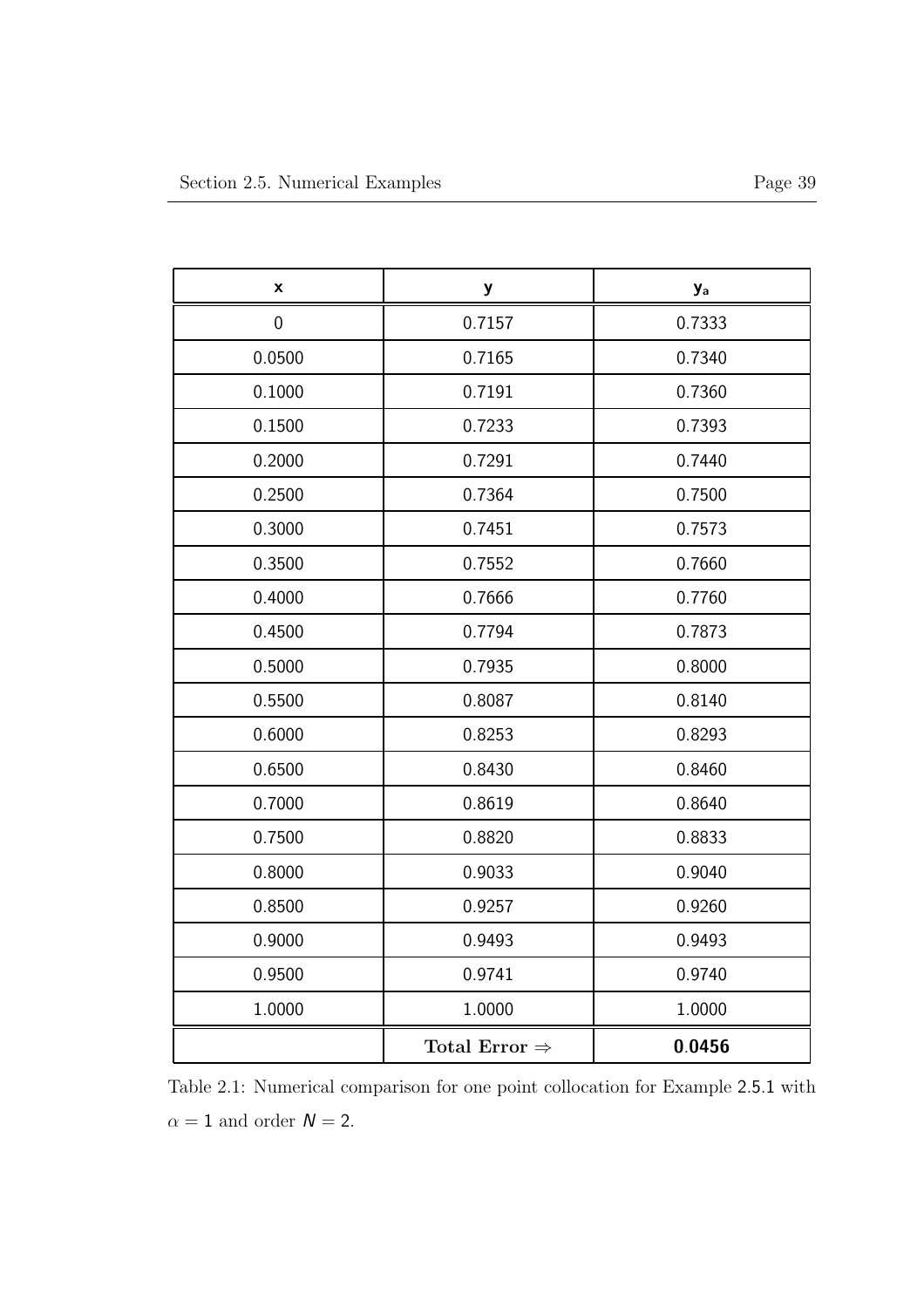| X           | y                         | <b>y</b> <sub>a</sub> |
|-------------|---------------------------|-----------------------|
| $\mathbf 0$ | 0.0001                    | $-0.2821$             |
| 0.0500      | 0.0002                    | $-0.2788$             |
| 0.1000      | 0.0002                    | $-0.2692$             |
| 0.1500      | 0.0003                    | $-0.2532$             |
| 0.2000      | 0.0005                    | $-0.2308$             |
| 0.2500      | 0.0008                    | $-0.2019$             |
| 0.3000      | 0.0013                    | $-0.1667$             |
| 0.3500      | 0.0021                    | $-0.1250$             |
| 0.4000      | 0.0033                    | $-0.0769$             |
| 0.4500      | 0.0053                    | $-0.0224$             |
| 0.5000      | 0.0086                    | 0.0385                |
| 0.5500      | 0.0138                    | 0.1058                |
| 0.6000      | 0.0223                    | 0.1795                |
| 0.6500      | 0.0358                    | 0.2596                |
| 0.7000      | 0.0576                    | 0.3462                |
| 0.7500      | 0.0927                    | 0.4391                |
| 0.8000      | 0.1492                    | 0.5385                |
| 0.8500      | 0.2401                    | 0.6442                |
| 0.9000      | 0.3863                    | 0.7564                |
| 0.9500      | 0.6215                    | 0.8750                |
| 1.0000      | 1.0000                    | 1.0000                |
|             | Total Error $\Rightarrow$ | 1.1154                |

Table 2.2: Numerical comparison for one point collocation for Example 2.5.1 with  $\alpha = 10$  and order  $N = 2$ .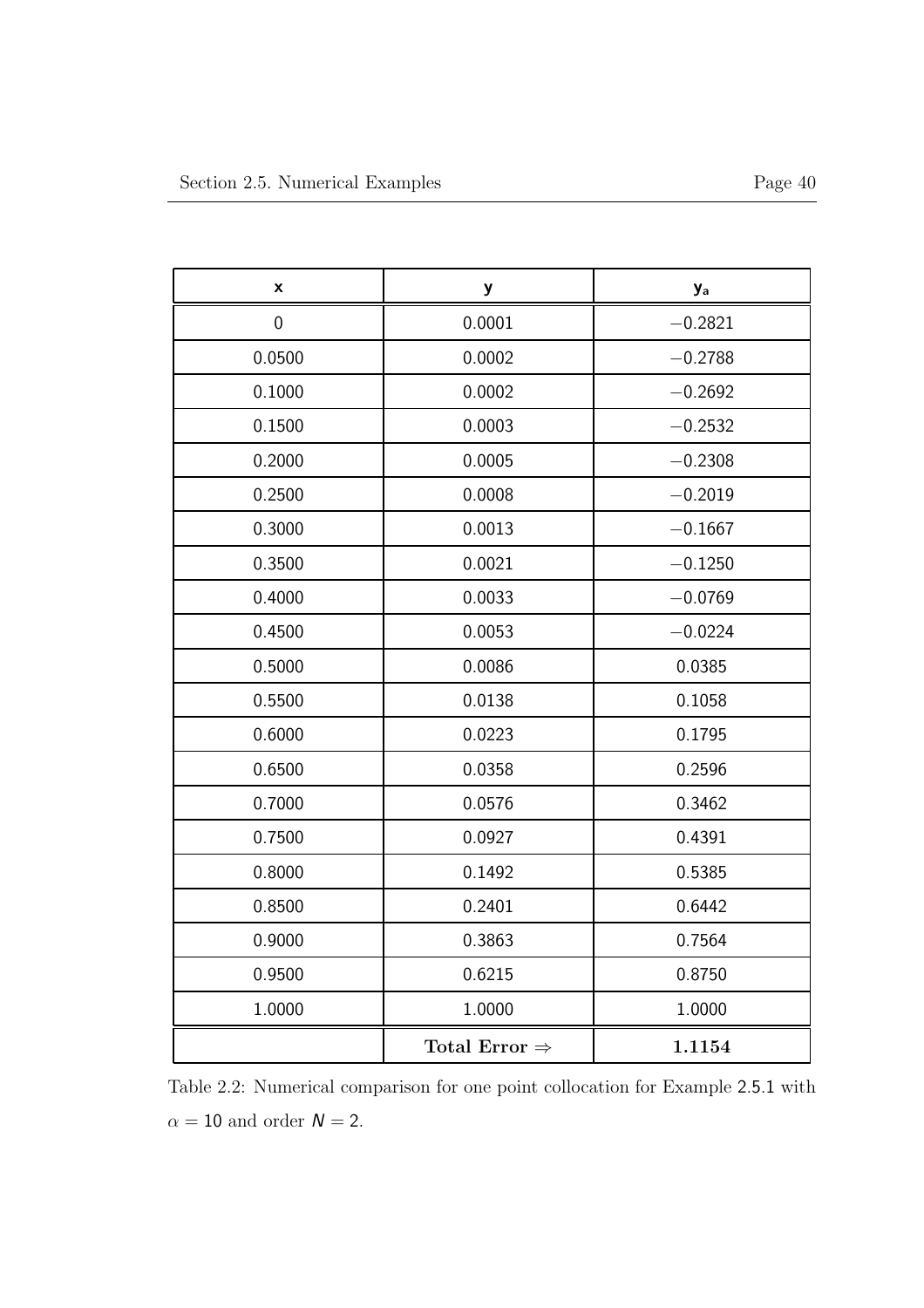## 2.5.2 Generalization of Example 2.5.1

We can improve the accuracy of our approximation by increasing the number of collocation points but as the number of collocation points increases, the number of equations and unknowns also increases, thus making computation by hand very tedious. Thus we will first generalize the problem and reduce it to a linear system. We can then use any programming language with a high speed computer to solve for the unknowns.

In general, we substitute the approximate solution of the form (2.40) into the differential equation (1.19) to obtain

$$
\sum_{k=1}^{N+1} \left[ c_k I_k''(x) + c_k I_k'(x) - \alpha^2 c_k I_k(x) \right] = 0.
$$
 (2.49)

We first satisfy the left hand boundary condition at  $x_1$ , then evaluate the residual (2.49) at the collocation points  $x_j^c$ ,  $j = 2, 3, ..., N$ , and finally satisfy the right hand boundary condition at  $x_{N+1}$ . The resulting linear system of equations can be cast in the matrix vector form  $Ac = b$ , where  $A = a_{ij}$  is a  $(N + 1) \times (N + 1)$  matrix with

$$
a_{1j} = l'_j(x_1), \t\t(2.50)
$$

$$
a_{i,j} = I_j''(x_i^c) + I_j'(x_i^c) - \alpha^2 I_j(x_i^c), \qquad (2.51)
$$

$$
a_{N+1,j} = l_j(x_{N+1}), \t\t(2.52)
$$

for  $j = 1, 2, ..., N + 1$ ,  $i = 2, 3, ..., N$ , **b** is a column vector of dimension  $N + 1$  with

$$
b_j = 0; j = 1, 2, ..., N,
$$
 (2.53)

$$
b_{N+1} = 1 \t\t(2.54)
$$

and

$$
\mathbf{c} = c_j; \quad j = 1, 2, ..., N + 1,\tag{2.55}
$$

is the vector of the unknowns. Hence the solution vector is  $\mathbf{c} = \mathbf{A}^{-1}\mathbf{b}$ . This system has been coded in MATLAB and the code is given in Appendix A.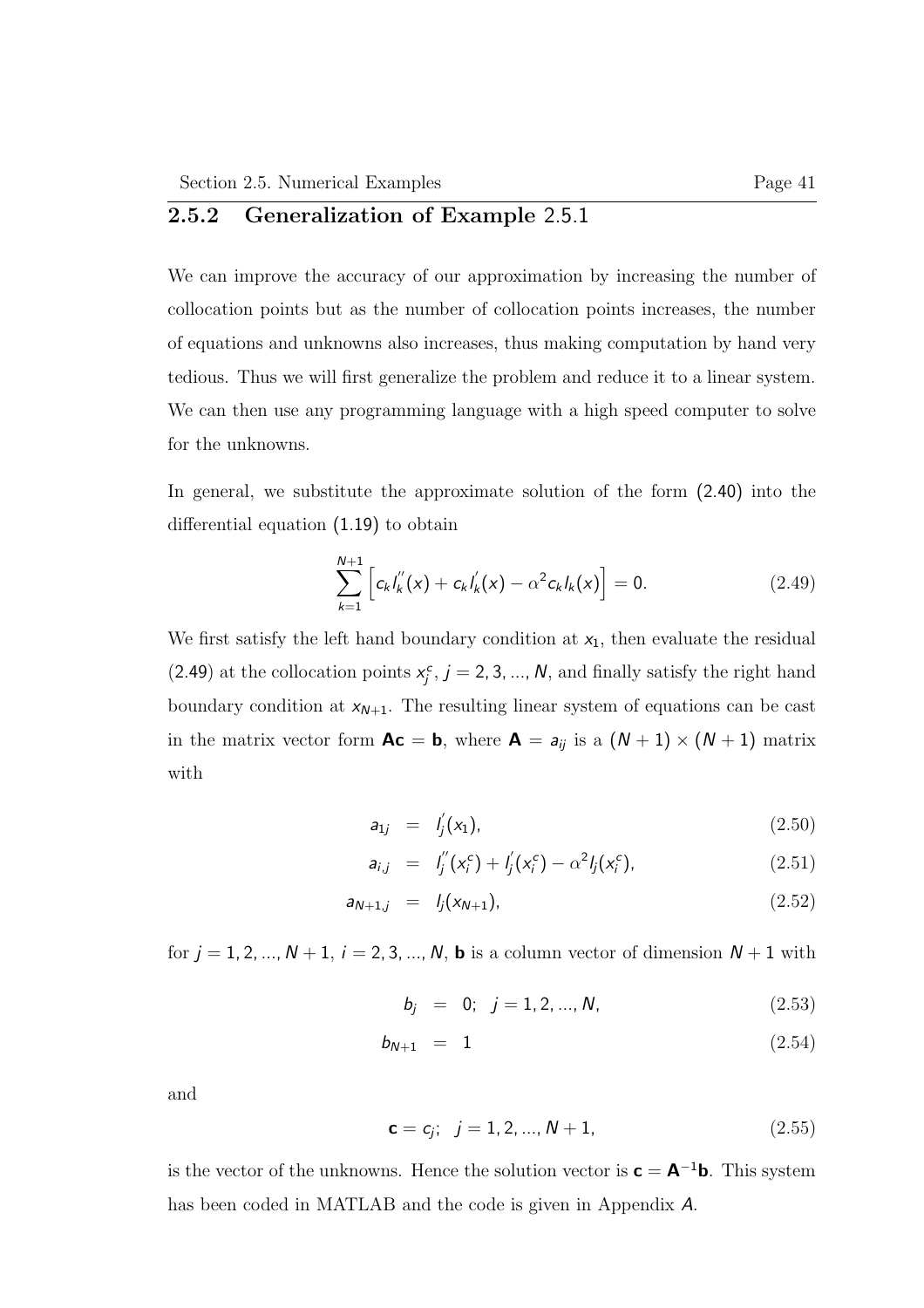We first solve the problem by choosing the collocation points  $x_j^c$ ,  $j = 2, 3, ..., N$ as the shifted roots of the Chebyshev polynomial of the first kind,  $T_{N-1}$ . In this instance we emphasize that the collocation points agree with the internal interpolation points, that is  $x_j^c = x_j$  for  $j = 2, 3, ..., N$ . The plots of the solutions and the errors for orders  $N = 3, 4$  and 5 are given in Figures 2.5 and 2.6 respectively. The case  $N = 16$  is displayed in Figure 2.7.

In Table 2.3 we summarize the total error for different orders N. We notice the gradual decrease in the total error as we increase the order of the polynomial. The total error for orders  $N \geq 9$  are small. If we use polynomials of orders  $N = 16$  and above, the error levels off at  $3.1380e - 006$ .



Figure 2.5: Comparison of y and  $y_a$  for Example 2.5.1 for orders  $N = 3, 4, 5$ , with collocation points chosen as the shifted roots of  $T_{N-1}$ .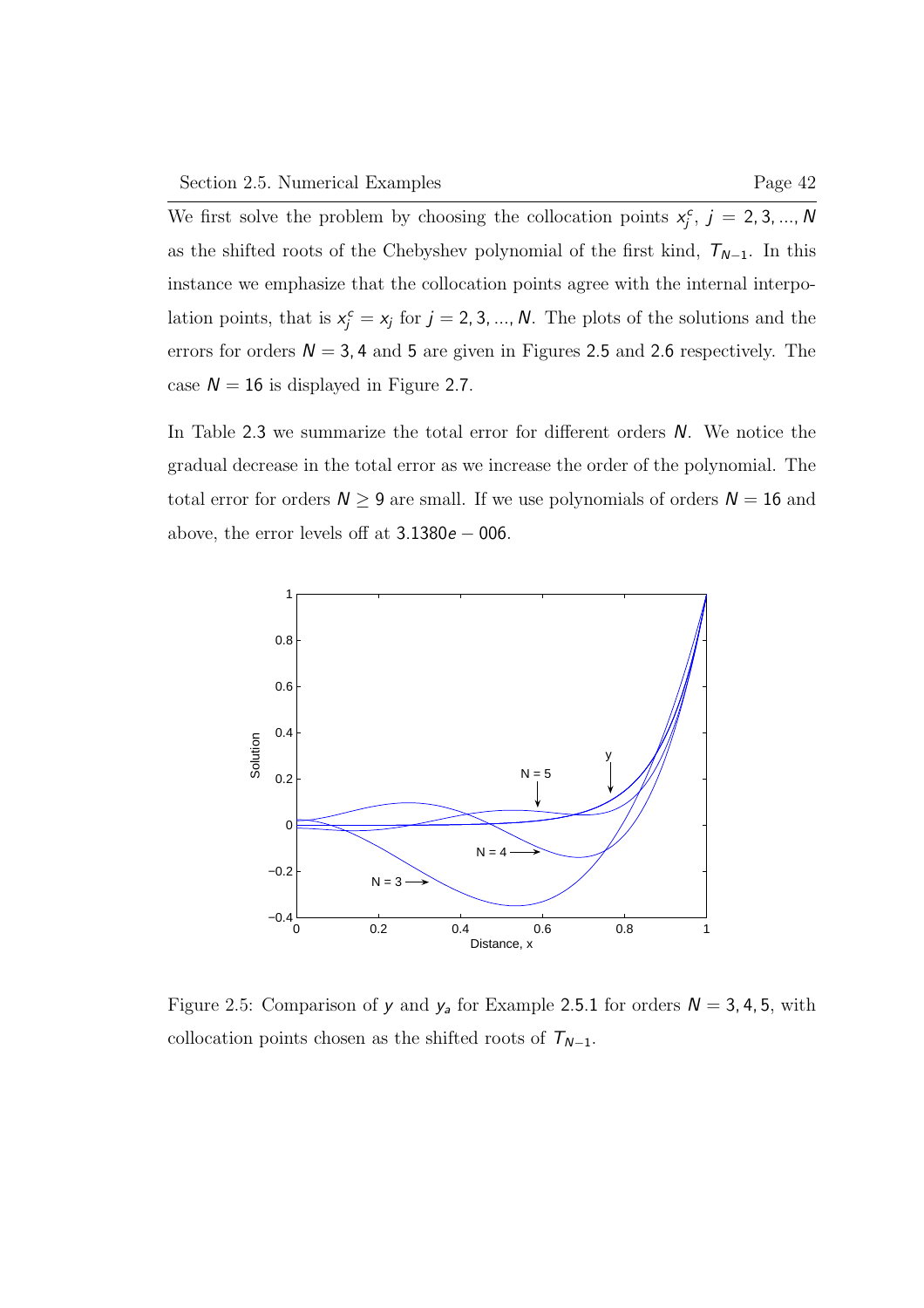

Figure 2.6: Errors for Example 2.5.1 for orders  $N = 3, 4, 5$ , with collocation points chosen as the shifted roots of  $\mathcal{T}_{N-1}.$ 



Figure 2.7: Error for order  $N = 16$  for Example 2.5.1, with collocation points chosen as the shifted roots of  $\mathcal{T}_{15}.$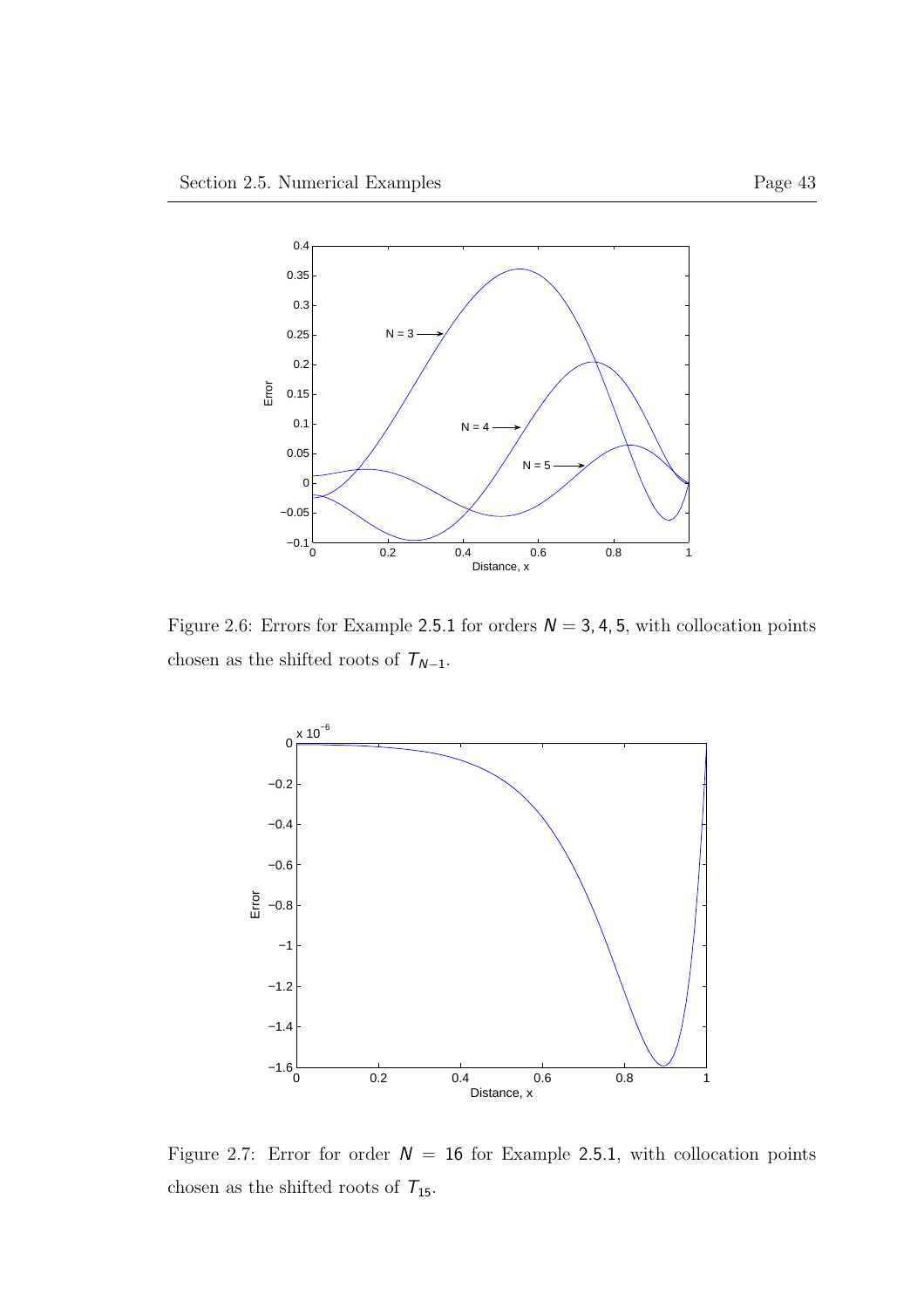Secondly we choose the collocation points as the shifted roots of the Chebyshev polynomial of the second kind,  $U_{N-1}$ . The plots of the solutions and the errors for orders  $N = 3, 4$  and 5 are given in Figures 2.8 and 2.9 respectively.

Thirdly we choose the collocation points as the shifted roots of the Legendre polynomial,  $P_{N-1}$ . The plots of the solutions and the errors for orders  $N = 3, 4$  and 5 are given in Figures 2.10 and 2.11 respectively.

Comparing the total error from Table 2.3, we observe that the total error is least for  $U_{N-1}$ . However, in all cases due to truncation error, the total error levels off at order  $N = 16$  with value 3.1380e – 006.



Figure 2.8: Comparison of y and  $y_a$  for Example 2.5.1 for orders  $N = 3, 4, 5$ , with collocation points chosen as the shifted roots of  $U_{N-1}$ .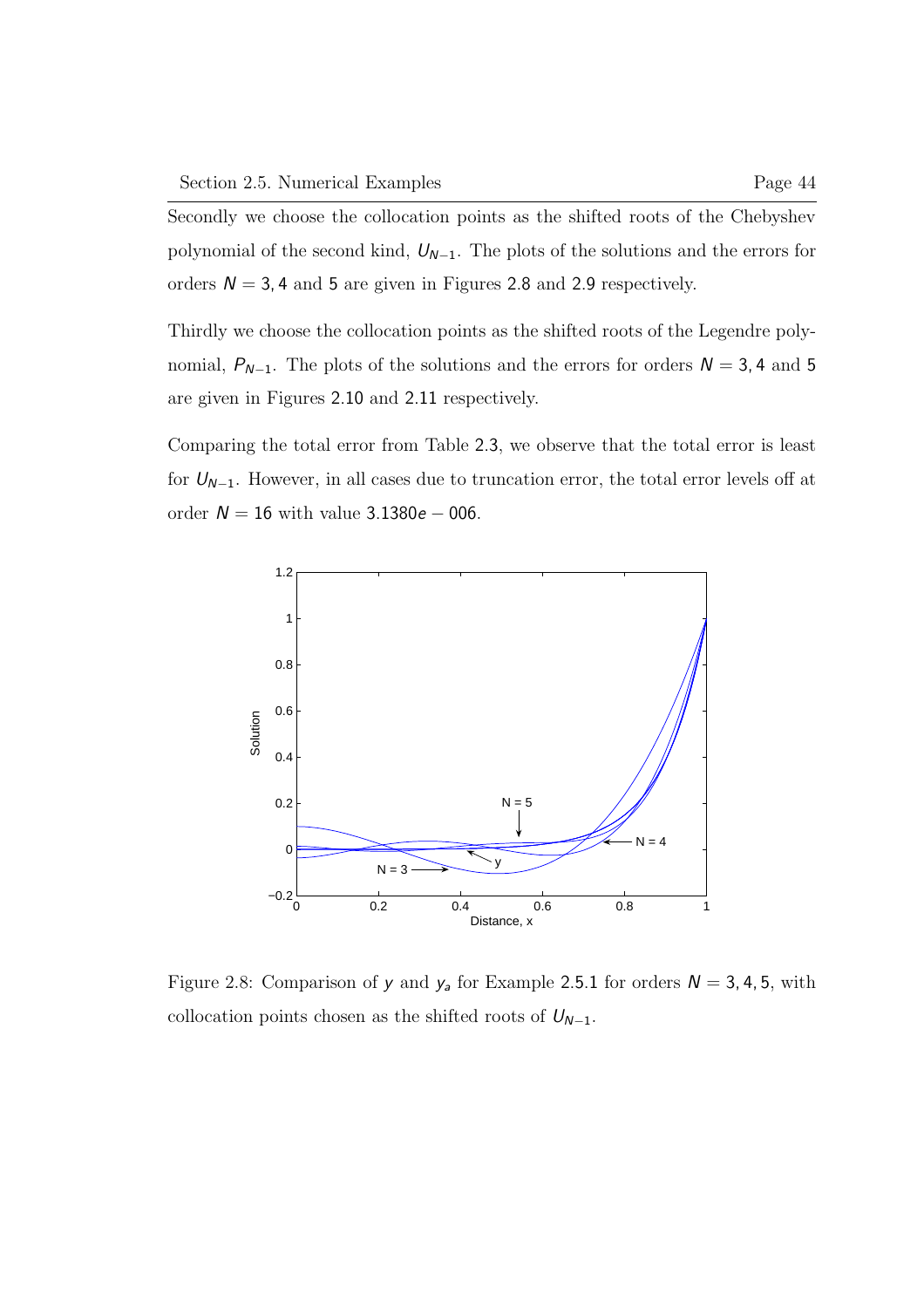

Figure 2.9: Errors for Example 2.5.1 for orders  $N = 3, 4, 5$ , with collocation points chosen as the shifted roots of  ${\cal U}_{N-1}.$ 



Figure 2.10: Comparison of  $y$  and  $y_a$  for Example 2.5.1 for orders  $N = 3, 4, 5$ , with collocation points chosen as the shifted roots of  $P_{N-1}.$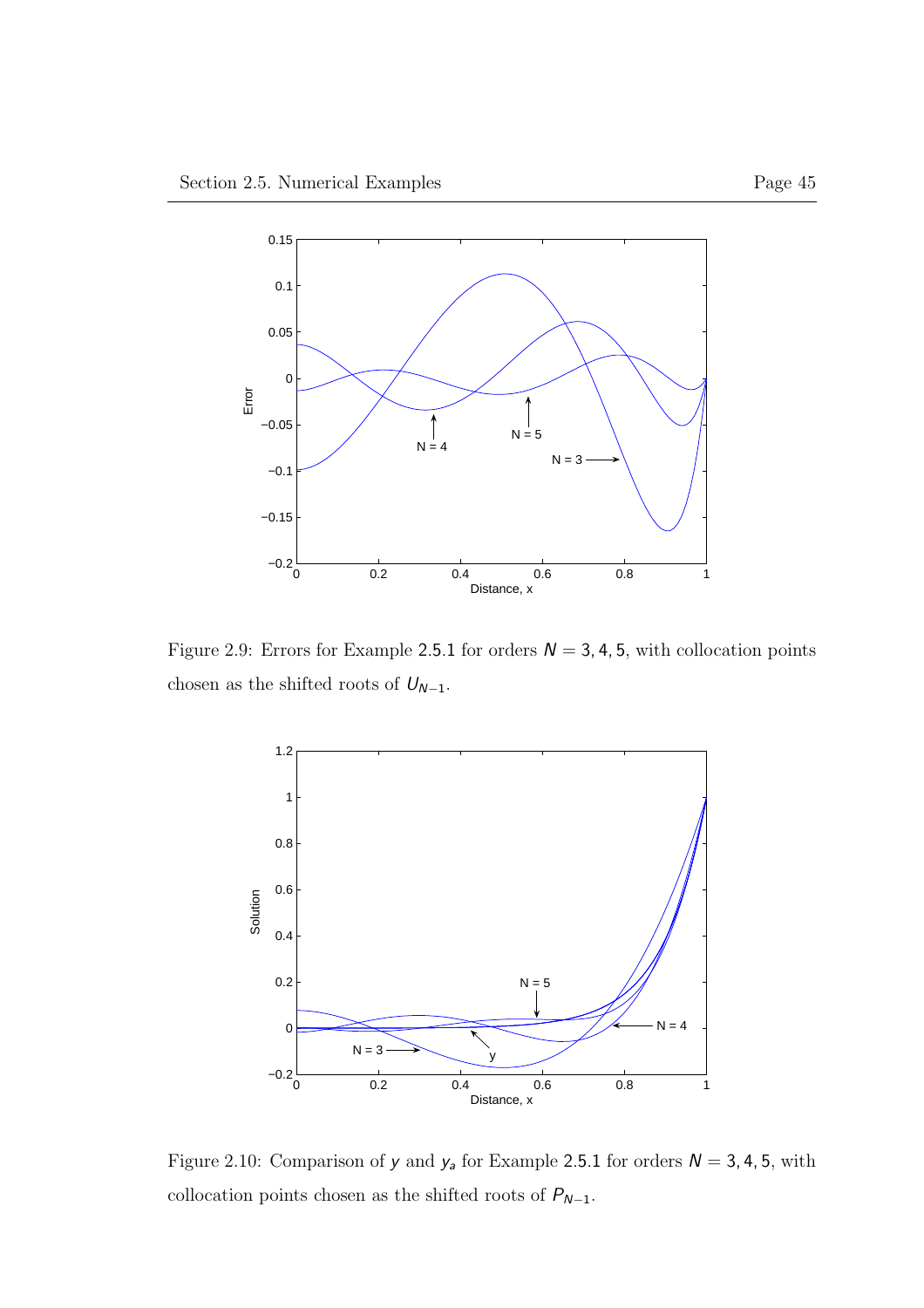

Figure 2.11: Errors for Example 2.5.1 for orders  $N = 3, 4, 5$ , with collocation points chosen as the shifted roots of  $P_{N-1}.$ 

| Order N        | $T_{N-1}$       | $\mathsf{U}_{\mathsf{N}-1}$ | $P_{N-1}$       |  |
|----------------|-----------------|-----------------------------|-----------------|--|
| $\overline{2}$ | 1.1154          | 1.1154                      | 1.1154          |  |
| 3              | 0.9755          | 0.4047                      | 0.4925          |  |
| 4              | 0.4908          | 0.1554                      | 0.2406          |  |
| 5              | 0.1631          | 0.0568                      | 0.0913          |  |
| 6              | 0.0460          | 0.0181                      | 0.0277          |  |
| 7              | 0.0120          | 0.0051                      | 0.0073          |  |
| 9              | $6.1817e - 004$ | $2.9281e - 004$             | $3.9050e - 004$ |  |
| 11             | $2.3159e - 005$ | $1.2620e - 005$             | $1.5287e - 005$ |  |
| 13             | $3.2087e - 006$ | $3.1525e - 006$             | $3.1684e - 006$ |  |
| 15             | $3.1382e - 006$ | $3.1379e - 006$             | $3.1381e - 006$ |  |
| 16             | $3.1380e - 006$ | $3.1380e - 006$             | $3.1380e - 006$ |  |

Table 2.3: Numerical comparison of the errors for Example 2.5.1 for different orders  $N,$  with collocation points chosen as the shifted roots of  $T_{N-1},\ U_{N-1}$  and  $P_{N-1}$  respectively.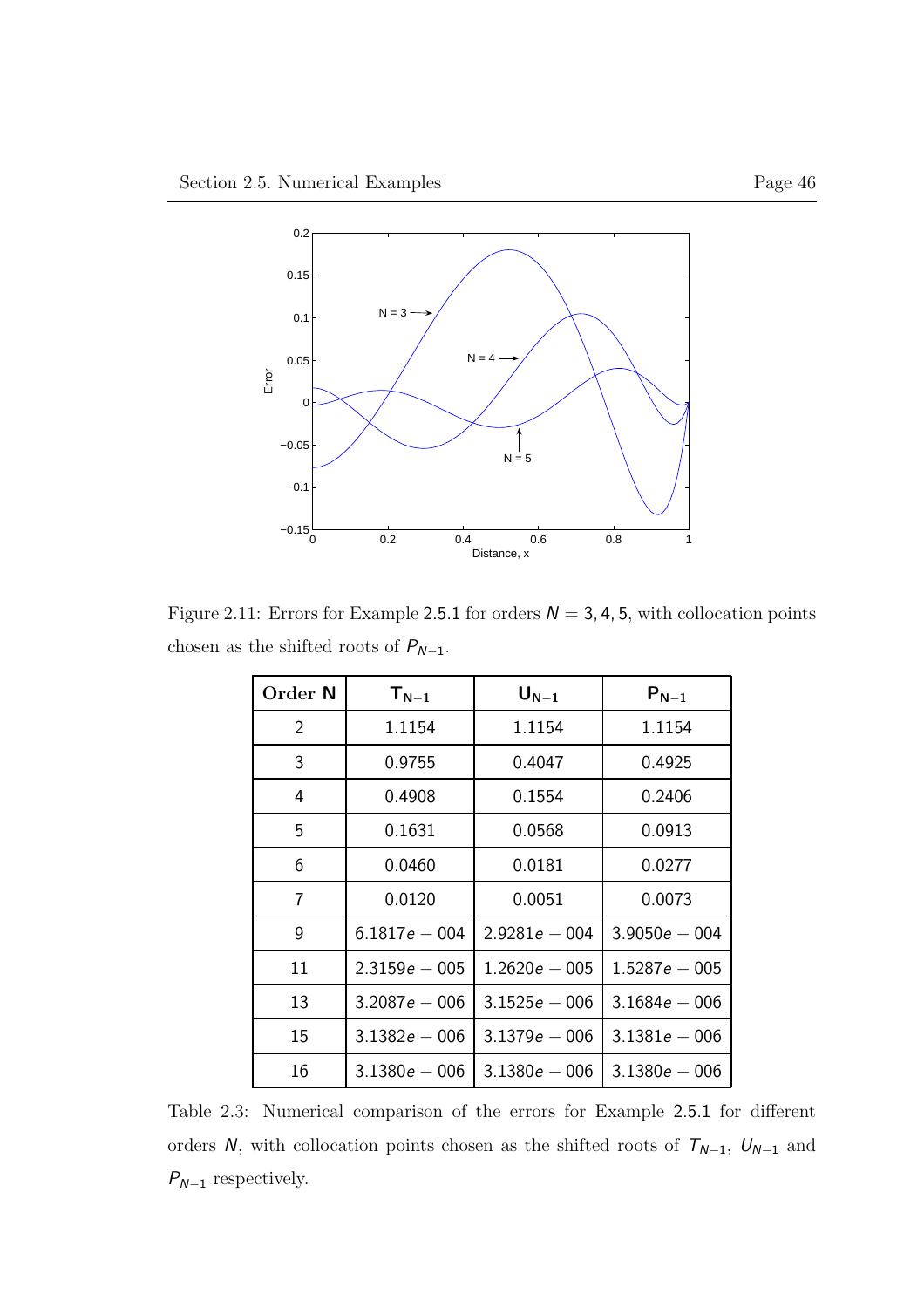Example 2.5.2 In order to investigate how well the collocation method can track a hump, we solve the following non homogeneous boundary value problem on the interval [0, 3.5]:

$$
\frac{d^2y}{dx} + 6\frac{dy}{dx} + 9y = e^{-3x},
$$
  
y(0) = 0,  
y(3.5) = 9.625e<sup>-10.5</sup>. (2.56)

Note that in the previous example, we shifted the roots of the orthogonal polynomials from  $[-1, 1]$  to the domain of the problem namely [0, 1]. Here we choose to transform the domain  $[0, 3.5]$  of the problem to the interval  $[-1, 1]$  by using the linear transformation  $L : x \rightarrow 2x/h - 1$ , where  $h = 3.5$  is the length of the domain [0, 0.35]. With this transformation, the differential equation (2.56) together with its boundary conditions becomes

$$
\frac{4}{h^2}\frac{d^2y}{dx^2} + \frac{12}{h}\frac{dy}{dx} + 9y = e^{-1.5h(x+1)},
$$
  
\n
$$
y(-1) = 0,
$$
  
\n
$$
y(1) = 9.625e^{-10.5}.
$$
\n(2.57)

The exact solution to equation (2.56) is given by

$$
y(x) = xe^{-3x} + 0.5x^2e^{-3x}.
$$
 (2.58)

The exact solution in equation (2.58) has a maximum value at  $x \approx 0.3874$  and damps off quickly as illustrated in Figure 2.12.

## 2.5.3 Two Points Collocation for Example 2.5.2

Here we assume a cubic approximate solution:

$$
\sum_{k=1}^{4} c_k l_k(x).
$$
 (2.59)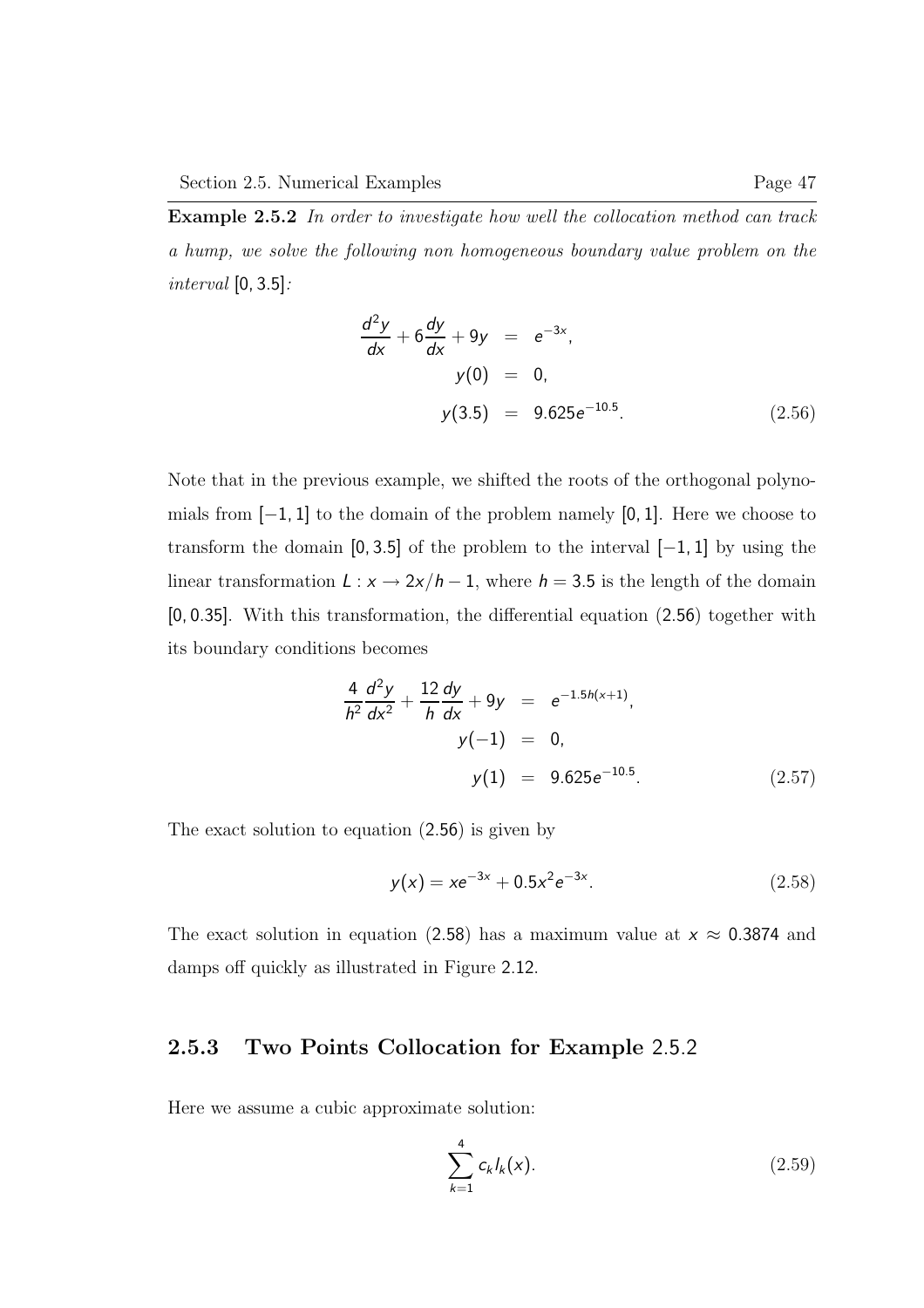We pick the first and last interpolation points to coincide with the left and right boundary points respectively, that is  $x_1 = -1$  and  $x_4 = 1$  and pick the remaining interpolation points as the zeros of the Chebyshev polynomial  $T_2$ , that is  $x_2 =$  $-1/\sqrt{2}$  and  $x_3 = 1/\sqrt{2}$ . The two collocation points  $x_2^c$  and  $x_3^c$  are chosen as the roots of  $T_2$  and hence coincides with the internal interpolation points  $x_2$  and  $x_3$ respectively. Hence we have four cubic Lagrange polynomials given by

 $l_1(x) = -x^3 + x^2 + 0.5000x - 0.5000,$  (2.60)

$$
l_2(x) = 1.4142x^3 - x^2 - 1.4142x + 1.0000, \qquad (2.61)
$$

$$
I_3(x) = -1.4142x^3 - x^2 + 1.4142x + 1.0000,
$$
 (2.62)

$$
l_4(x) = x^3 + x^2 - 0.5000x - 0.5000.
$$
 (2.63)

Substituting the approximate solution (2.59) into the differential equation (2.57) and forming the residual gives

$$
R(x) = (-9.0000x3 - 1.2857x2 + 9.3977x - 2.1326) c1+ (12.7278x3 + 5.5462x2 - 16.8141x + 3.4981) c2+ (-12.7278x3 - 23.5459x2 + 3.10011x + 13.1955) c3+ (9.0000x3 + 19.2853x2 + 4.3163x - 5.5610) c4 = e-1.5h(x+1). (2.64)
$$

Upon substituting the collocation points  $x_2^c = -1/\sqrt{2}$  and  $x_3^c = 1/\sqrt{2}$  into the residual (2.64) and requiring that  $R(x_2^c) = R(x_3^c) = 0$ , we obtain the linear system

$$
R(x_2^c) = -6.2387c_1 + 13.6606c_2 + 3.7305c_3 - 2.1524c_4 = 0.2149
$$
  

$$
R(x_3^c) = 0.6879c_1 - 1.1183c_2 - 0.8850c_3 + 10.3154c_4 = 0.0001. \quad (2.65)
$$

We also satisfy the boundary conditions obtaining

$$
y_a(-1) = c_1 = 0, \tag{2.66}
$$

$$
y_a(1) = c_4 = 9.625e^{-10.5}.
$$
 (2.67)

Hence  $c_1 = 0$  and  $c_4 \approx 0.0003$ . Solving the system of equations (2.65) simultaneously yields  $c_2 = 0.0228$  and  $c_3 = -0.0259$ . Hence the approximate solution is

$$
y_a(x) = 0.0228I_2(x) - 0.0259I_3(x) + 0.0003I_4(x). \qquad (2.68)
$$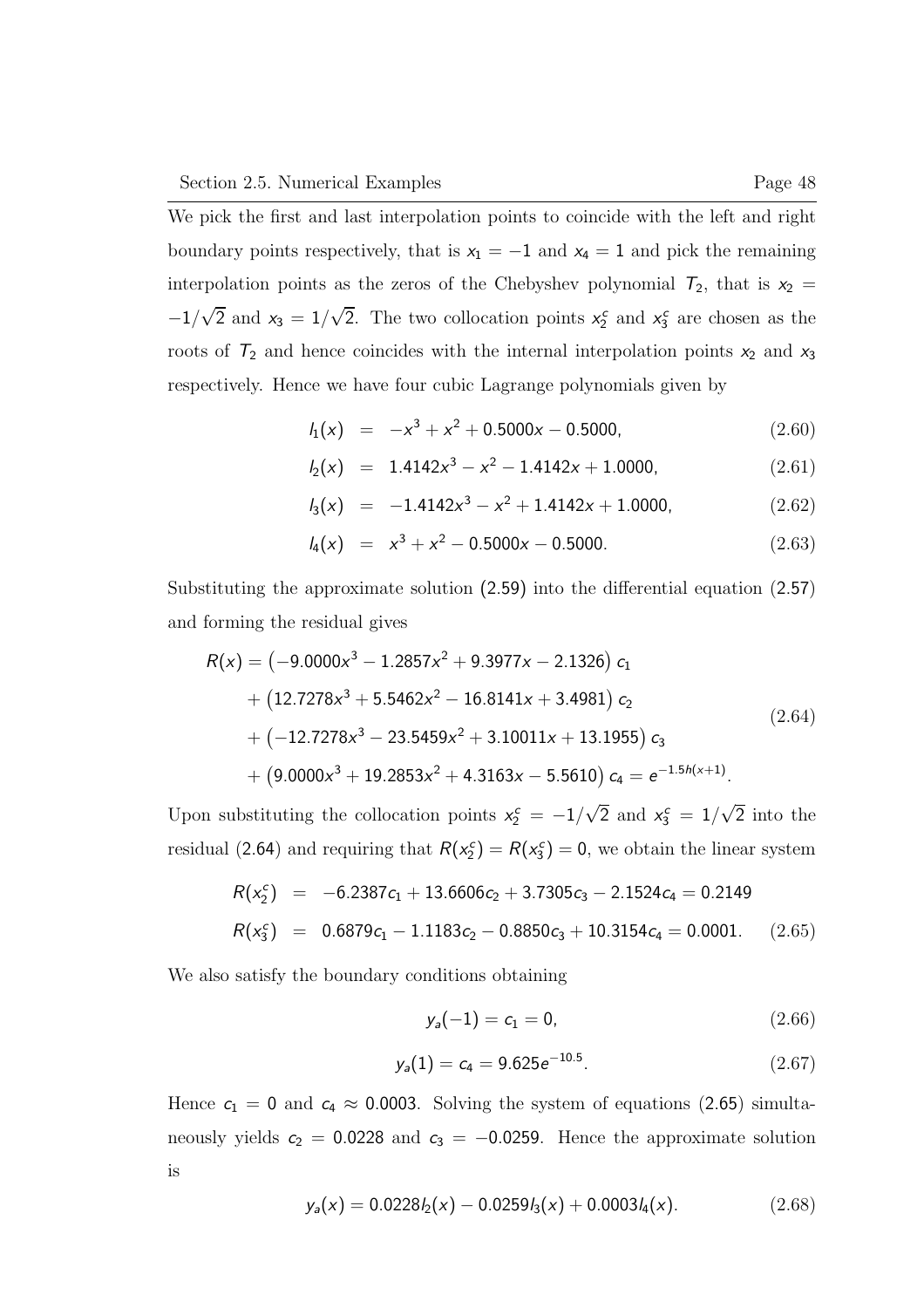The plots of the solutions and the error are shown in Figures 2.12 and 2.13 respectively. Table 2.4 gives the numerical comparison for different values of x.

Notice from Table 2.4 that the numerical solution for different values of  $x$  does not closely agree with the analytic solution. Moreover the error is high (see Figure 2.13), hence we require more collocation points to obtain a better approximation.



Figure 2.12: Comparison of y and  $y_a$  for Example 2.5.2 for order  $N = 3$ , with collocation points chosen as roots of  $T_2$ .

## 2.5.4 Generalization of Example 2.5.2

In order to improve the accuracy of our result, we generalize to higher orders as done in Example 2.5.1. In general, when we substitute the approximate solution of the form (2.59) into the differential equation (2.57), we obtain

$$
\sum_{k=1}^{N+1} \left[ \frac{4}{h^2} c_k I_k''(x) + \frac{12}{h} c_j I_k'(x) + 9 c_k I_k(x) \right] = e^{-1.5h(x+1)}.
$$
 (2.69)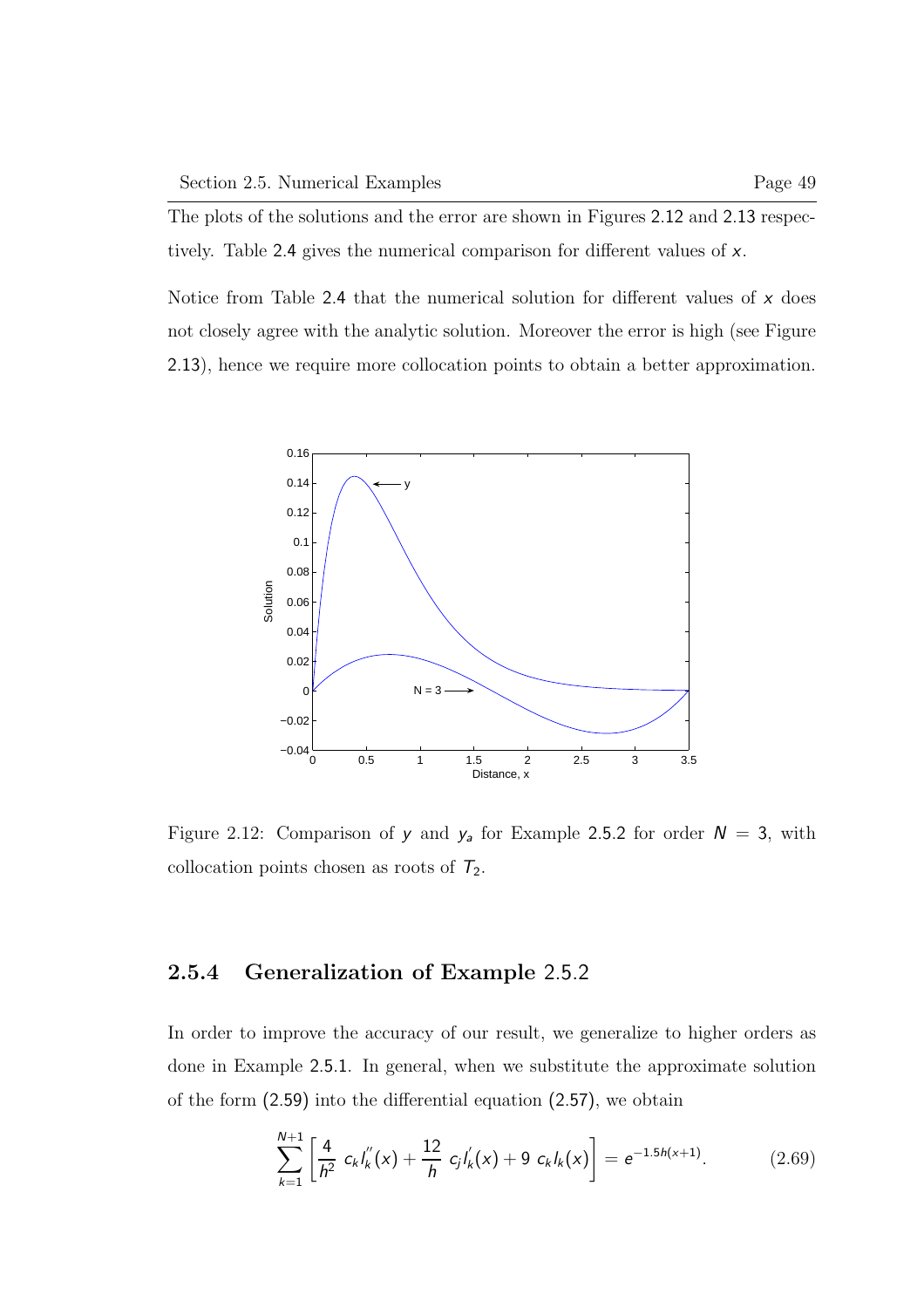| X           | ${\bf y}$                 | <b>y</b> <sub>a</sub> |
|-------------|---------------------------|-----------------------|
| $\mathbf 0$ | $\mathbf 0$               | 0.000                 |
| 0.1750      | 0.1126                    | 0.0112                |
| 0.3500      | 0.1439                    | 0.0188                |
| 0.5250      | 0.1372                    | 0.0231                |
| 0.7000      | 0.1157                    | 0.0245                |
| 0.8750      | 0.0911                    | 0.0235                |
| 1.0500      | 0.0686                    | 0.0205                |
| 1.2250      | 0.0501                    | 0.0160                |
| 1.4000      | 0.0357                    | 0.0102                |
| 1.5750      | 0.0250                    | 0.0037                |
| 1.7500      | 0.0172                    | $-0.0032$             |
| 1.9250      | 0.0117                    | $-0.0100$             |
| 2.1000      | 0.0079                    | $-0.0163$             |
| 2.2750      | 0.0053                    | $-0.0218$             |
| 2.4500      | 0.0025                    | $-0.0259$             |
| 2.6250      | 0.0023                    | $-0.0283$             |
| 2.8000      | 0.00015                   | $-0.0285$             |
| 2.9750      | 0.00010                   | $-0.0262$             |
| 3.1500      | 0.0006                    | $-0.0209$             |
| 3.3250      | 0.0004                    | $-0.0122$             |
| 3.5000      | 0.0001                    | 0.0003                |
|             | Total error $\Rightarrow$ | 0.7472                |

Table 2.4: Numerical comparison for Example 2.5.2 for order  $N = 3$ , with collocation points chosen as roots of  $T_2$ .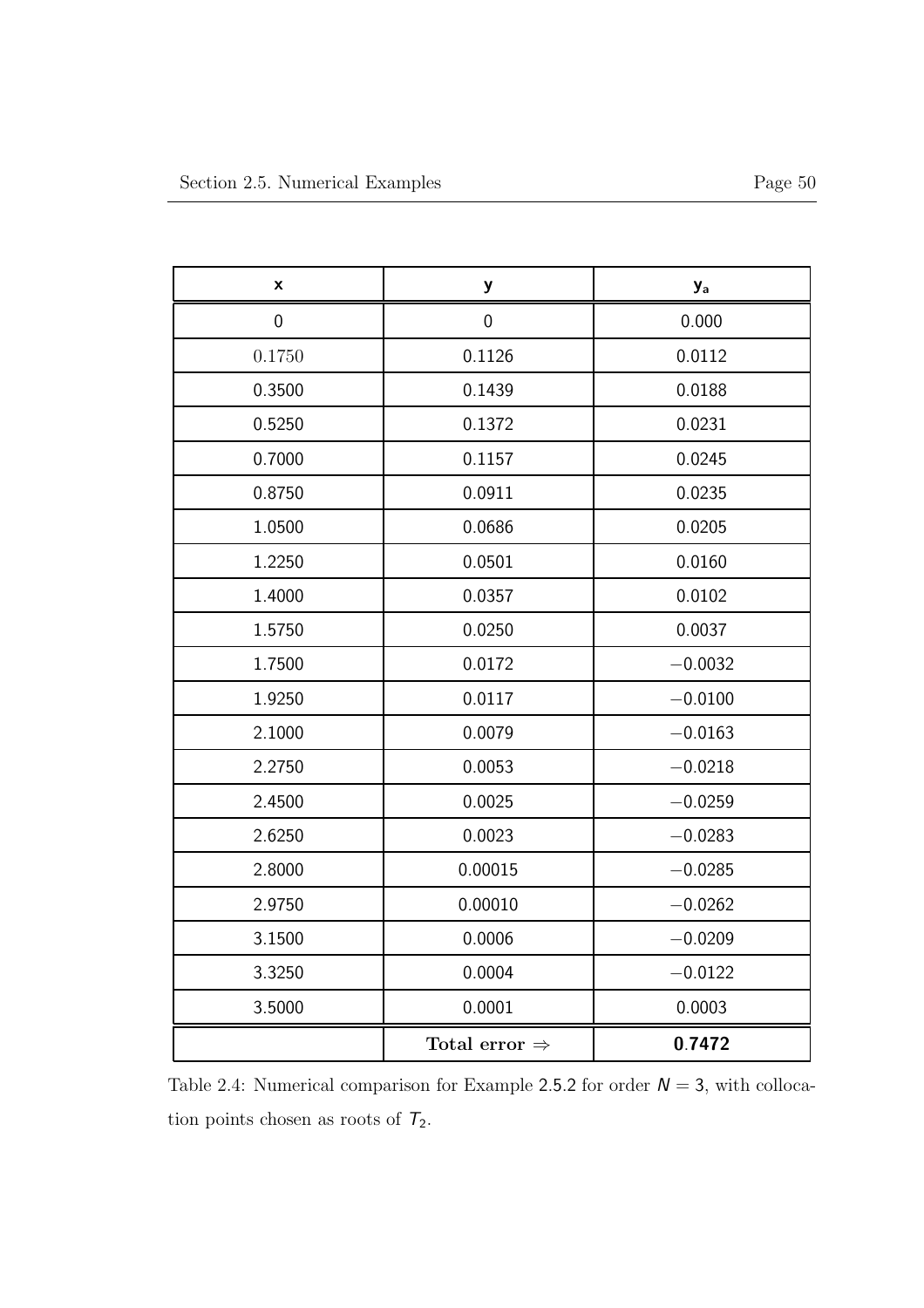

Figure 2.13: Error for Example 2.5.2 for order  $N = 3$ , with collocation points chosen as roots  $T_2$ .

Hence we have the matrix vector form  $Ac = b$ , where  $A = a_{ij}$  is a  $(N+1) \times (N+1)$ matrix with

$$
a_{1j} = l_j(x_1), \t\t(2.70)
$$

$$
a_{i,j} = \frac{4}{h^2} I_j''(x_i^c) + \frac{12}{h} I_j'(x_i^c) + 9I_j(x_i^c), \qquad (2.71)
$$

$$
a_{N+1,j} = l_j(x_{N+1}), \qquad (2.72)
$$

for  $j = 1, 2, ..., N + 1$ ,  $i = 2, 3, ..., N$ , **b** is a column vector of dimension  $N + 1$  with

$$
b_1 = 0, \tag{2.73}
$$

$$
b_j = e^{-1.5h(x_j^c + 1)}; \quad j = 2, ..., N,
$$
 (2.74)

$$
b_{N+1} = 9.625e^{-10.5}, \t\t(2.75)
$$

and

$$
\mathbf{c} = c_j; \quad j = 1, 2, ..., N + 1. \tag{2.76}
$$

A MATLAB code to this system is given in Appendix B.

The plots of the solutions and the errors for orders  $N = 4, 6, 8, 10$  are given in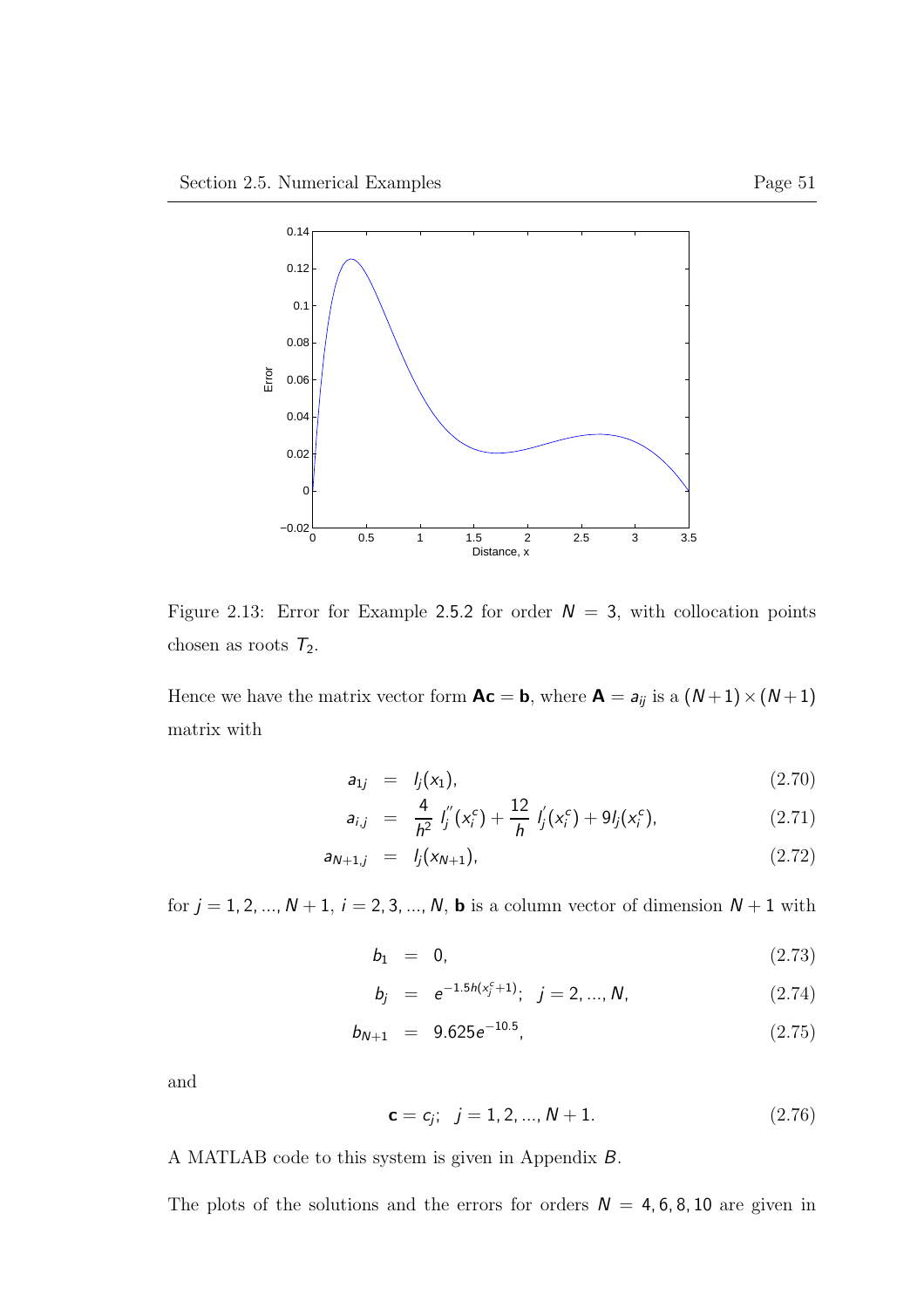Figures 2.14 and 2.15 respectively. In Figure 2.16 we present the plot for  $N = 20$ . Table 2.5 summarizes the total errors for different orders.

From Figure 2.14, we observe that as we increase the order of the polynomial, the approximate solution gradually converges to the exact solution and the error is simultaneously lessened as shown in Figure 2.15 and Table 2.5. However notice from Figures 2.14 and 2.15 that the solution obtained from order  $N = 10$  is not a very good approximation. Due to truncation error, the total error levels off at order  $N = 20$  with value 1.4216e – 005. This is one limitation of higher order polynomials and we will have to consider other means if we want to obtain more accurate results.

Secondly if we choose the roots of the Chebyshev polynomial of the second kind,  $U_{N-1}$  as the collocation points, then we obtain the plots of the solutions and the corresponding errors for orders  $N = 4, 6, 8, 10$  as shown in Figures 2.17 and 2.18 respectively. The error levels off at order  $N = 21$  with value 1.4216e – 005.

Thirdly, we choose the roots of the Legendre polynomials  $P_{N-1}$  as the collocation points. The plots of the solution and errors are presented in Figures 2.19 and 2.20 respectively.

Notice from Table 2.5 that the Legendre polynomial gives better results for higher orders (orders 10 and above). The error levels off at order  $N = 17$  while the error from the Chebyshev polynomials of the first and second kind levels off at order  $N = 20$  with value 1.4216e – 005. From the error plots in Figures 2.15, 2.18 and 2.20, we notice that the approximate solution is far better in the region  $x \ge 2$ where the solution flattens as compared to the region near the hump or peak.

Remark 2.5.3 Notice from Examples 2.5.1 and 2.5.2 that higher order polynomials are limited in their accuracy since the total error levels off for higher orders. Thus it is advisable to devise other means to obtain better results.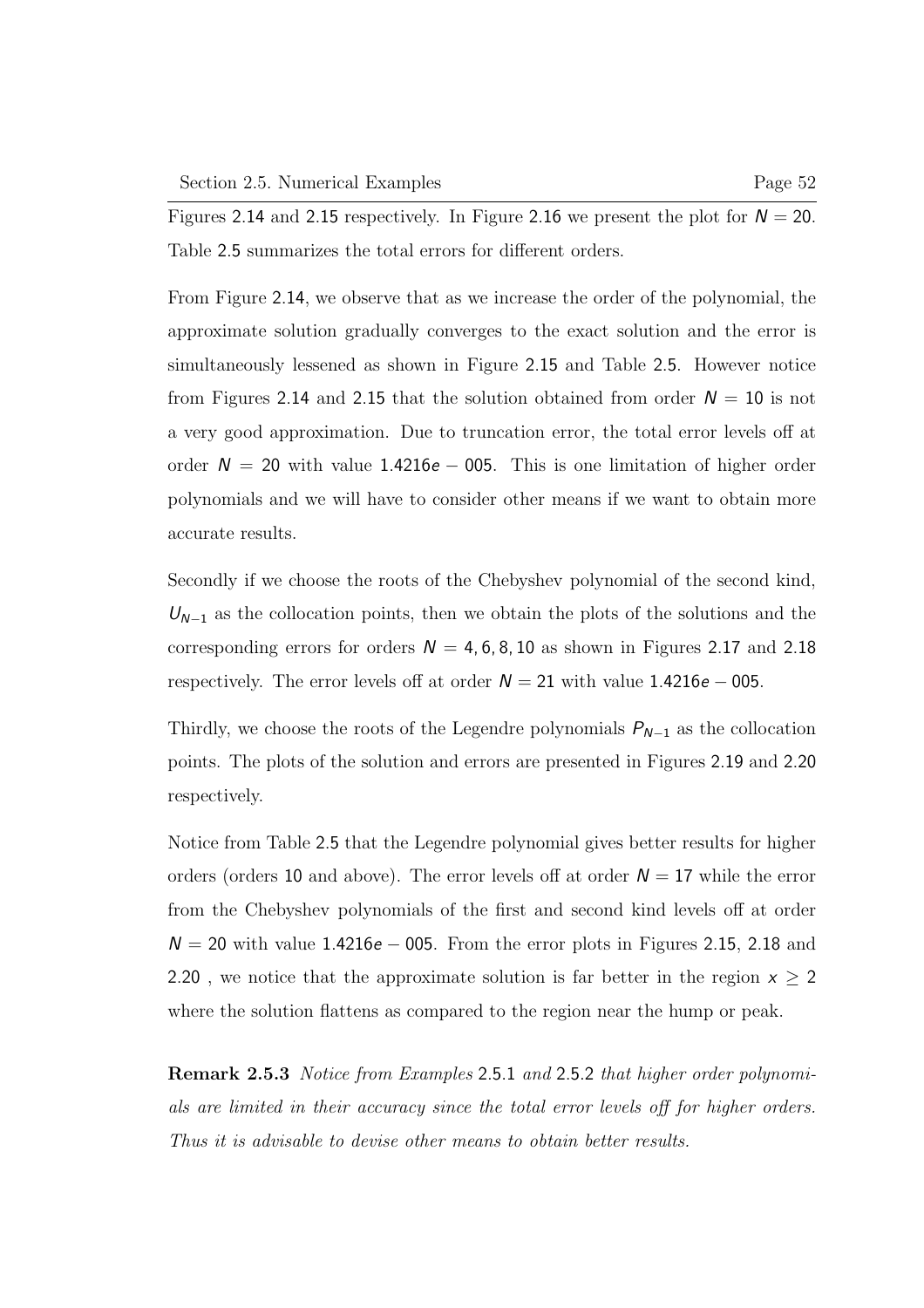

Figure 2.14: Comparison of y and  $y_a$  for Example 2.5.2 for orders  $N = 4, 6, 8, 10$ , with collocation points chosen as the roots of  $\mathcal{T}_{N-1}.$ 



Figure 2.15: Errors for Example 2.5.2 for orders  $N = 4, 6, 8, 10$ , with collocation points chosen as the roots of  $\mathcal{T}_{N-1}.$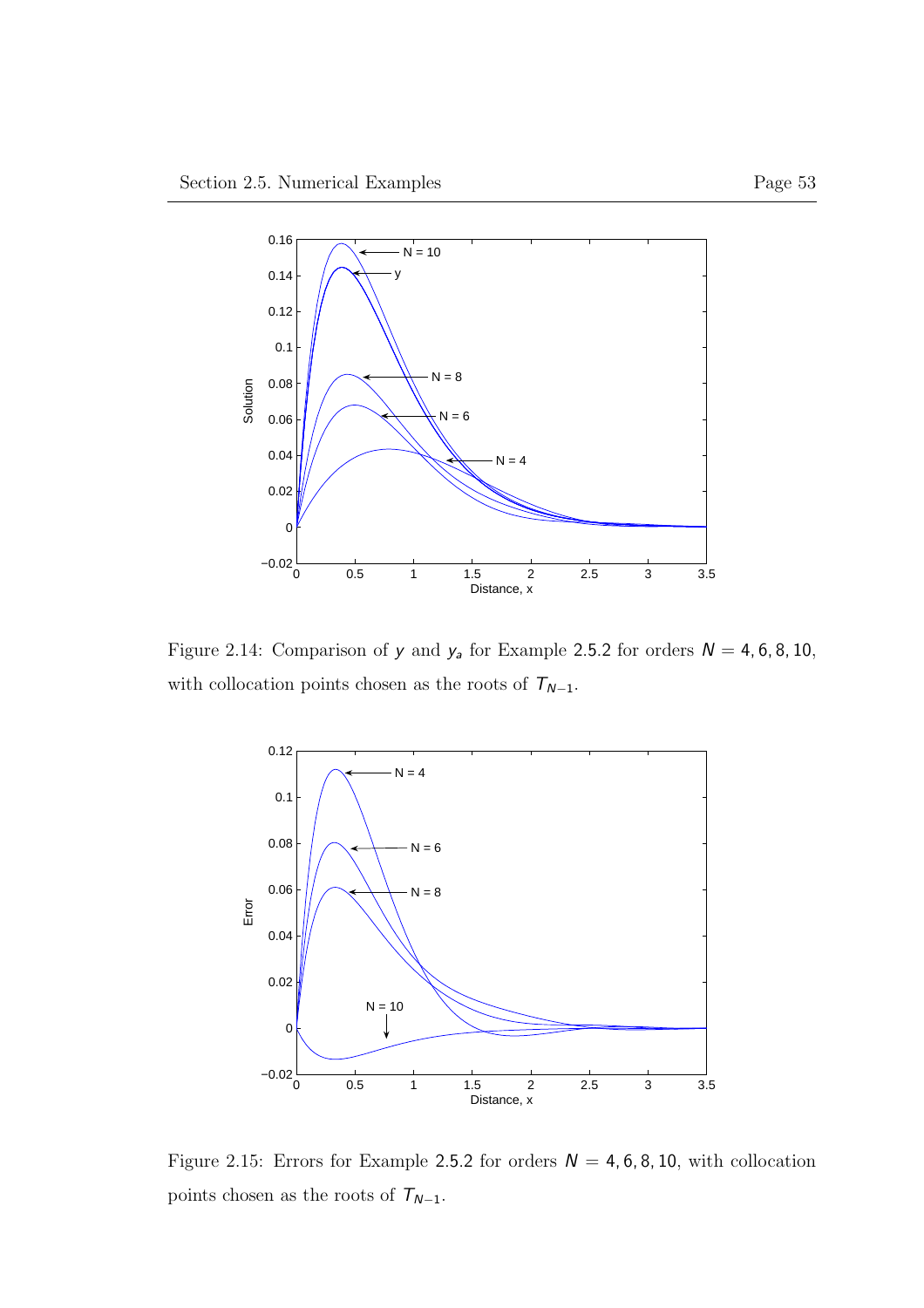

Figure 2.16: Error for order  $N = 20$  for Example 2.5.2, with collocation points chosen as the roots of  $T_{19}.$ 



Figure 2.17: Comparison of  $y$  and  $y_a$  for Example 2.5.2 for orders  $N = 4, 6, 8, 10$ with collocation points chosen as the roots of  $U_{N-1}.$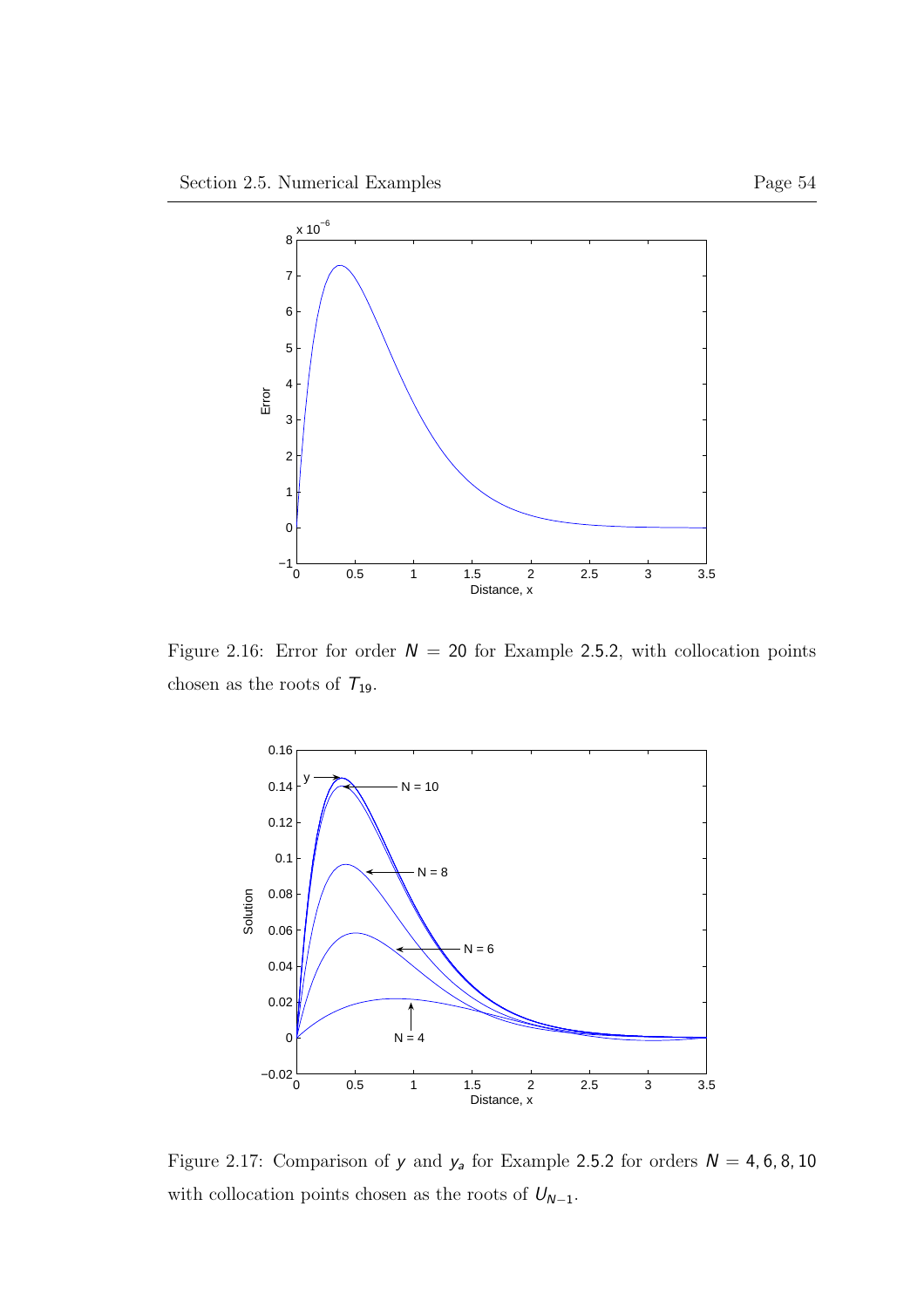

Figure 2.18: Errors for Example 2.5.2 for orders  $N = 4, 6, 8, 10$ , with collocation points chosen as the roots of  $U_{N-1}.$ 



Figure 2.19: Comparison of  $y$  and  $y_a$  for Example 2.5.2 for orders  $N = 4, 6, 8, 10$ , with collocation points chosen as the roots of  $P_{N-1}.$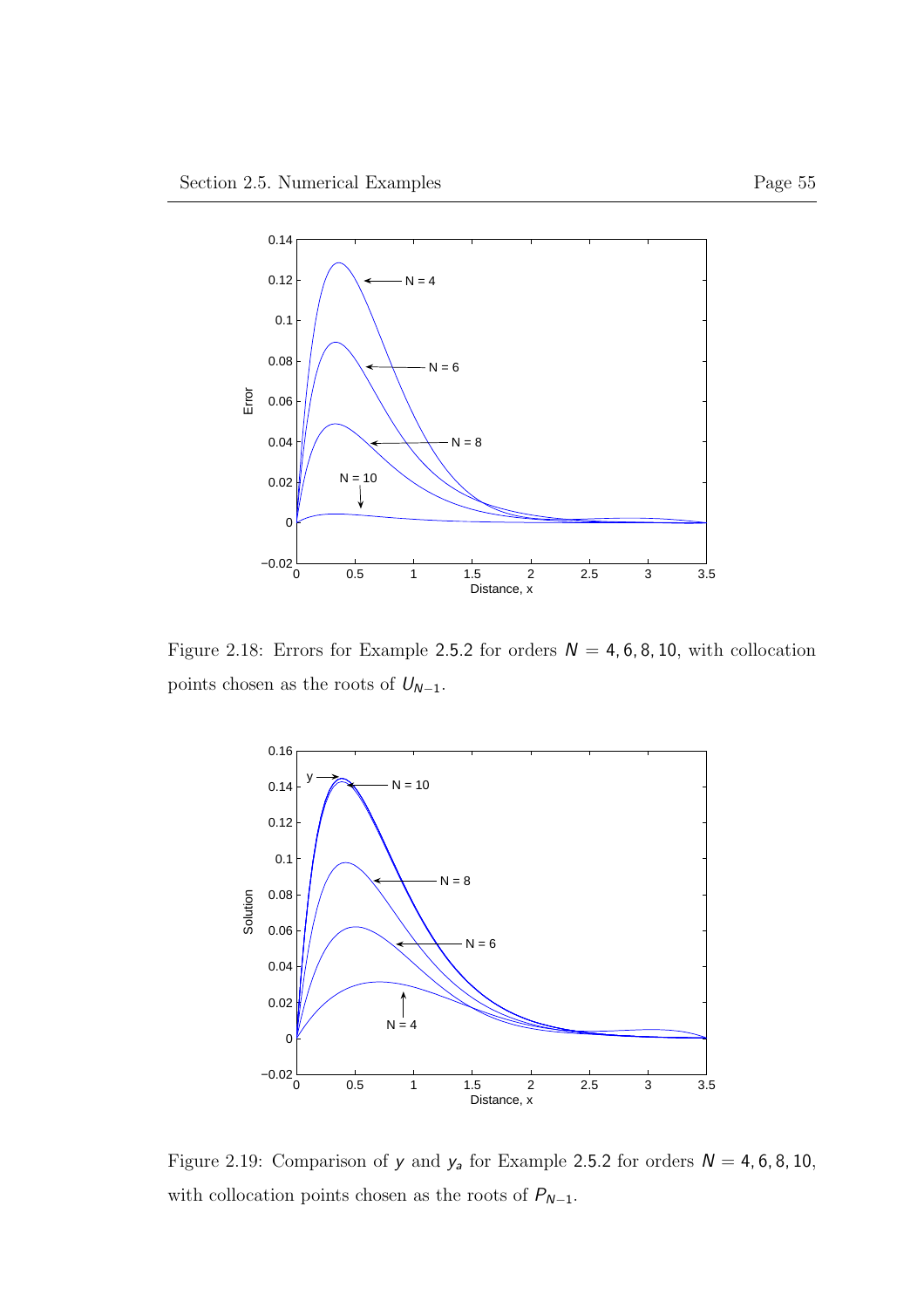

Figure 2.20: Errors for Example 2.5.2 for Orders  $N = 4, 6, 8, 10$ , with collocation points chosen as the roots of  $P_{N-1}.$ 

| Order N | $T_{N-1}$       | $U_{N-1}$       | $P_{N-1}$       |
|---------|-----------------|-----------------|-----------------|
| 3       | 0.2504          | 0.2735          | 0.2678          |
| 4       | 0.1982          | 0.2418          | 0.2208          |
| 6       | 0.1479          | 0.1656          | 0.1587          |
| 8       | 0.1144          | 0.0915          | 0.0892          |
| 9       | 0.0252          | 0.0082          | 0.0035          |
| 10      | 0.0385          | 0.1393          | 0.2776          |
| 13      | $1.2784e - 004$ | $1.5388e - 004$ | $1.7086e - 005$ |
| 17      | $1.4114e - 005$ | $1.4404e - 005$ | $1.4216e - 005$ |
| 20      | $1.4216e - 005$ | $1.4215e - 005$ | $1.4216e - 005$ |
| 21      | $1.4216e - 005$ | $1.4216e - 005$ | $1.4216e - 005$ |

Table 2.5: Numerical comparison of the total errors for Example 2.5.2 for different orders, with collocation points chosen as the roots of  $T_{N-1},\ U_{N-1}$  and  $P_{N-1}$ respectively.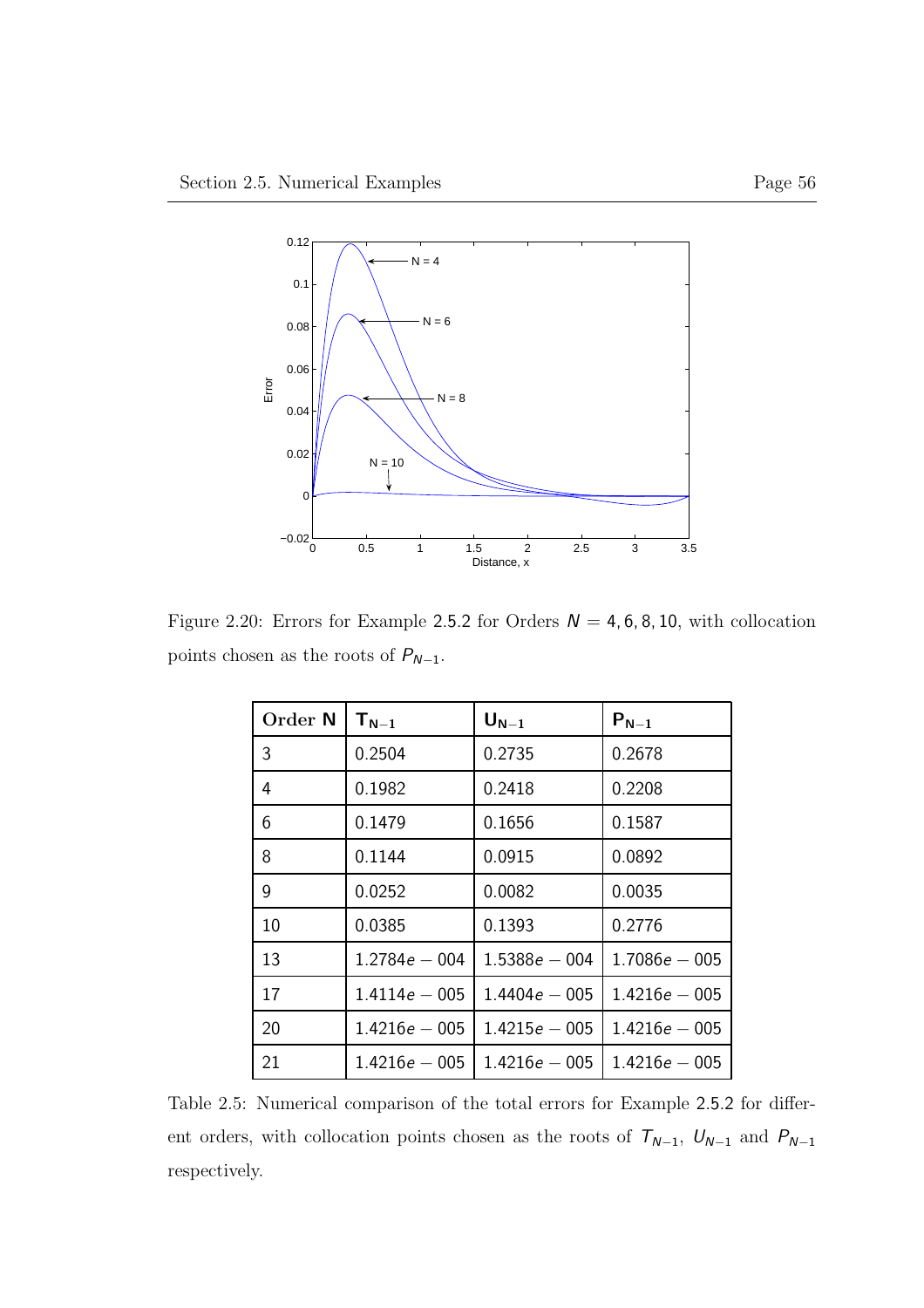# Chapter 3

# Application of Orthogonal Collocation on Finite Elements (OCFE) to Solving ODE's

## 3.1 Introduction

The orthogonal collocation method exhibits slow convergence in the case of stiff systems of boundary value problems [4, 65]. To circumvent this problem, we combine the features of the collocation method and the finite element method which gives rise to the orthogonal collocation on finite elements method, hence forth simply referred to as OCFE.

The finite element method is a widely used general purpose technique for the numerical solution of differential equations in engineering and applied mathematics. It involves a mesh discretization of a continuous domain into a set of discrete subdomains, called elements [35, 50]. The finite element method originated from the need for solving complex elasticity and structural analysis problems in civil and aeronautical engineering [6, 58, 75]. It was first proposed by Alexander Hrennikoff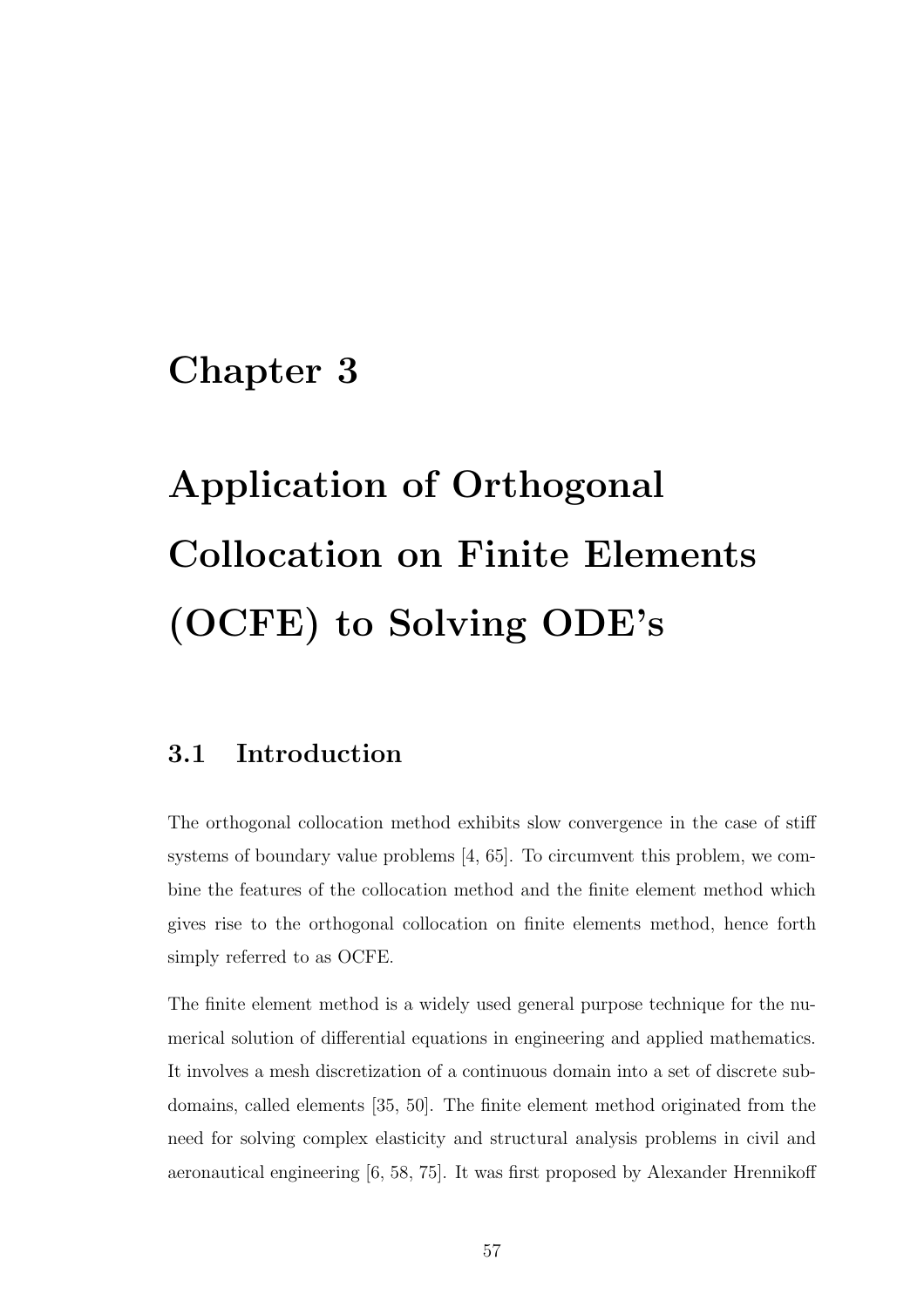(1941) and Richard Courant (1942) [14, 13]. Since then it has found its uses in fields of engineering and applied mathematics [27, 37, 56]. The accuracy, compatibility and easy adaptability of the finite element method makes it convenient to apply along with the collocation method [53, 61, 66].

OCFE was first proposed by Paterson and Cresswell [53]. Thereafter, Carey and Finlayson [11] used it to solve problems arising from chemistry. Many other investigators have used this method to solve several problems [4, 38]. The OCFE is particularly useful in the field of chemical engineering. In the case of orthogonal collocation, when the reaction rate is very high compared to the diffusion rate, the concentration profile of the chemical is very sharp, hence a high order polynomial will be required to achieve a reasonable accuracy [45, 62, 67]. This is not always advisable as discussed in chapter 2 (see Remark 2.5.3).

# 3.2 Methodology

Assume that a second order differential equation in the dependent variable y and independent variable x is defined on the domain  $[a, b]$ , with two known boundary conditions. This domain  $[a, b]$  is divided into  $N_e$  smaller sub-domains of finite length called elements, then the orthogonal collocation method is applied within each element. The solution is hence a function of the number of elements  $N_e$  and will sometimes be denoted by  $y_{N_e}$  for equally spaced elements and  $\bar{y}_{N_e}$  for unequally spaced elements in order to avoid confusion.

Let  $x_i$ ,  $i = 1, 2, ..., N_e + 1$  denote the coordinates of the element boundaries and  $h_i = x_{i+1} - x_i$ , for  $i = 1, 2, ..., N_e$  denote the length of the  $i_{th}$  element. Each element  $[x_i, x_{i+1}]$  is mapped to the interval  $[a, b]$  by using the linear transformation

$$
u^{i} = \frac{b-a}{h_{i}}(x - x_{i}) + a.
$$
 (3.1)

Hence forth we shall simply use the variable  $\mu$  to denote this transformation and bear in mind that u is a function of the element boundaries. As x varies from  $x_i$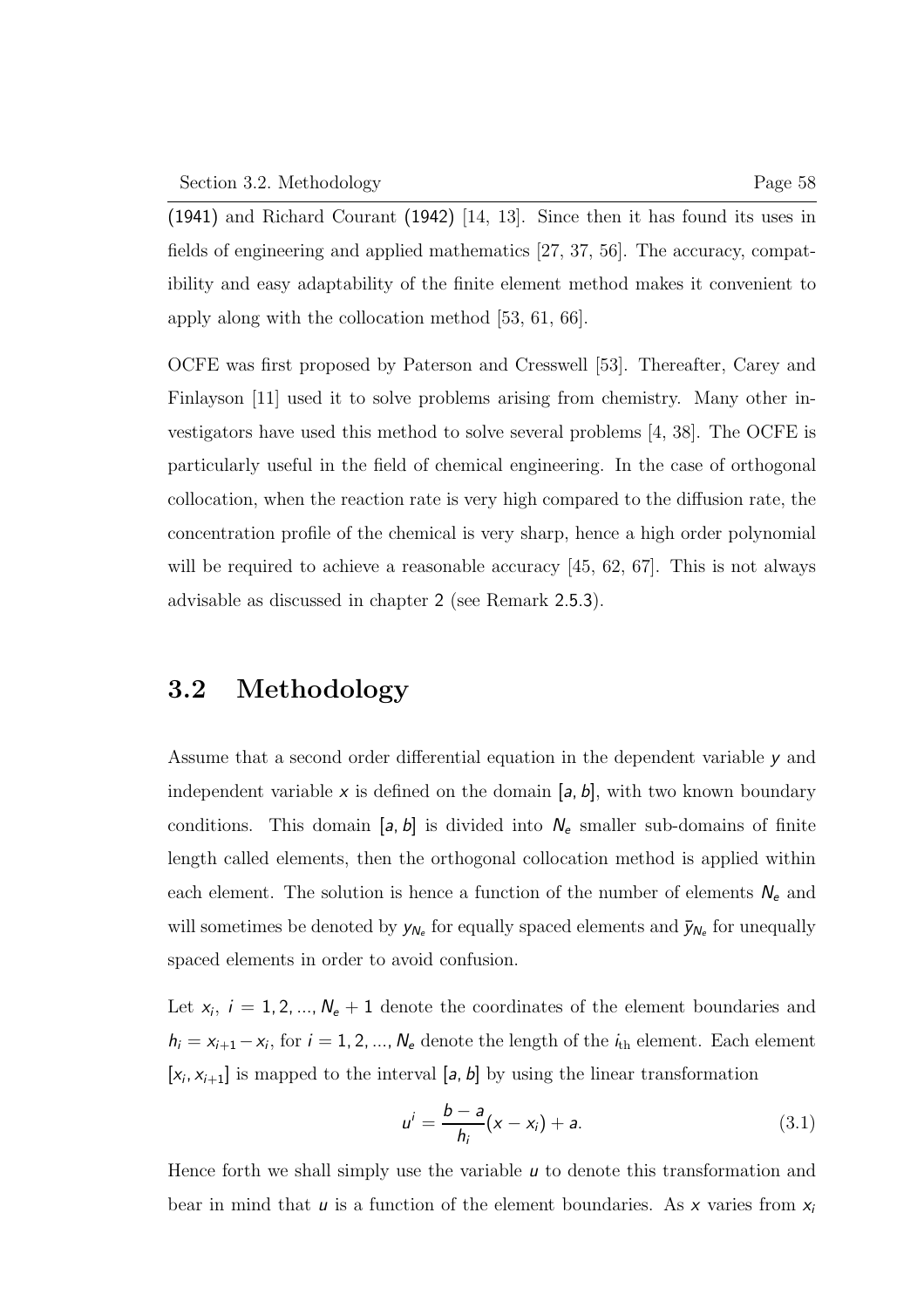

Figure 3.1: Arrangement of sub-domains in the OCFE method.

Let  $y'(u)$  denote the trial solution in the  $i<sub>th</sub>$  element, then we can write

$$
y^{i}(u) = \sum_{k=1}^{N+1} c_{k}^{i} l_{k}(u), \qquad (3.2)
$$

where N denotes the degree of the polynomial solution and

$$
I_k(u) = \prod_{\substack{j=1 \ j \neq k}}^{N+1} \frac{u - u_j}{u_k - u_j} \tag{3.3}
$$

is the Lagrange polynomial of degree k in the variable  $u$ . Here  $u_j$ ,  $j = 1, 2, ..., N+1$ are the interpolation points with  $u_1 = a$ ,  $u_{N+1} = b$  and  $u_j$ ,  $j = 2, 3, ..., N$  are the roots of  $T_{N-1}$  shifted to the interval [a, b]. We note that the first and the last interpolation points coincide with the left and right boundaries respectively. There are therefore a total of  $N_e(N + 1)$  unknown coefficients  $c_k^i$ ,  $i = 1, 2, ..., N_e$ ,  $k = 1, 2, ..., N + 1$  to solve for.

We shall satisfy the boundary conditions and for a smooth solution require that the solution and its first derivative be continuous at the boundary of the elements  $x_i$ ,  $i = 2, 3, ..., N_e$ . There are a total of  $2(N_e - 1) + 2 = 2N_e$  conditions. We require  $N_e(N+1) - 2N_e = N_e(N-1)$  additional conditions to solve the problem uniquely. This is achieved by choosing  $N-1$  collocation points per element and satisfying the residual here, giving a total of  $N_e(N-1)$  additional conditions. These collocation points will be denoted by  $u_i^c$ ,  $i = 2, 3, ..., N$ . This notation is illustrated in Figure 3.2.

If we require the approximate solution of the differential equation at a point  $x \in$ [a, b], we first check in which element x lies. If x belongs to the  $i_{th}$  element, that is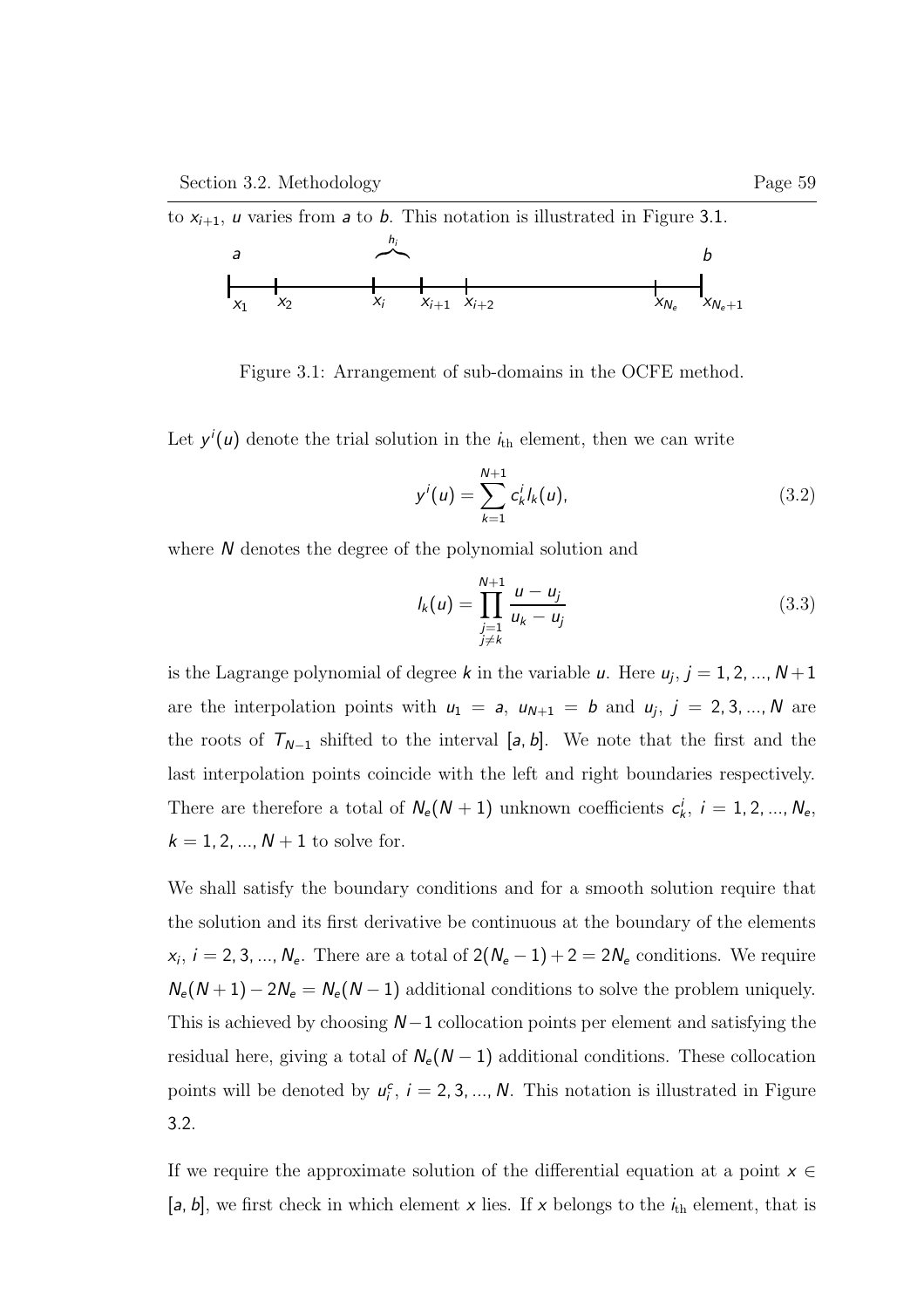

Figure 3.2: Arrangement of the collocation points in the  $i_{\text{th}}$  element  $[x_i, x_{i+1}]$ .

 $x \in [x_i, x_{i+1}]$ , then we evaluate *u* from equation (3.1) and recover the approximate solution from equation (3.2).

### 3.2.1 Distribution of Elements

Identifying how to distribute elements within any given domain [a, b] is a complicated step that has been quite challenging in the method of finite elements. Investigators like Carey and Finlayson [11], Paterson and Cresswell [53], Liu and Jacobsen [37], Arora, Dhaliwal and Kukreja [3] have given several formulas for placing elements. However, we will stick to the convention given by Finlayson [22]. He proposed that better results can be obtained in the case of unequal element spacing than the equal element spacing. For the unequal element spacing, we will place smaller elements in regions where the solution is steep and larger elements where the solution varies less.

### 3.3 Numerical Example

Example 3.3.1 Consider the differential equation (2.57) in Example 2.5.2, chapter 2. We are particularly interested in overcoming the poor approximation obtained in the region close to the hump of the exact solution (see Figure 2.12) so we solve this problem using the OCFE method.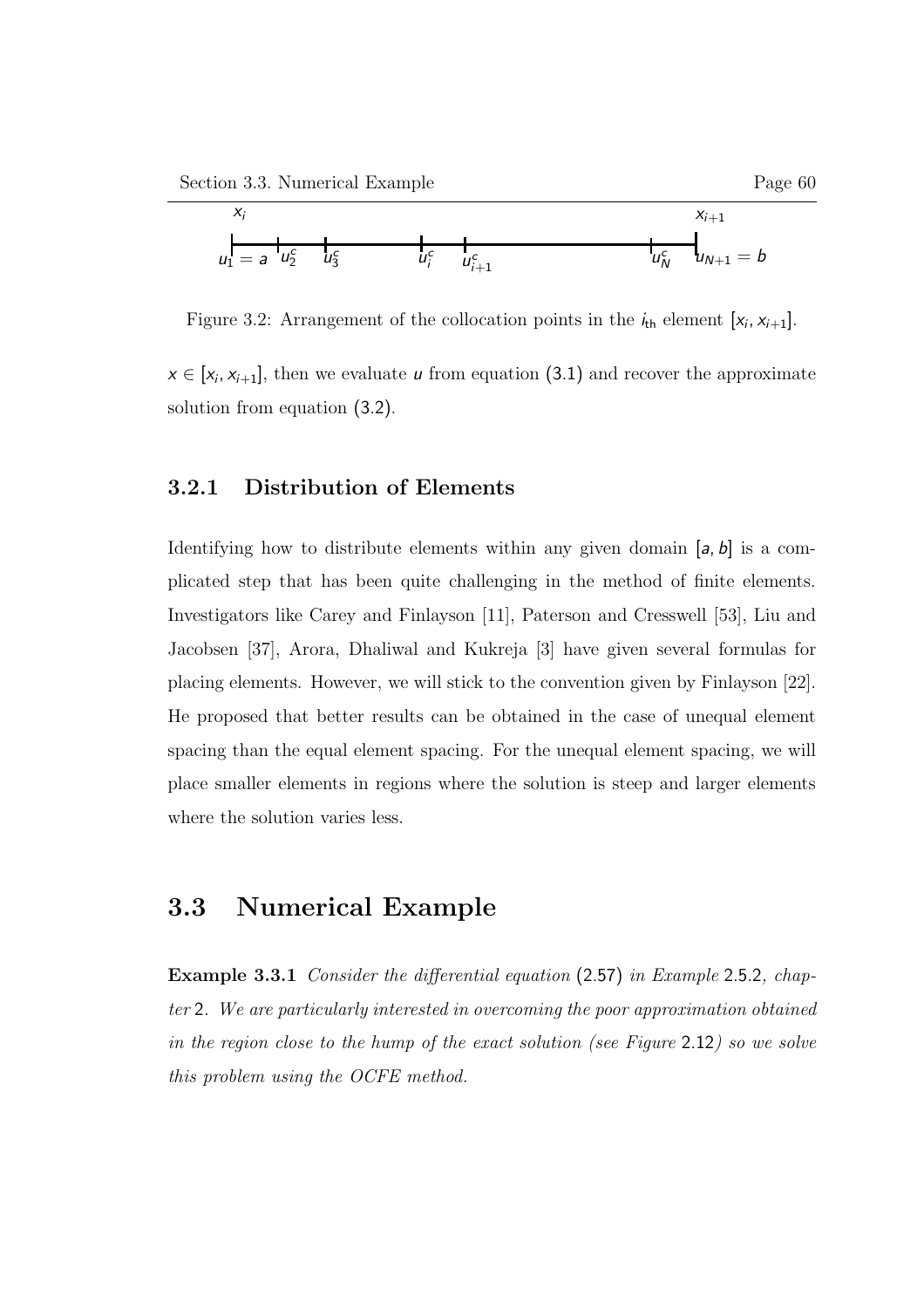### 3.3.1 Two Finite Elements for Example 3.3.1

We use two elements  $(N_e = 2)$  with sub-domains  $[x_1, x_2]$  and  $[x_2, x_3]$ . Each element is then mapped to the domain [−1, 1] using the transformation

$$
u = \frac{2}{h_i}(x - x_i) - 1, \quad i = 1, 2,
$$
\n(3.4)

which is obtained from equation (3.1). Using a polynomial of order  $N = 3$  for the trial solution, we write

$$
y^{i}(u) = \sum_{k=1}^{4} c_{k}^{i} l_{k}(u), \quad i = 1, 2.
$$
 (3.5)

The approximate solution in equation (3.5) satisfies the differential equation

$$
\frac{16}{h^2h_i^2}\,\frac{d^2y^i}{du^2} + \frac{24}{hh_i}\frac{dy^i}{du} + 9y = e^{-1.5h[h_i(u+1)/2 + x_i + 1]}, \quad i = 1, 2,\tag{3.6}
$$

where  $h = 3.5$  is the length of the original domain [0, 3.5]. Since we require two collocation points per element, they will be chosen as the roots of an orthogonal polynomial of order two, namely  $u_2^c$  and  $u_3^c$ . Together with the boundary points  $u_1 = -1$  and  $u_4 = 1$ , we have four nodes:  $u_1 = -1$ ,  $u_2^c$ ,  $u_3^c$  and  $u_4 = 1$ .

Substituting the approximate solution in equation (3.5) into the differential equation (3.6) gives the residual in the  $i_{th}$  element

$$
R^{i}(u) = \sum_{k=1}^{4} \left[ \frac{16}{h^{2}h_{i}^{2}} c_{k}^{i} l_{k}^{''}(u) + \frac{24}{hh_{i}} c_{k}^{i} l_{k}^{'}(u) + 9c_{k}^{i} l_{k}(u) \right] - e^{-1.5h[h_{i}(u+1)/2+x_{i}+1]}, \quad i = 1, 2.
$$
\n(3.7)

We satisfy the residual equation for each element at the collocation points  $u_2^c$  and  $u_3^c$  to obtain

$$
R^{i}(u_{j}^{c}) = 0, \quad i = 1, 2, \quad j = 2, 3. \tag{3.8}
$$

The left boundary condition falls in element one, hence  $y^1(x_1) = y^1(u_1) = 0$ . This yields

$$
c_1^1 = 0. \t\t(3.9)
$$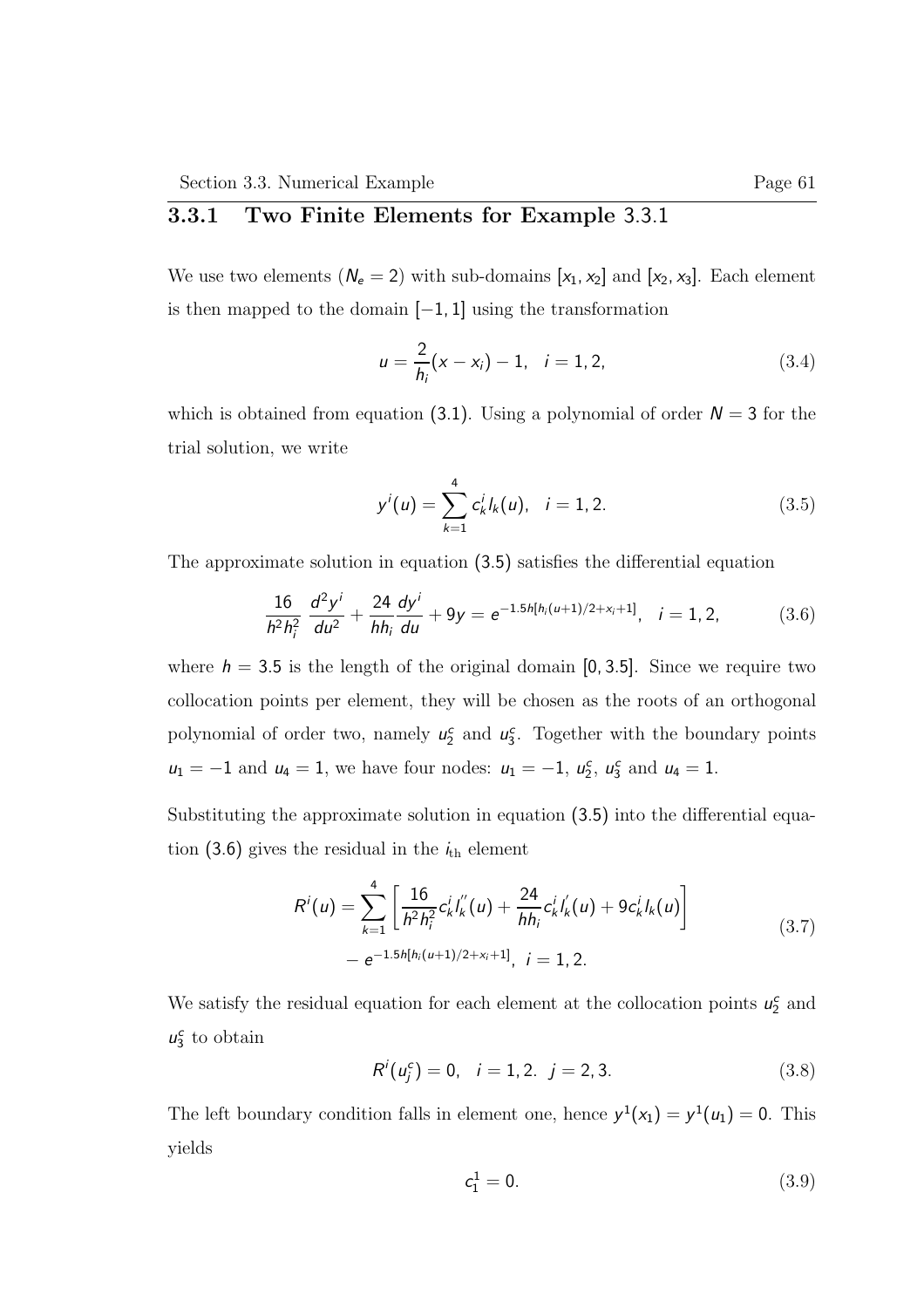Similarly the right boundary condition falls in element two, hence  $y^2(x_3) = y^2(u_4) =$  $9.625e^{-10.5}$ . This yields

$$
c_4^2 = 9.625e^{-10.5}.\tag{3.10}
$$

Since we have a total of eight unknowns, we need two more additional equations for a unique solution. These are obtained from the continuity conditions

 $y^1(x_2) = y^2(x_2)$  and  $\frac{dy^1}{dx}|_{x_2} = \frac{dy^2}{dx}|_{x_2}$  which are equivalent to  $y^1(u_4) = y^2(u_1)$  and 2  $h_1$  $\frac{dy^1}{du}|_{u_4}=\frac{2}{h_2}$  $h<sub>2</sub>$  $\frac{dy^2}{du}|_{u_1}$  in the variable u. The continuity of the functions yields

$$
\sum_{k=1}^{4} c_k^1 l_k(u_4) = \sum_{k=1}^{4} c_k^2 l_k(u_1), \qquad (3.11)
$$

which simplifies to

$$
c_4^1 - c_1^2 = 0. \t\t(3.12)
$$

and the continuity of the derivatives yields

$$
\sum_{k=1}^{4} \left[ c_k^1 \frac{I'_k(u_4)}{h_1} - c_k^2 \frac{I'_k(u_1)}{h_2} \right] = 0. \tag{3.13}
$$

Thus we have a system of equations which we choose to arrange in the order, (3.9); (3.8), for  $i = 1$ ,  $j = 1, 2$ ; (3.12); (3.13); (3.8), for  $i = 2$ ,  $j = 1, 2$  and (3.10). This gives a matrix vector form  $Ac = b$  which is depicted in the system of equations  $(3.14).$ 

$$
\begin{pmatrix}\n1 & 0 & 0 & 0 & 0 & 0 & 0 & 0 \\
a_{21} & a_{22} & a_{23} & a_{24} & 0 & 0 & 0 & 0 \\
a_{31} & a_{32} & a_{33} & a_{34} & 0 & 0 & 0 & 0 \\
0 & 0 & 0 & 1 & -1 & 0 & 0 & 0 \\
\frac{I_1'(u_4)}{h_1} & \frac{I_2'(u_4)}{h_1} & \frac{I_3'(u_4)}{h_1} & \frac{I_4'(u_4)}{h_1} & \frac{-I_1'(u_1)}{h_2} & \frac{-I_2'(u_1)}{h_2} & \frac{-I_3'(u_1)}{h_2} & \frac{-I_4'(u_1)}{h_2} \\
0 & 0 & 0 & 0 & a_{65} & a_{66} & a_{67} & a_{68} \\
0 & 0 & 0 & 0 & a_{75} & a_{76} & a_{77} & a_{78} \\
0 & 0 & 0 & 0 & 0 & 0 & 1\n\end{pmatrix}\n\begin{pmatrix}\nc_1^1 \\
c_2^1 \\
c_3^1 \\
c_4^2 \\
c_5^2 \\
c_6^2 \\
c_6^3 \\
c_7^4 \\
c_8^2 \\
c_9^2 \\
c_9^2 \\
c_1^3 \\
c_2^4\n\end{pmatrix} = \begin{pmatrix}\n0 \\
b_2 \\
c_2 \\
c_3 \\
c_4^2 \\
c_5^3 \\
c_6^4 \\
c_7^4 \\
c_8^2 \\
c_9^2 \\
c_1^3 \\
c_1^4 \\
c_2^4\n\end{pmatrix} = \begin{pmatrix}\n0 \\
b_2 \\
c_3 \\
c_4 \\
c_5 \\
c_6 \\
c_7 \\
c_8^3 \\
c_9^4 \\
c_1^5 \\
c_1^6 \\
c_2^6 \\
c_3^7 \\
c_4^8\n\end{pmatrix}
$$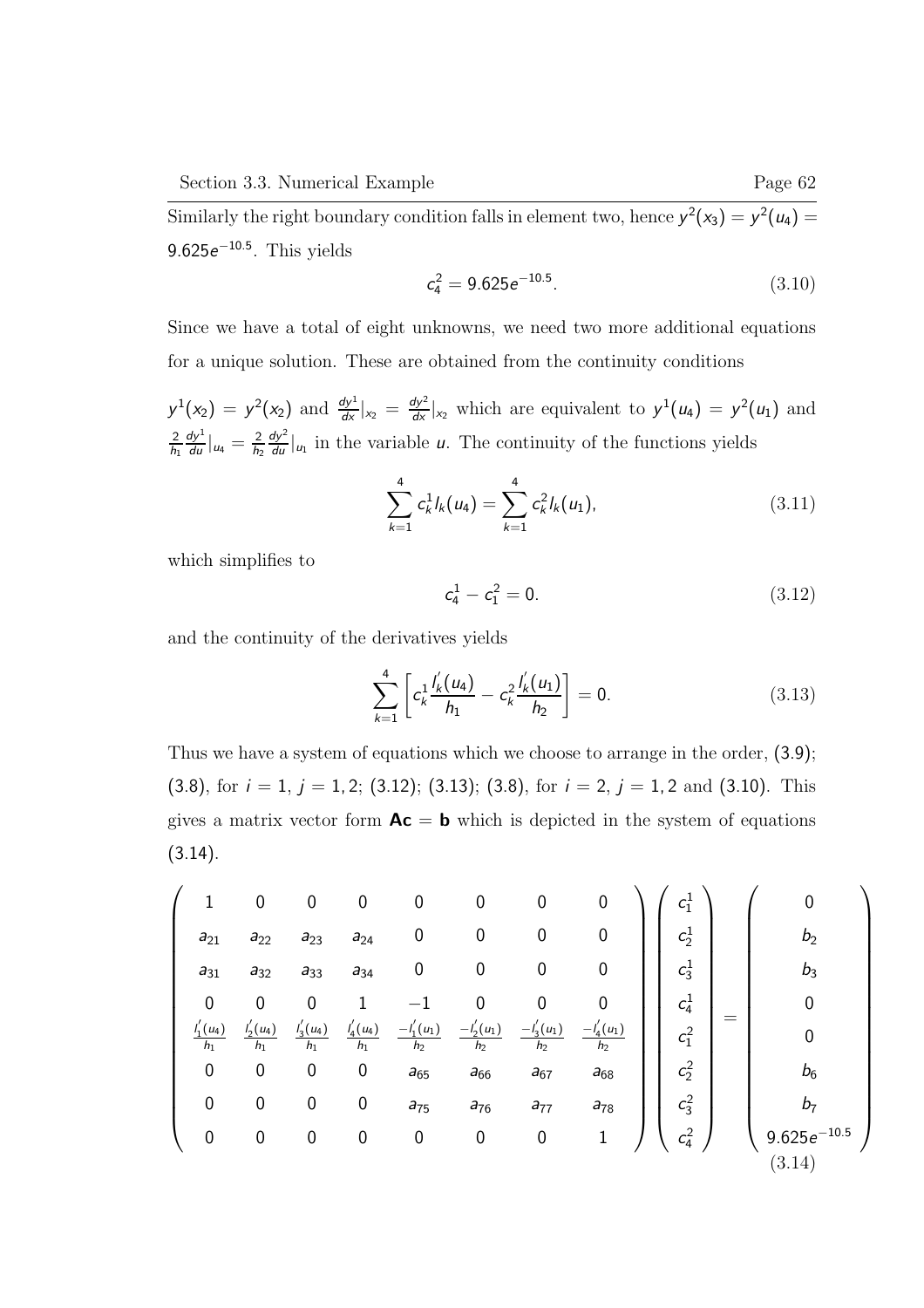where

$$
a_{ij} = \frac{16}{h^2 h_1^2} I_j''(u_i^c) + \frac{24}{h h_1} I_j'(u_i^c) + 9 I_j(u_i^c), \qquad (3.15)
$$

$$
a_{i+4 j+4} = \frac{16}{h^2 h_2^2} I_j''(u_i^c) + \frac{24}{h h_2} I_j'(u_i^c) + 9 I_j(u_i^c), \qquad (3.16)
$$

and

$$
b_i = e^{-1.5h[h_1(\mu_i^c + 1)/2 + x_1 + 1]}, \qquad (3.17)
$$

$$
b_{i+4} = e^{-1.5h[h_2(u_i^c+1)/2+x_2+1]}, \qquad (3.18)
$$

for  $j = 1, 2, 3, 4$  and  $i = 2, 3$ .

Firstly, we use two equally spaced elements with sub-domains [−1, 0] and [0, 1]. The interpolation points are  $u_1 = -1$ ,  $u_2 = -1/\sqrt{2}$ ,  $u_3 = 1/\sqrt{2}$  and  $u_4 = 1$ . Where  $u_2$  and  $u_3$  are chosen as the roots of  $\mathcal{T}_2$ . The collocation points  $u_2^c = -1/\sqrt{3}$  and  $u_3^c = 1/\sqrt{3}$  are chosen as the roots of the Legendre polynomial,  $P_2$  since they gave good results in chapter 2. The solution  $y_2$  is given in Figure 3.3 and the error is shown in Figure 3.4.

We observe from Figure 3.3 that the approximate solution  $y_2$  is poor in the interval (0, 1). Hence we consider the case of two unequally spaced elements [0, 1] and [1, 3.5] which corresponds to [−1, −0.4286] and [−0.4286, 1] on the domain [−1, 1] and denote the solution by  $\bar{y}_2$ . The solution and error are also presented in Figures 3.3 and 3.4 respectively.

A set of discrete numerical results is summarized in Table 3.1 for  $y_2$  and  $\bar{y}_2$ . Comparing the the total error for  $y_2$  and  $\bar{y}_2$  from Table 3.1, we note a reduction of 17.24% for the latter case as compared to the former. Hence it is obvious from our analysis that properly chosen unequal element spacing gives superior results as proposed by Finlayson [22].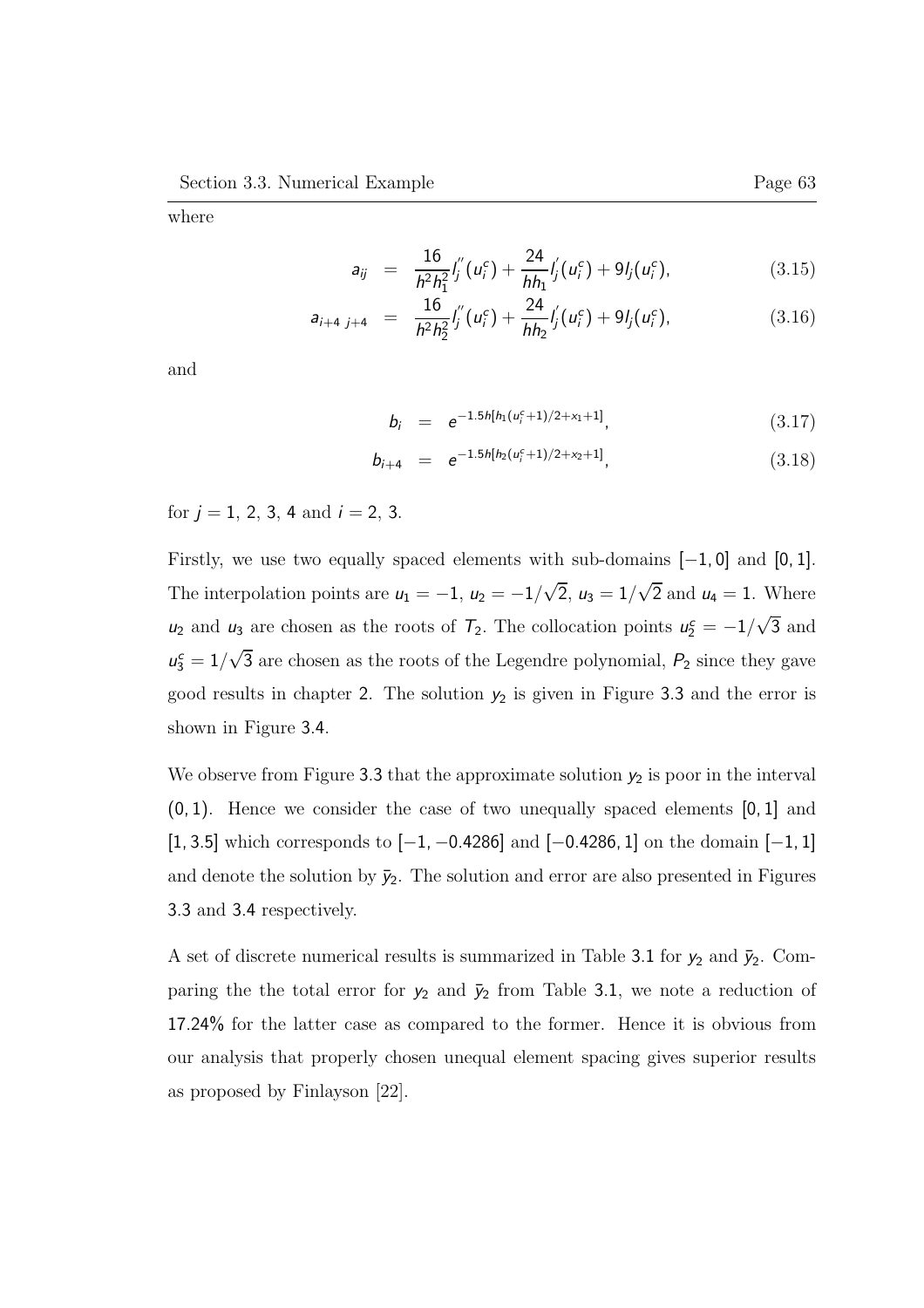

Figure 3.3: Comparison of  $y, \, y_2$  and  $\bar y_2.$ 



Figure 3.4: Errors  $e_2 = y - y_2$  and  $\bar{e}_2 = y - \bar{y}_2$ .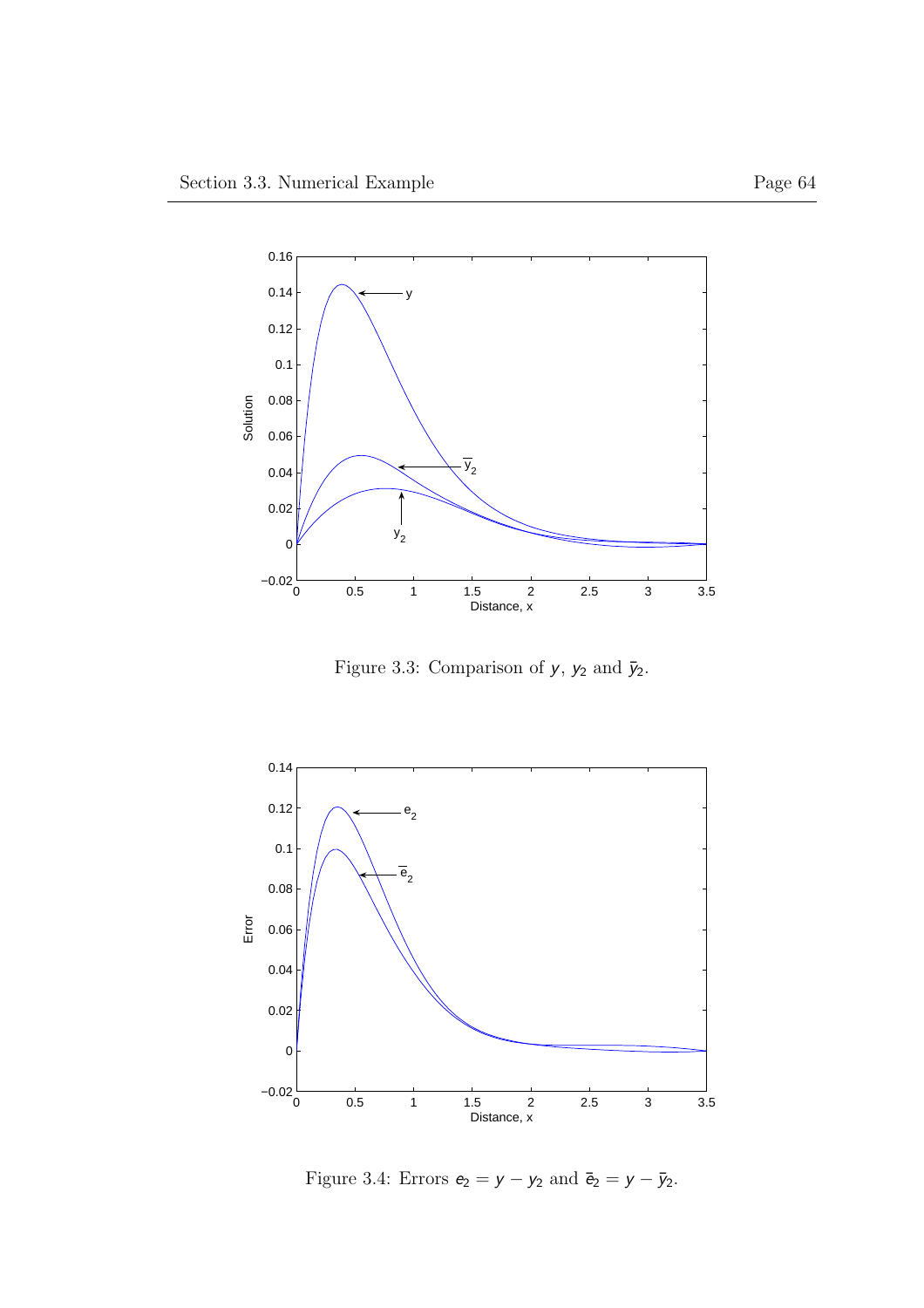| X                | y                         | y <sub>2</sub> | $\bar{y}_2$ |
|------------------|---------------------------|----------------|-------------|
| $\boldsymbol{0}$ | $\boldsymbol{0}$          | $-0.0000$      | 0           |
| 0.1750           | 0.1126                    | 0.0138         | 0.0288      |
| 0.3500           | 0.1439                    | 0.0232         | 0.0443      |
| 0.5250           | 0.1372                    | 0.0287         | 0.0494      |
| 0.7000           | 0.1157                    | 0.0310         | 0.0473      |
| 0.8750           | 0.0911                    | 0.0307         | 0.0411      |
| 1.0500           | 0.0686                    | 0.0283         | 0.0336      |
| 1.2250           | 0.0501                    | 0.0246         | 0.0269      |
| 1.4000           | 0.0357                    | 0.0200         | 0.0210      |
| 1.5750           | 0.0250                    | 0.0153         | 0.0159      |
| 1.7500           | 0.0172                    | 0.0111         | 0.0115      |
| 1.9250           | 0.0117                    | 0.0077         | 0.0079      |
| 2.1000           | 0.0079                    | 0.0052         | 0.0049      |
| 2.2750           | 0.0053                    | 0.0035         | 0.0025      |
| 2.4500           | 0.0035                    | 0.0025         | 0.0007      |
| 2.6250           | 0.0023                    | 0.0018         | $-0.0005$   |
| 2.8000           | 0.0015                    | 0.0015         | $-0.0012$   |
| 2.9750           | 0.0010                    | 0.0013         | $-0.0015$   |
| 3.1500           | 0.0006                    | 0.0011         | $-0.0013$   |
| 3.3250           | 0.0004                    | 0.0008         | $-0.0007$   |
| 3.5000           | 0.0003                    | 0.0003         | 0.0003      |
|                  | Total error $\Rightarrow$ | 0.2227         | 0.1843      |

Table 3.1: Numerical comparison of  $y, \, y_2$  and  $\bar y_2$  at different values of  $x.$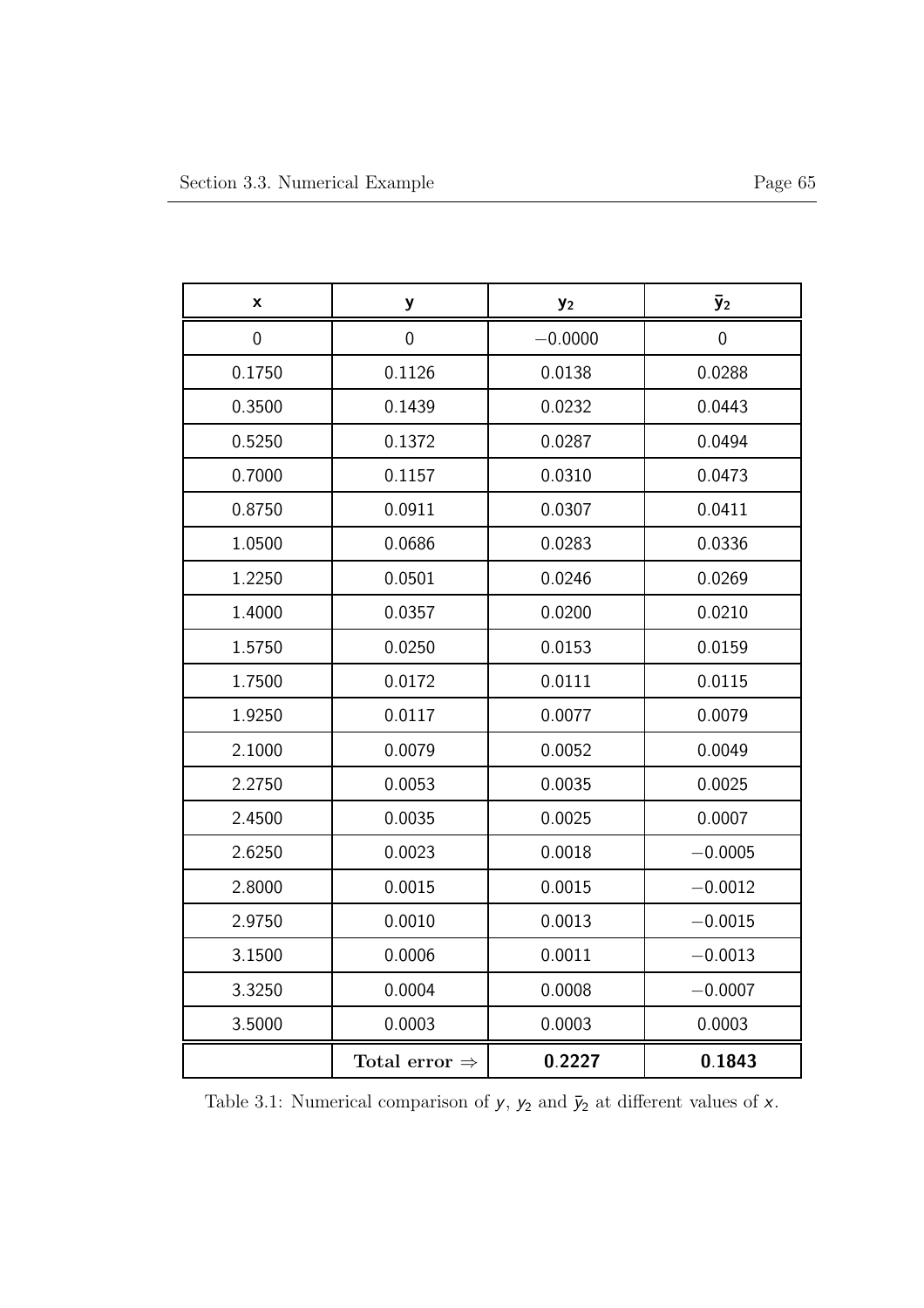### 3.3.2 Generalization of Example 3.3.1

We can improve the accuracy of the result by using more elements  $(N_e$  elements). In general substituting the approximate solution of the form equation (3.5) into the differential equation (3.6) for  $i = 1, 2, ..., N_e$  gives the residual in the  $i_{th}$  element, thus the residual equation in equation (3.7) holds for  $i = 1, 2, ..., N_e$ . We satisfy the residual equation for each element at the collocation points  $u_2^c$  and  $u_3^c$ , thus equation (3.8) holds for  $i = 1, 2, ..., N_e$ .

The left boundary condition will always lie in the first element hence equation (3.9) holds. The right boundary conditions falls in the last element  $N_e$ , hence  $y^{N_e}(u_4) = 9.625e^{-10.5}$ . This yields

$$
c_4^{N_e} = 9.625e^{-10.5}.\tag{3.19}
$$

The continuity conditions at  $x_{i+1}$  are  $y^{i}(u_4) = y^{i+1}(u_1)$  and  $\frac{2}{h_i}$  $\frac{dy^i}{du}|_{u_4} = \frac{2}{h_{i+1}}$  $h_{i+1}$  $\frac{dy^{i+1}}{du}\Big|_{u_1}$ in the variable  $u$ . The continuity of the function yields

$$
\sum_{k=1}^{4} c_k^{i} l_k(u_4) = \sum_{k=1}^{4} c_k^{i+1} l_k(u_1), \quad i = 1, 2, ..., N_e - 1
$$
 (3.20)

which simplifies to

$$
c_4^i - c_1^{i+1} = 0,\t\t(3.21)
$$

and the continuity of the derivative yields

$$
\sum_{k=1}^{4} \left[ c_k^i \frac{I'_k(u_4)}{h_i} - c_k^{i+1} \frac{I'_k(u_1)}{h_{i+1}} \right] = 0, \quad i = 1, 2, ..., N_e - 1.
$$
 (3.22)

Thus we have a system of equations which gives the matrix vector form  $Ac = b$ having a similar form as the one given in the system of equation (3.14) where **A** is a  $4N_e\times 4N_e$  matrix and  ${\bf b}$  and  ${\bf c}$  are  $4N_e\times 1$  column vectors. A MATLAB code for this system is given in Appendix C.

Of particular interest is the solution  $y_3$  for three equally spaced elements and  $\bar{y}_3$ for the corresponding unequally spaced elements. The solution  $y_3$  for three equally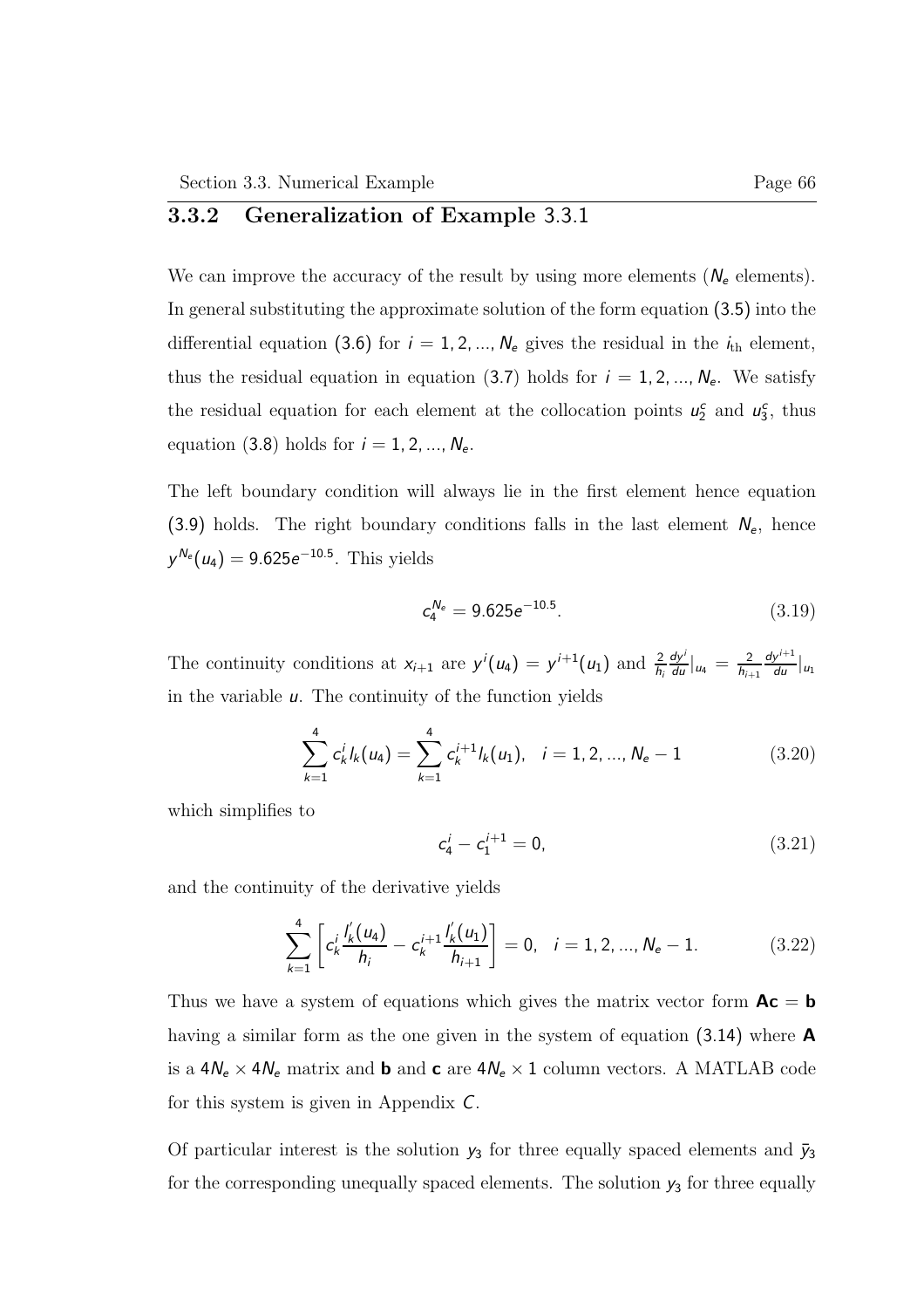spaced sub-domains  $[-1, -1/3]$ ,  $[-1/3, 1/3]$  and  $[1/3, 1]$  is given in Figure 3.5 and the error is shown in Figure 3.6.

The negative slope near the origin for  $y_3$  is a cause for concern (see Figure 3.5). In addition, the function is negative on (0, 0.5) and concave up. Therefore we consider using three unequally spaced sub-domains, namely  $[0, 0.1]$ ,  $[0.1, 1.5]$ , and  $[1.5, 3.5]$ which corresponds to [−1.0000, −0.9429], [−0.9429, −0.3143], and [−0.3143, 1.0000] on the domain [−1, 1]. As observed from Figure 3.5, we obtain a better approximation  $\bar{y}_3$ .

A set of discrete numerical results for  $y_3$  and  $\bar{y}_3$  is summarized in Table 3.2, from which we deduce that the error is reduced by 28.92% when we use unequally spaced elements. Hence it is obvious from our analysis that properly chosen unequal element spacing gives superior results as proposed by Finlayson [22]. The corresponding error plot is as shown in Figure 3.6.

As we increase the number of elements, the approximate solution tends to converge to the exact solution as shown in Figure 3.7 for  $y_6$  and  $\bar{y}_6$ . The corresponding error plots are given in Figure 3.8. The error plots for  $y_{18}$ ,  $y_{21}$ ,  $y_{24}$  and  $y_{27}$  for more elements are given in Figure 3.9. Observe the gradual decrease in the error as we increase the number of elements. If we use  $N_e = 75$  elements, the total error levels off at 2.7509e − 007 which is better than the corresponding total error of 1.4216e − 005 obtained in chapter 2, Example 2.5.2 (see Table 2.5).

We can optimize the OCFE method by concentrating elements in areas with steep gradients [11]. Table 3.3 gives a comparison of the total error for different number of equal and unequally spaced elements  $N_e$ .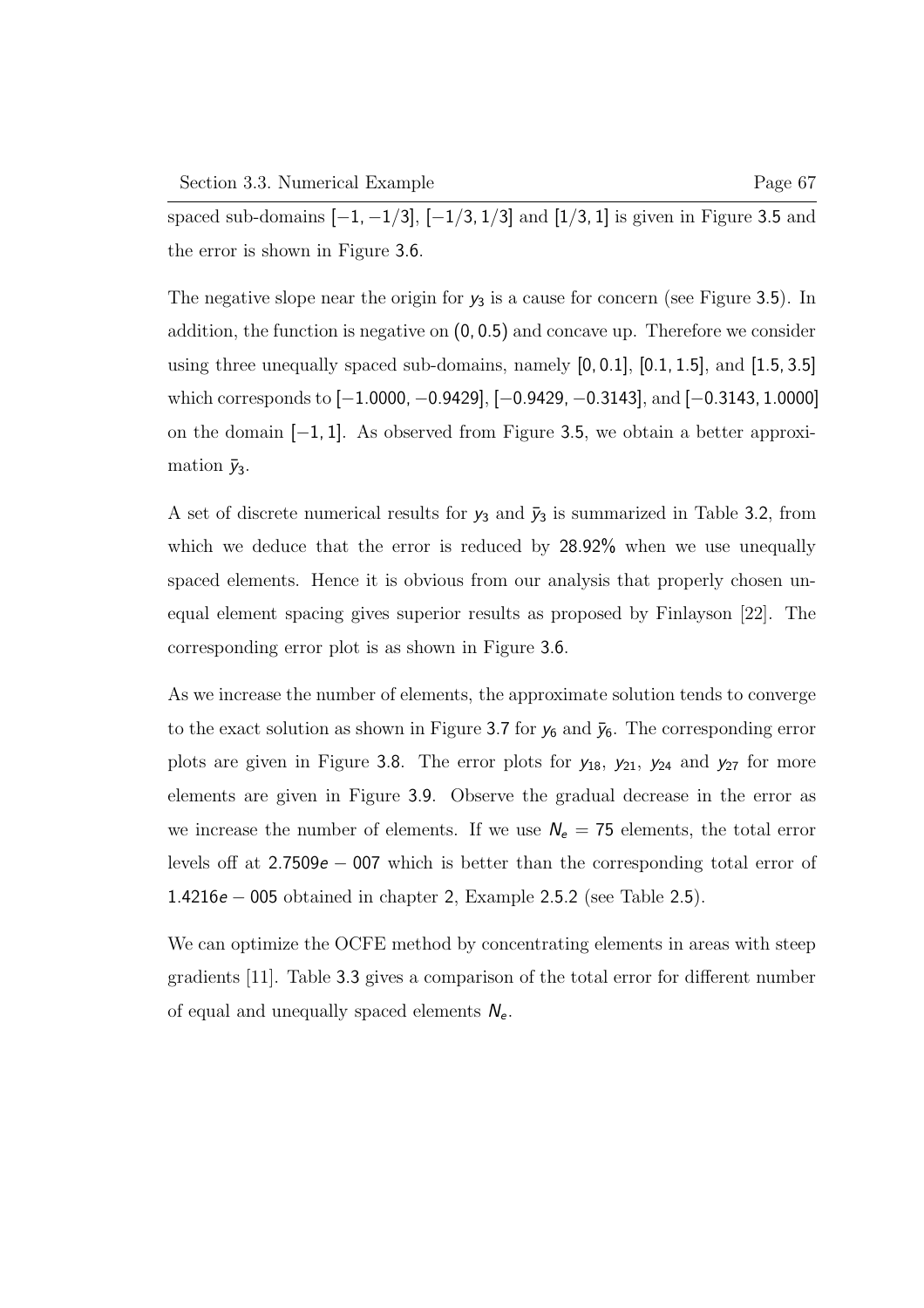

Figure 3.5: Comparison of  $y, \, y_3$  and  $\bar y_3.$ 



Figure 3.6: Errors  $e_3 = y - y_3$  and  $\bar{e}_3 = y - \bar{y}_3$ .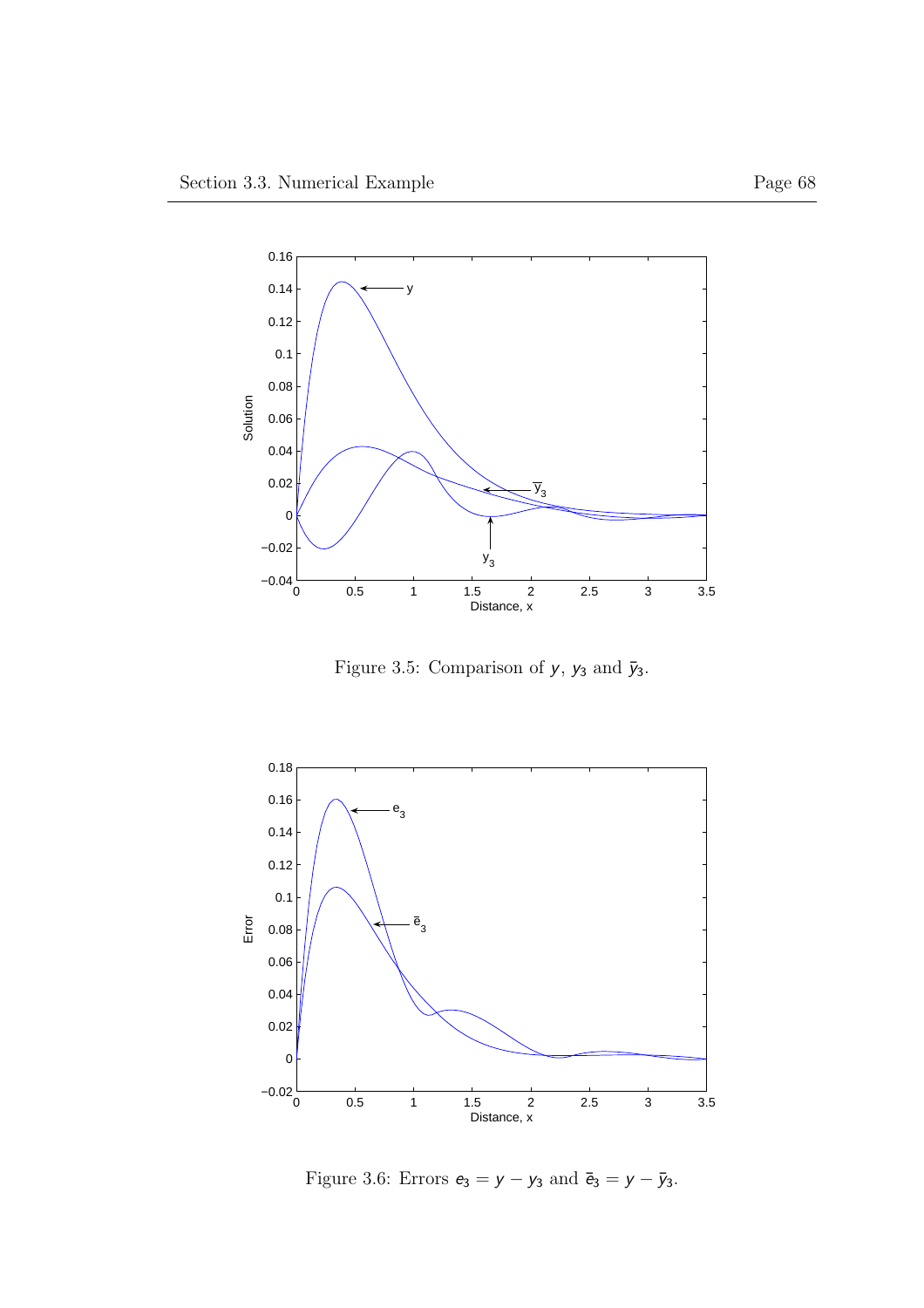| X              | y                         | $y_3$     | $\bar{y}_3$    |
|----------------|---------------------------|-----------|----------------|
| $\overline{0}$ | $\mathbf 0$               | $-0.0000$ | $\overline{0}$ |
| 0.1750         | 0.1126                    | $-0.0194$ | 0.0239         |
| 0.3500         | 0.1439                    | $-0.0166$ | 0.0378         |
| 0.5250         | 0.1372                    | $-0.0004$ | 0.0427         |
| 0.7000         | 0.1157                    | 0.0201    | 0.0412         |
| 0.8750         | 0.0911                    | 0.0361    | 0.0357         |
| 1.0500         | 0.0686                    | 0.0385    | 0.0290         |
| 1.2250         | 0.0501                    | 0.0207    | 0.0234         |
| 1.4000         | 0.0357                    | 0.0059    | 0.0191         |
| 1.5750         | 0.0250                    | 0.0000    | 0.0151         |
| 1.7500         | 0.0172                    | $-0.0000$ | 0.0115         |
| 1.9250         | 0.0117                    | 0.0027    | 0.0083         |
| 2.1000         | 0.0079                    | 0.0052    | 0.0055         |
| 2.2750         | 0.0053                    | 0.0044    | 0.0032         |
| 2.4500         | 0.0035                    | $-0.0001$ | 0.0013         |
| 2.6250         | 0.0023                    | $-0.0024$ | $-0.0001$      |
| 2.8000         | 0.0015                    | $-0.0025$ | $-0.0010$      |
| 2.9750         | 0.0010                    | $-0.0015$ | $-0.0015$      |
| 3.1500         | 0.0006                    | $-0.0001$ | $-0.0014$      |
| 3.3250         | 0.0004                    | 0.0007    | $-0.0009$      |
| 3.5000         | 0.0003                    | 0.0003    | 0.0003         |
|                | Total Error $\Rightarrow$ | 0.2794    | 0.1986         |

Table 3.2: Numerical comparison of  $y_3$  and  $\bar{y}_3.$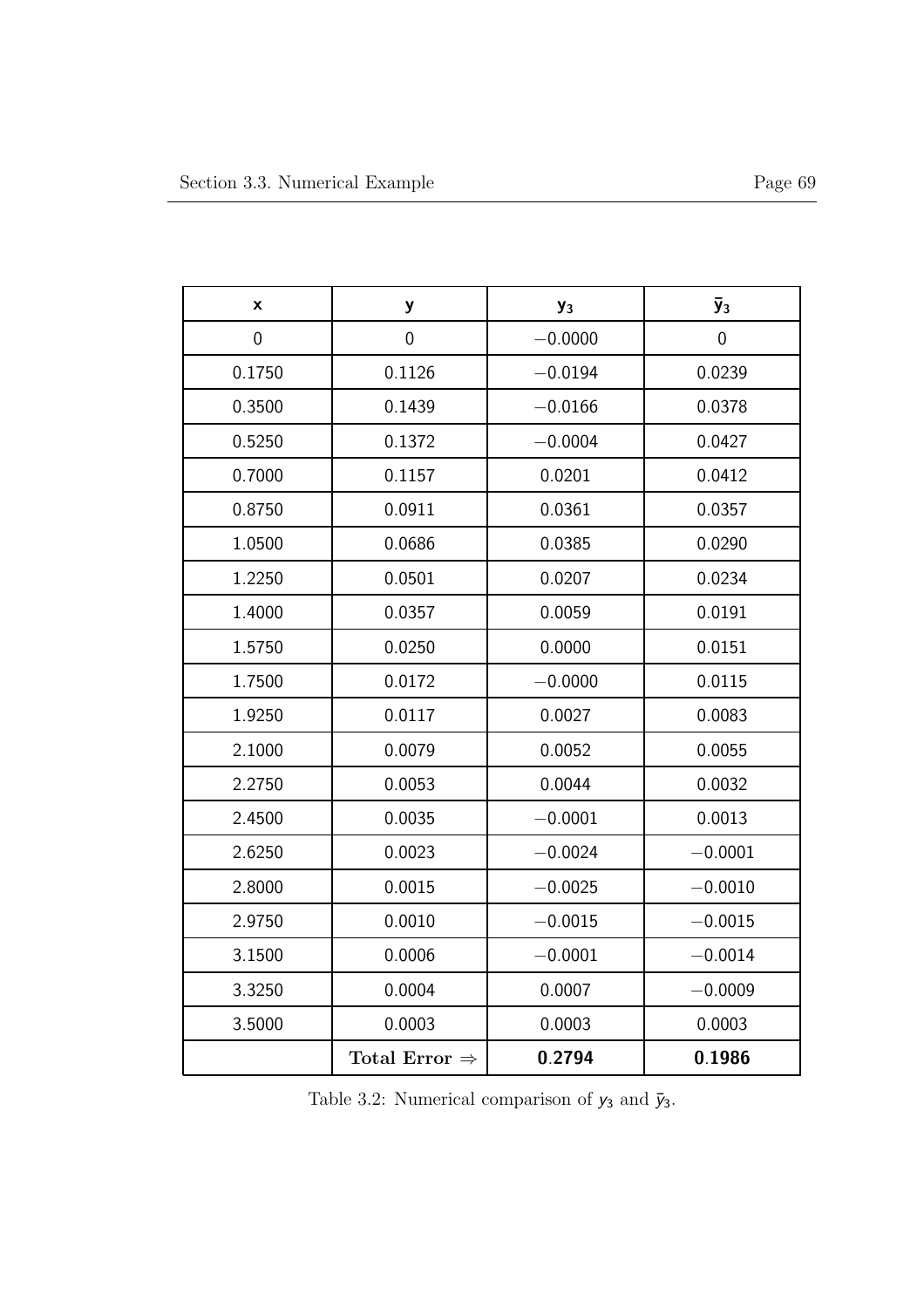

Figure 3.7: Comparison of  $y,\,y_6$  and  $\bar{y}_6.$ 



Figure 3.8: Errors  $e_6 = y - y_6$  and  $\bar{e}_6 = y - \bar{y}_6$ .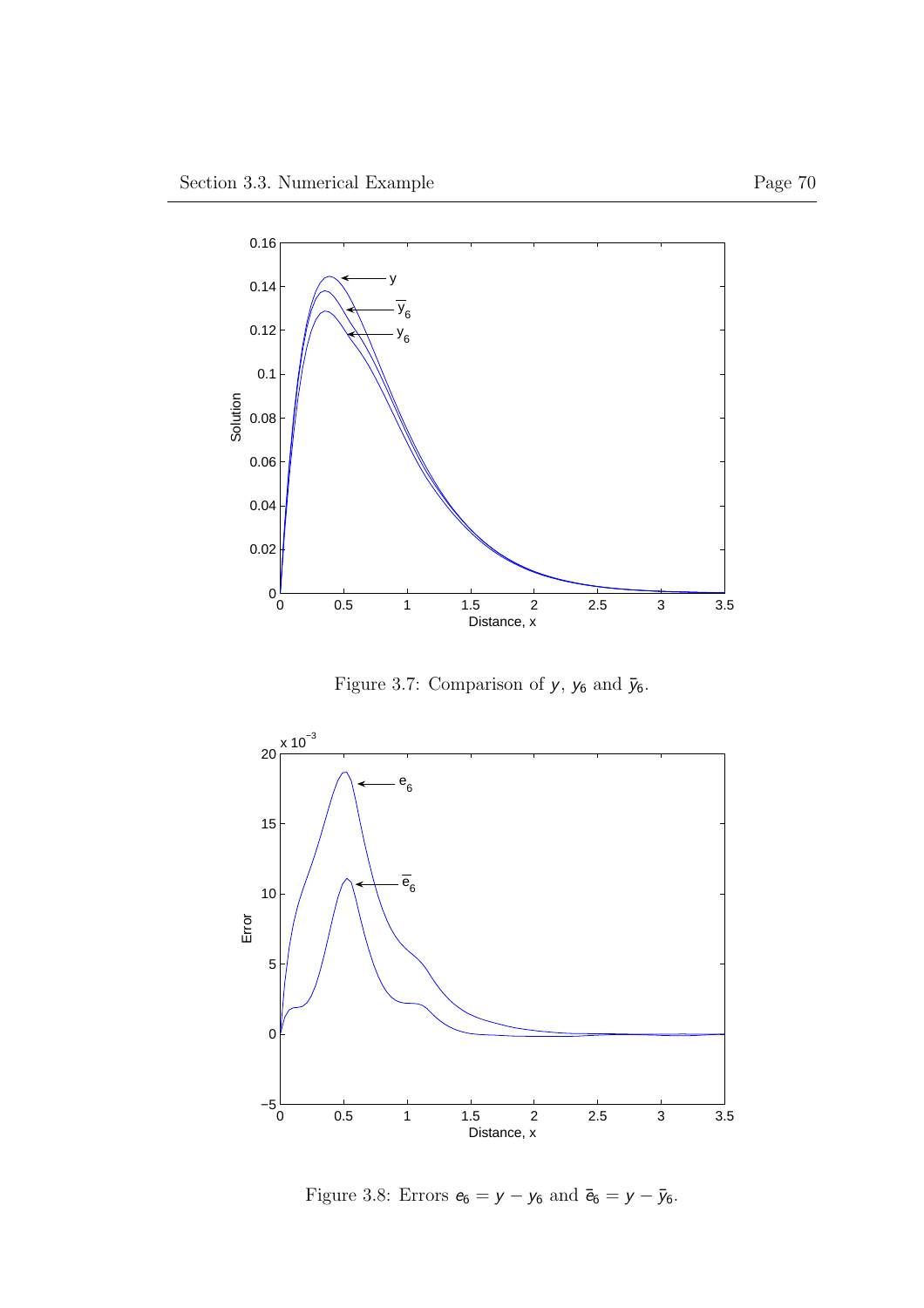

Figure 3.9: Errors  $e_i = y - y_i$ .

| i.             | Total error for y <sub>i</sub> | Total error for $\bar{y}_i$ |
|----------------|--------------------------------|-----------------------------|
| $\overline{2}$ | 0.2227                         | 0.1937                      |
| 3              | 0.2794                         | 0.1893                      |
| 15             | $4.7522e - 004$                | $9.4921e - 005$             |
| 18             | $2.6755e - 004$                | $6.4803e - 005$             |
| 21             | $1.5664e - 004$                | $5.6105e - 005$             |
| 24             | $6.8622e - 005$                | $9.4835e - 006$             |
| 27             | $4.3342e - 005$                | $9.4578e - 006$             |
| 30             | $3.0521e - 005$                | $9.2446e - 006$             |
| 75             | $2.7509e - 007$                | $3.2246e - 008$             |

Table 3.3: Total error as a function of the number of elements(i) for equal and unequal element spacing.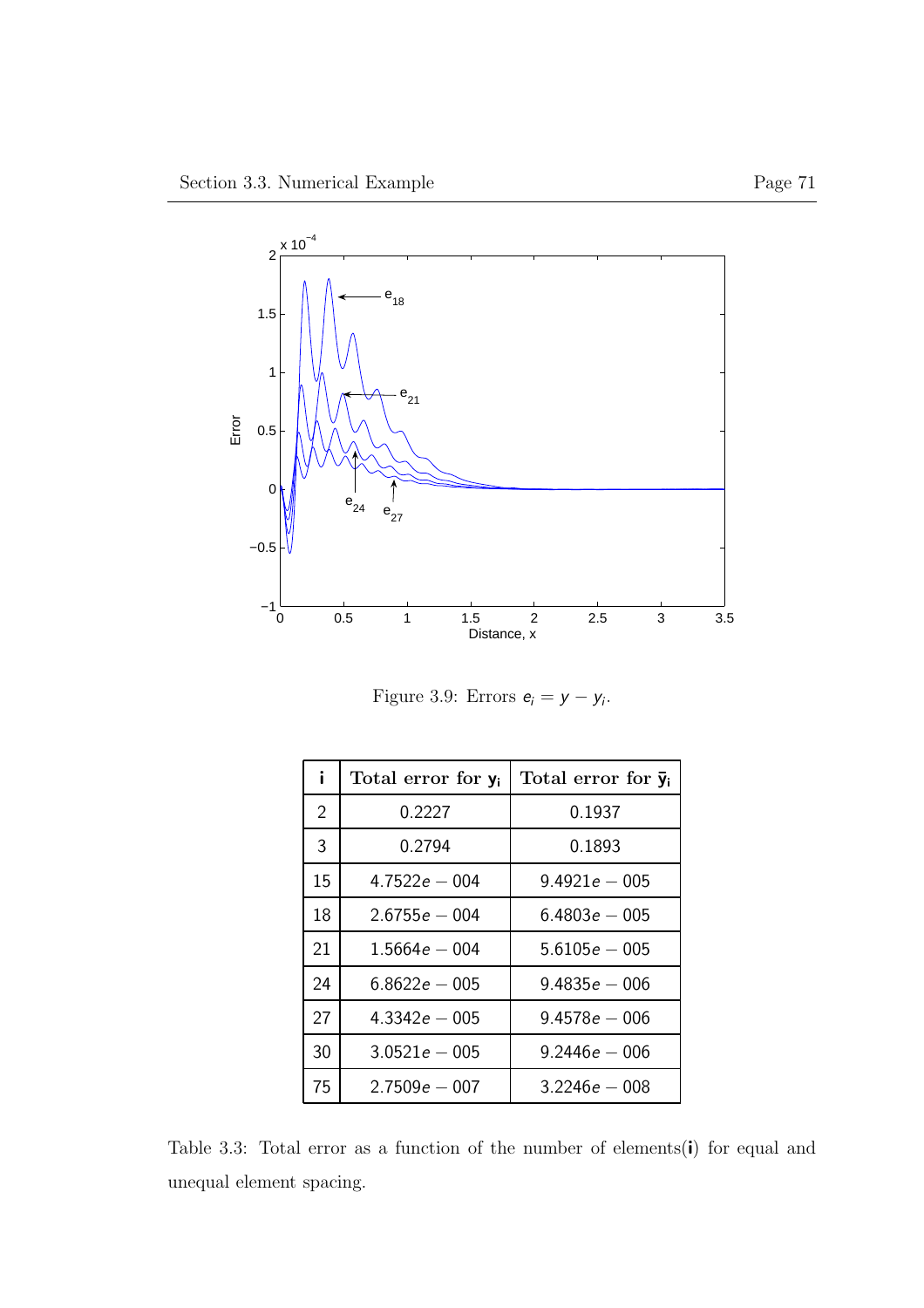Remark 3.3.2 Notice that we have used a local numbering for the coefficients  $c_k^i$  in the  $i_{th}$  element for  $i = 1, 2, ..., N_e$ ,  $k = 1, 2, 3, 4$ , there are therefore  $4N_e$ unknowns. However since  $c_4^i = c_1^{i+1}$  $1<sup>{t+1}</sup>$ ,  $i = 1, 2, ..., N<sub>e</sub> - 1$  from equation (3.21), the number of unknowns can be reduced to  $3N_e + 1$  and the solution in the  $i_{th}$  element written as

$$
y^{i}(u) = \sum_{k=1}^{4} c_{k+3(i-1)} l_{k}(u), \quad i = 1, 2, ..., N_{e}.
$$
 (3.23)

This yields a global numbering as shown in Figure 3.10. The advantage of this is that the dimension of the matrix is reduced and so is the numerical effort for the solution of the linear system.

#### Global Numbering

Local Numbering <sup>c</sup><sup>1</sup> <sup>c</sup><sup>2</sup> <sup>c</sup><sup>3</sup> <sup>c</sup><sup>4</sup> <sup>c</sup><sup>4</sup> <sup>c</sup><sup>5</sup> <sup>c</sup><sup>6</sup> <sup>c</sup><sup>7</sup> <sup>c</sup><sup>7</sup> <sup>c</sup><sup>8</sup> <sup>c</sup><sup>9</sup> <sup>c</sup><sup>10</sup> <sup>c</sup>3Ne−<sup>2</sup> <sup>c</sup>3Ne−<sup>1</sup> <sup>c</sup>3N<sup>e</sup> <sup>c</sup>3Ne+1 c 1 1 c 1 2 c 1 3 c 1 <sup>4</sup> c 2 1 c 2 2 c 2 3 c 2 4 c 3 1 c 3 2 c 3 3 c 3 <sup>4</sup> c Ne 1 c Ne 2 c Ne <sup>3</sup> c Ne 4

Figure 3.10: Global and local numbering of coefficients for the OCFE method.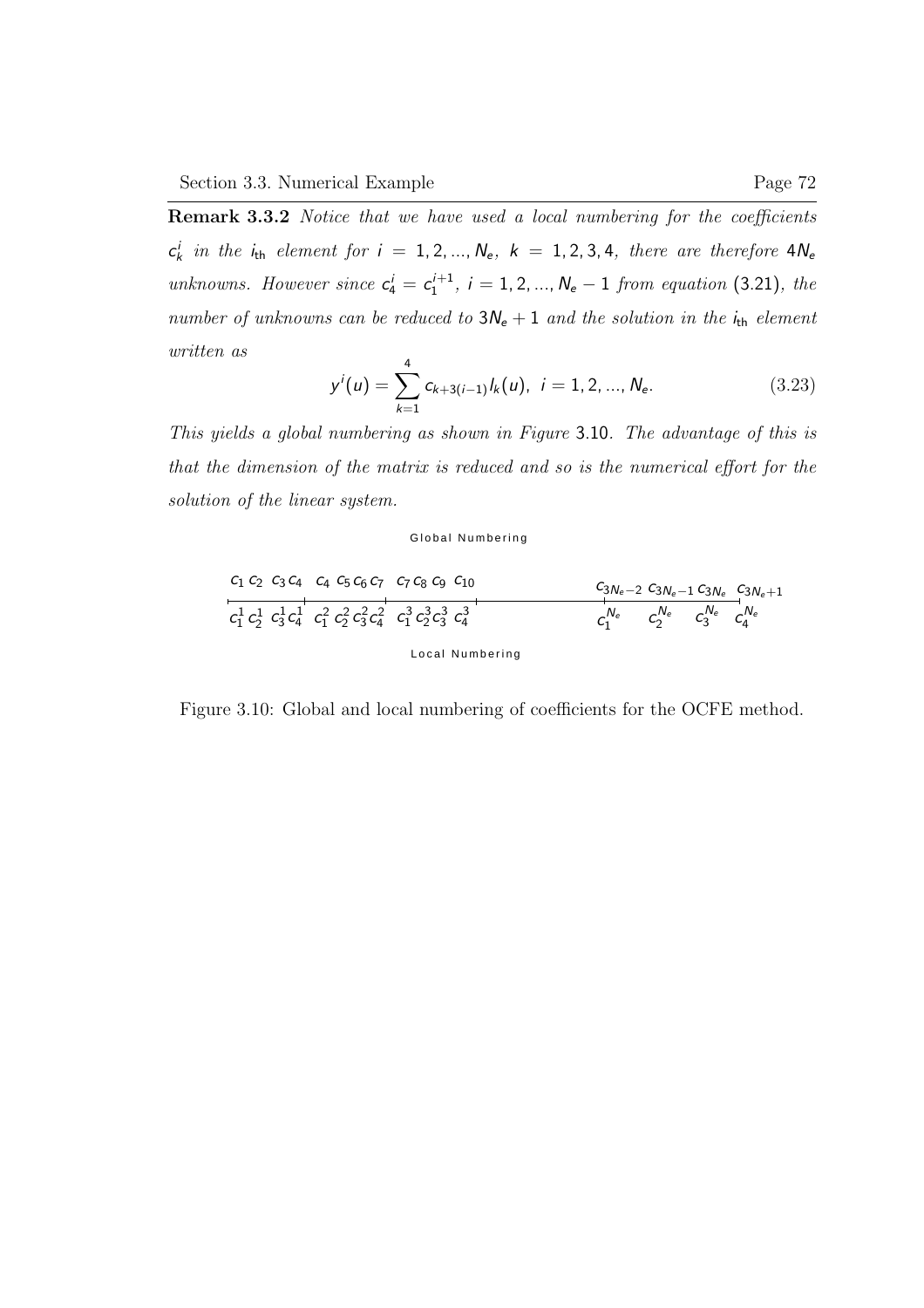# Chapter 4

# Application of Orthogonal Collocation on Finite Elements (OCFE) to Solving PDE's

## 4.1 Introduction

Partial differential equations in engineering can be solved analytically by using techniques like the separation of variables and the Laplace transform. However some of these techniques have limited applications. In particular the Laplace transform which is a useful tool for solving partial differential equations in chemical engineering could involve the solution of complicated and transcendental equations which are time consuming [32, 73].

The solutions to these partial differential equations can be approximated by using the method of OCFE. Here, the process is more complicated than OCFE applied to ODE's since it gives rise to a combination of ordinary differential equations and algebraic equations. Hence we obtain a set of coupled differential algebraic equations which we call DAE's for short [49, 54].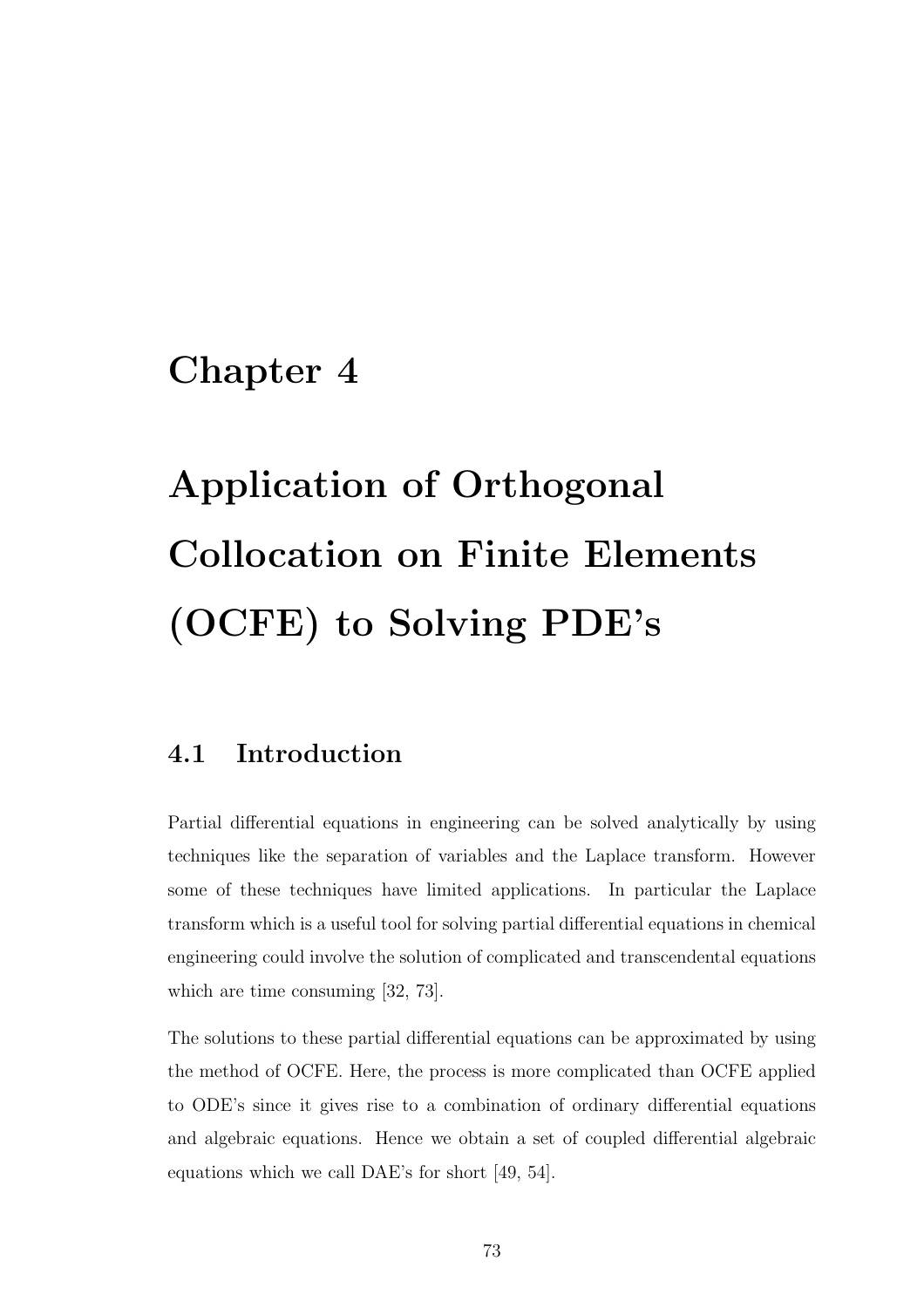# 4.2 Numerical Example

Example 4.2.1 Consider a linear diffusion convection problem with mixed boundary conditions and initial condition which is encountered in different branches of chemical engineering:

$$
\frac{\partial y(x,t)}{\partial t} = \frac{1}{4P} \frac{\partial^2 y(x,t)}{\partial x^2} - \frac{\partial y(x,t)}{\partial x},
$$
  

$$
y(x,t) - \frac{1}{4P} \frac{\partial y(x,t)}{\partial x} = 0, \text{ at } x = 0, \text{ for } t \ge 0,
$$
  

$$
\frac{\partial y(x,t)}{\partial x} = 0, \text{ at } x = 1, \text{ for } t \ge 0,
$$
  

$$
y(x,0) = 1, \text{ for all } x. \tag{4.1}
$$

The problem is used to describe the displacement of an initial homogeneous solute from a medium (called bed in chemistry) of finite length  $x$  (in this case  $x = 1$ ) by the introduction of a solvent. Here y represents the concentration profile of the solute and  $P$  is a constant parameter called the Peclet number.

Equation (4.1) has been solved analytically by Brenner [9]. The solution is given by

$$
y(x,t) = 2e^{P(2x-t)} \sum_{k=1}^{\infty} \frac{P\lambda_k}{(\lambda_k^2 + P^2 + P)(\lambda_k^2 + P^2)} (\lambda_k \cos 2\lambda_k x + P \sin 2\lambda_k x) e^{-\lambda_k^2 t/P},
$$
\n(4.2)

where  $\lambda_k$  for  $k = 1, 2, \dots$  are the positive roots taken in order of increasing magnitude of the transcendental equation

$$
\tan 2\lambda_k = \frac{2\lambda_k P}{\lambda_k^2 - P^2}.
$$
\n(4.3)

### 4.2.1 Exit Solution

Chemical engineers are particularly interested in the exit solution, that is

$$
ye_1(1,t) = e^{P(2-t)} \sum_{k=1}^{\infty} e^{-\lambda_k^2 t/P} \frac{\lambda_k \sin 2\lambda_k}{\lambda_k^2 + P^2 + P},
$$
\n(4.4)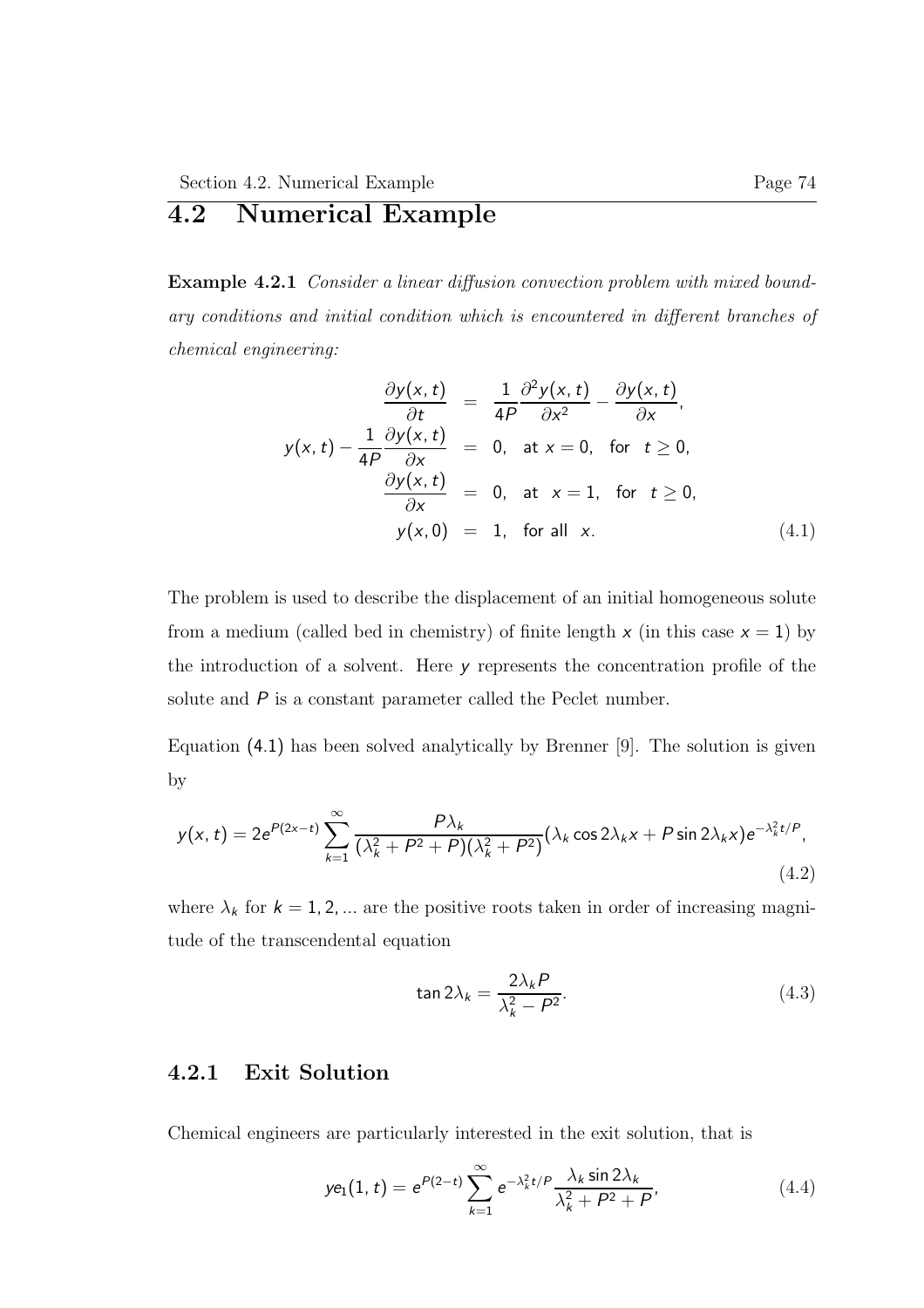of the solute leaving the bed which is obtained from equation (4.2) by setting  $x = 1$ . However, the exit solution given in equation (4.4) converges too slowly to be of much practical use for large  $P$  and/or small  $t$ . Hence Brenner [9] derived an asymptotic solution using Laplace transforms for large  $P$  and/or small  $t$ . This asymptotic concentration is given by

$$
y(x, t) = 1 - 0.5 \operatorname{erfc}(z_1) - (4Pt/\pi)^{0.5} e^{-P(x-t)^2/t} + 0.5 [1 + 4P(x+t)] e^{4Px} \operatorname{erfc}(z_2) - 2 (4Pt/\pi)^{0.5} [1 + P(2-x+t)] e^{4P - \frac{P(2-x+t)^2}{t}} + 2P [2(2-x+t) + t + 2P(2-x+t)^2] e^{4P} \operatorname{erfc}(z_3),
$$
\n(4.5)

where

 $z_{1}(x,t)=(P/t)^{0.5}\left( x-t\right)$ ,  $z_{2}(x,t)=(P/t)^{0.5}\left( x+t\right)$ ,  $z_{3}(x,t)=(P/t)^{0.5}\left( 2-x+t\right)$ and erfc denotes the complimentary error function defined in terms of the error function erf, that is

$$
\text{erfc}(z) = 1 - \text{erf}(z) = \frac{2}{\sqrt{\pi}} \int_{z}^{\infty} e^{-y^2} dy.
$$
 (4.6)

We obtain the required exit solution by setting  $x = 1$  in equation (4.5) and simplifying, thus we have

$$
ye_2(1, t) = 1 - 0.5 \operatorname{erfc}(z_1) - (4Pt/\pi)^{0.5} [3 + 2P(1 + t)]e^{-P(1-t)^2/t}
$$
  
+  $(0.5 + 2P(3 + 4t) + 4P^2(1 + t)^2) e^{4P} \operatorname{erfc}(z_2),$   
where  $z_1(1, t) = (P/t)^{0.5} (1 - t)$  and  $z_2(1, t) = z_3(1, t) = (P/t)^{0.5} (1 + t).$  (4.7)

Here we choose to work with the original domain [0, 1]. As in the case of OCFE applied to ODEs, the domain  $[0, 1]$  is split into  $N_e$  elements. Each element is then mapped to the domain [0, 1] using the transformation  $u = \frac{x - x_i}{h_i}$ , where as before  $h_i = x_{i+1} - x_i$  is the  $i_{th}$  element width.

We obtain the approximate solution in the  $i<sub>th</sub>$  element by using a cubic Lagrange polynomial as in chapters 3, but noting that the approximate solution is a function of both  $u$  and  $t$ , we write

$$
y^{i}(u,t) = \sum_{k=1}^{4} c_{k}^{i}(t)l_{k}(u).
$$
 (4.8)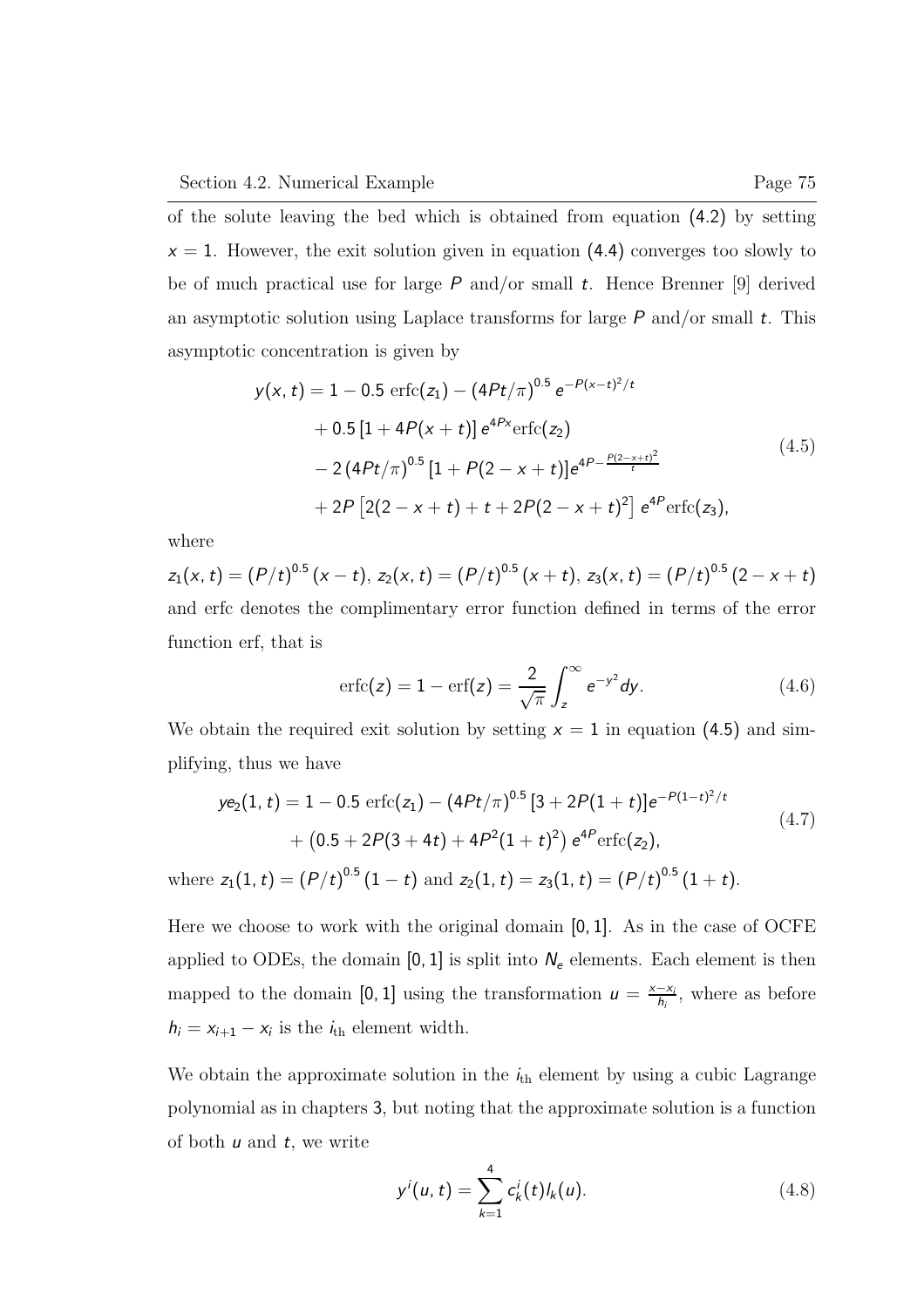$$
\frac{\partial y^{i}(u,t)}{\partial t} = \frac{1}{4P h_{i}^{2}} \frac{\partial^{2} y^{i}(u,t)}{\partial u^{2}} - \frac{1}{h_{i}} \frac{\partial y^{i}(u,t)}{\partial u},
$$
\n
$$
y^{1}(u,t) - \frac{1}{4P h_{1}} \frac{\partial y^{1}(u,t)}{\partial u} = 0, \text{ at } u = 0, \text{ for } t \ge 0,
$$
\n
$$
\frac{1}{h_{N_{e}}} \frac{\partial y^{N_{e}}(u,t)}{\partial u} = 0, \text{ at } u = 1, \text{ for } t \ge 0,
$$
\n
$$
y(u,0) = 1, \text{ for all } u. \tag{4.9}
$$

The interpolation points  $u_2 = \frac{1}{2}$  $\frac{1}{2}(1-\frac{1}{\sqrt{2}}$  $\frac{1}{2}$ ) and  $u_3 = \frac{1}{2}$  $\frac{1}{2}(1+\frac{1}{\sqrt{2}})$  $\frac{1}{2}$ ) are chosen as the roots of the Chebyshev polynomials  $T_2$  shifted to [0, 1]. So together with the boundary points  $u_1 = 0$  and  $u_4 = 1$  we have four interpolation points. The collocation points  $u_2^c = \frac{1}{2}$  $\frac{1}{2}(1-\frac{1}{\sqrt{2}}$  $\frac{1}{3}$ ) and  $u_3^c = \frac{1}{2}$  $\frac{1}{2}(1+\frac{1}{\sqrt{2}}$  $\frac{1}{3}$ ) are chosen as the roots of the Legendre polynomial  $P_2$  shifted to [0, 1].

Substituting the approximate solution in equation (4.8) into the partial differential equation (4.9) gives the residual in the  $i_{th}$  element, that is

$$
R^{i}(u) = \sum_{k=1}^{4} \left[ \frac{c_{k}^{i}(t)I_{k}^{i}(u)}{4P h_{i}^{2}} - \frac{c_{k}^{i}(t)I_{k}^{i}(u)}{h_{i}} - \frac{dc_{k}^{i}(t)}{dt}I_{k}(u) \right], \quad i = 1, 2, ..., N_{e}. \quad (4.10)
$$

We satisfy the residual equation at the collocation points  $u_j^c$ , for  $j = 2, 3$ , that is

$$
R^{i}(u_{j}^{c}) = 0, \quad i = 1, 2, ..., N_{e}, \quad j = 2, 3. \tag{4.11}
$$

The continuity of the function and its first derivative at  $x_{i+1}$ ,  $i = 1, 2, ..., N_e - 1$ yields

$$
\sum_{k=1}^{4} \left[ c'_k(t)l_k(u_4) - c'^{+1}_k(t)l_k(u_1) \right] = 0, \qquad (4.12)
$$

$$
\sum_{k=1}^{4} \left[ c_k^{i}(t) \frac{I'_{k}(u_4)}{h_i} - c_k^{i+1}(t) \frac{I'_{k}(u_1)}{h_{i+1}} \right] = 0.
$$
 (4.13)

The left and right boundary conditions are given by

$$
\sum_{k=1}^{4} \left[ c_k^1(t)l_k(u_1) - c_k^1(t) \frac{l'_k(u_1)}{4Ph_1} \right] = 0, \qquad (4.14)
$$

$$
\sum_{k=1}^{4} c_k^{N_e}(t) l'_k(u_4) = 0. \qquad (4.15)
$$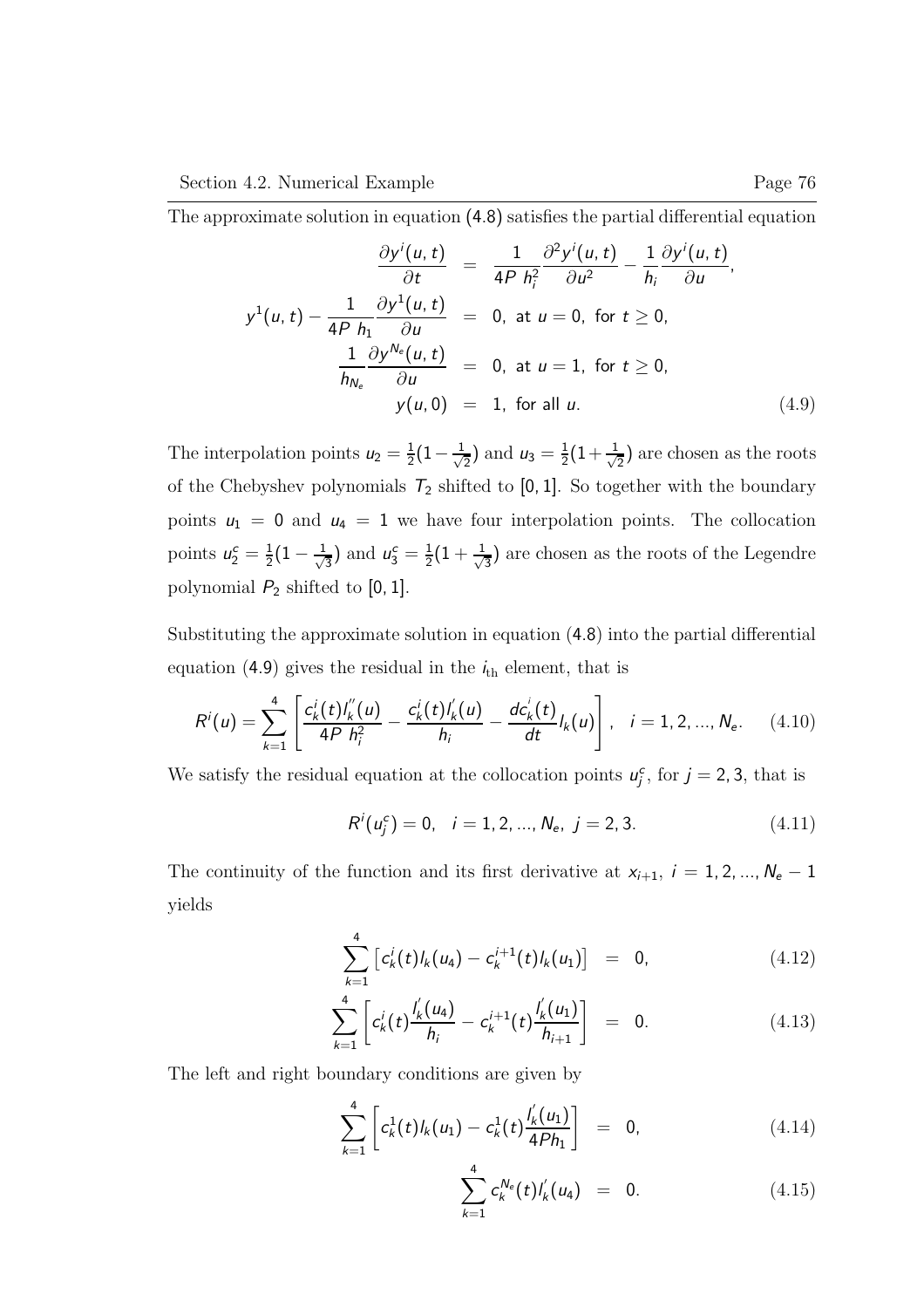The system can be written in the form

$$
\mathbf{M}\frac{d\mathbf{c}}{dt} = \mathbf{J}\mathbf{c},\tag{4.16}
$$

where **M**, which is called the mass matrix, is the coefficient matrix of  $\frac{d\mathbf{c}}{dt}$ . The vector c represents the unknown entries, that is

$$
\mathbf{c}(t) = \left[c_1^1(t) \ c_2^1(t) \ c_3^1(t) \ c_4^1(t) \ c_1^2(t) \ ... \ c_4^{N_e}(t)\right]^T
$$

and  $\bf{J}$  is the coefficient matrix of the vector **c** which coincides with the Jacobian of the system given in equation (4.16). Since the mass matrix  $M$  is singular, we obtain a differential algebraic system. There is a total of  $4N_e$  coupled DAE's which we solve using MATLAB with the ode15s subroutine [64]. The code is given in Appendix D. It should be noted that for this particular problem, we will only consider equal element spacing. For simplicity, the approximate solution from the OCFE method using  $N_e$  equally spaced elements will be denoted by  $y_{N_e}$ .

To obtain the exit solution in equation (4.4) for  $P = 0.8$ , we need to find the corresponding  $\lambda_k$ 's which satisfy equation (4.3). Although the first six roots for different Peclet numbers have been given by Carslaw and Jaeger [12], we will show how more roots can be obtained. Define the function  $f(\lambda)$  by

$$
f(\lambda) = \tan 2\lambda - \frac{2\lambda P}{\lambda^2 - P^2}.
$$
 (4.17)

The zeros of  $f(\lambda)$  are the roots of equation (4.3). From a plot of  $f(\lambda)$ , we ascertain approximations to the zeros and these are refined by using the built in Newton root finder fsolve in MATLAB. The code has been incorporated into the general code in Appendix D. The values of the first 17 roots for  $P = 0.8$  are given in Appendix E. The error plot for  $y_7$  at  $x = 1$  with  $P = 0.8$  is given in Figure 4.1. Notice from Figure 4.1 that the error for as low as 7 elements is small for  $P = 0.8$ .

Figure 4.2 gives the graphical representation of  $y_3$  at  $x = 1$  with  $P = 20$  and the corresponding error plot is presented in Figure 4.3. As we increase the number of elements, the approximate exit solution  $y_i$  rapidly converges to the exit solution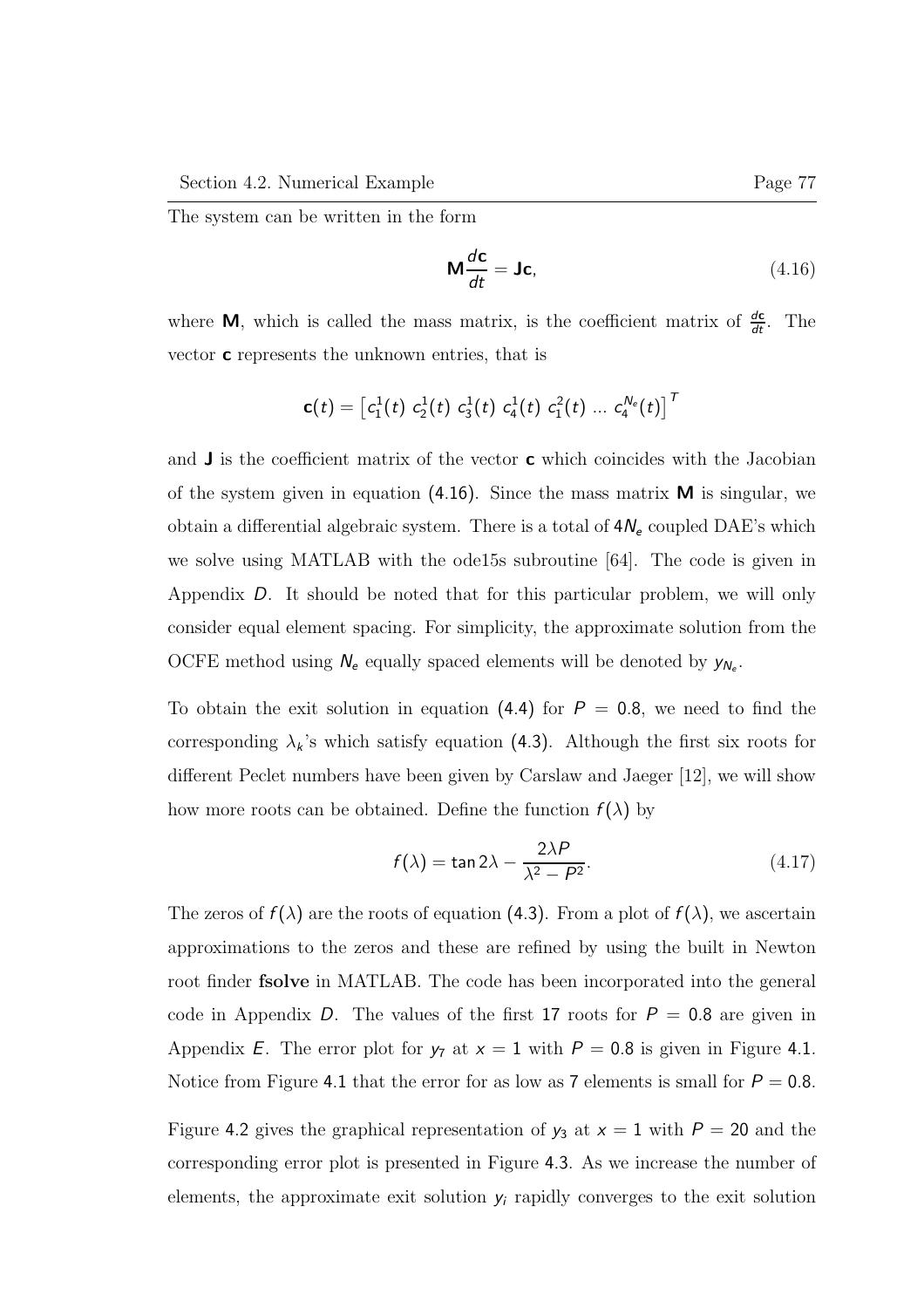$ye<sub>2</sub>$  and the error is decreased. This is clearly seen from the error plots in Figure 4.4. The error levels off at  $y_{37}$  with value 1.1948e – 004. A similar trend is seen in Figure 4.5 for  $P = 40$ . Here the error levels off at  $y_{43}$  with value 9.8323e – 005 (see Figure 4.6).



Figure 4.1: Error  $ye_1 - y_7$  at  $x = 1$  for  $P = 0.8$ .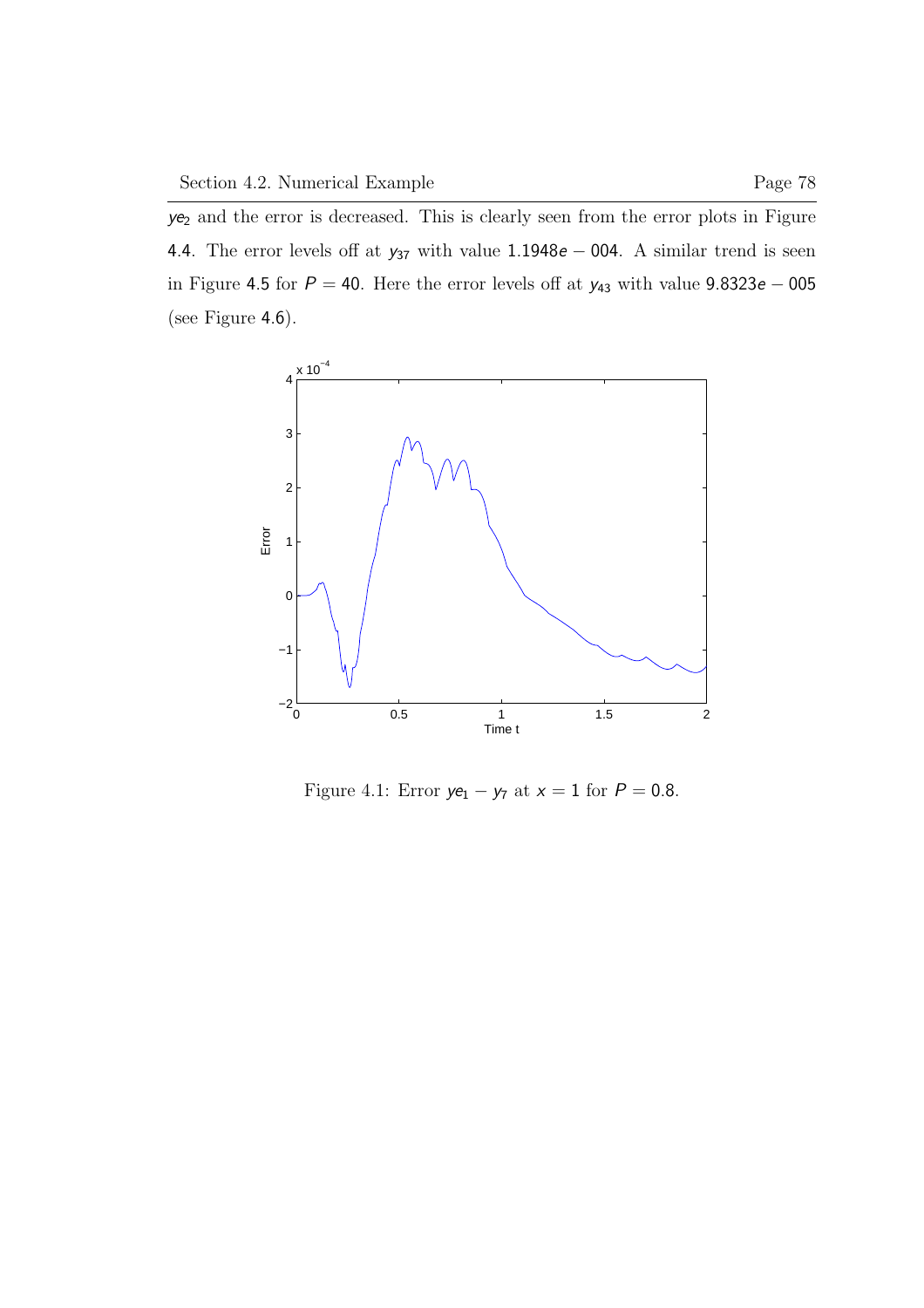

Figure 4.2: Comparison of  $ye_2$  and  $y_3$  at  $x = 1$  for  $P = 20$ .



Figure 4.3: Error  $ye_2 - y_3$  at  $x = 1$  for  $P = 20$ .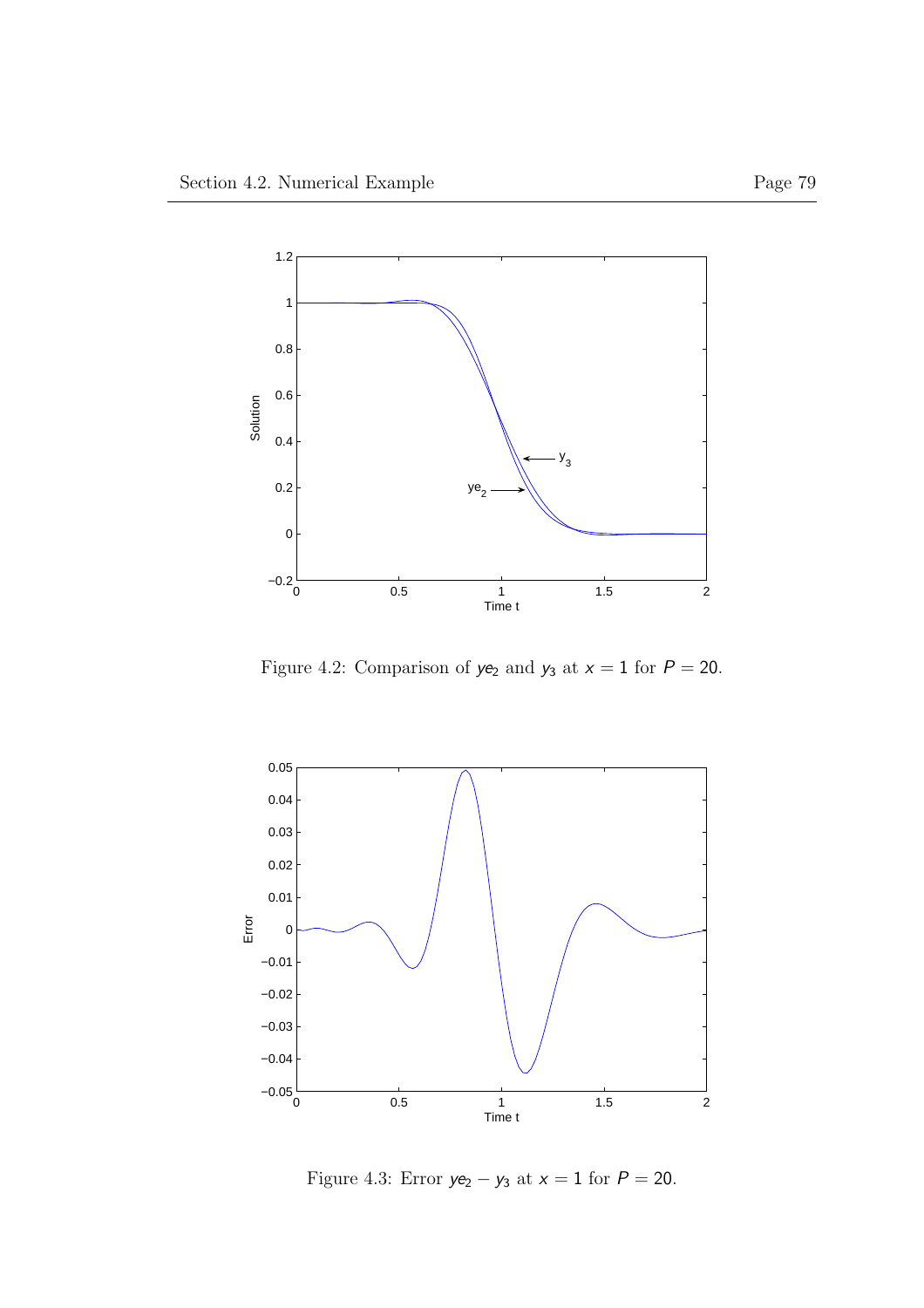

Figure 4.4: Errors  $\mathsf{e}_i = \mathsf{ye}_2 - \mathsf{y}_i$  at  $\mathsf{x} = 1$  for  $P = 20$  .



Figure 4.5: Errors  $e_i = ye_2 - y_i$  at  $x = 1$  for  $P = 40$ .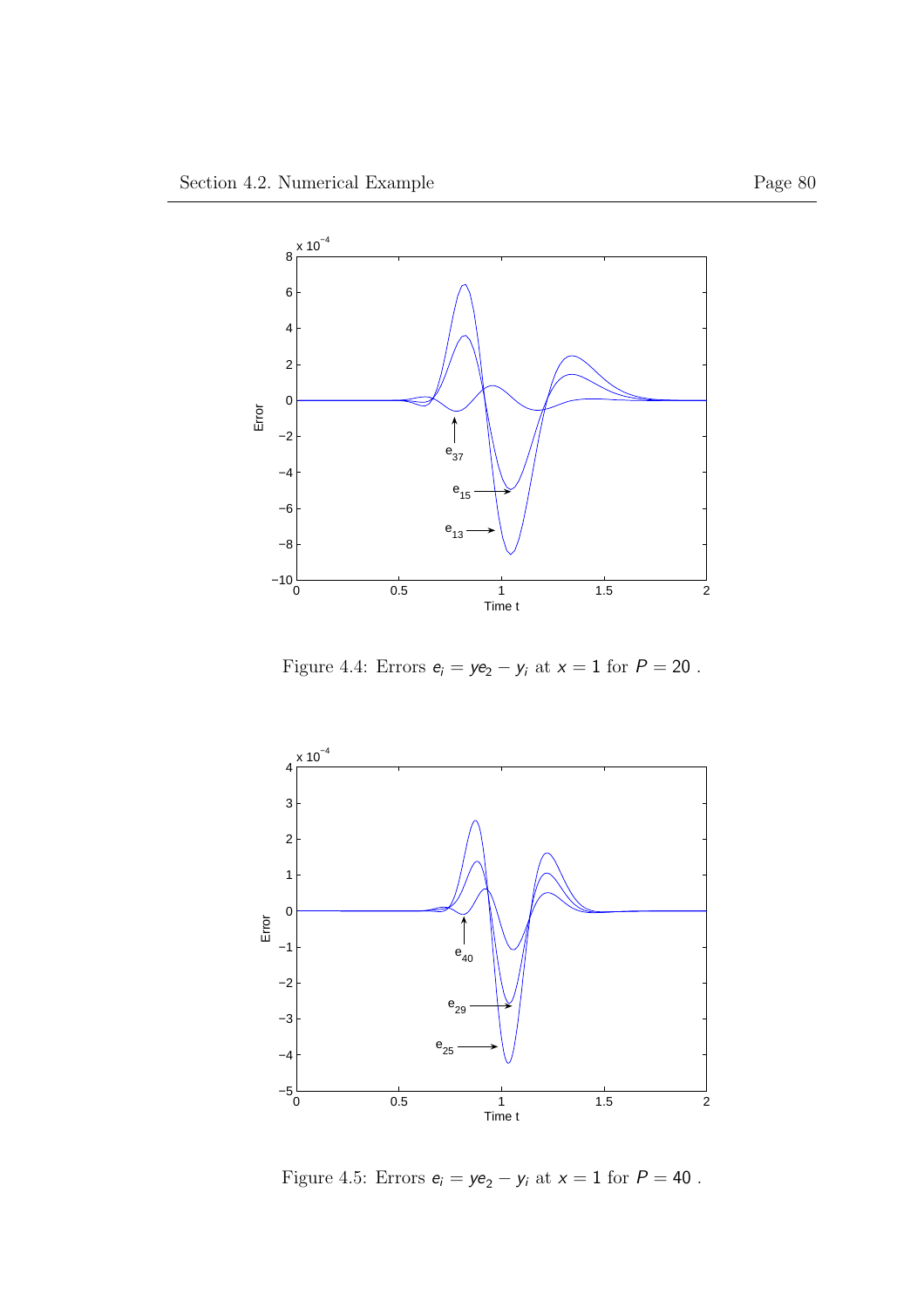

Figure 4.6: Error  $e_{43} = ye_{43} - y_{43}$  at  $x = 1$  for  $P = 40$ .

### 4.2.2 General Solution

For the purpose of mathematical interest, let us investigate the behavior of the general solution given in equation (4.2) at particular times in space.

The plots of the solutions and the corresponding errors for  $y_2$ ,  $y_3$  and  $y_4$  at  $t =$ 0.001,  $t = 1$  and  $t = 2$  are presented in Figures 4.7 to 4.12. Notice from Figure 4.7 that at  $t = 0.001$  which is close to  $t = 0$ , the exact solution deviates very slightly from  $y = 1$  which is in agreement with the initial condition given in equation  $(4.1)$ . As we increase the number of elements, the approximate solution  $y_i$  tends to converge to the exact solution y and the error is decreased as expected (see Figures 4.13 and 4.14 for  $y_{50}$  at  $t = 0.001$ ). A similar trend occurs for  $t = 1$  and  $t = 2$  as evident from Figures 4.15 and 4.16 respectively.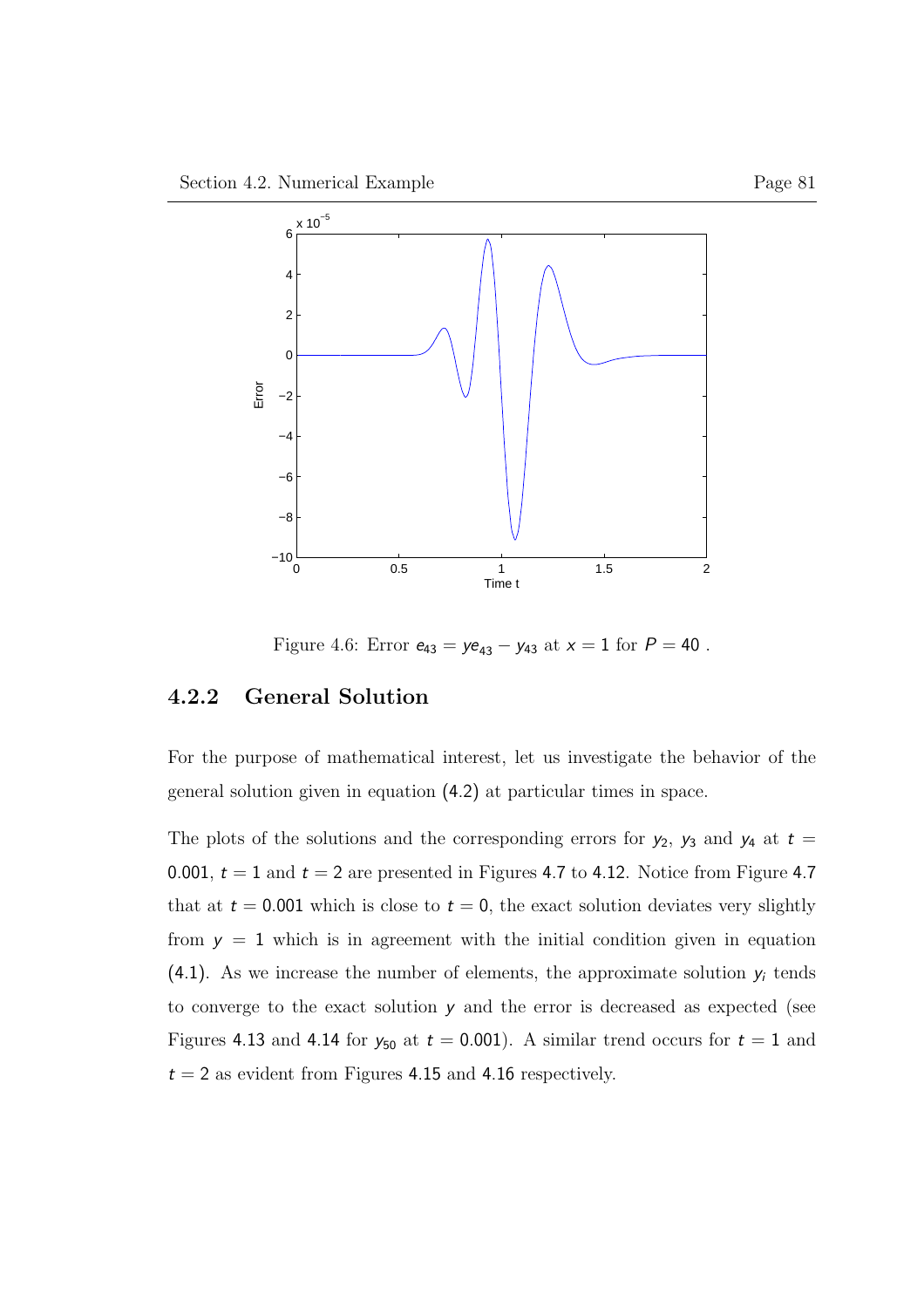

Figure 4.7: Comparison of  $y$  with  $y_i$  at  $t = 0.001$  for  $P = 40$ .



Figure 4.8: Errors  $\boldsymbol{e}_i = \boldsymbol{y} - \boldsymbol{y}_i$  at  $t=0.001$  for  $P=40$  .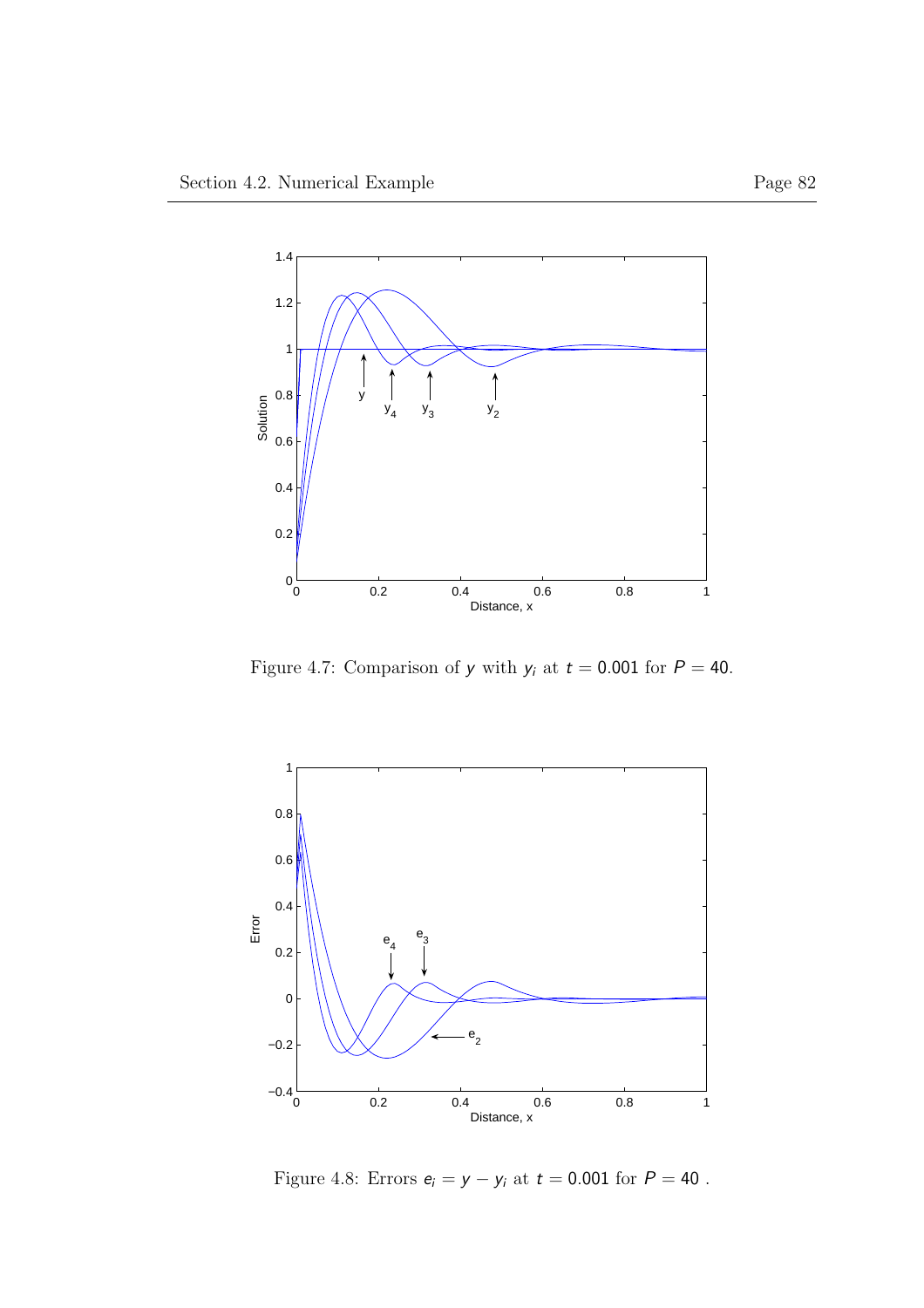

Figure 4.9: Comparison of  $y$  with  $y_i$  at  $t = 1$  for  $P = 40$ .



Figure 4.10: Errors  $e_i = y - y_i$  at  $t = 1$  for  $P = 40$ .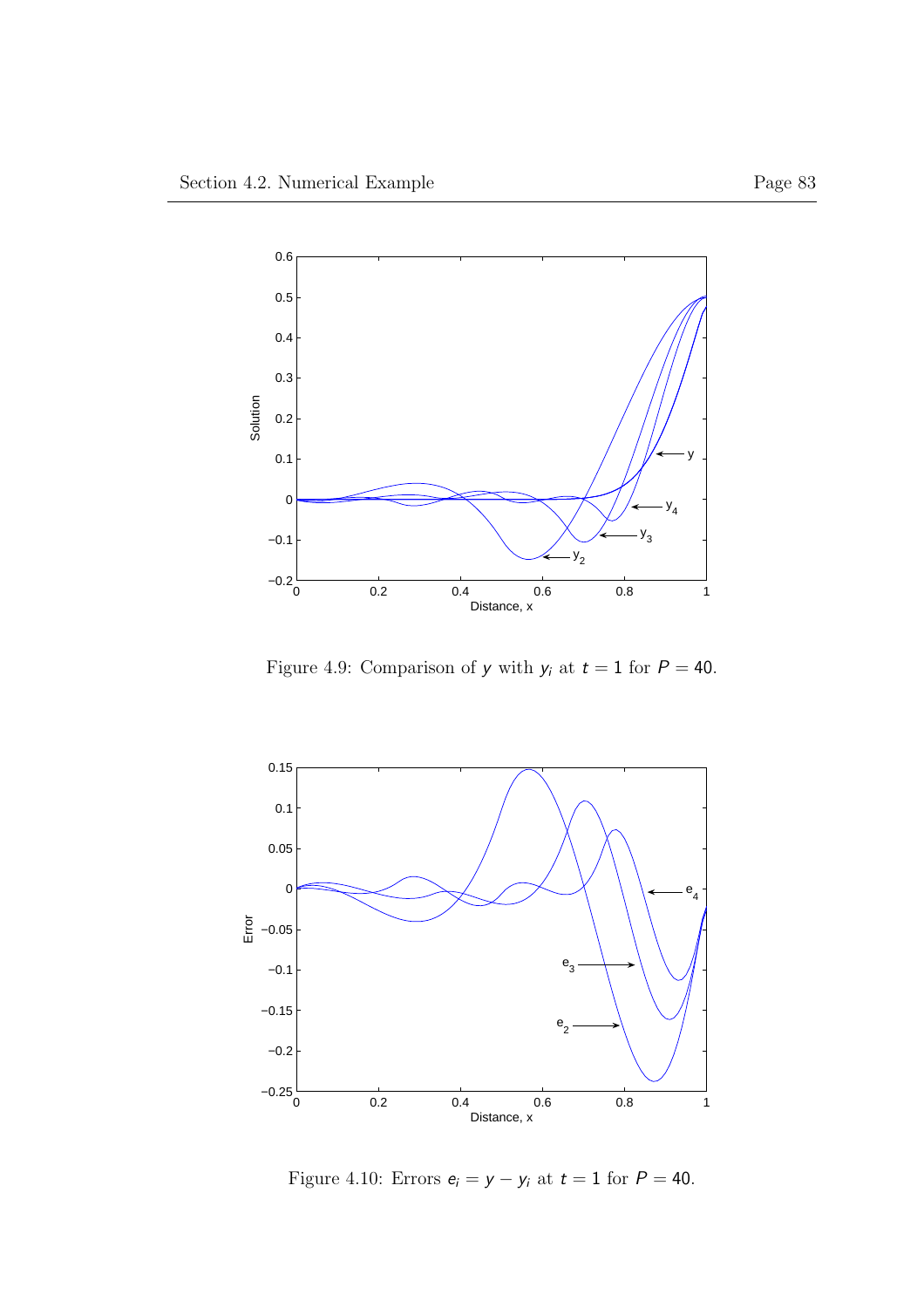

Figure 4.11: Comparison of  $y$  with  $y_i$  at  $t=2$  for  ${\cal P}=40$  .



Figure 4.12: Errors  $e_i = y - y_i$  at  $t = 2$  for  $P = 40$ .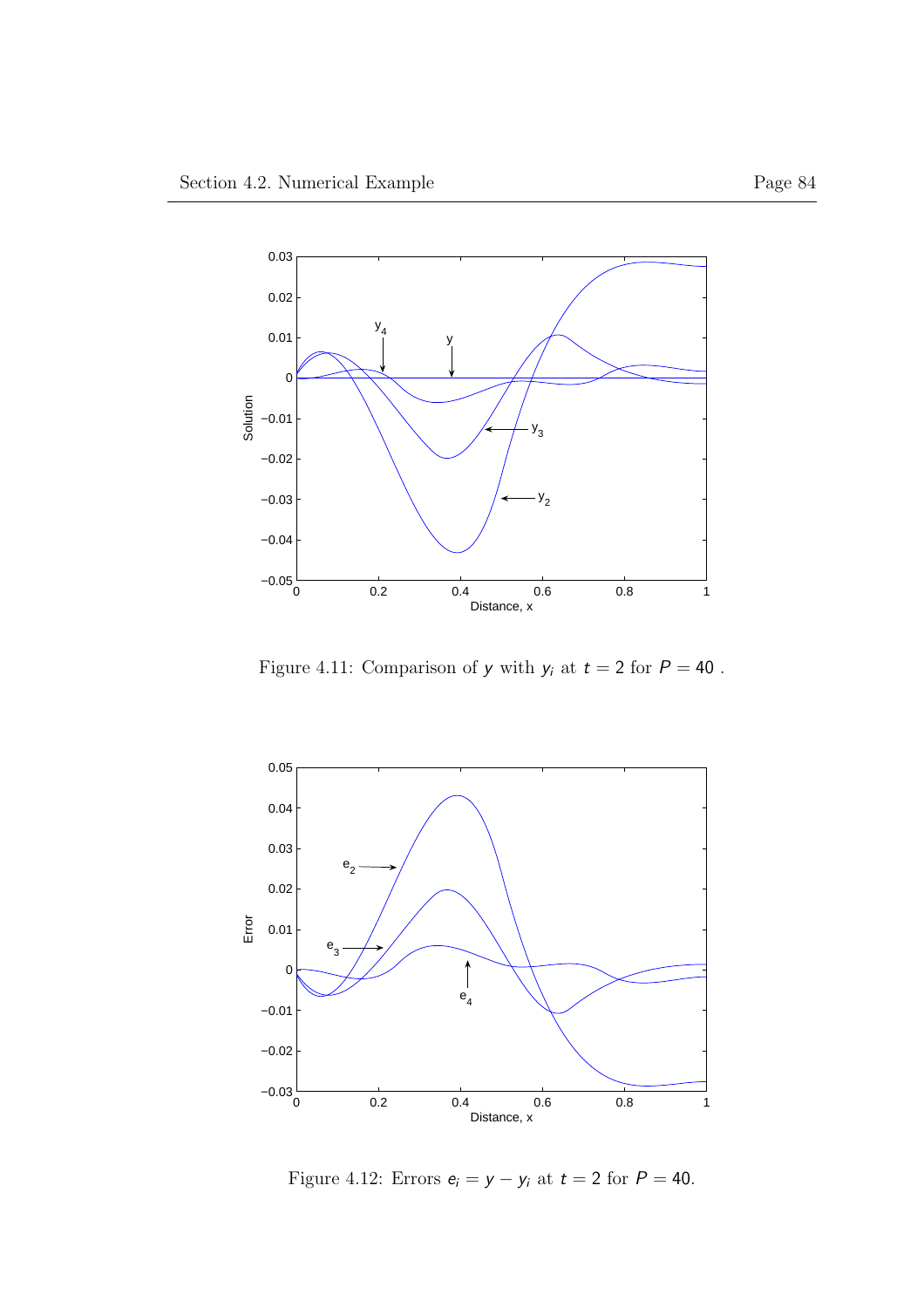

Figure 4.13: Comparison of  $y$  and  $y_{50}$  at  $t = 0.001$  for  $P = 40$ .



Figure 4.14: Error  $y - y_{50}$  at  $t = 0.001$  for  $P = 40$ .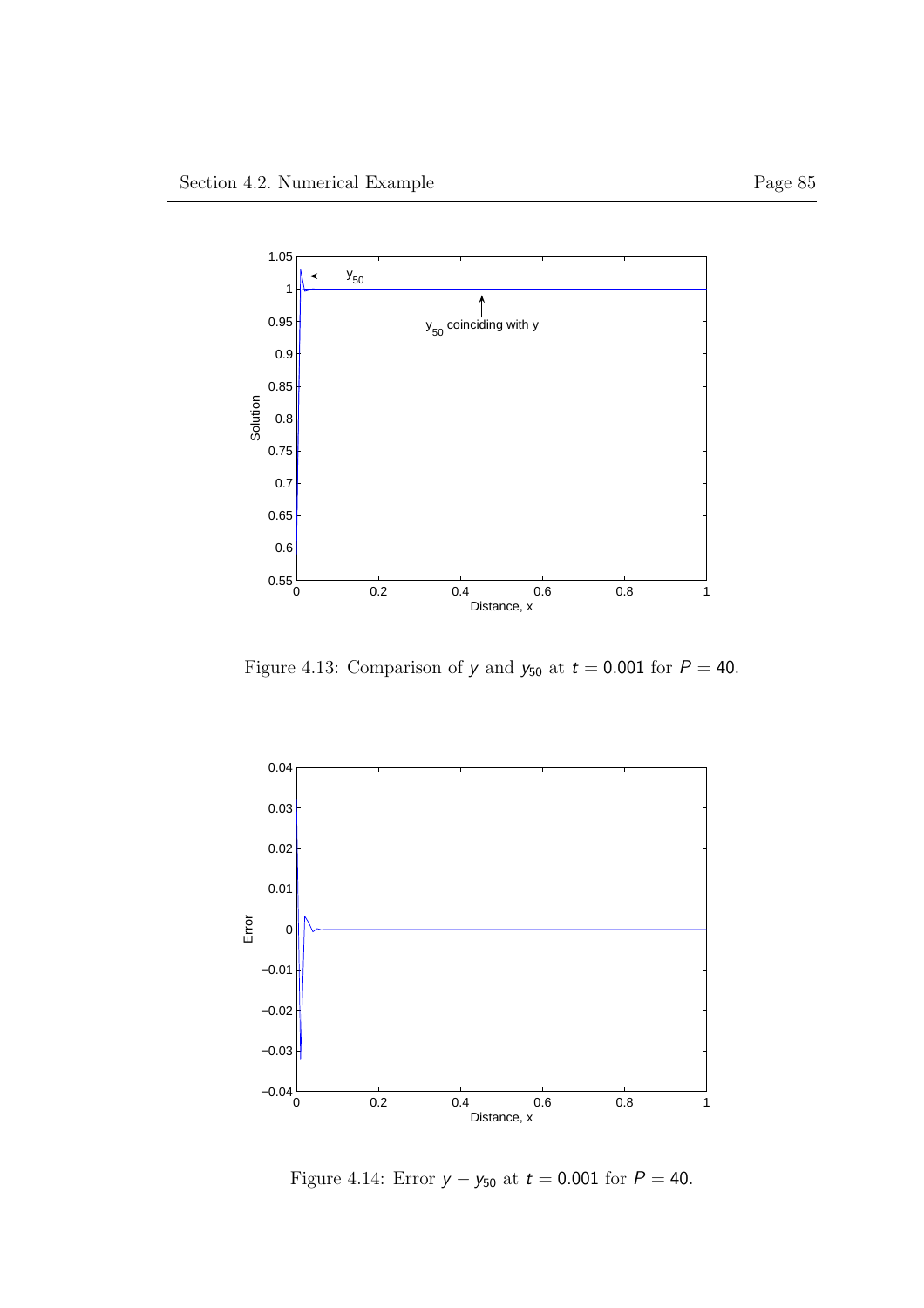

Figure 4.15: Error  $y - y_{50}$  at  $t = 1$  for  $P = 40$ .



Figure 4.16: Error  $y - y_{50}$  at  $t = 2$  for  $P = 40$ .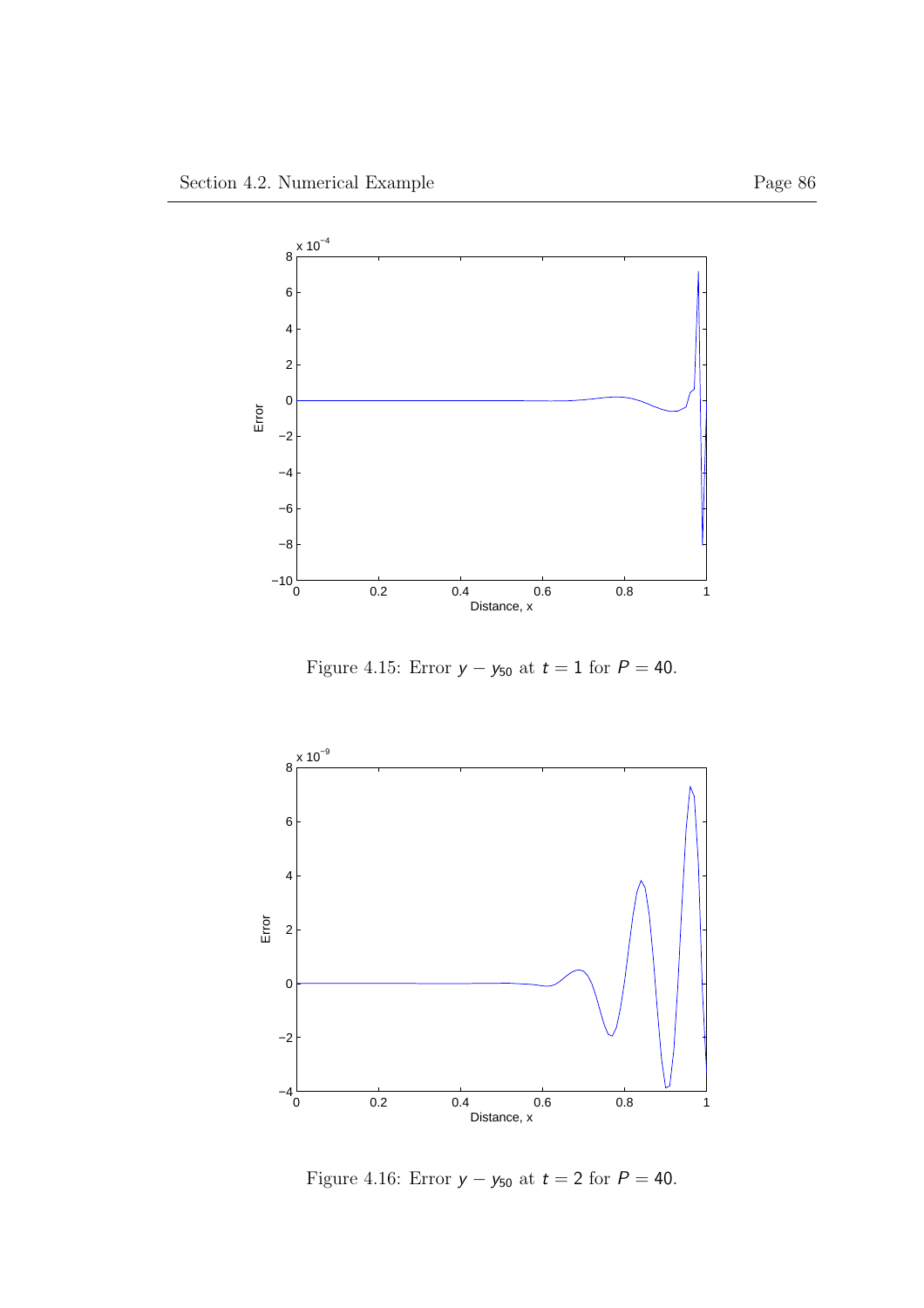### 4.2.3 Limiting Cases

It is of mathematical and chemical importance to examine the solution profile of the diffusion equation given in  $(4.1)$  for extreme values of the parameters  $P$ , x and t. We now discuss three limiting cases.

### Perfect Mixing  $P \rightarrow 0$

When the Peclet number approaches zero, the leading term  $e^{-\lambda_1^2 t/P}$  in the infinite summation in equation (4.4) dominates the other terms because of its exponential nature. Notice from equation (4.3) that as P tends to zero  $(P \rightarrow 0)$ , tan  $2\lambda_1$ becomes small and using  $\tan 2\lambda_1 \approx 2\lambda_1$ , equation (4.3) reduces to

$$
2\lambda_1 \approx \frac{2\lambda_1 P}{\lambda_1^2 - P^2},\tag{4.18}
$$

and it is obvious from equation (4.18) that as  $P \to 0$ ,  $\lambda_1 \approx \sqrt{P}$ . In this limit, the exit solution given in equation (4.4) reduces to  $e^{-t}$ . Thus the solution takes the shape of an exponential graph for P small. This is depicted in Figure 4.17 for  $P = 1.0 \times 10^{-5}$ . This is called perfect mixing in chemistry. That is, the solvent introduced into the bed mixes with the content of the bed and an equal volume of liquid is displaced from the bed [9].

### Perfect Displacement  $P \rightarrow \infty$  and or  $t \rightarrow 0$

Consider the asymptotic solution given in equation (4.5). As  $P \to \infty$ , both  $z_2$  and  $z_3 \to \infty$  and using the fact that  $erfc(\infty) = 0$ , it is only necessary to retain the first two terms, hence

$$
\lim_{P \to \infty} y(x, t) = 1 - 0.5 \lim_{P \to \infty} \text{erfc}((P/t)^{0.5}(x - t)). \tag{4.19}
$$

From this it is clear that the solution  $y(x, t)$  depends entirely on the algebraic sign of  $(x - t)$ . Using the fact that  $\int_{-\infty}^{\infty} e^{-y^2} dy = \sqrt{\pi}$ , it is easy to show from equation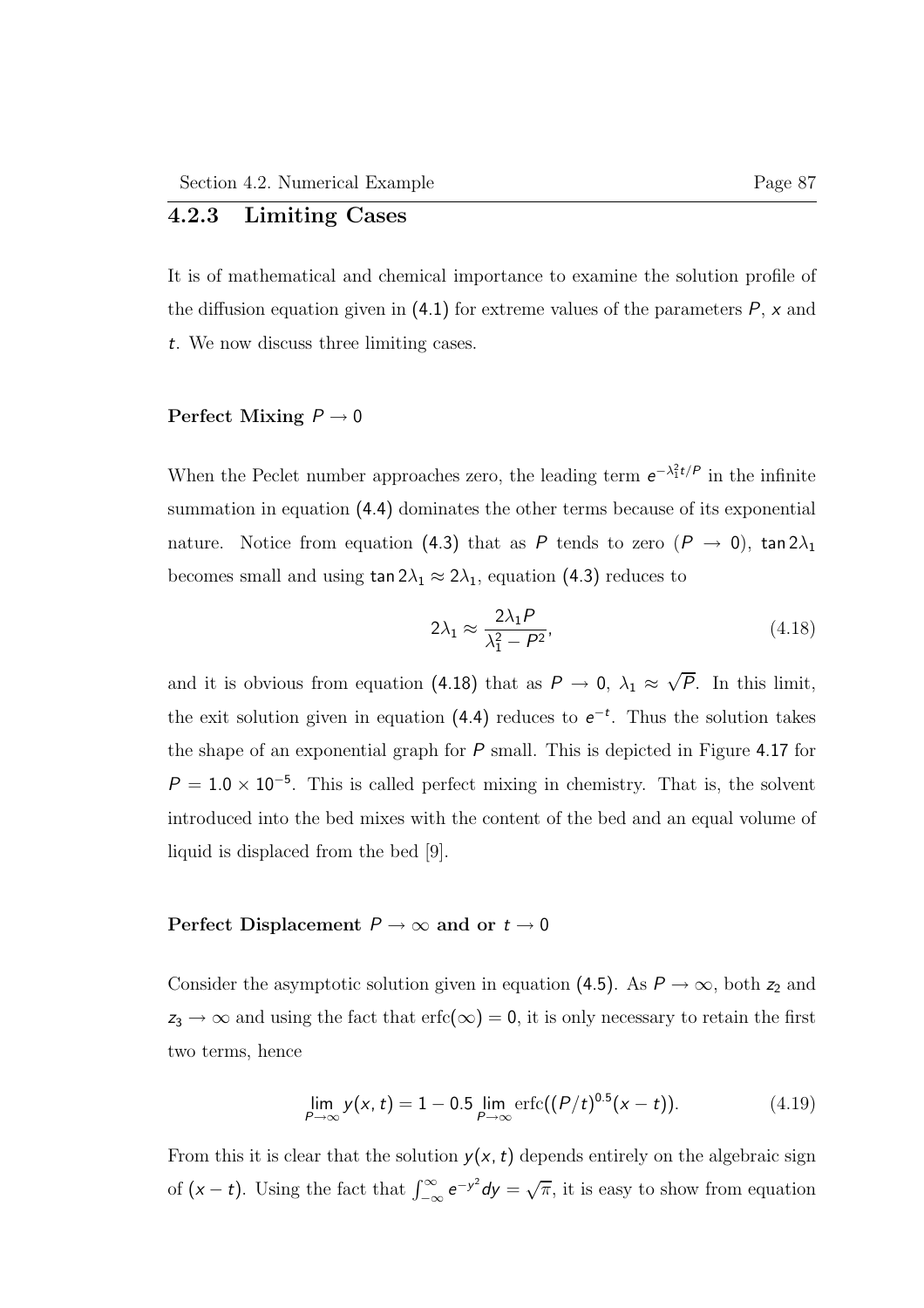(4.6) that erfc( $-\infty$ ) = 2. Thus in the limit  $P \to \infty$ ,  $y(x, t)$  from equation (4.19) satisfies

$$
y(x, t) = \begin{cases} 1 & \text{for } x > t, \\ 0.5 & \text{for } x = t, \\ 0 & \text{for } x < t. \end{cases}
$$
(4.20)

In Figure 4.18 we consider  $P = 1000$  (large) and fix  $x = 0.4$ . The solution using 100 elements  $y_{100}$  is plotted as a function of time. The behaviour predicted in equation (4.20) is obvious since for  $t = x = 0.4$ , the concentration is  $y \approx 0.5$  and rises rapidly to 1 for  $t < 0.4$  and declines sharply to 0 for  $t > 0.4$ .

### Behavior as  $t \to \infty$

As  $t \to \infty$ , it becomes sufficient to retain only the lead term (that is for  $k = 1$ ) in the exit solution given in equation (4.4) since the other terms vanish rapidly owing to the exponential nature of the term  $e^{-\lambda_k^2 t/P}$  which approaches zero quicker for larger  $\lambda_k$ 's. Hence we obtain

$$
ye_1(1, t) \approx e^{P(2-t)} e^{-\lambda_1^2 t/P} \frac{\lambda_1 \sin 2\lambda_1}{\lambda_1^2 + P^2 + P},
$$
 (4.21)

Using  $\sin 2\lambda_1 = \frac{2\lambda_1 P}{\lambda_1^2 + P}$  $\frac{2\lambda_1 P}{\lambda_1^2 + P^2}$ , equation (4.21) can be written as

$$
ye_1(1, t) \approx e^{-(P + \lambda_1^2/P)t} \frac{2\lambda_1^2 Pe^{2P}}{(\lambda_1^2 + P^2 + P)(\lambda_1^2 + P^2)}
$$
, (4.22)

where  $\lambda_1$  = 0.791034 has been calculated (see Appendix E). The plot of the solution (4.22) and the OCFE solution for  $y_{100}$  is shown in Figure 4.19. We see a close agreement between the solutions for large t.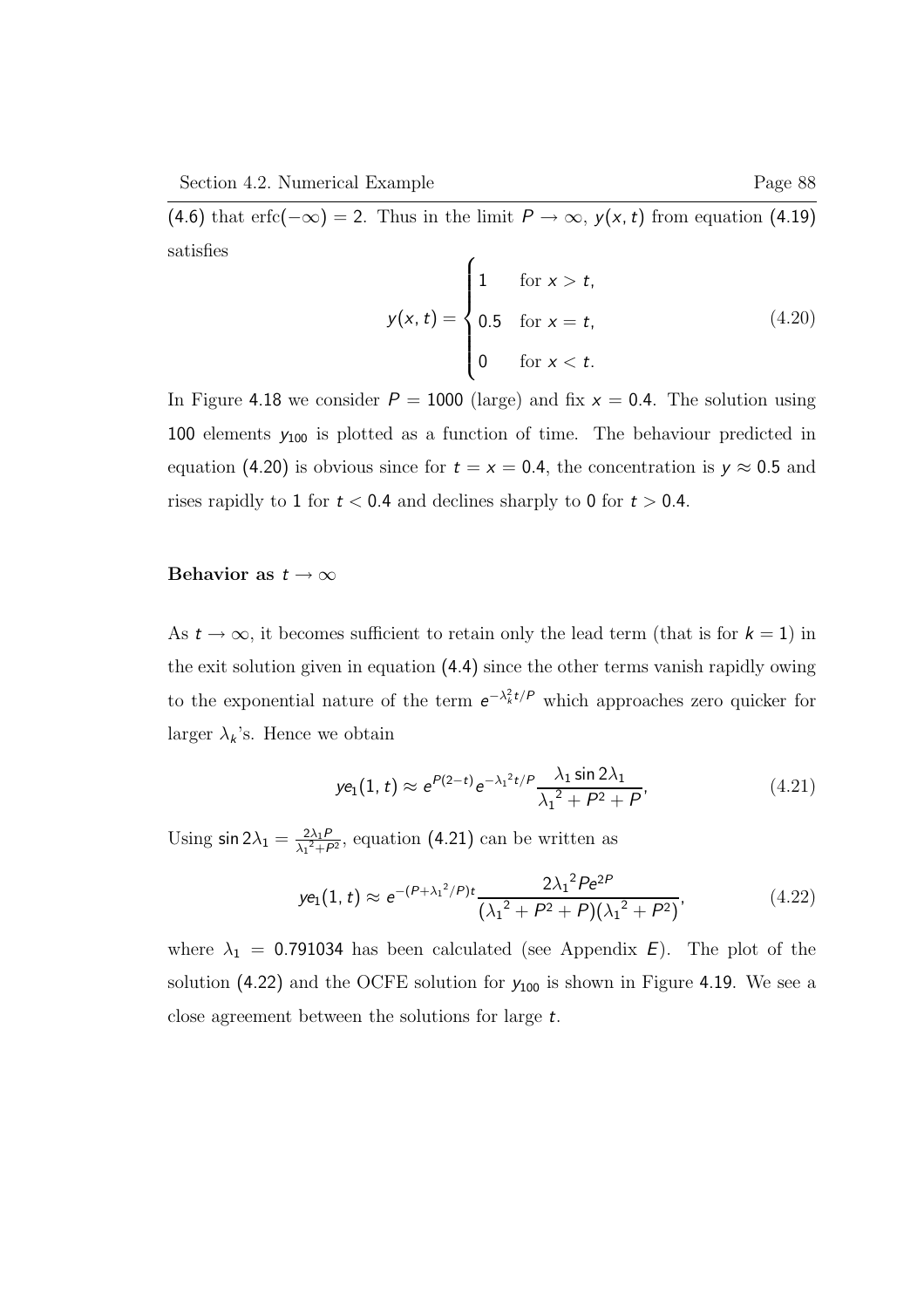

Figure 4.17: Almost perfect mixing for  $y_7$  at  $x = 1$  for  $P = 1.0 \times 10^{-5}$ .



Figure 4.18: Almost perfect displacement at  $x = 0.4$  for  $y_{100}$  for  $P = 1000$ .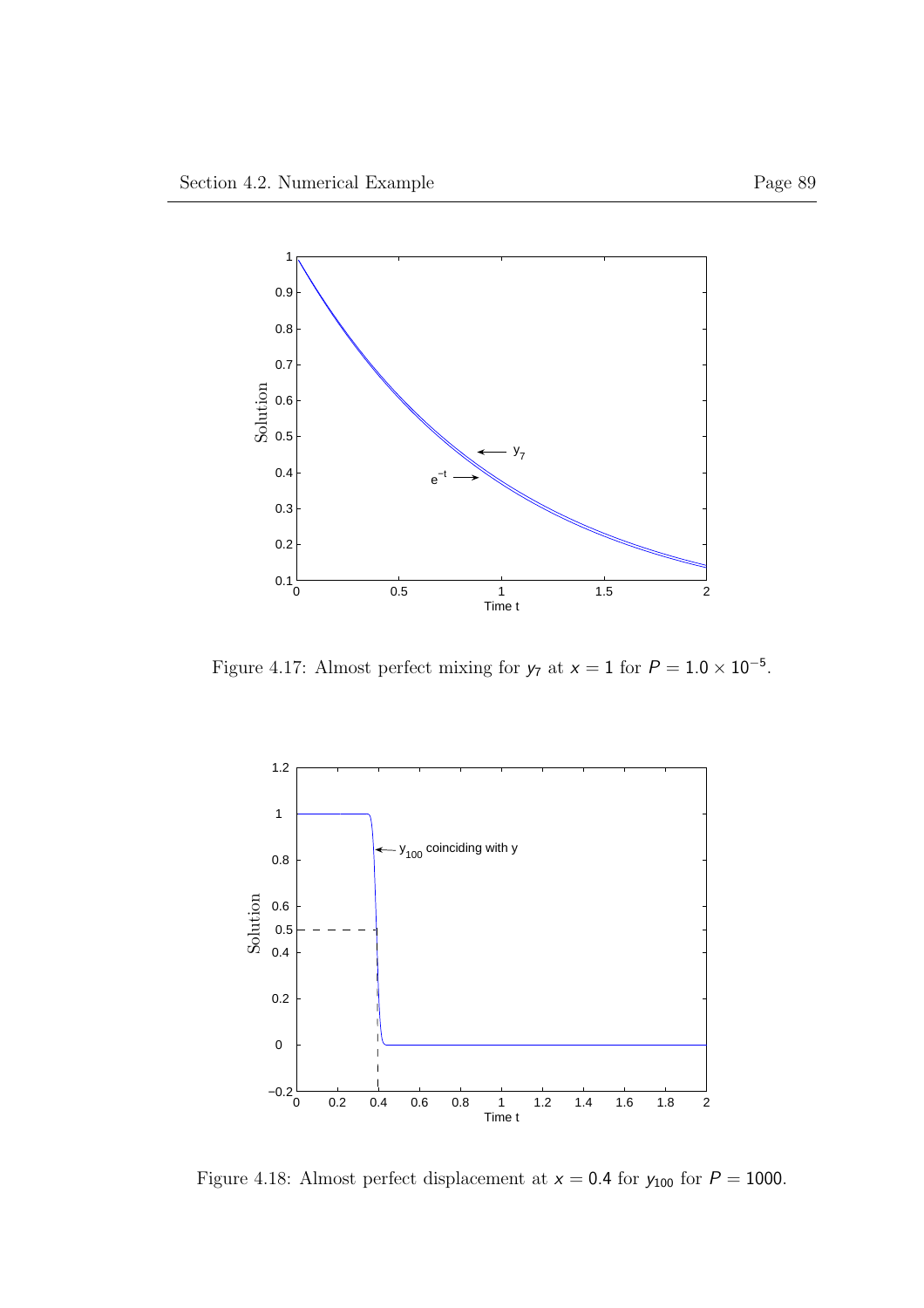

Figure 4.19: Solution for  $y_{100}$  and  $ye_1$  from equation (4.22) for  $P = 0.8$ .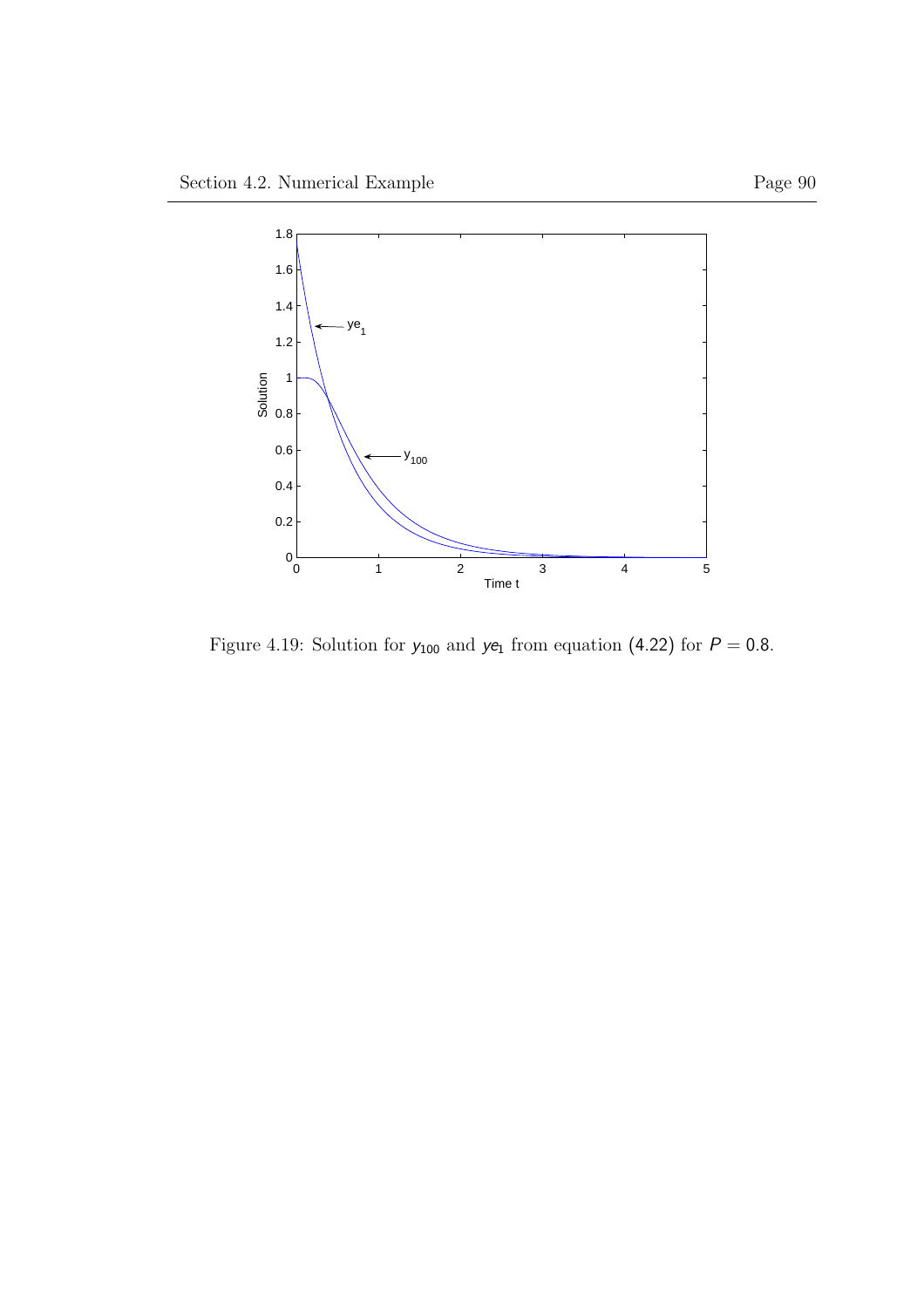#### Chapter 5

#### Conclusion

#### 5.1 Conclusion

The research done in this thesis clearly explains the orthogonal collocation method and the orthogonal collocation on finite elements method.

Prior to the work of Villadsen and Stewart [72], the choice of the collocation points was arbitrary. However, in the orthogonal collocation method, the zeros of the orthogonal polynomials are chosen to be the collocation points owing to their attractive features as discussed in section 2.2.1. Within the framework of the method of weighted residuals, the orthogonal collocation method is well known for its simplicity, since it avoids integration (see the Dirac delta property in equation (1.10)), and accuracy due to the optimal choice of the collocation points (see section 1.3.4).

In this present study, we chose a Lagrange basis which has the advantage that the approximate solution at the nodes  $x_k$ ,  $k = 1, 2, ..., N+1$ , are just the coefficients of the basis polynomials given in (2.23). However, higher order Lagrange polynomials can be expensive to evaluate and program. One could however use an orthogonal basis which can easily be evaluated by using a three point recurrence relation of the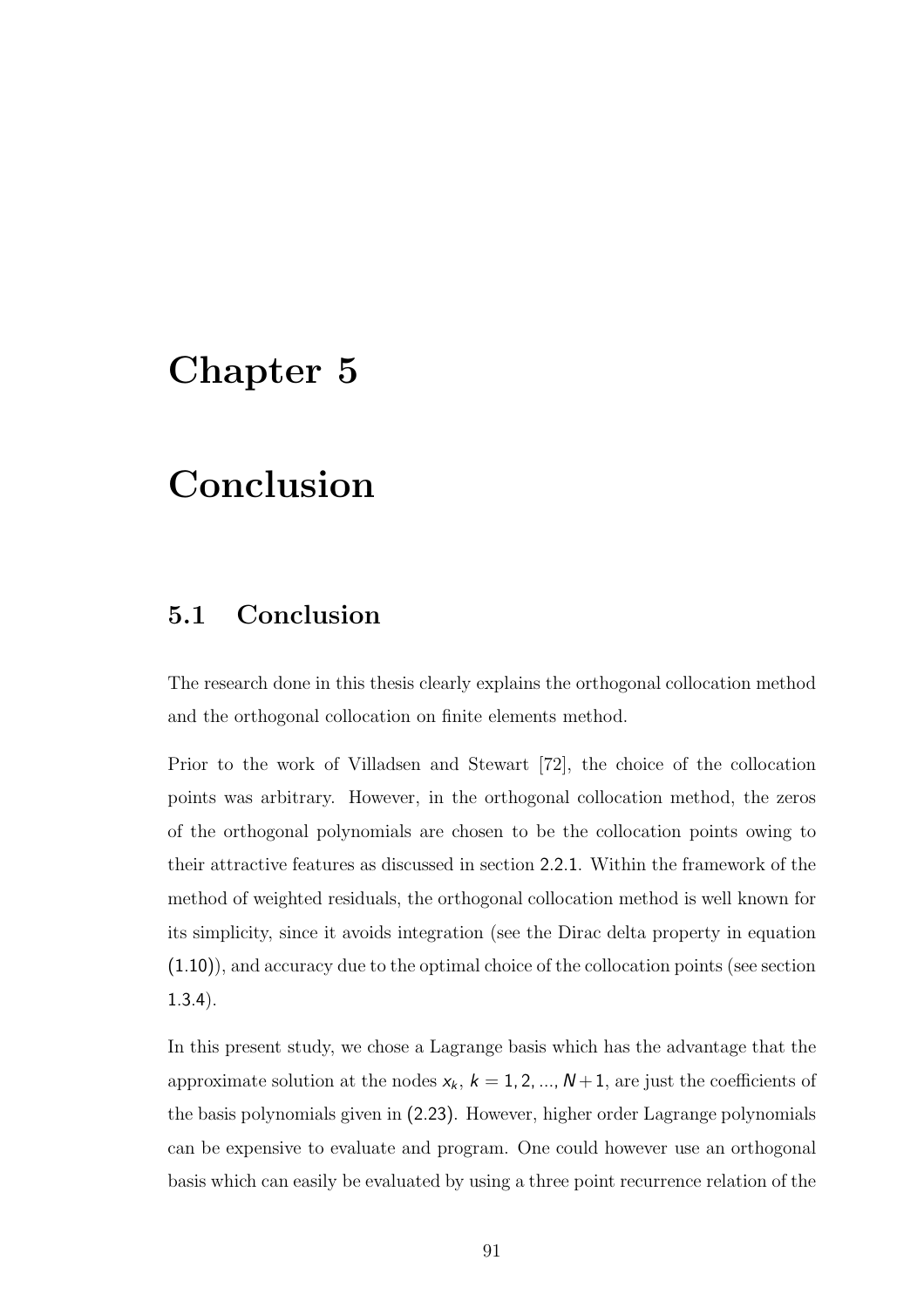form given in equation (2.2). In this case one loses the advantage of the Lagrange basis.

One could also apply OCFE using a cubic Hermite polynomial basis. These basis polynomials are automatically continuous at the element boundaries and so are their first derivatives. This reduces the number of equations to be solved hence reducing the computational time.

The method of OCFE which combines the features of the orthogonal collocation method with the finite element method was found to be more numerically stable and reliable than the orthogonal collocation method especially for problems with steep gradients (see Example 3.3.1). The orthogonal collocation method provides the accuracy whereas the finite element provides the stability to the numerical results. Moreover the method of OCFE is comparable with the high-order finite difference method in terms of the CPU time and average numerical errors. The computational time is compensated for by the accuracy achieved by using more elements.

For the OCFE applied to an ODE using  $N_e$  equally spaced elements, the  $4N_e\times4N_e$ matrix  $\bf{A}$  is sparse and only involves 16 different entries to be evaluated (see rows 2, 3 and 5 of (3.14)). The sub matrix defined by rows 2 to 5 is simply repeated, however translated to the right by an integer multiple of 4.

For the orthogonal collocation method using an order  $N$  approximation, we require to evaluate  $(N-1) \times (N+1)$  entries of the sub matrix defined by rows 2 to N of **A** (see equation (2.71)). These corresponds to evaluating the residuals at  $N-1$ collocation points. This is an expensive process compared to the OCFE, moreover the matrix is dense.

Most investigators have studied the exit solution (see equations (4.4) and (4.7)) to the diffusion convection equation given in (4.1). However the solution profile of the exact solution given in equation (4.2) at particular time in space has only been studied by Arora, Dhaliwal and Kukreja [4]. This thesis further expatiates on the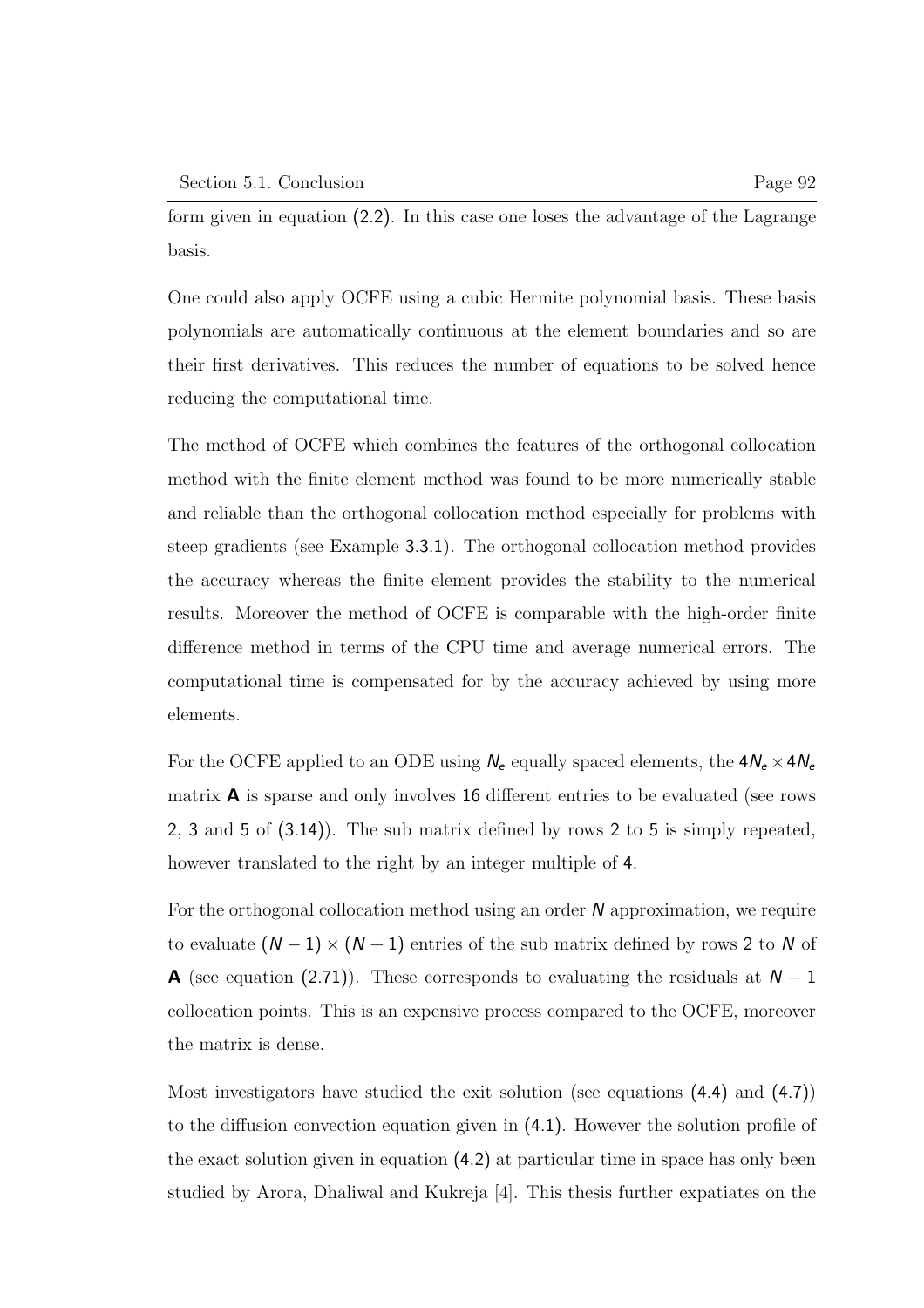solution profile of equation (4.2).

Most investigators of the orthogonal collocation method [21, 36] have solved initial and boundary value problems using the zeros of the Jacobi polynomials. However, in this thesis, we have explored the orthogonal collocation method and the OCFE method with collocation points chosen as the roots of the Chebyshev polynomials of the first and second kind and the Legendre polynomials and the results are comparable with previous work [21]. In the course of this study, the Legendre polynomials were found to give good results to some problems as compared to other orthogonal polynomials used (see Examples 2.5.2). However in Example 2.5.1, the difference in the errors are negligible. Hence one could choose the collocation points as the roots of any of the orthogonal polynomials, unless in cases where investigations have shown otherwise.

In the case of the OCFE method, we restricted the trial solution to lower order polynomials (order 3 to be specific) and the results are comparable to the ones given in previous work (see [4]).

As mentioned in section 3.2.1, the placing of the elements can be a very difficult task. In this present study, we improved the solution obtained from equal element spacing by concentrating smaller unequally spaced elements in regions with steep solutions. However, one of the draw backs of this method is that one might sometimes need to think intuitively to determine the exact points to place smaller elements. Alternatively, one could concentrate elements in regions with steep gradients by noting that the essence of all weighted residual methods is to make the residual close to zero as much as possible. Hence we try to insert more elements in regions with large residuals, thus forcing the residual to zero at those points and making the solution converge faster. This implies that the residual has to be forced to zero over each element.

Carey and Finlayson used this idea and observed that the largest residual usually occurred at the end points of the elements since a continuity condition is imposed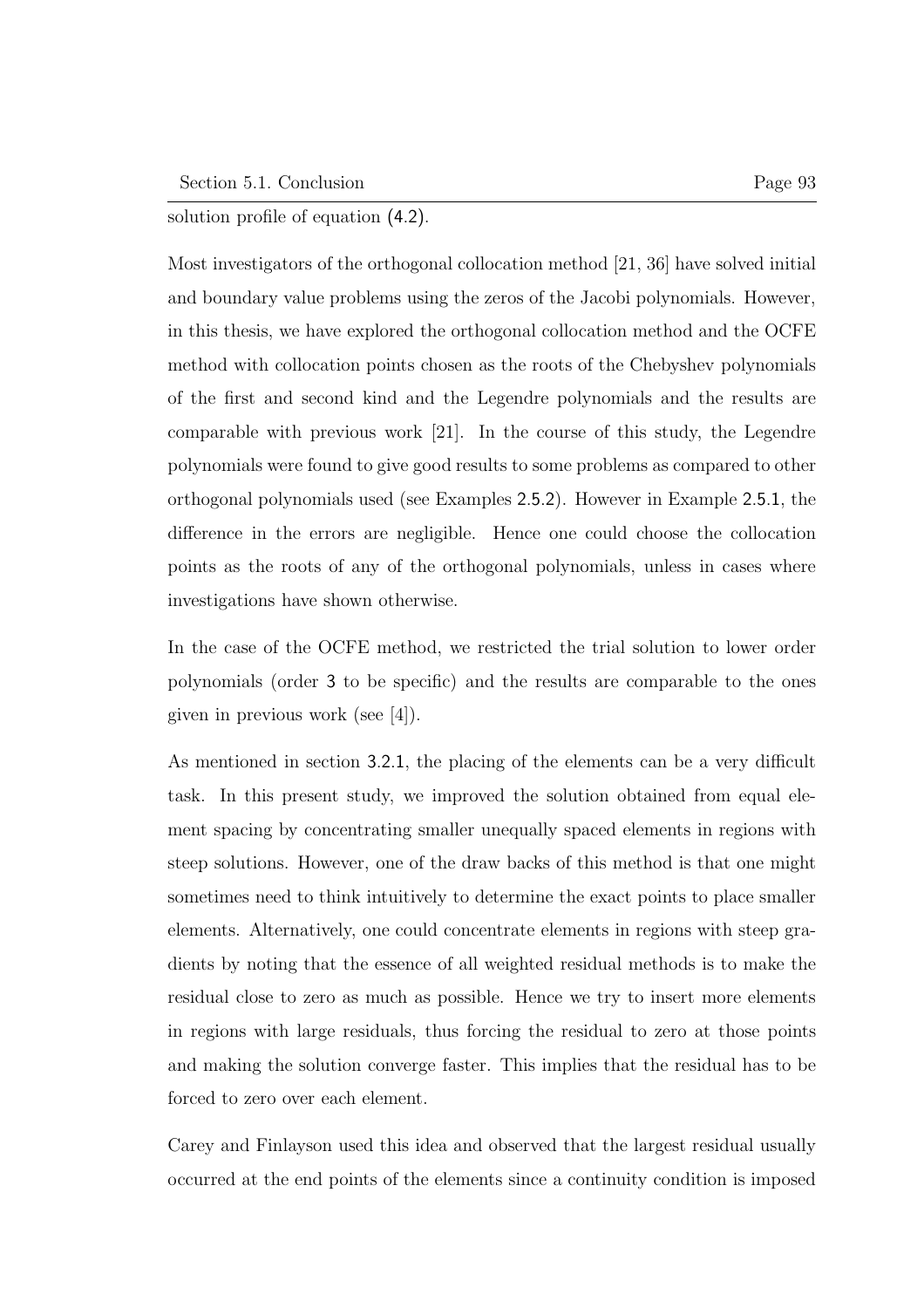at the nodes  $x_i$  ( $i = 2, 3, ..., N_e$ ), rather than setting the residual to zero. Thus they deduced that the function values at the end points of each element should be the criteria for inserting more elements rather than considering the residual on the whole domain which can be very cumbersome and expensive to implement. The function values at these end points are denoted by

$$
y_{N_e}(x_i), i \in I = \{1, 2, ..., N_e + 1\}.
$$
 (5.1)

Let  $\epsilon$  denote  $1/100_{th}$  of the difference between the maximum and minimum values obtained from (5.1), that is

$$
\epsilon = 0.01 \left( \max_{i \in I} y_{N_e}(x_i) - \min_{i \in I} y_{N_e}(x_i) \right). \tag{5.2}
$$

The absolute solution difference between consecutive end points, that is

$$
|y_{N_e}(x_i) - y_{N_e}(x_{i+1})|, i = 1, 2, ..., N_e,
$$
\n(5.3)

is compared with the value of  $\epsilon$  obtained from equation (5.2). If

$$
|y_{N_e}(x_i) - y_{N_e}(x_{i+1})| > \epsilon, \ i = 1, 2, ..., N_e,
$$
 (5.4)

then additional elements are inserted between  $x_i$  and  $x_{i+1}$ .

Notice that all the examples we looked at in this thesis already had known exact solutions. However in real situations, the exact solutions to differential equations might not be readily available. In such cases, we could resort to a similar approach given above for the placing of elements. We could also solve the problem by using equal element spacing h and denote the solution by  $y^1$ . We could then solve the problem using equal element spacing of  $\frac{1}{2}h$  and denote the solution by  $y^2$ . We could then check if  $||y^2 - y^1||_{\infty} < \epsilon$  for some predefined tolerance  $\epsilon$ . If not we could continue the process by halving the element spacing until the tolerance is met. There is much investigations which has to be done in the area of placement of elements.

There are so many other interesting aspects of orthogonal collocation which we have not been able to investigate in this thesis. Research has shown that the finite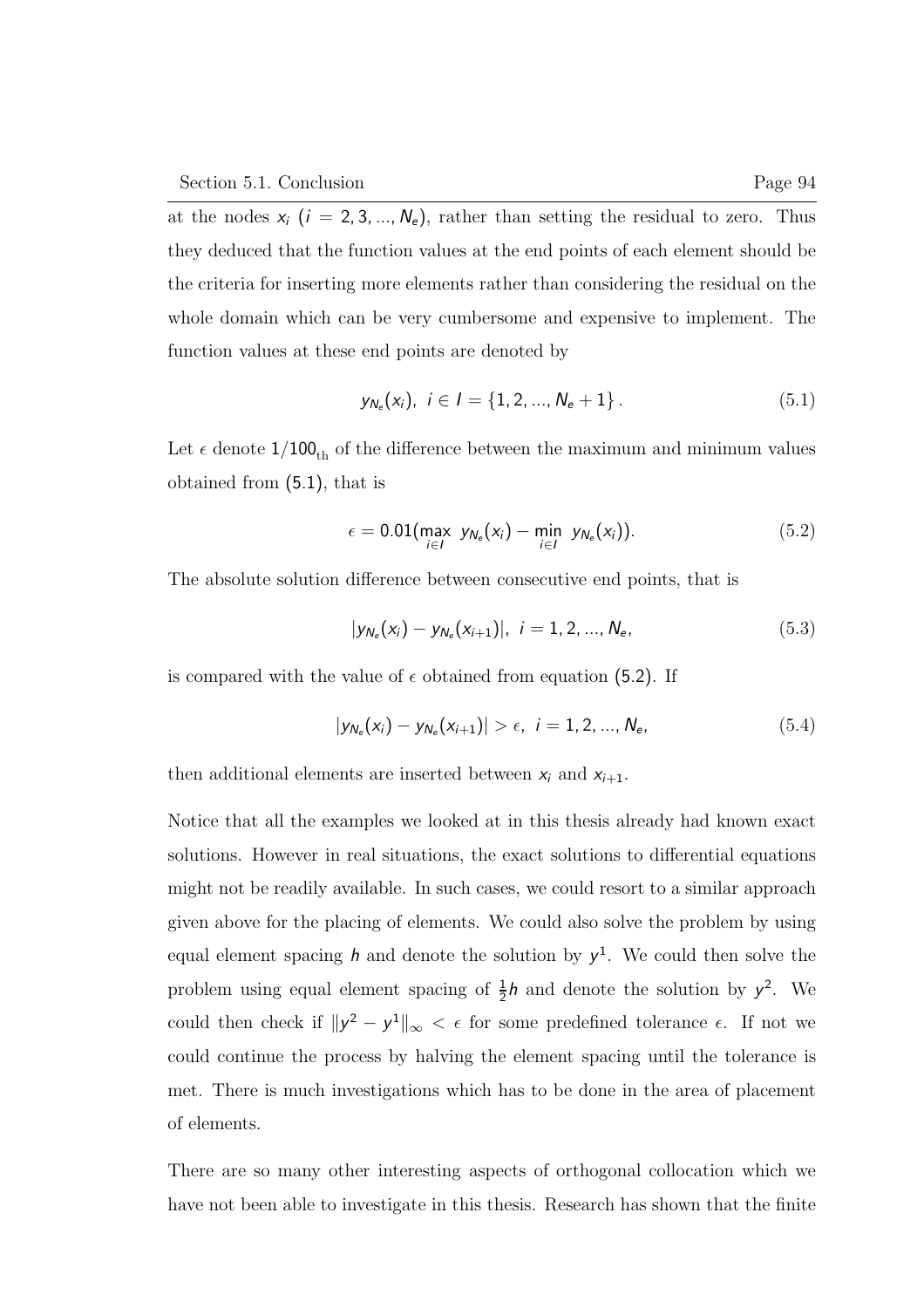element method handles partial differential equations over complex geometries and boundaries with relative ease [17, 10, 44, 48], unlike the finite difference method which is restricted to rectangular shapes. Thus a possible area of future research is the application of the OCFE method to higher dimensional problems. However, it should be noted here that the finite difference method also gives good results to some practical problems like computational fluid dynamics. One could also investigate the application of OCFE to non-linear PDE's as done by Ma and Guiochon [38] and also the spline collocation method as done by several investigators like Juha Anttila [33], Costabel, Saranen [15] and Greenwell-Yanik and Fairweather [29]. Spectral collocation is another interesting area which can be used to solve singular PDE's (see the work done by Huang and Sun [31]). Collocation using wavelet basis is another new area of research.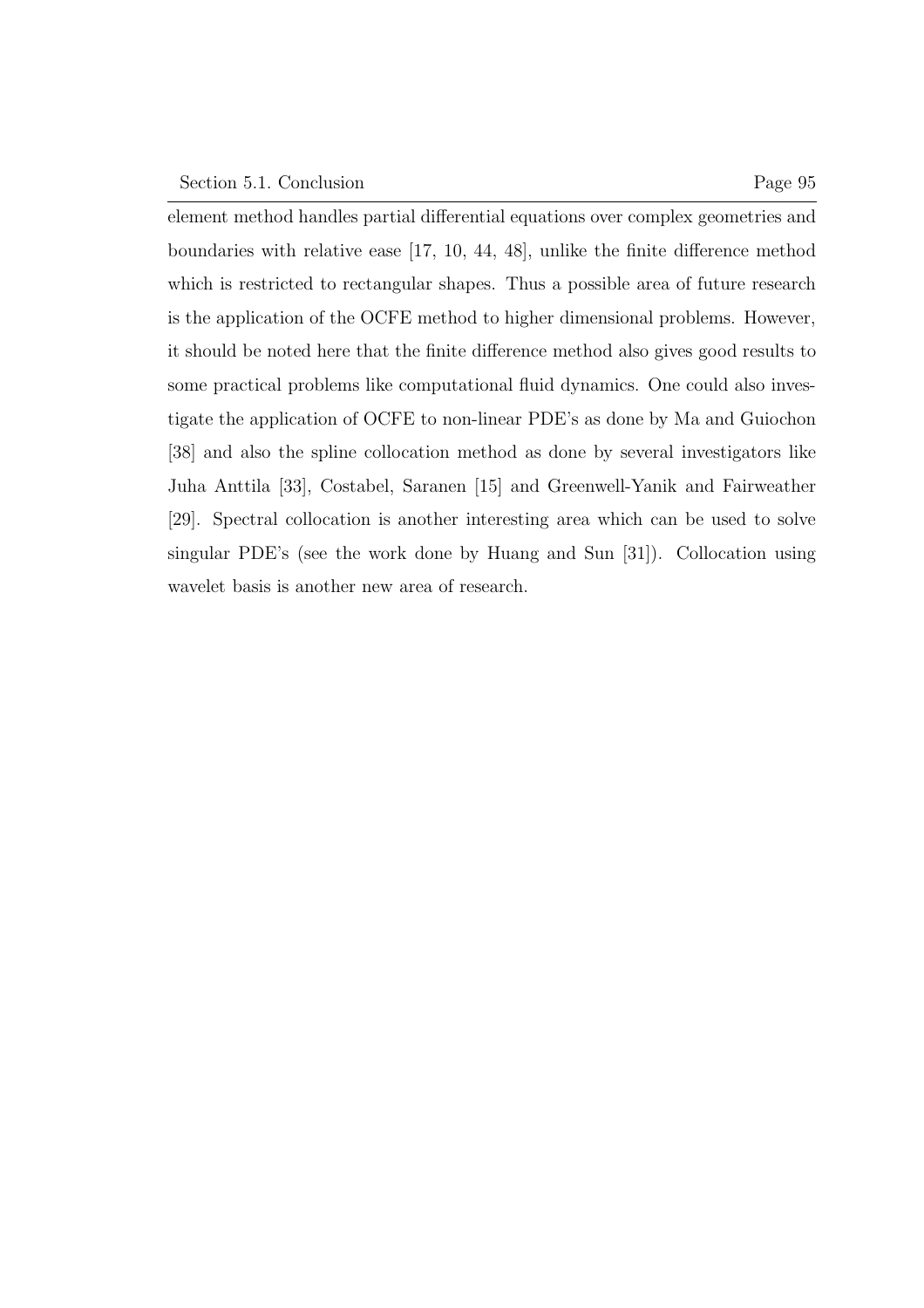#### References

- [1] Adomaitis R.A. and Lin Y., A Technique for Accurate Collocation Residual Calculations, Chem. Eng. J. **71** (1998),  $127 - 134$ .
- [2] Ames W.F. (1965), Nonlinear Partial Differential Equation in Engineering, Academic Press New York.
- [3] Arora S., Dhaliwal S.S. and Kukreja V.K. , Application of Orthogonal Collocation on Finite Elements for Solving Non-Linear Boundary Problems, Science Direct Appl. Math. Comput. 180 (2006), 516 − 523.
- [4] Arora S., Dhaliwal S.S. and Kukreja V.K., Solution of Two Point Boundary Value Problems Using Orthogonal Collocation on Finite Elements, Science Direct Appl. Math. Comput. **171**(1) (2005), 358 – 370.
- [5] Bartlett E.P. and Kendall R.M. (1968), R.M.NASA CR-1062.
- [6] Becker E.B., Carey G.F. and Oden J.T. (1981), Finite Elements- An Introduction, Prentice-Hall Englewood Cliffs.
- [7] Bickley W.G., Phil. Mag.  $32(7)$  (1941), 50 66.
- [8] Biezeno C.B. and Koch J.J., Ingenieur **38** (1923), 25 − 36.
- [9] Brenner H., The Diffusion Model of Longitudinal Mixing in Bed of Finite Length, Numerical Values, Science Direct, Chem. Eng. Sci. 17 (1962), 229− 243.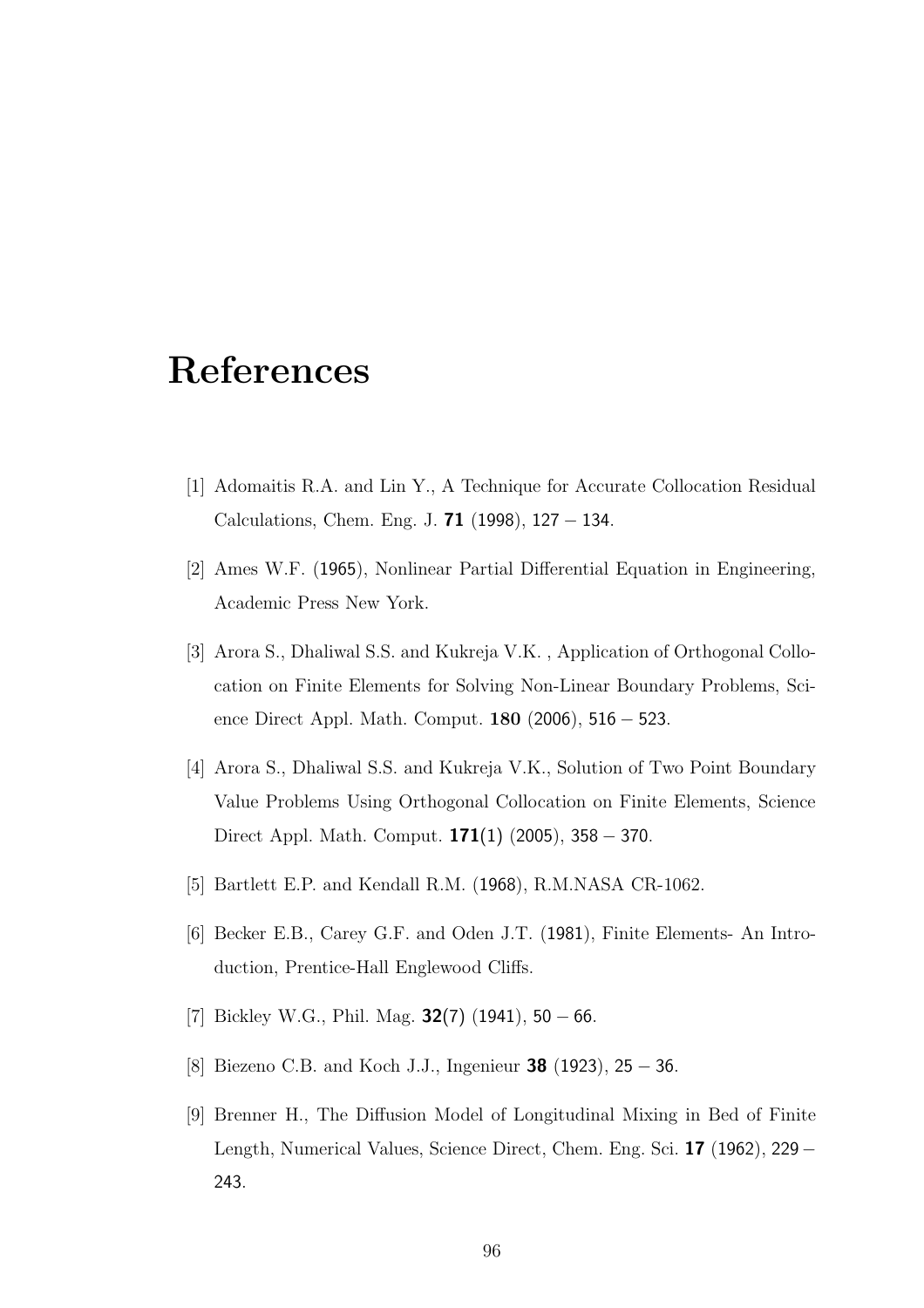- [10] Brenner S. and Scott R. (1994), Variational and Computational Methods, CRC Press, New York. The Mathematical Theory of Finite Element Methods Springer-Verlag.
- [11] Carey G.F. and Finlayson B.A., Orthogonal Collocation on Finite Elements, Science Direct Chem. Eng. Sci. 30 (1975), 587 − 596.
- [12] Carslaw H.S. and Jaeger J.C. (1959), Conduction of Heat in Solids 2nd ed., 114 − 120, 491 − 492, 494 − 496, Oxford University Press.
- [13] Clough R.W., Thoughts About the Origin of the Finite Element Method, Science Direct Finite Elem. Anal. Desig. 79 (2001), 2029 − 2030.
- [14] Clough R.W., Original Formulation of the Finite Elements, Science direct Finite Elem. Anal. Desig. **7** (1990),  $89 - 101$ .
- [15] Costabel M. and Saranen J., Spline Collocation for Convolutional Parabolic Boundary Integral Equations, ACM Numer. Math. **84** (2000),  $417 - 449$ .
- [16] Crandall S.H. (1956), Engineering Analysis, McGraw-Hill New York.
- [17] Daryl L. Logan (2006), A First Course in the Finite Element Method, 4th ed. Thomson Learning UK.
- [18] Duncan W.J. (1938), ARC R and M 1848.
- [19] Duncan W.J. (1937), ARC R and M 1798.
- [20] Fan L.T., Chen G.K.C. and Erickson L.E., Efficiency and Utility of the Collocation Methods in Solving the Performance Equations Flow Chemical Reactors with Axial Dispersion, Science Direct Chem. Eng. Sci. 26 (1971),  $379 - 387.$
- [21] Finlayson B.A. (1980), Nonlinear Analysis in Chemical Engineering, McGraw-Hill Inc. United States of America Chemical Engineering.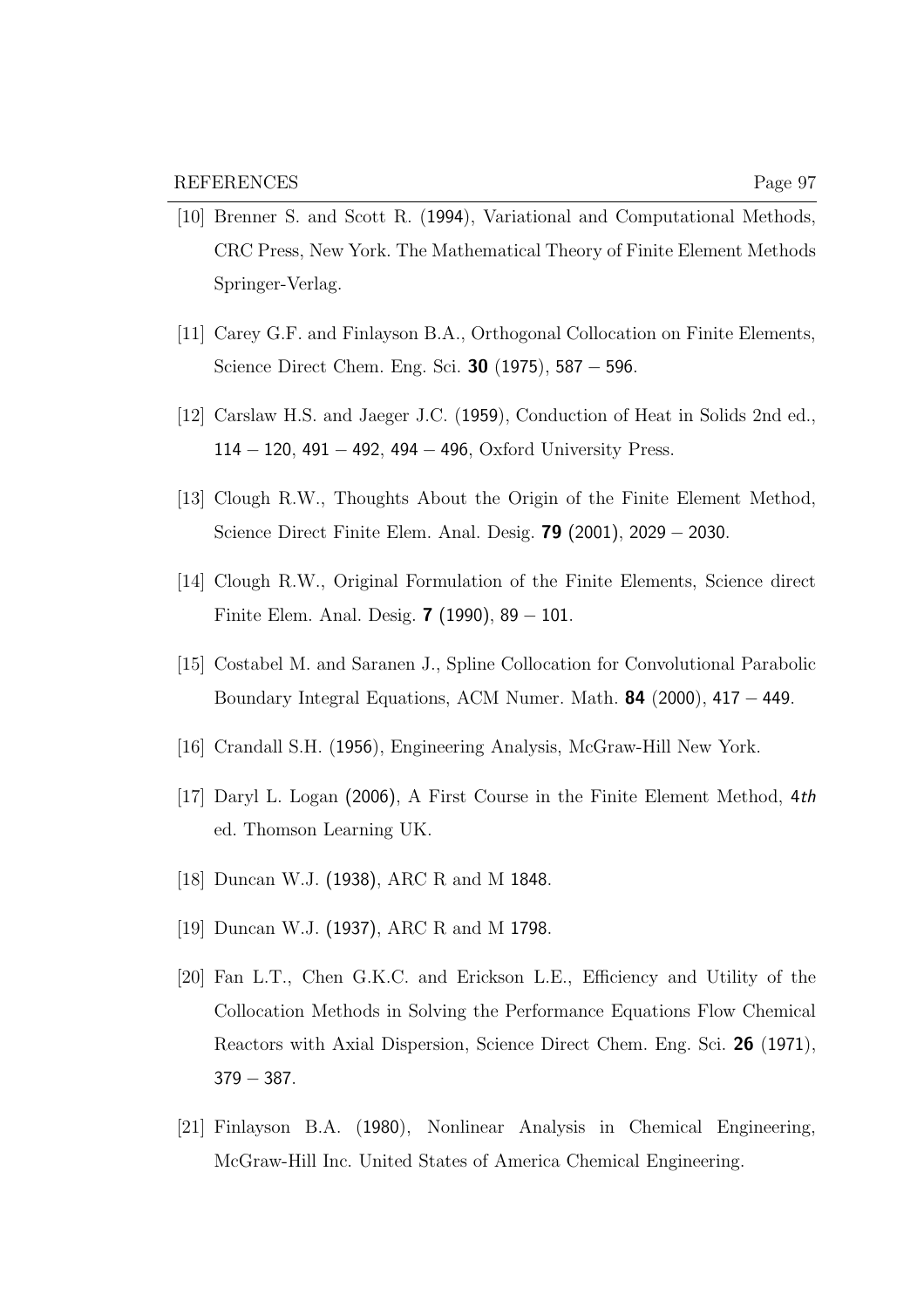- [22] Finlayson B.A. (1972), The Method of Weighted Residuals and Variational Principles, Academic Press New York.
- [23] Finlayson B.A. and Scriven L.E., App. Mech. Rev. **19** (1966), 735 748.
- [24] Frazer R.A., Jones W.P. and Skan S.W. (1937), ARC R and M 1799, Springer-Verlag New York Inc.
- [25] Fletcher C.A.J. (1984), Computational Galerkin Method, Springer-Verlag New York Inc.
- [26] Galerkin B.G., Vestnik Inzhenerov, Tech. 19 (1915), 897 − 908.
- [27] Grahs L.E. (1974), Washing of Cellulose Fibres, Analysis of Displacement Washing Operation, PhD Thesis, Chalmers University of Technology, Goteborg, Sweden.
- [28] Grandin H. (1991), Fundamentals of the Finite Element Method, Waveland Press, Waveland.
- [29] Greenwell-Yanik C.E. and Fairweather G., Analysis of Spline Collocation Methods for Parabolic and Hyperbolic Problems in Two Space Variables, SIAM Journal on Numerical Analysis 23(2) (1986), 282 − 296.
- [30] Hamming R.W., Numerical Methods for Scientist and Engineers. McGraw-Hill, New York 2nd ed. Dover reprint 1985; translated into Russian 41(6)  $(1973), 2333 - 2349.$
- [31] Huang W., Ma H. and Sun W., Convergence Analysis of Spectral Collocation Methods for a Singular Differential Equation, SIAM J. Appl. Numer. Math. 41(6)  $(2003)$ , 2333 – 2349.
- [32] Huang W.H. and Russell R.D., A Moving Collocation Method for Solving Time Dependent Partial Differential Equation, SIAM J.Appl. Numer. Math. **20** (1996),  $101 - 116$ .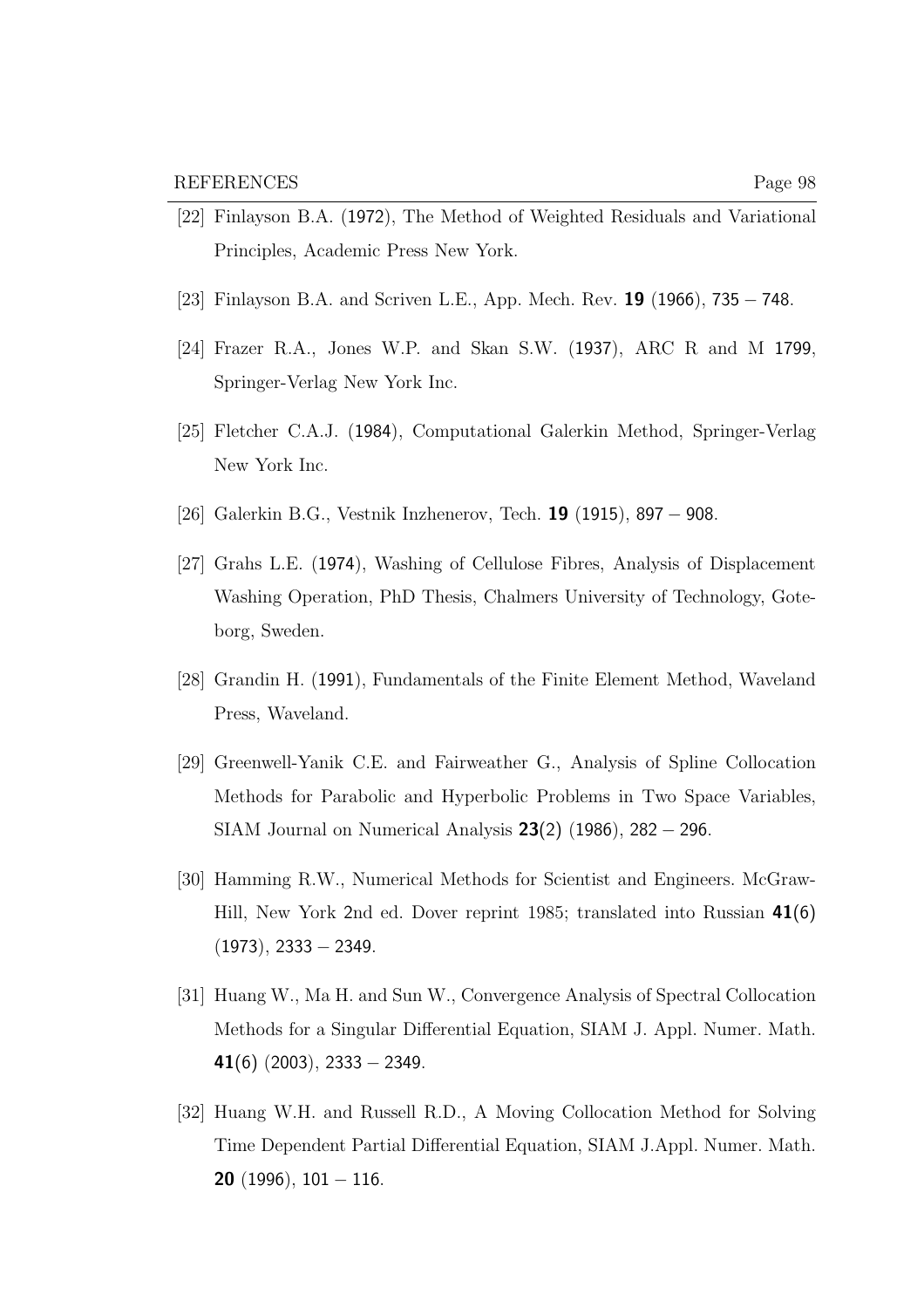- [34] Khalid Alhumaizi, A Moving Collocation Method for the Solution of the Transient Convection-Diffusion-Reaction Problems, Comput. and Appl. Mathematics **193** (2006), 484 − 496.
- [35] Kythe P. K. K. and Wei D. (2003), An Introduction to Linear and Nonlinear Finite Element Analysis, Birkhauser Verlag Basel.
- [36] Lefervre L., Dochain D., Feyo de Azevedo S. and Magnus A., Optimal Selection of Orthogonal Polynomials Applied to the Integration of Chemical Reactors, Science Direct Comput. Chem. Eng. 24 (2000), 2571 − 2588 .
- [37] Liu F. and Bhatia S.K. , Computational Efficient Solution Techniques for Adsorption Problems Involving Steep Gradients Bidisperse Particles, Science Direct Comput. Chem. Eng. 23 (1999), 933 − 943.
- [38] Ma Z. and Guiochon G., Application of Orthogonal Collocation on Finite Elements in the Simulation of Non-Linear Chromatography, Science Direct Comput. Chem. Eng. Sci. 15(6) (1991), 415 − 426.
- [39] Martin Avery Snyder (1966), Chebyshev Methods in Numerical Approximation, Prentice-Hall Englewood Cliffs, N.J.
- [40] Mathews J.H. and Kurtis D. Fink (2004), Numerical Methods Using Matlab, Person Education, Inc, New Jersey.
- [41] Michelsen M.L. and Villadsen J. (1980), Polynomial Solution of Differential Equations, Proceedings of the First Conference on Computer Aided Process Design Held at New Hampshire, July 6−11, 1980, Prentice Hall, Englewood Cliffs.
- [42] Michelsen M.L. and Villadsen J. (1978), Solutions of Differential Equation Models by polynomial Approximation, Prentice Hall, Engelwood Cliffs, New Jersey.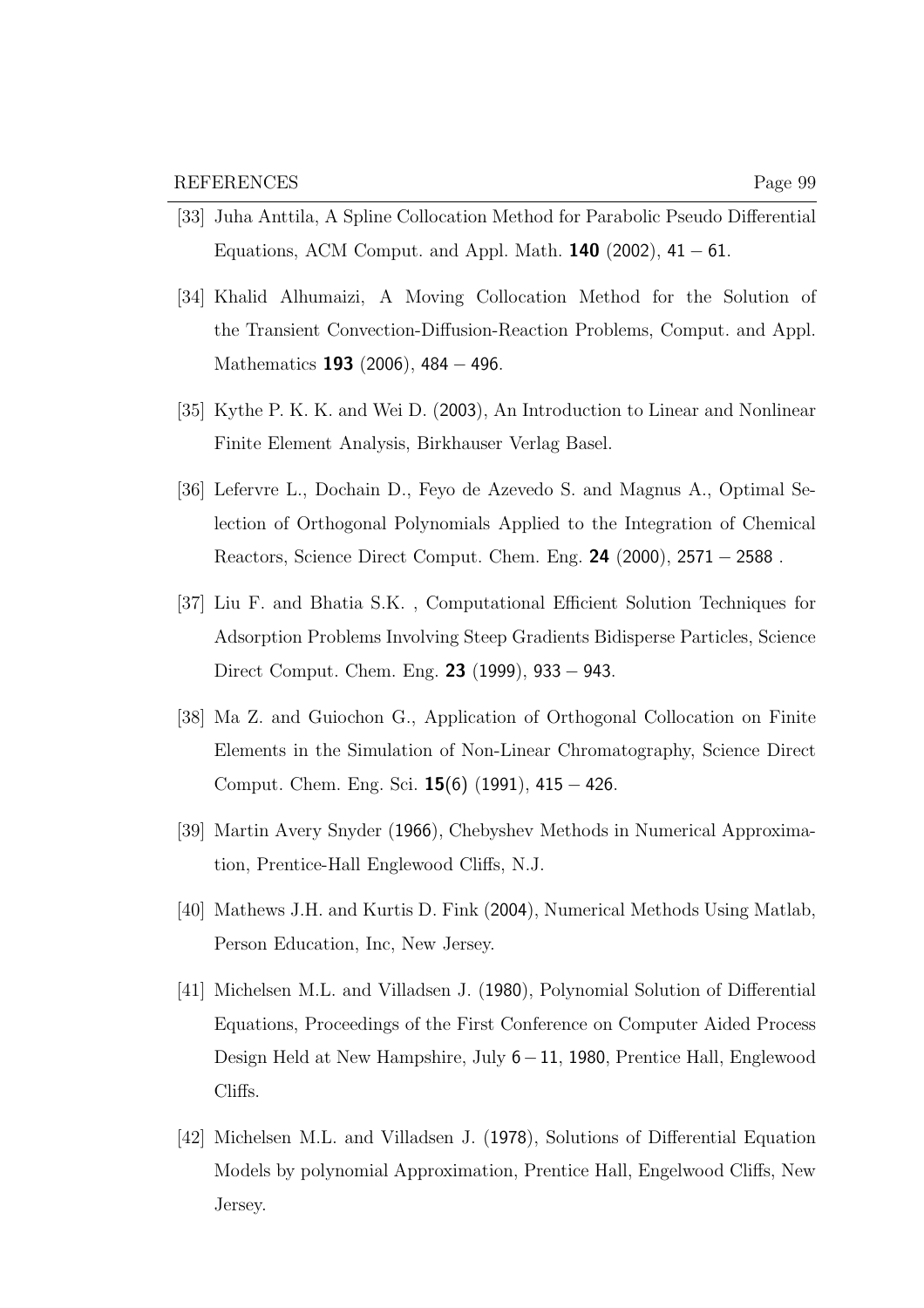- [43] Michelsen M.L. and Villadsen J., A Convenient Computational Procedure for Collocation Constants, Science Direct Chem. Eng. Sci. 4 (1971), 64−68.
- [44] Morton K.W. (1991), Lecture Notes on Finite Element Methods, Oxford University Computing Laboratory.
- [45] Moustafa Soliman A., Khalid Alhumaizi (2004), An Efficient Collocation Method for Diffusion-Convection Problems with Chemical Reactors, King Saud University Press, Saudi Arabia.
- [46] Murphy J.D., AIAA J. **15** (1977), 1307 − 1314.
- [47] Murray R. Spiegel (1971), Advanced Mathematics for Engineers and Scientists, McGraw-Hill Inc, Great Britain.
- [48] Norrie D. H. and De Vries G. (1978), An Introduction to Finite Element Analysis, Academic Press, New York-London.
- [49] Onah S.E, Asymptotic Behavior of the Galerkin and the Finite Element Collocation Methods for a Parabolic Equation, Science Direct Appl. Math. Comput. **127** (2002), 207 – 213.
- [50] Owen D. R. J. and Hinton, E. (1980), A Simple Guide to Finite Element, Pineridge Press, Swansea.
- [51] Pallone A. J., Aero. Sci. 28 (1961), 449 − 456.
- [52] Panton R. Z. and Salle H. B., Computers and Fluids 3 (1975), 257 − 269.
- [53] Paterson W.R. and Cresswell D.L., A Simple Method for the Calculation of Effectiveness Factor, Chem. Eng. Sci. 26 (1971), 605 − 616.
- [54] Prenter P.M. and R. D. Russell, Orthogonal Collocation for Elliptic Partial Differential Equations, SIAM Numerical Analysis  $13(6)$  (1976), 923 – 939.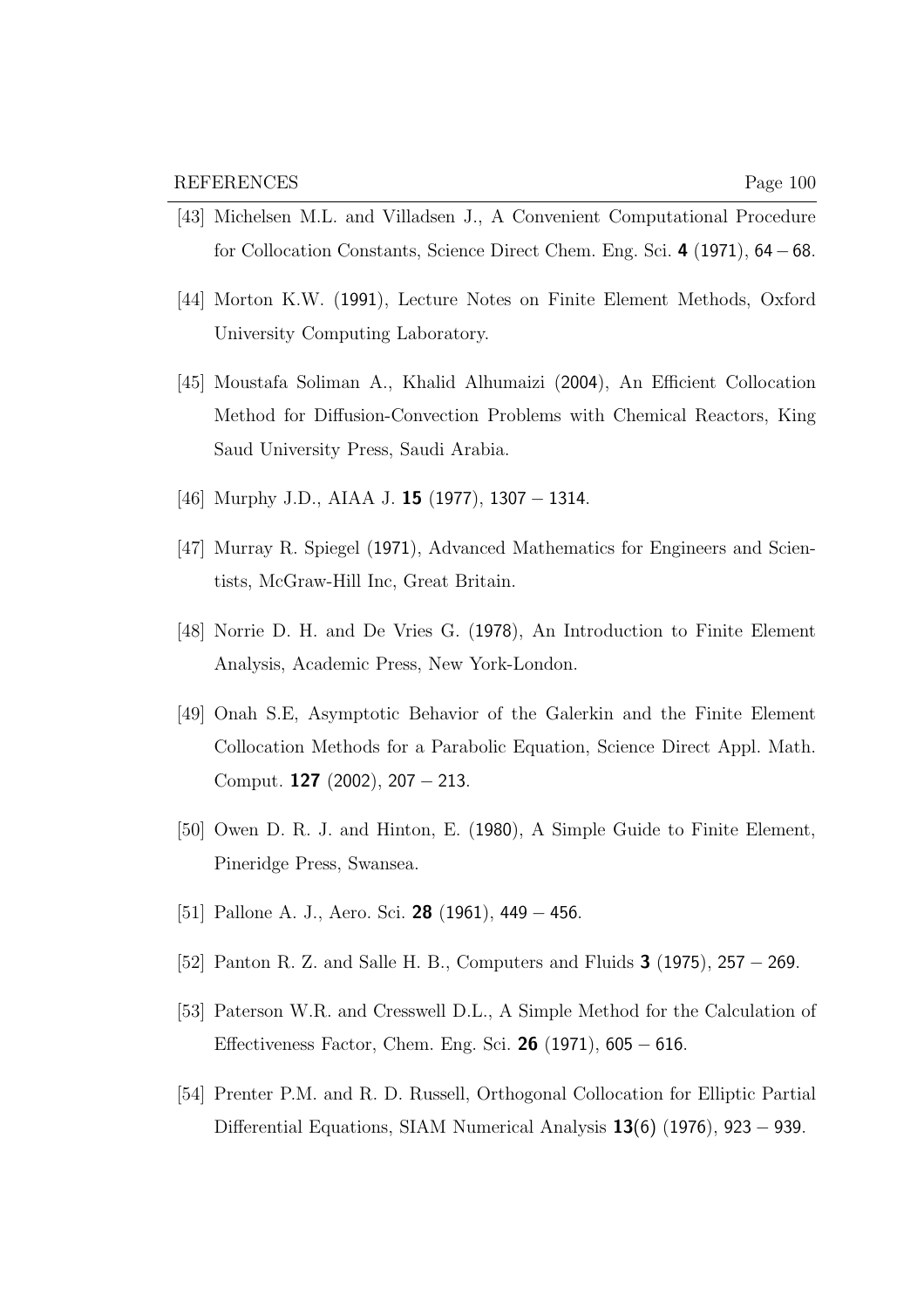- [55] Raghavan N.S. and Ruthven D.M., Numerical Simulation of the Fixed Bed Adsorption Column by the Method of Orthogonal Collocation, Science Direct **29(6)** (1983), 922  $-$  925.
- [56] Ramachandran P.A. and Dudukovic M.P., A Moving Finite Element Collocation Method for Transient Problems with Steep Gradients, Chem. Eng. Sci. 39(7/8) (1984), 1321 − 1324.
- [57] Rao C.R., Toutenburg H., Fieger A., Heumann C., Nittner T. and Scheid S. (1999), Linear Models: Least Squares and Alternatives, Springer Series in Statistics.
- [58] Reddy, J. N. (2005), An Introduction to the Finite Element Method, McGraw-Hill Book Co. New York.
- [59] Richard G. Rice and Duong D. Do (1995), Applied Mathematics and Modeling for Chemical Engineers, John Wiley and sons Inc. Canada.
- [60] Richard L. Burden, J. Douglas Faires (2001), Numerical Analysis (7th ed.), Wadsworth Group. Books, Youngstown State University.
- [61] Ruthven D.M. (1984), Principles of Adsorption and Adsorption Process, Wiley-Inter Science Publication, New York.
- [62] Seferlis P., Hrymak A.N., Adaptive Collocation on Finite Elements Model for the Optimization of of Multistage Distillation Units, Science Direct Chem. Eng. Sci. 49(9) (1994), 1369 − 1382.
- [63] Schetz J.A., J. Appl. Mech. **30** (1963), 263 268.
- [64] Shampil L.F., Gladwell L., Thompson S. (2003), Solving ODEs with MAT-LAB, Cambridge University Press.
- [65] Shirashi F., Highly Accurate Solution of the Axial Dispersion Model Expressed in S-system Canonical Form by Taylor Series Method, Chem. Eng. J. 83  $(2003)$ , 175 – 183.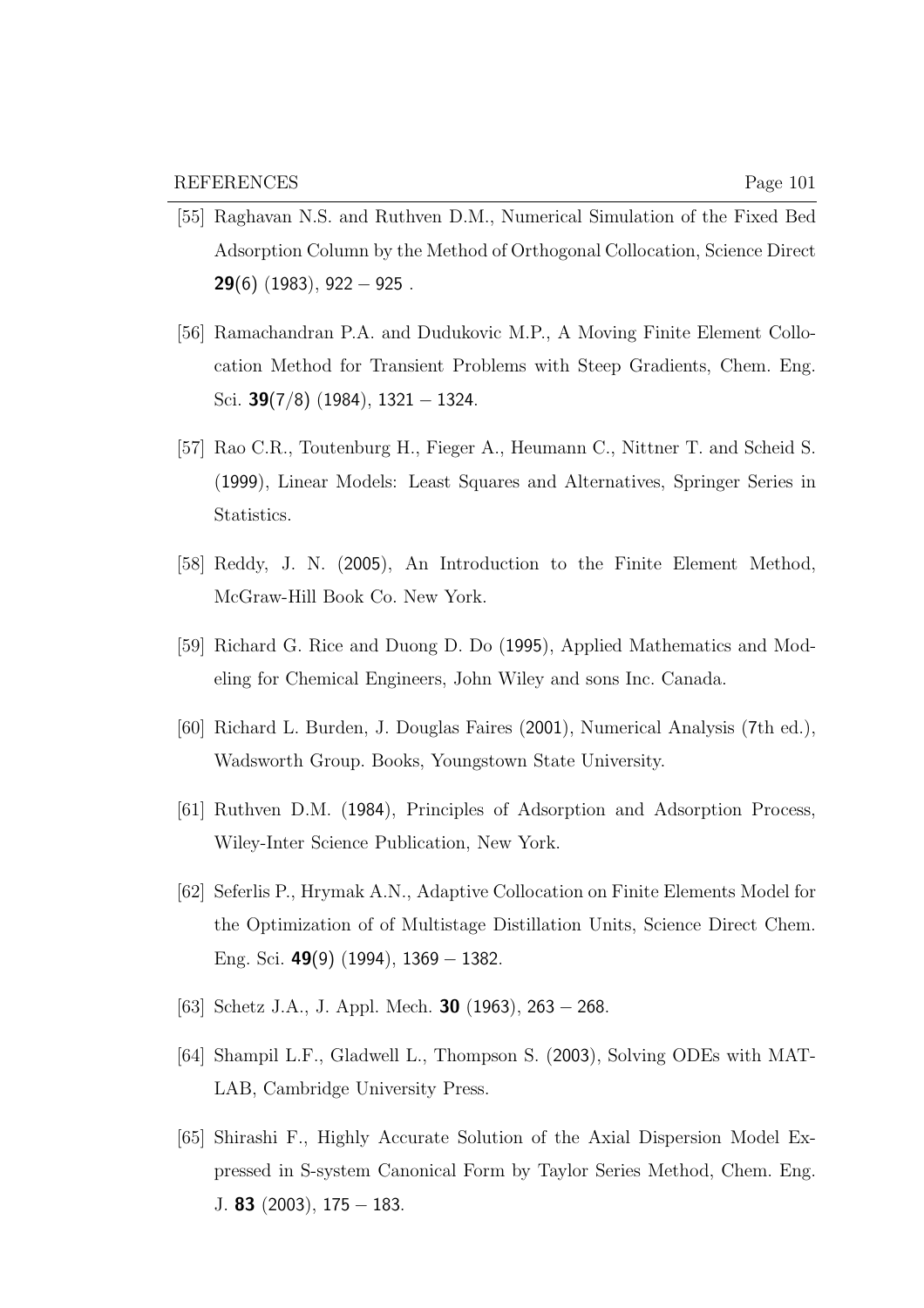- [66] Smith G. N. (1971), An Introduction to Matrix and Finite Element Methods in Civil Engineering, Applied Science Publ. London.
- [67] Soliman M.A. (2004), The Method of Orthogonal Collocation, King Saud University Press, Saudi Arabia.
- [68] Sridhar P., Implementation of the One Point Collocation Method to an Affinity Packed Bed Model, Indian Chem. Eng. Sec.  $41(1)$  (1999), 39 – 46.
- [69] Stewart W.E, Levien K.L. and Stewart M., Simulation of Fractionation by Orthogonal Collocation Method, Science Direct Chem. Eng. Sci. 40(3)  $(1985), 409 - 421.$
- [70] Thamban Naira M. and Sergei V. Pereverzevb, Regularized Collocation Method for Fredholm Integral Equations of the First Kind, Journal of Complexity  $23(4-6)$  (2007), 454 – 467.
- [71] Vichnevetsky R., IEEE Trans. Comp.  $C 18$  (1969), 499 512.
- [72] Villadsen J. and Stewart W.E., Solution of Boundary Value Problems by Orthogonal Collocation, Science Direct Chem. Eng. Sci. 22 (1967), 1483 − 1501.
- [73] Villadsen J. and Sorensen J.P., Solution of of Parabolic Partial Differential Equations by a Double Collocation Method, Science Direct Chem. Eng. Sci. 24 (1969), 1337 − 1349.
- [74] Viviand H. and Ghazzi W., La Recherche Aerospatiale  $1974 5$  (1974), 5,  $247 - 260$ .
- [75] Walter Wunderlich and Walter D.Pilkey (2002), Mechanics of Structures, Variational and Computational Methods, 2nd ed.
- [76] Wolberg J. (2005), Data Analysis Using the Method of Least Squares: Extracting the Most Information from Experiments, Springer.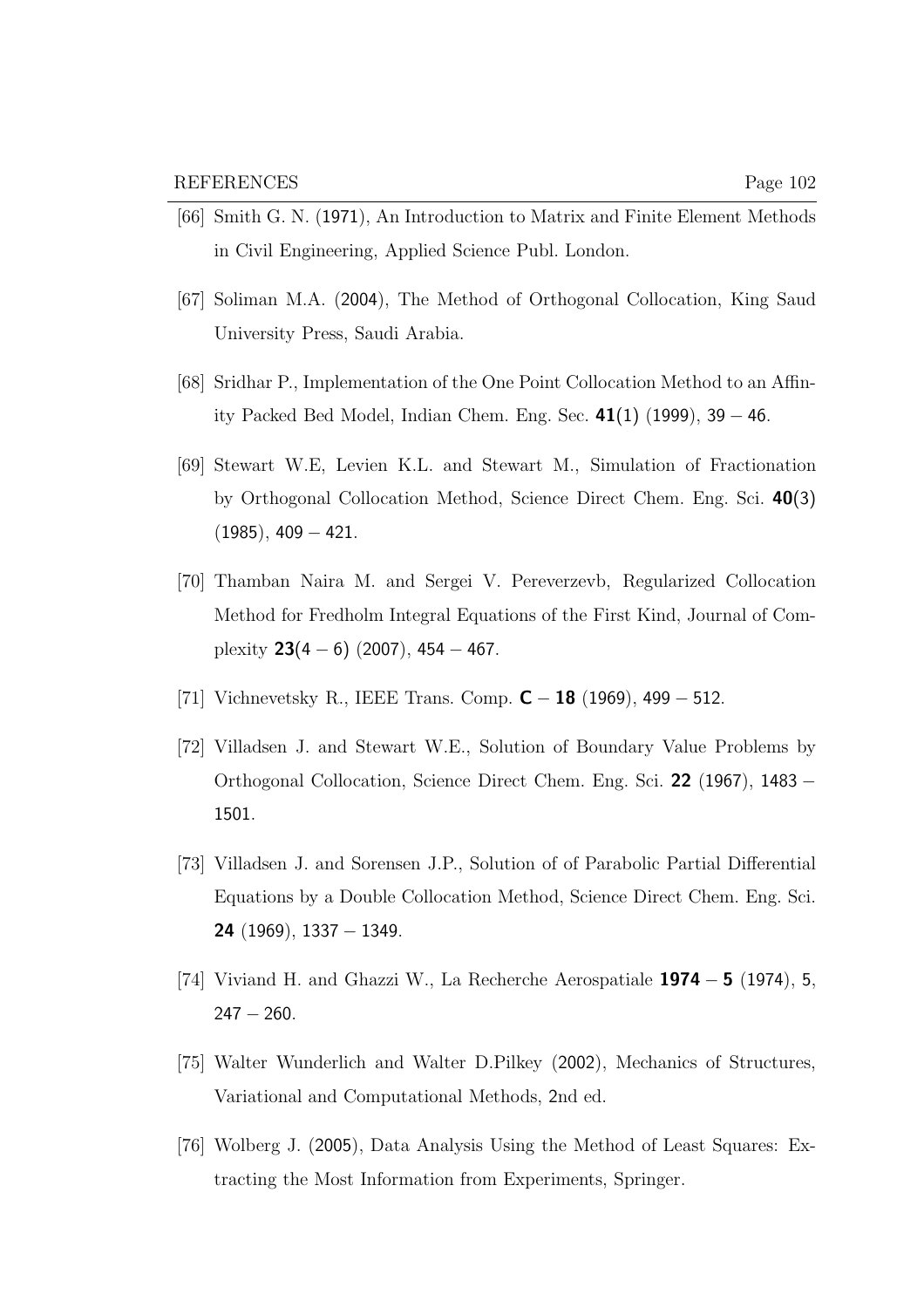[77] Yamada H., Rept. Res. Inst. Fluid Eng. Kyushu Univ. 4 (1948), 27 − 42.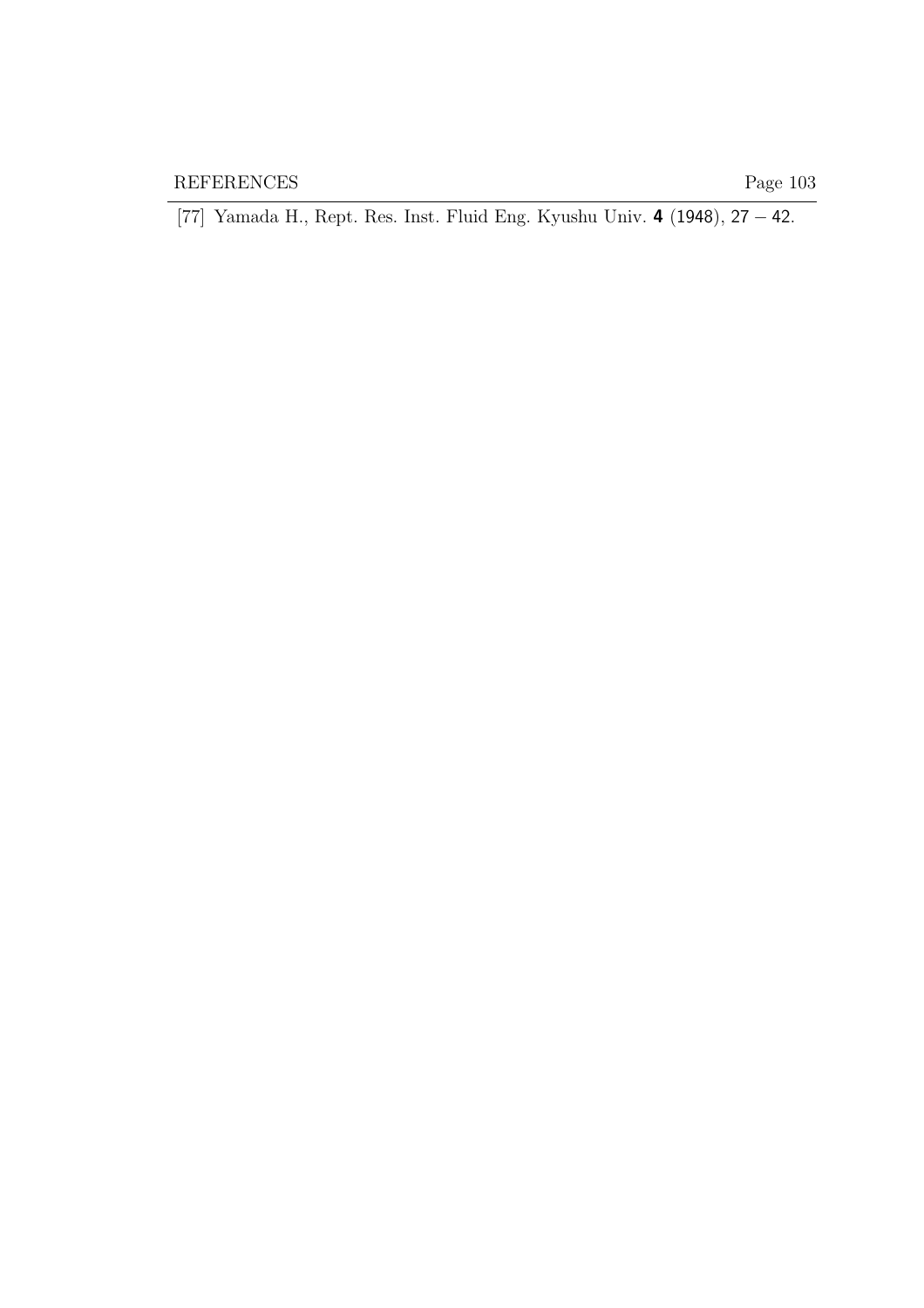# Appendix A

# Programme for Example 2.5.1

```
% Specifying the order, m of the polynomial
clear all
for m = 3:1:6n=m-1;
nn=m+1;
h=0.001;
v=1;
v2=v*v;
p=10;
j=n:-1:1;
% Commnent the one that is not applicable
% Shifted roots of T_m-1
xin(n+1-j) = 0.5 * (cos((2 * j-1) * pi/(2*n)) + 1)% Shifted roots of U_m-1
 col(n+1-j)= 0.5*(cos((j*pi)/(n+1))+1)% Shifted roots of P_m-1
% Replace all fact with factorial
xi=zeros(n+1,1);if mod(n, 2) == 0;
    for P=0:2:n;
```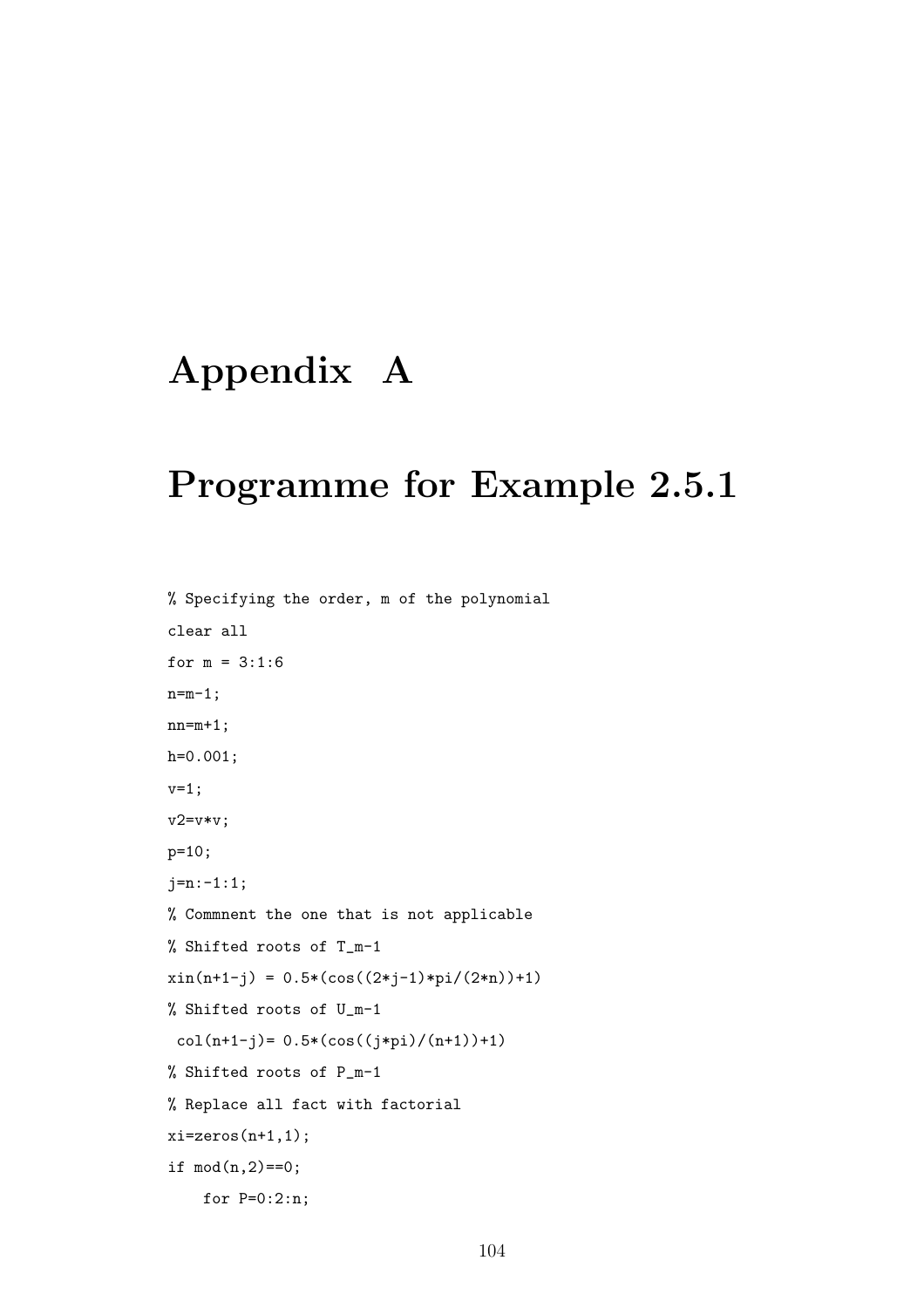```
np1=(n-P)/2;
        np2=(n+P)/2;
        np3=n+P;
        \verb|xi(n+1-P)=(-1)^n\verb|np1*factor(np3)/(fact(np2)*fact(np1)*fact(P));end
else
    for P=1:2:n;
        np1=(n-P)/2;np2=(n+P)/2;
        np3=n+P;
        xi(n+1-P)=(-1)\hat{m}1*fact(np3)/(fact(np2)*fact(np1)*fact(P));end
end
xii=xi/max(xi);
y=roots(xii);
col=sort(y);
col=(col+1)/2;% Collocation points
col=[0 col 1];
% Interpolation points
xin=[0 xin 1];
x= xin;
% Boundary conditions
y1=0;ynn=1;
% Divisors of the Lagrange polynomials
for j=1:nn;
    prod=1.0;
    for k=1:nn;
    if(k^{\sim}=j);prod=prod*(xin(j)-xin(k));else prod=prod*1;
    end
```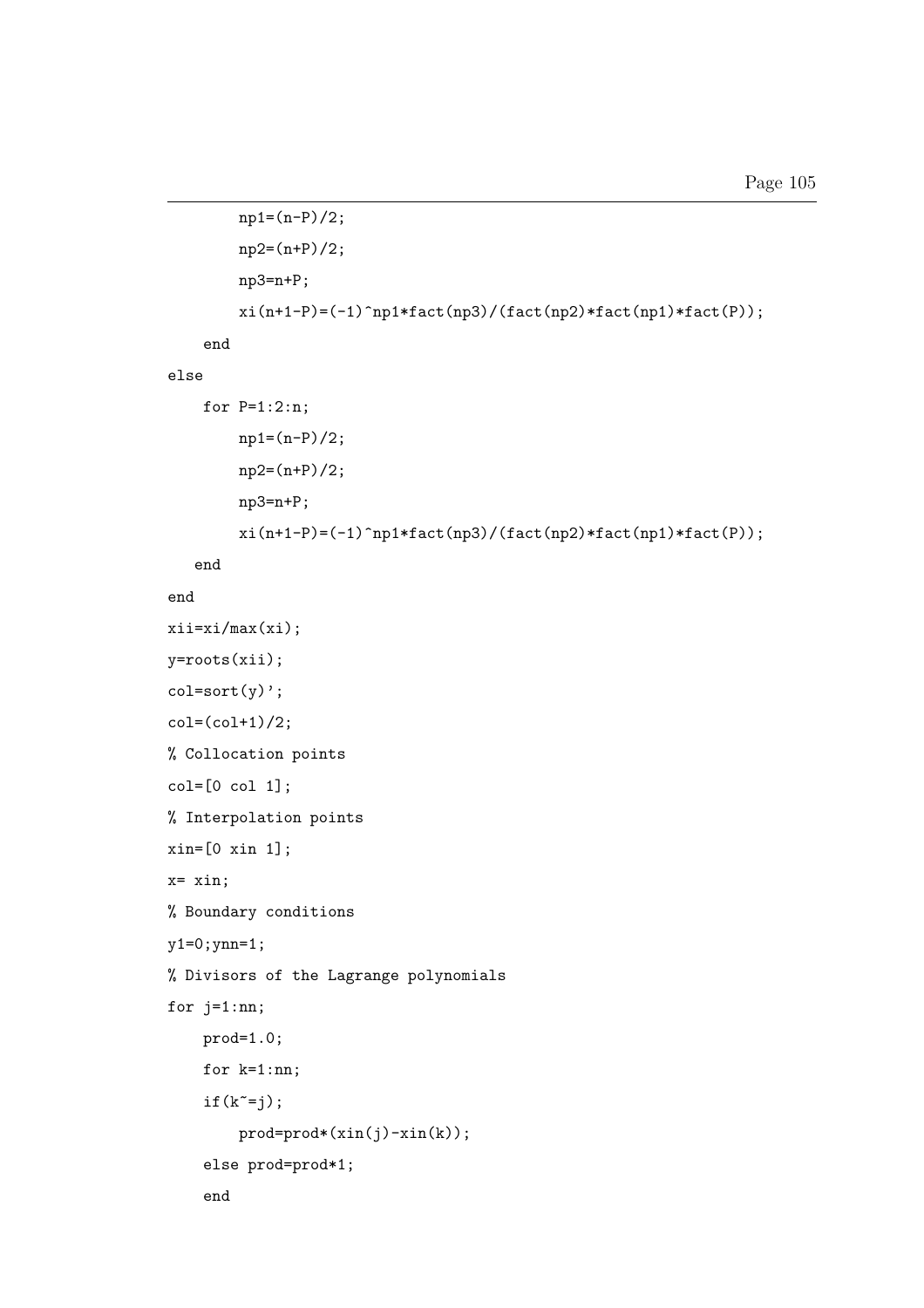```
end
    d(j)=prod;
end
h=0.001;
% Evaluating the Lagrange polynomials at x
for j=1:nn;
    prod=1.0;
    for k=1:nn;
    if(k^=j);prod=prod.*(x-xin(k));
    else prod=prod.*1;
    end
    end
    l(:,j)=\text{prod}/d(j);end
\mathbf{1}xh=x+h;
% Evaluating the derivatives of the Lagrange polynomials
for j=1:nn;
    prod=1.0;
    for k=1:nn;
    if(k^{\sim}=i);prod=prod.*(xh-xin(k));
    else prod=prod.*1;
    end
    end
    lh(:,j)=\text{prod}/d(j);end
xhh=x-h;
for j=1:nn;prod=1.0;
    for k=1:nn;
```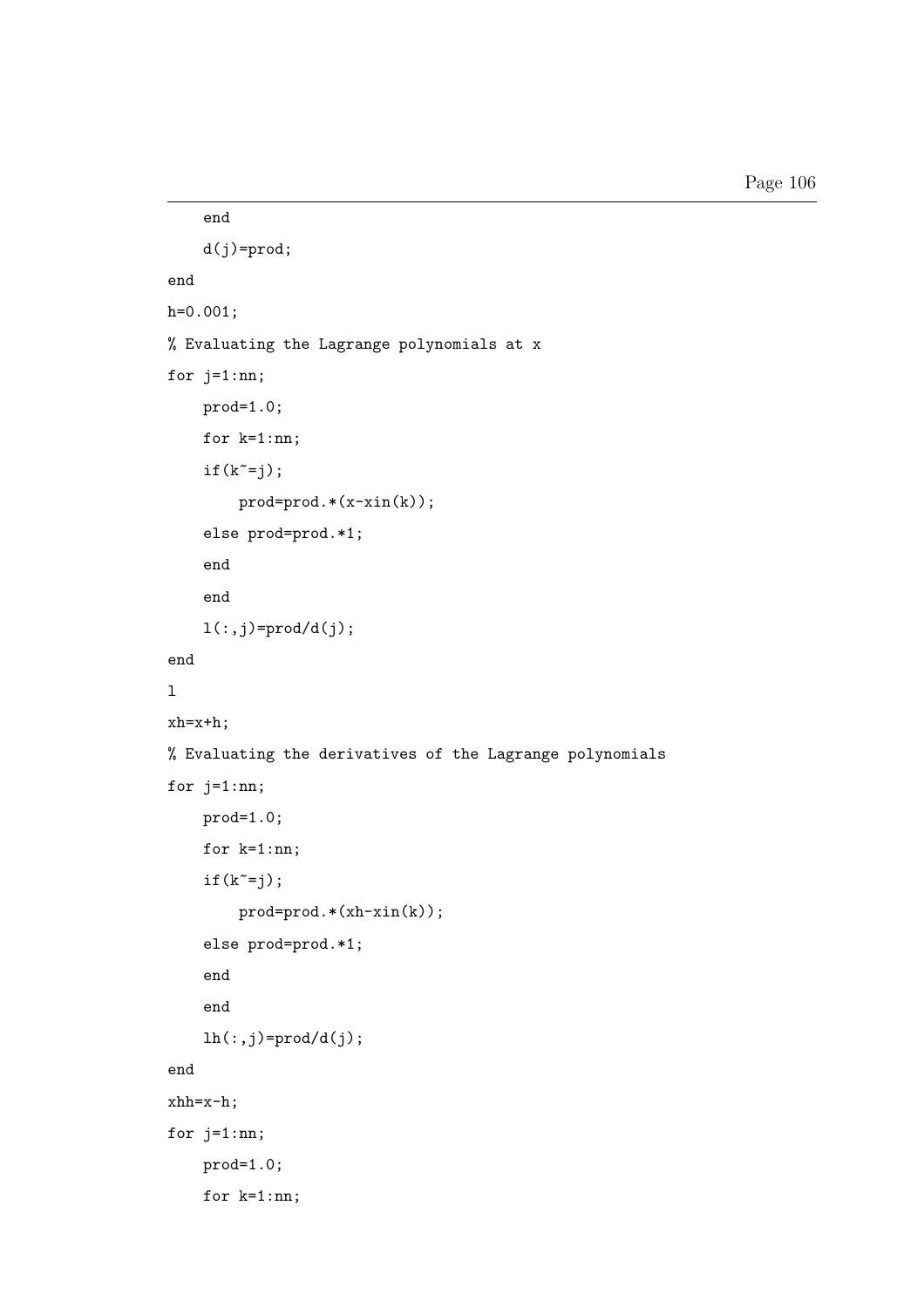```
if(k^=j);prod=prod.*(xhh-xin(k));
    else prod=prod.*1;
    end
    end
    lhh(:,j)=prod/d(j);end
dl=(lh-lhh)/(2*h);dd1=(1h+1hh-2*1)/(h*h);% Assigning the matrix elements
for i=2:m;
% for i= 1:nn;
    for j=1:nn;
        a(i,j)=ddl(i,j)+dl(i,j)-p^2*l(i,j);end
    b(i)=0;end
b(1)=y1;b(nn)=ynn;b=b;
for j=1:nn;
    a(1,j)=d1(1,j);a(nn,j)=l(nn,j);end
c=a\backslash b;
% Evaluating the approximate solution
f=101;
t =linspace(0, v, f)';
size(t);
tp=2*t/v-1;
for j=1:nn;
```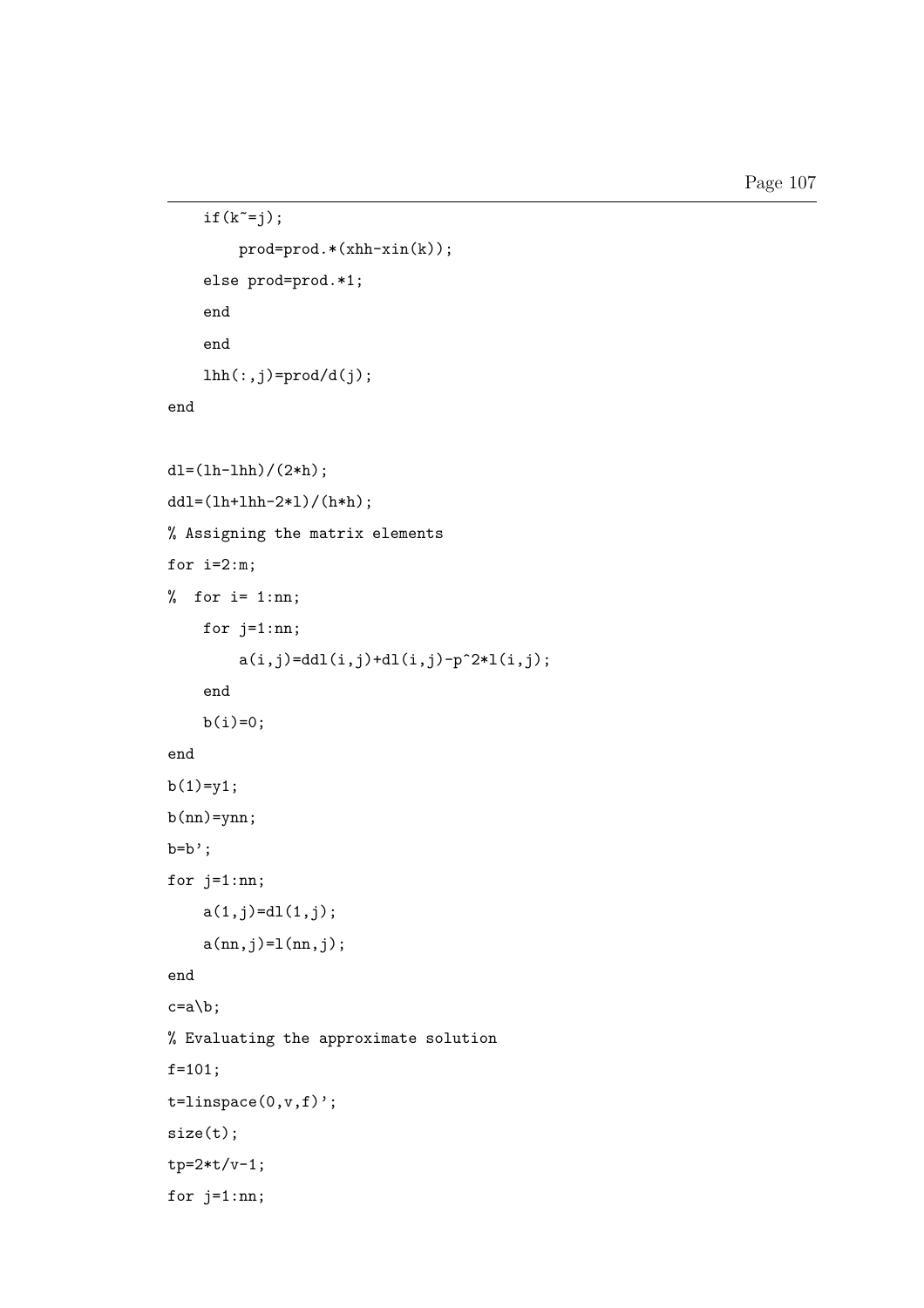```
prod=1;
    for k=1:nn;
    if(k^{\sim}=j);prod=prod.*(t-xin(k));
    else prod=prod.*1;
    end
    end
    lp(:,j)=prod/d(j);end
yaprox=lp*c;m;
% Exact solution
r = sqrt(4.*p.^2+1)./2;
yexact = (exp(1./2-t./2).*(2.*r.*cosh(r.*t)+...sinh(r.*t))./((2.*r.*cosh(r))+sinh(r);
% Plotting the solutions
plot(t,yexact);
hold on
plot(t,yaprox);
xlabel('Distance, x')
ylabel('Solution')
% Plotting the errors
% plot(t, (y - yapp));clear all;
hold on
end
```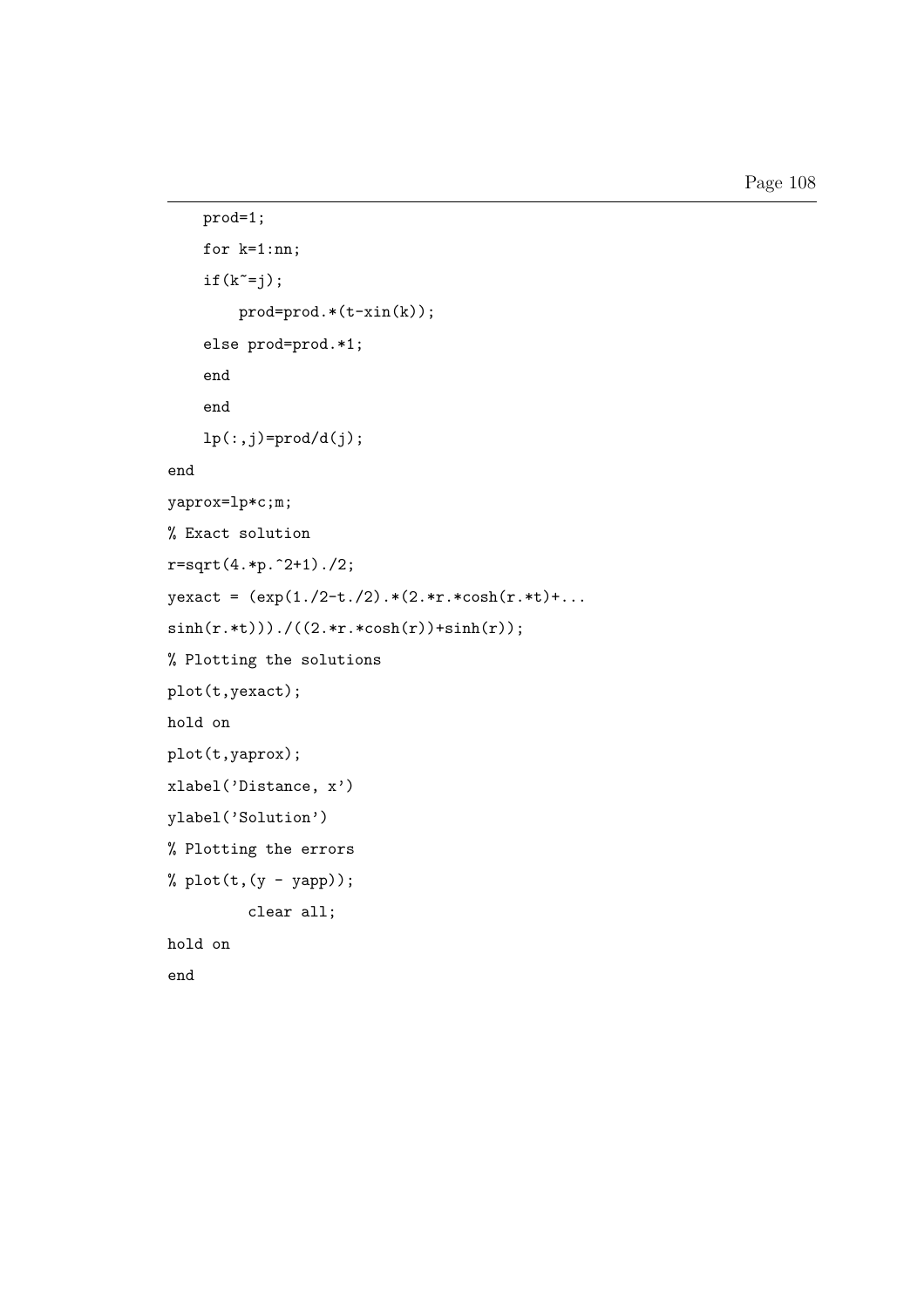# Appendix B

## Programme for Example 2.5.2

% Specifying the order, m of the polynomial clear all for  $m = 4:2:10$ ;  $n=m-1$ ;  $nn=m+1;$ h=0.001; v=3.5; r=101; v2=v\*v; j=n:-1:1; % Comment the one that is not applicable % Roots of T\_m-1  $xin(n+1-j) = cos((2+j-1)*pi/(2*n));$ % Roots of the U\_m-1  $col(n+1-j) = cos((j*pi)/(n+1));$ % Roots of P\_m-1 % Replace all fact with factorial  $xi=zeros(n+1,1);$ if  $mod(n, 2) == 0;$ for p=0:2:n;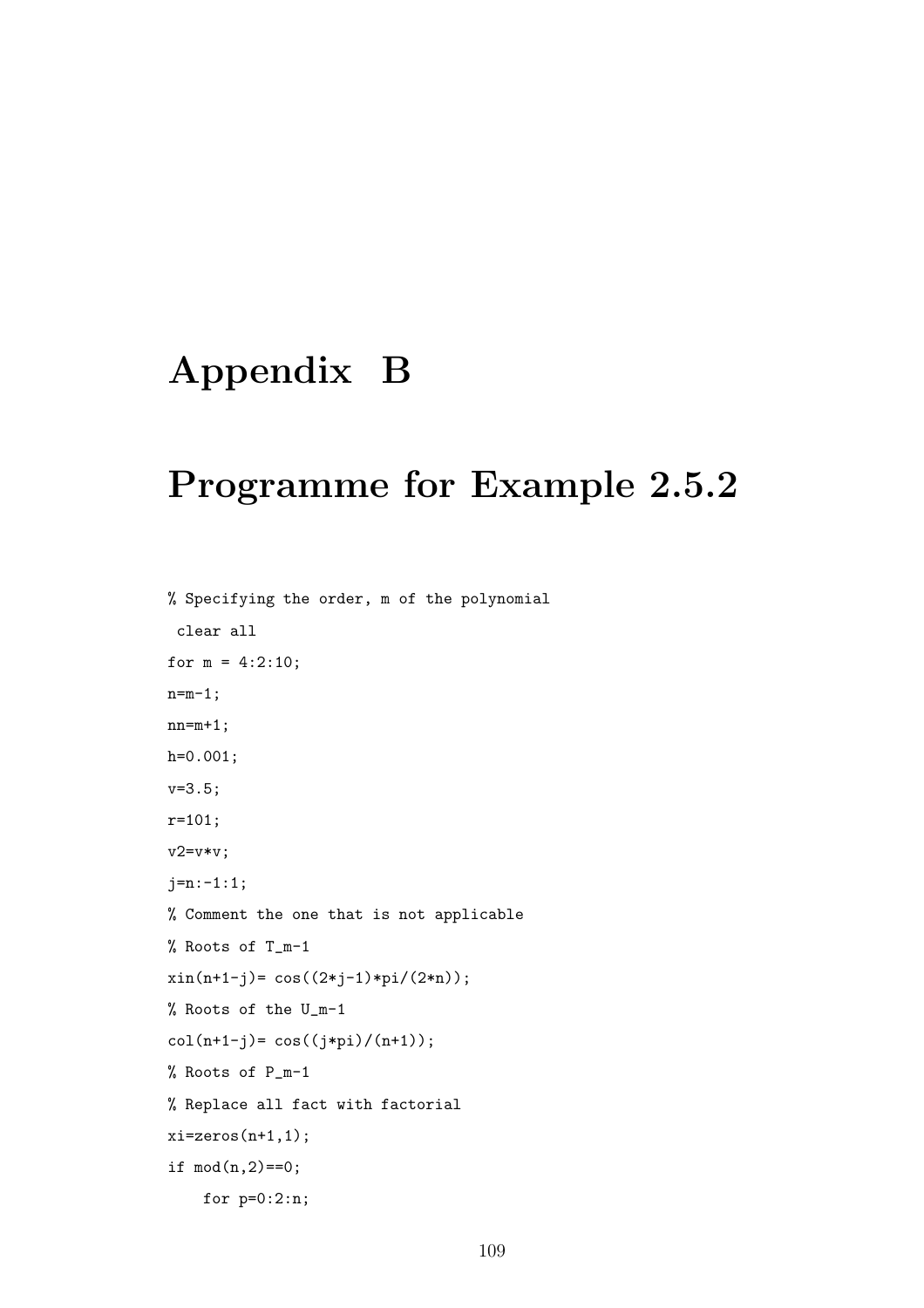```
np1=(n-p)/2;
        np2=(n+p)/2;
        np3=n+p;
        \verb|xi(n+1-p)=(-1)^np1*fact(np3)/(fact(np2)*fact(np1)*fact(p));end
else
    for p=1:2:n;
        np1=(n-p)/2;
        np2=(n+p)/2;
        np3=n+p;
        xi(n+1-p)=(-1)\hat{m}1*fact(np3)/(fact(np2)*fact(np1)*fact(p));end
end
xi=xi/max(xi);
y=roots(xi);
col=sort(y);
col=[-1 col 1];% Interpolation points
xin = [-1 xin 1];% The collocation points
x = col;% Boundary conditions
y1=0; ynn = (0.5*v2+v)*exp(-3*v);% Defining the divisors of Lagrange polynomials
for j=1:nn;
    prod=1.0;
    for k=1:nn;
    if(k^{\sim}=j);prod=prod*(xin(j)-xin(k));
    else prod=prod*1;
    end
    end
```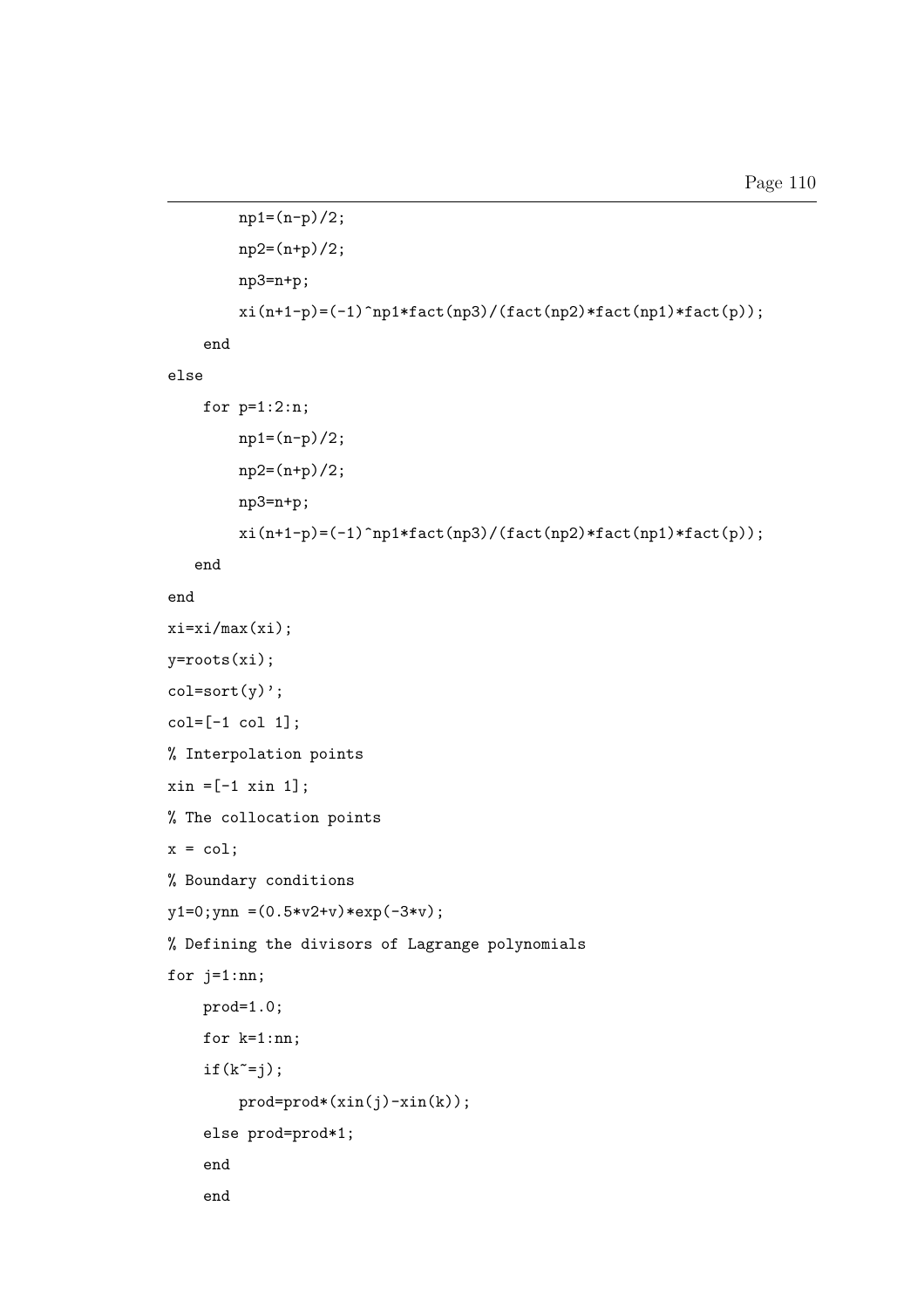```
d(j)=prod;
end
h=0.001;
% Evaluating the Lagrange polynomials at x
for j=1:nn;
    prod=1.0;
    for k=1:nn;
    if(k^=j);prod=prod.*(x-xin(k));
    else prod=prod.*1;
    end
    end
    l(:,j)=\text{prod}/d(j);end
xh=x+h;
% Evaluating the derivatives of the Lagrange polynomials
for j=1:nn;
    prod=1.0;
    for k=1:nn;
    if(k^=j);prod=prod.*(xh-xin(k));
    else prod=prod.*1;
    end
    end
    lh(:,j)=\text{prod}/d(j);end
xhh=x-h;
for j=1:nn;
    prod=1.0;
    for k=1:nn;
    if(k^{\sim}=j);prod=prod.*(xhh-xin(k));
```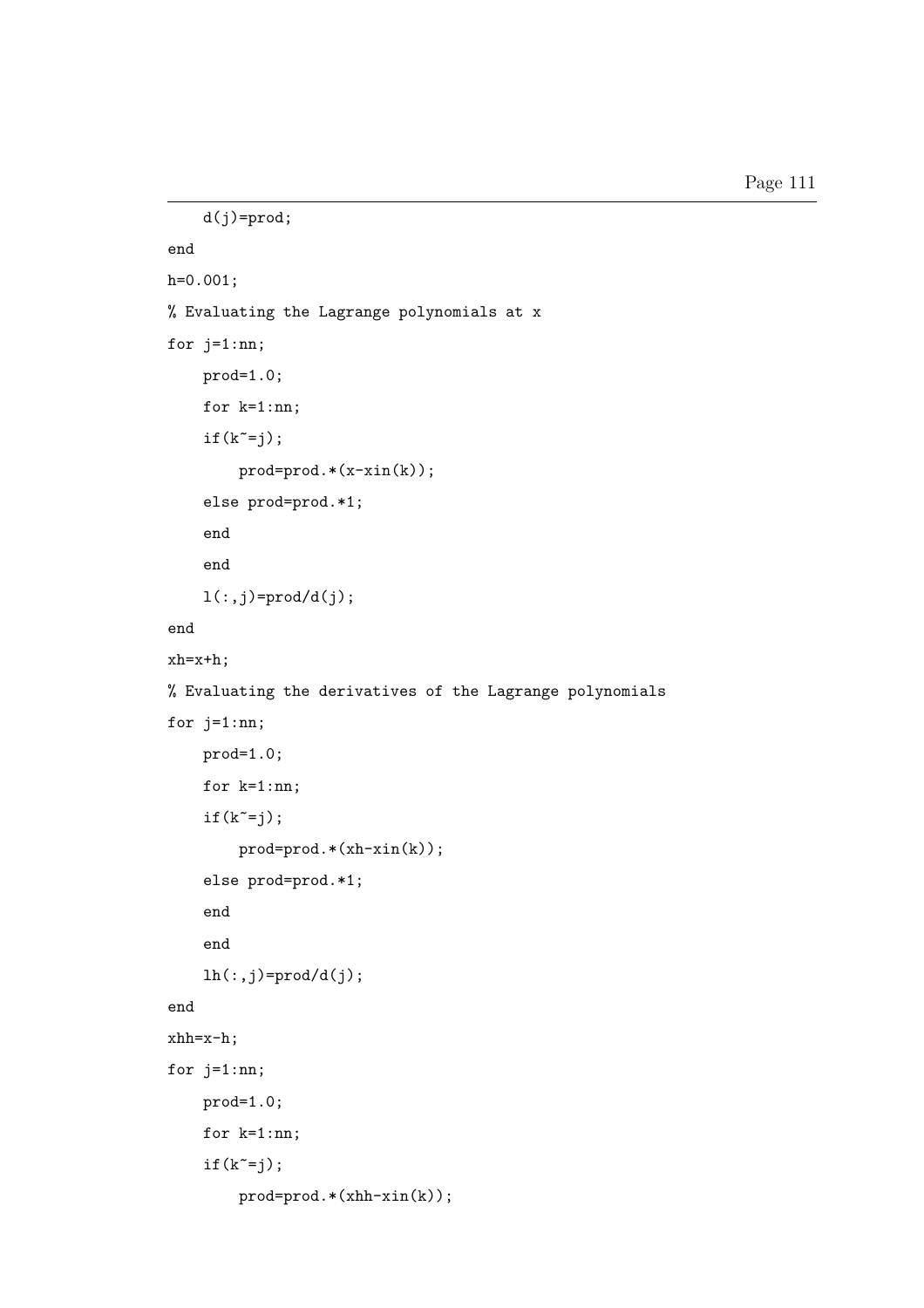```
else prod=prod.*1;
    end
    end
    lhh(:,j)=prod(d(j);end
dl=(lh-lhh)/(2*h);ddl=(lh+lhh-2*l)/(h*h);
% Assigning the matrix elements
for i=2:m;
    for j=1:nn;a(i,j)=4*ddl(i,j)/v2+2*6*dl(i,j)/v+9*l(i,j);end
    b(i)=exp(-3*0.5*v*(x(i)+1));
end
for j=1:nn;
    a(1,j)=1(1,j);a(nn,j)=1(nn,j);end
b(1) = y1;b(nn)= ynn;
b=b;
c=ab:
% Evaluating the approximate solution
t=linspace(0,v,r)';
tp=2*t/v-1;
for j=1:nn;
    prod=1;
    for k=1:nn;
    if(k^{\sim}=j);prod=prod.*(tp-xin(k));
    else prod=prod.*1;
```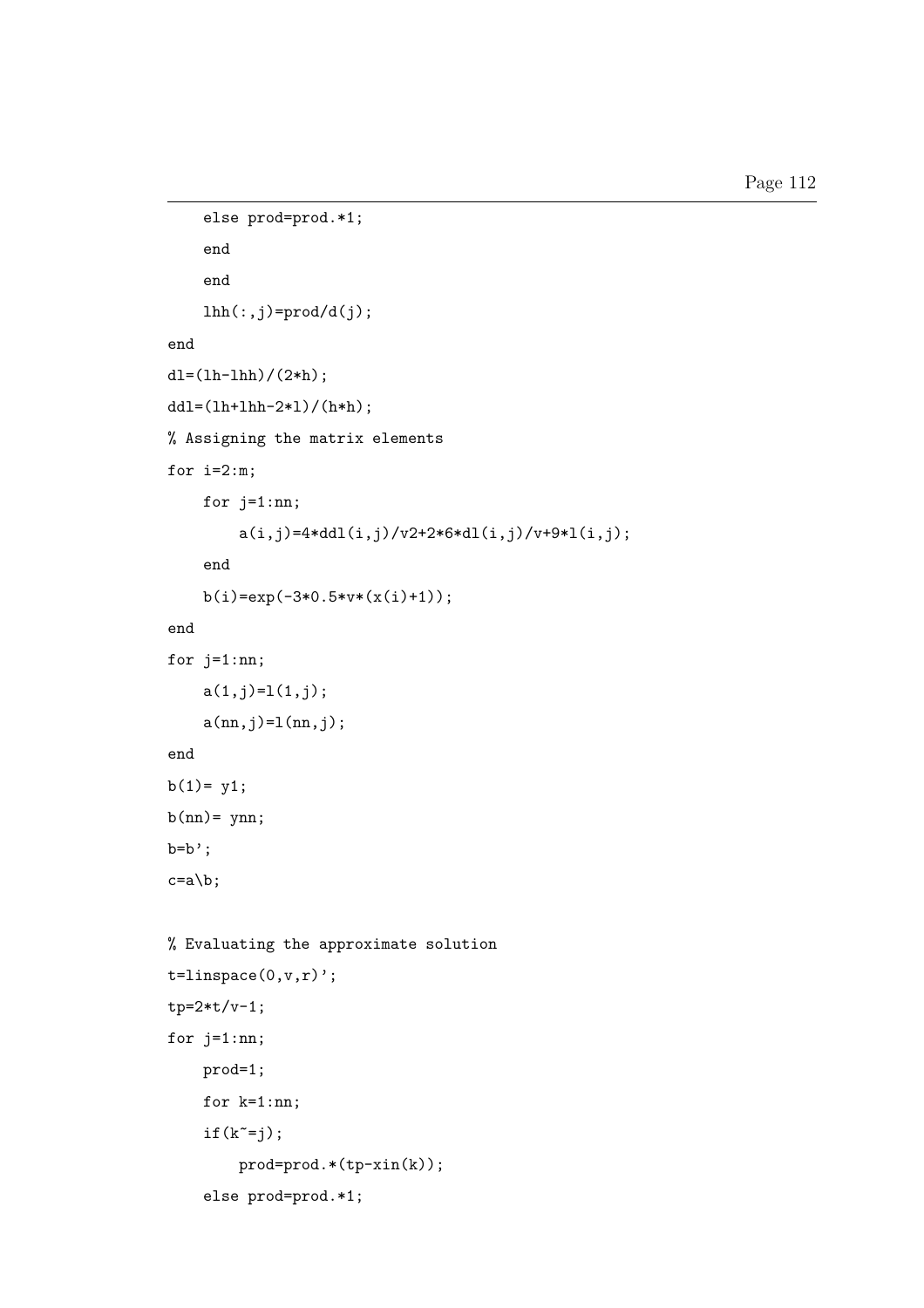```
end
    end
    lp(:,j)=\text{prod}/d(j);end
% Exact solution
yexact = t.*exp(-3.*t)+0.5.*t.^2.*exp(-3.*t);
yaprox=lp*c;m;
% Plotting the solutions
plot(t,yexact,'linewidth', 2);
hold on
plot(t,yaprox,'linewidth', 2);
xlabel('Distance, x')
ylabel('Solution')
% Ploting the error
% plot(t,(yy-yaprx))
         clear all;
hold on
end
```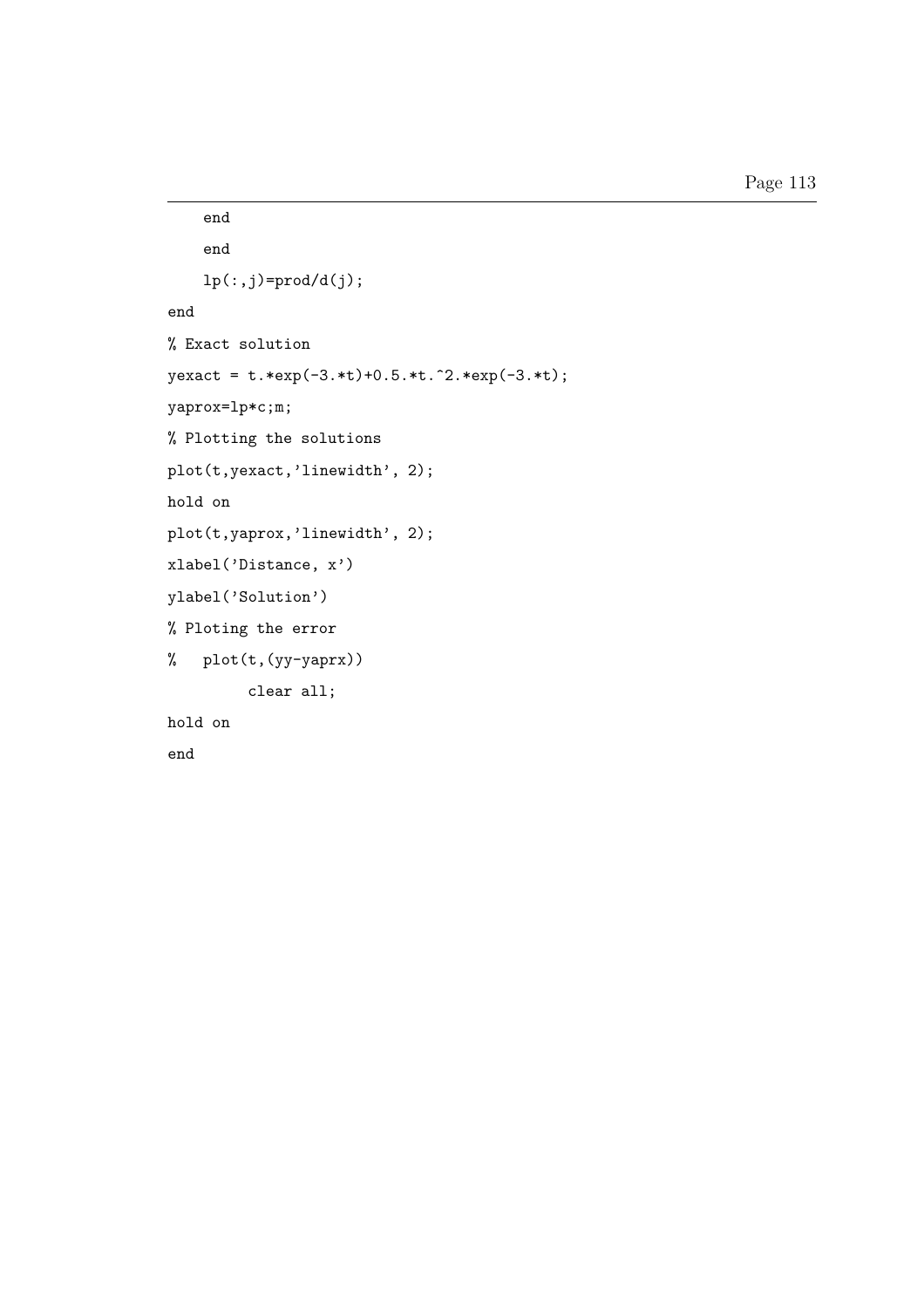# Appendix C

#### Programme for Example 3.3.1

clear all % Specify the number of elements for ne = 18:3:27; % Initilizing the matrices  $a = zeros(4*ne, 4*ne); b = zeros(4*ne, 1);$ % Step size for the Lagrange function  $h = 0.001$ ;  $h1=2*h$ ;  $h2=h^2$ ;  $r = 101;$ % Original variable  $t = 1$ inspace $(0, 3.5, r)$ ; % Transformed variable tt =  $(2*t/3.5)-1;$  $x = 1$ inspace(-1,1,ne+1); % Step size of elements for  $i = 1:ne;$  $H(i) = (x(i+1)-x(i));$ end % Constants aa =  $16/(3.5)^2$ ; bb =  $24/3.5$ ; cc =  $3.5/2$ ; % Interpolation points with internal points chosen as roots of T\_2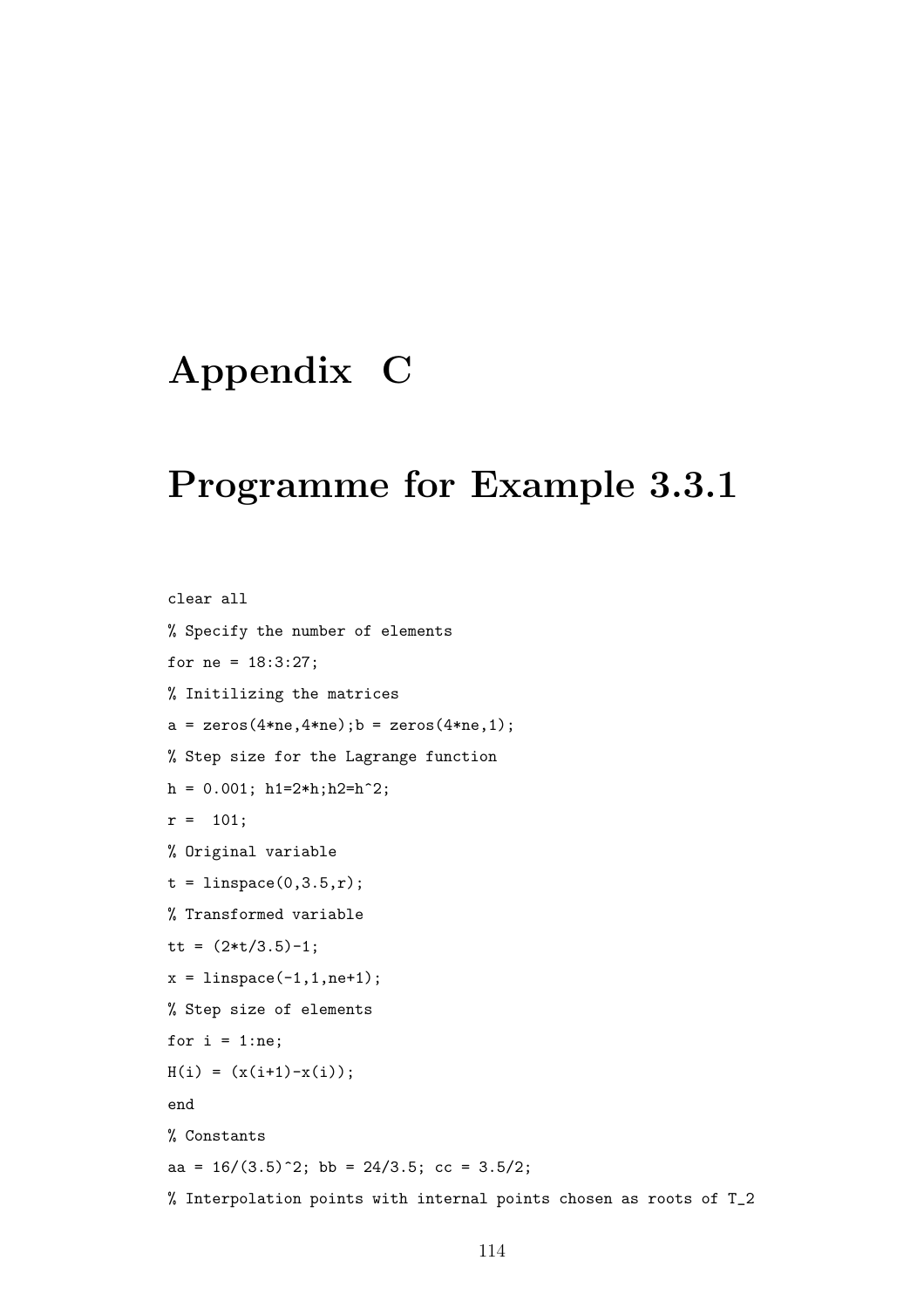```
u1=-1;u2=-1/sqrt(2);u3=1/sqrt(2);u4 = 1;u = [u1 u2 u3 u4];% Collocation points with internal points chosen as roots of P_2
v1=-1; v2=-1/sqrt(3); v3=1/sqrt(3); v4=1; v=[v1 v2 v3 v4];% Defining the divisors of the Lagrange function
for i = 1:4;
    prod = 1.0;
    for j = 1:4;
    if (i^*=j)prod=prod*(u(i)-u(j));else prod = prod*1;
    end
    end
    d(i) = prod;end
% The Lagrange functions
11 = \mathcal{O}(t)(t-u2) \cdot * (t-u3) \cdot * (t-u4) / d(1);12 = \mathcal{O}(t)(t-u1) \cdot * (t-u3) \cdot * (t-u4) / d(2);13 = \mathcal{O}(t)(t-u1) \cdot * (t-u2) \cdot * (t-u4) / d(3);14 = \mathcal{O}(t)(t-u1) \cdot * (t-u2) \cdot * (t-u3)/d(4);
```

```
% The first derivative of the Lagrange functions
11d = \mathcal{O}(t)(11(t+h)-11(t-h))/(h1);12d = \mathcal{O}(t)(12(t+h)-12(t-h))/(h1);13d = \mathcal{O}(t)(13(t+h)-13(t-h))/(h1);14d = \mathcal{O}(t)(14(t+h)-14(t-h))/(h1);
```

```
% The second derivatives of the Lagrange functions
l1dd = \mathcal{O}(t)(11(t+h)+11(t-h)-2*11(t))/(h2);12dd = \mathcal{O}(t)(12(t+h)+12(t-h)-2*12(t))/(h2);13dd = Q(t)(13(t+h)+13(t-h)-2*13(t))/(h2);14dd = \mathcal{O}(t)(14(t+h)+14(t-h)-2*14(t))/(h2);
```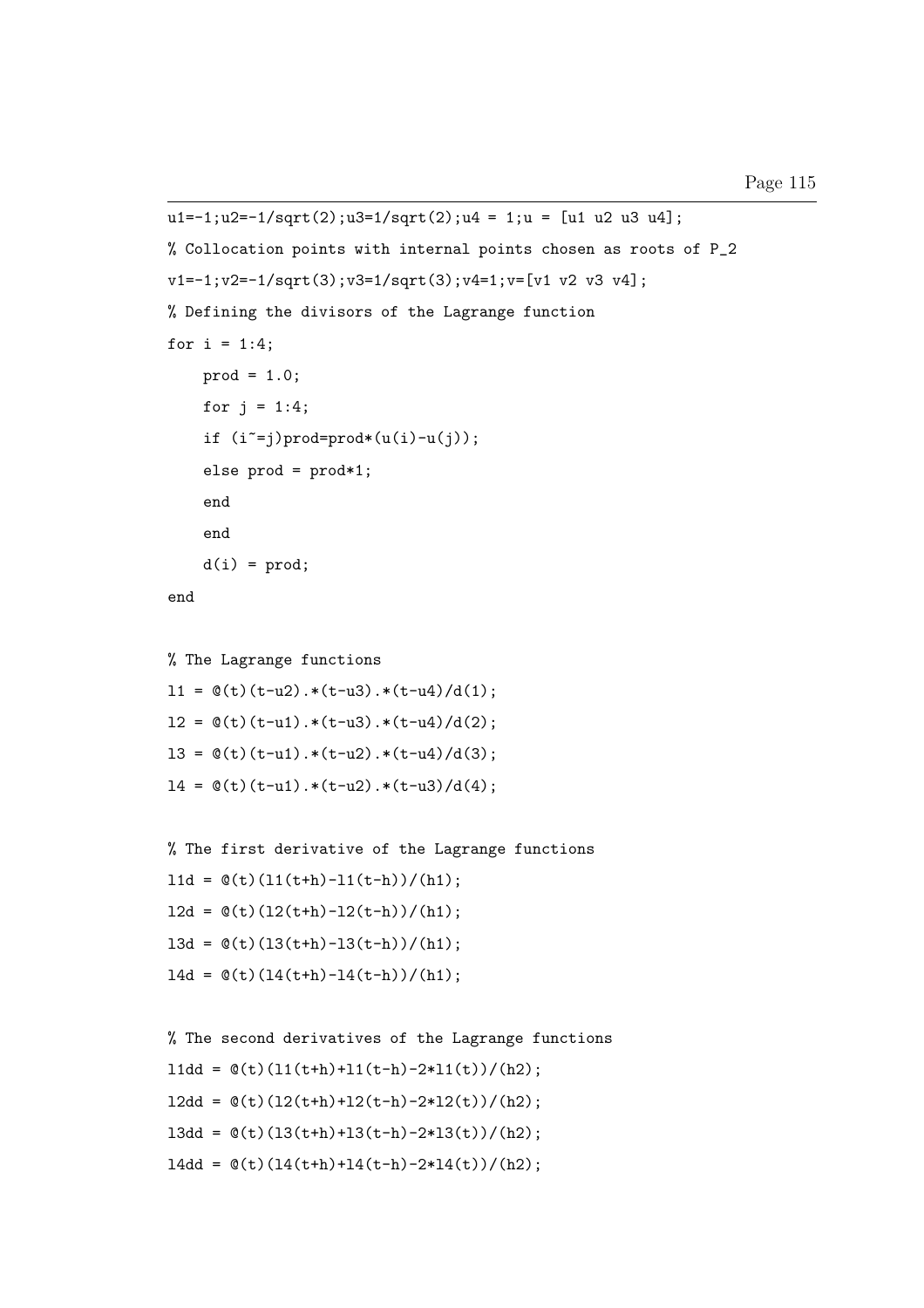```
% Cell array for the Lagrange functions and their derivatives
l={l1 l2 l3 l4};ld={l1d l2d l3d l4d};ldd={l1dd l2dd l3dd l4dd};
l=repmat(1,1,4*n);ld=repmat(1d,1,4*n);ld=repmat(1dd,1,4*n);
% Assigning matrix elements
% Residues
for s = 1:ne;for j = 1:4;
         a(2*s, 4*s-4+j)=aa/(H(s))^2*1dd{j}(v2)+bb/H(s)*ld{j}(v2)+9*1{j}(v2);a(2*s+1,4*s-4+j)=aa/(H(s))^2*1dd{j}(v3)+bb/H(s)*1d{j}(v3)+9*1{j}(v3);end
end
% The boundary conditions
for s = 1:ne-1;
        for j=1:4;
    a(1, j) = 1{j(u1)};a(4*ne, 4*ne-4+j) = 1{j}(u4);end
end
% Continuity of the elements
 for s = 1:ne-1;
    for j = 1:4;
           a(2*ne+s+1, 4*s-4+j) = 1{j}(u4);a(2*ne+s+1, 4*s+j) = -(1{j}(u1));end
 end
% Continuity of the derivatives
   for s = 1:ne-1;
      for j=1:4;
     a(2*ne+ne+s, 4*s-4+i) = 1d{i}(u4)/H(s);a(2*ne+ne+s, 4*s+j) = -(1d{j}(u1))/H(s+1);end
```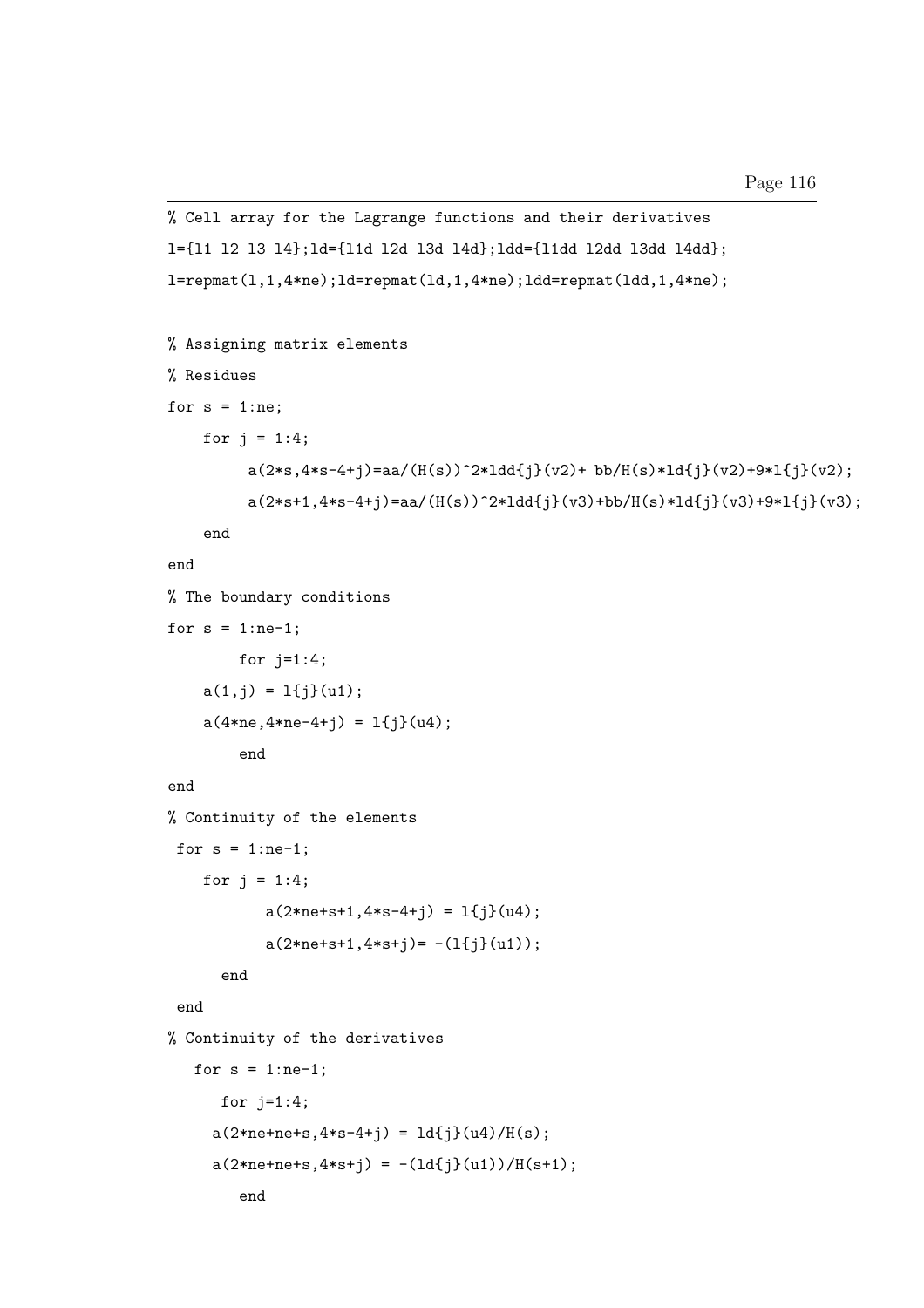```
end
% Defining the b's
b(4\text{*ne}) = 9.625\text{*exp}(-10.5);for s = 1:ne;b(2*s) = exp(-5.25*(H(s)/2*(v2+1)+x(s)+1));b(2*s+1) = exp(-5.25*(H(s)/2*(v3+1)+x(s)+1));
 end
% Determining the coefficients
c = inv(a)*bfor s = 1:4; i = 1:ne;C(i,s)=c(4*(i-1)+s);end
% The approximate solution
     for i = 1:ne;for k = 1:r;uu =((2*(tt(k)-x(i)))/(x(it+1)-x(i)))-1;if(x(i) \leq t t(k) \& t t(k) \leq x(i+1)) j = i;yaprx(k) = C(i,1)*11(uu) + C(i,2)*12(uu) + C(i,3)*13(uu) + C(i,4)*14(uu);end
         end
         end
% Exact solution
y = t.*exp(-3.*t)+0.5*t.^2.*exp(-3.*t);% Plotting the solutions
plot(t,y);
hold on
plot(t,yaprx);
xlabel('Distance, x')
ylabel('Solutions')
% Total error
```

```
[sqrt(sum((y-yaprx).^2))]
```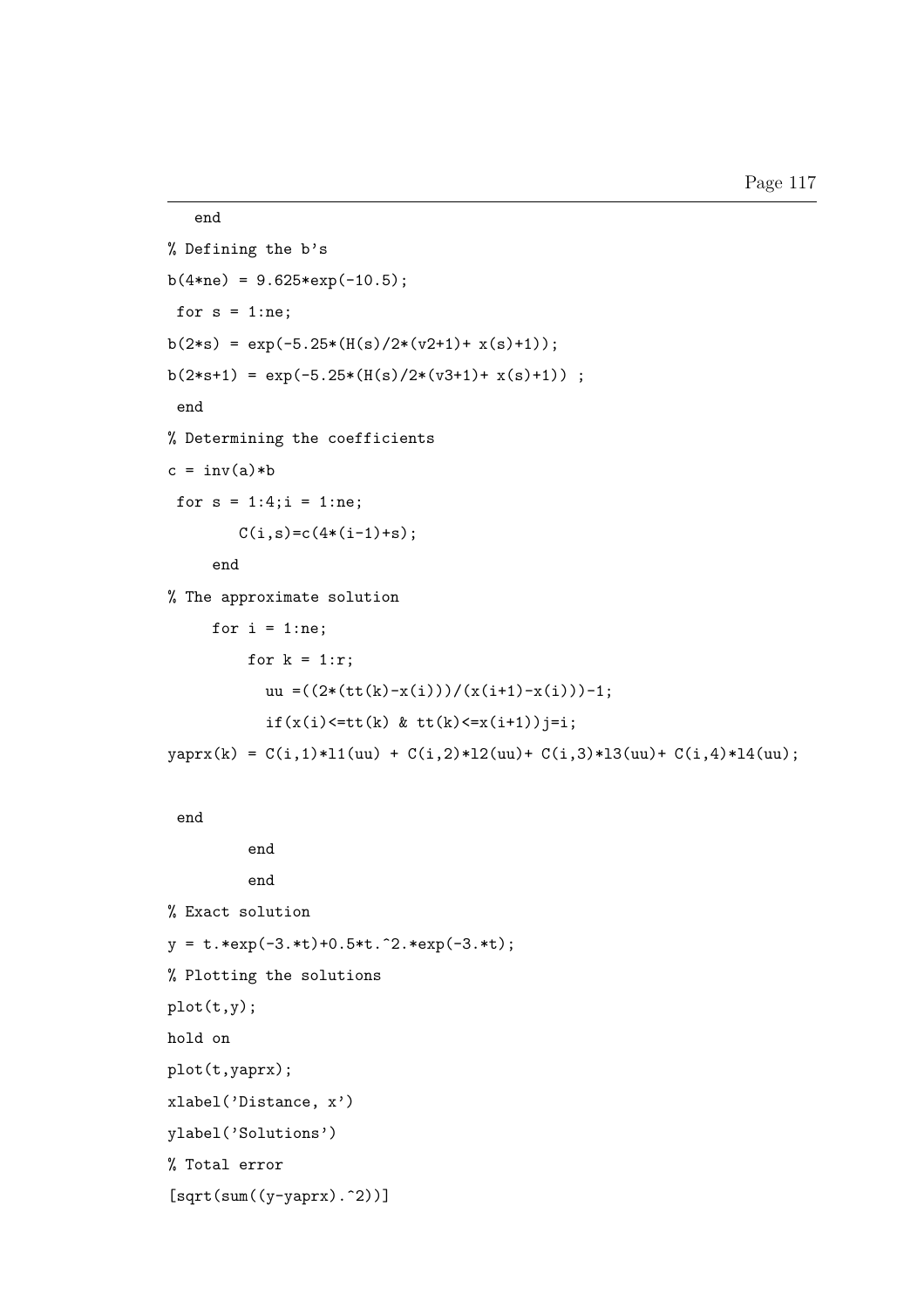Page 118

clear all;

hold on end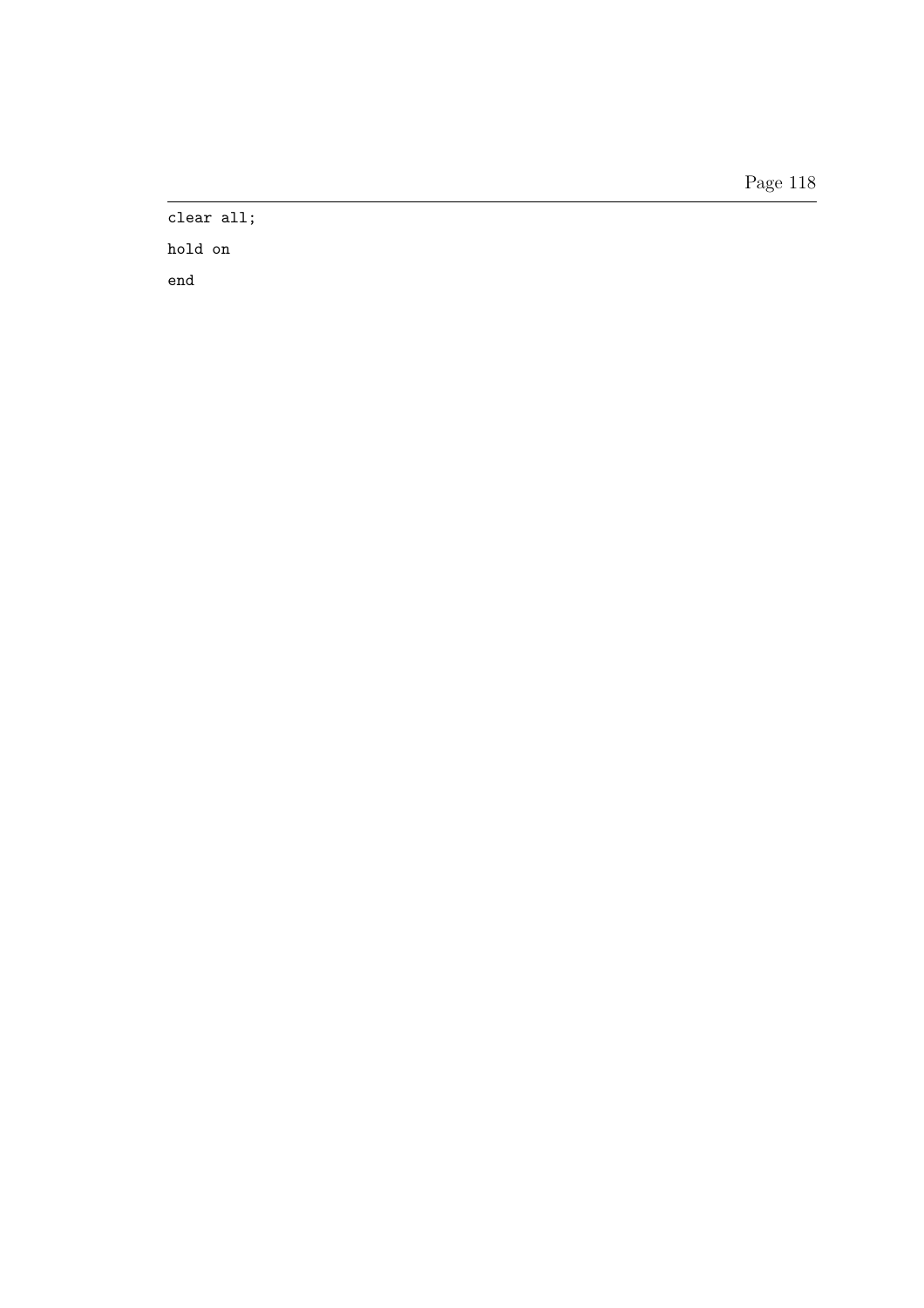# Appendix D

#### Programme for Example 4.2.1

clear all % Enter the number of elements for ne= 2:1:5; % Initializing the matrices  $M = zeros(4*ne, 4*ne);$  $J = zeros(4*ne, 4*ne)$ '; % Peclet number  $p = 40;$  $t1 = 2$ ;  $t2 = 1;$  $r = 101;$ % Step size for the Lagrange function  $h = 0.001$ ;  $x = 1$ inspace(0,1,ne+1); %step size of elements  $H = 1/ne;$ % The interpolation points chosen as the roots of T\_n-1 u1 = 0; u2 =  $(-1/\sqrt{2})+1)/2$ ; u3 =  $(1/\sqrt{2})+1)/2$ ; u4 = 1; u = [u1 u2 u3 u4]; % The collocation points chosen as the roots of P\_n-1  $v1 = 0$ ;  $v2 = (-1/sqrt(3)+1)/2$ ;  $v3 = (1/sqrt(3)+1)/2$ ;  $v4 = 1$ ;  $v = [v1 v2 v3 v4]$ ;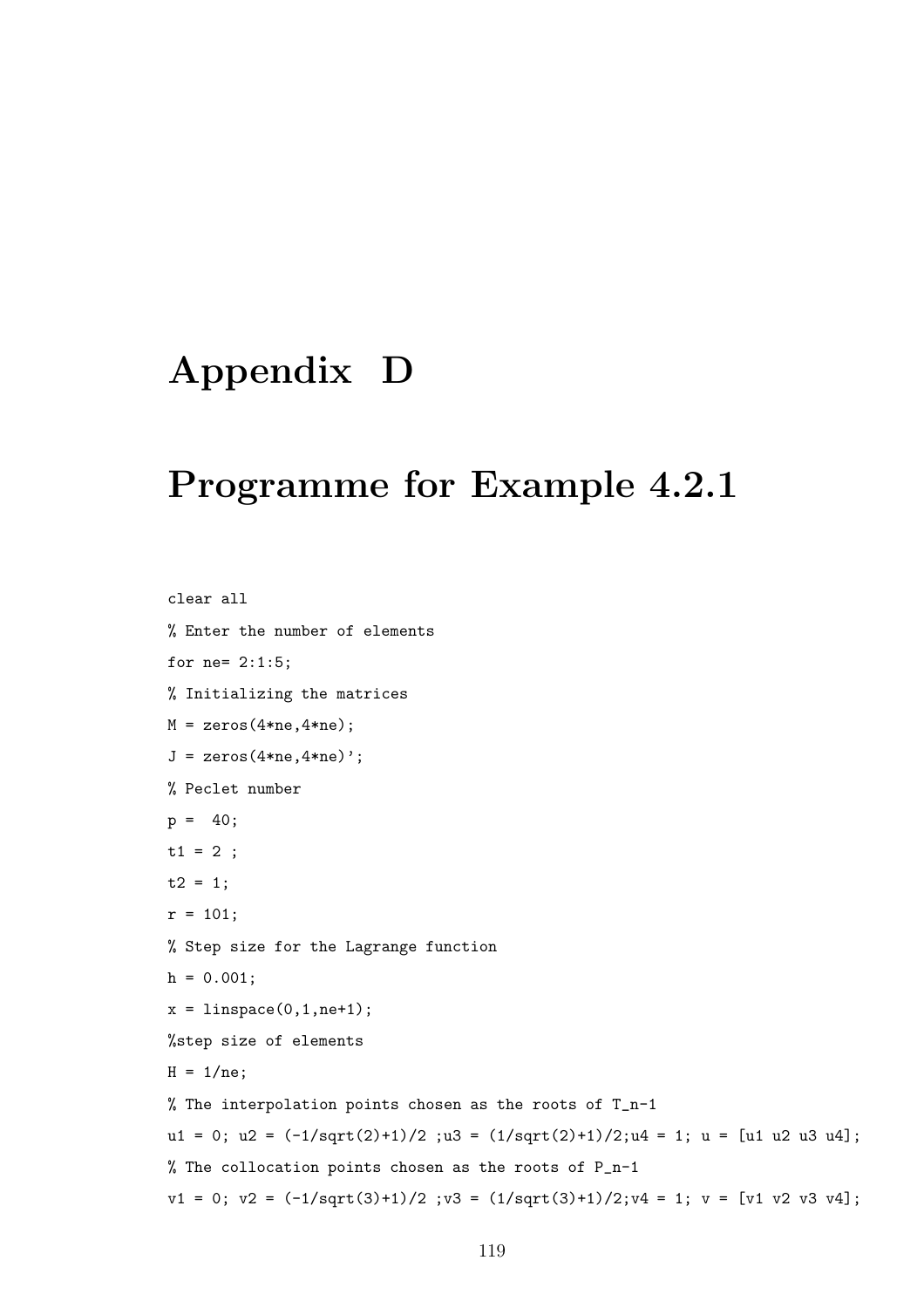```
% The divisors of the Lagrange function
for i = 1:4;
    prod = 1.0;
    for j = 1:4;if (i^*=j)prod = prod*(u(i)-u(j));else prod=prod*1;
    end
    end
    d(i)=\text{prod};end
```

```
% The lagrange functions
11 = \mathcal{O}(t)(t-u2) \cdot * (t-u3) \cdot * (t-u4) / d(1);12 = \mathcal{O}(t)(t-u1) \cdot * (t-u3) \cdot * (t-u4) / d(2);
```

```
13 = \mathcal{O}(t)(t-u1) \cdot * (t-u2) \cdot * (t-u4) / d(3);
```

```
14 = \mathcal{O}(t)(t-u1) \cdot * (t-u2) \cdot * (t-u3) / d(4);
```

```
% The first derivative of the Lagrange functions
11d = \mathcal{O}(t)(11(t+h)-11(t-h))/(2*h);12d = \mathcal{O}(t)(12(t+h)-12(t-h))/(2*h);13d = \mathcal{O}(t)(13(t+h)-13(t-h))/(2*h);14d = \mathcal{O}(t)(14(t+h)-14(t-h))/(2*h);
```

```
% The second derivatives of the Lagrange functions
l1dd = \mathbb{O}(t)(11(t+h)+11(t-h)-2*11(t))/(h^2);12dd = \mathcal{O}(t)(12(t+h)+12(t-h)-2*12(t))/(h^2);13dd = O(t)(13(t+h)+13(t-h)-2*13(t))/(h^2);14dd = \mathcal{O}(t)(14(t+h)+14(t-h)-2*14(t))/(h^2);
```

```
% Cell array for the Lagrange functions and their derivatives
l = {l1 l2 l3 l4};ld = {l1d l2d l3d l4d};ldd = {l1dd l2dd l3dd l4dd};
l = \text{repmat}(l,1,4\text{*ne});ld = \text{repmat}(ld,1,4\text{*ne});ldd = \text{repmat}(ldd,1,4\text{*ne});
```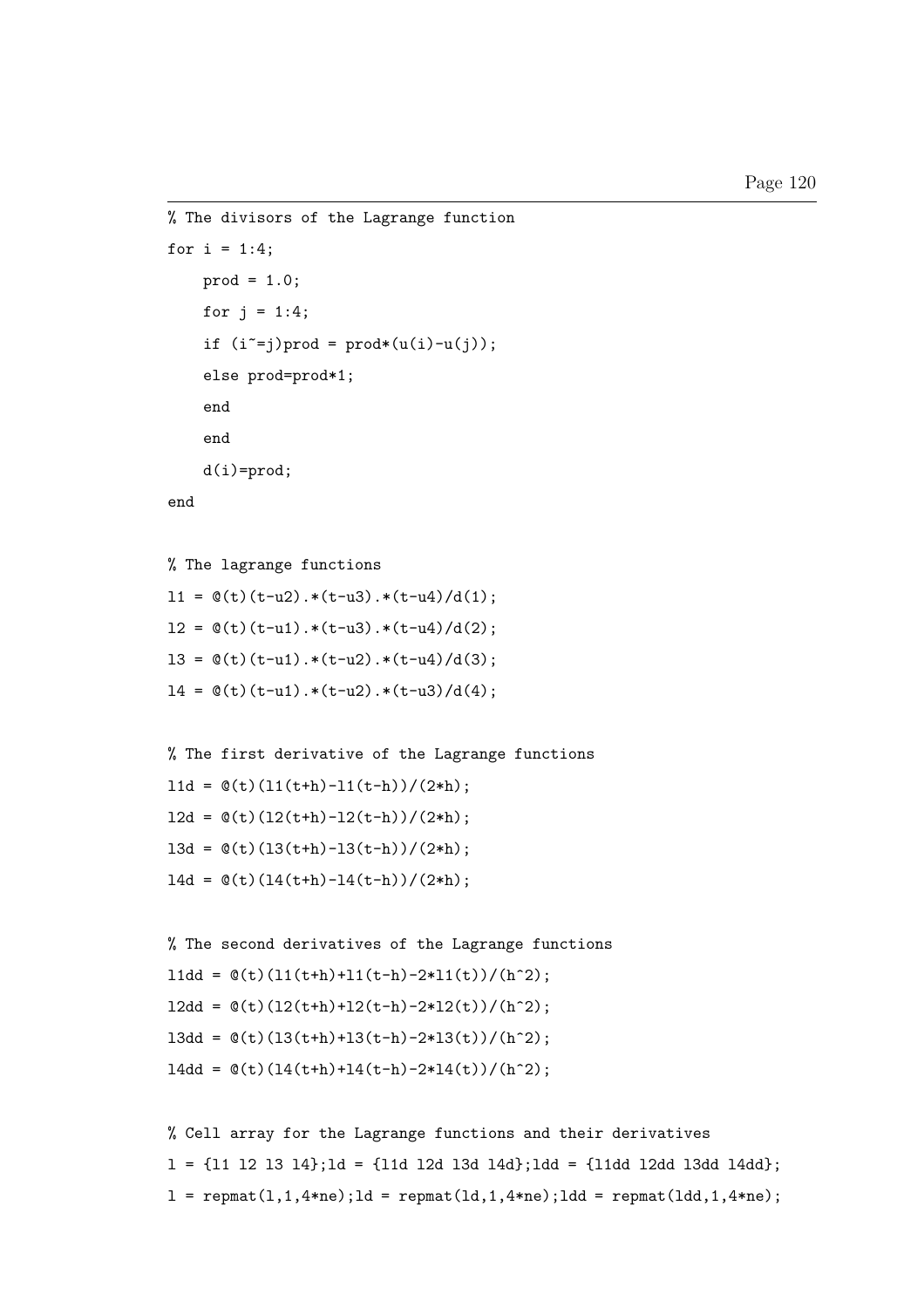```
% Assigning matrix elements
% Defining the mass matrix for the DAE
for s = 1:ne;for j = (4*s) - 3:4*s;M((2*s),j) = 1{j}(v2);M(2*s+1,j) = 1{j}(v3);end
end
% Defining the Jacobian matrix
 % The residual entries
for s=1:ne;
    for j=1:4;
         J(2*s, 4*s-4+j) = (1dd{j}(v2)/(H^2*4*p)) - (1dfj(v2)/H);J(2*s+1,4*s-4+j) = (1dd{j}(v3)/(H^2*4*p)) - (1dfj)(v3)/H);end
end
% Boundary conditions
% The left bc and right bc
    for s = 1:ne-1;
        for j = 1:4;
    J(1,j) = -1{j}(u1) + (1dfj(u1))/(4*p*H);J(4*ne, 4*ne-4+j) = -(1d{j}(u4))/H;end
    end
% Continuity of the elements
for s=1:ne-1;
    for j=1:4;
   J(2*ne+s+1, 4*s-4+j) = -1{j}(u4);J(2*ne+s+1, 4*s+j) = 1{j}(u1);end
```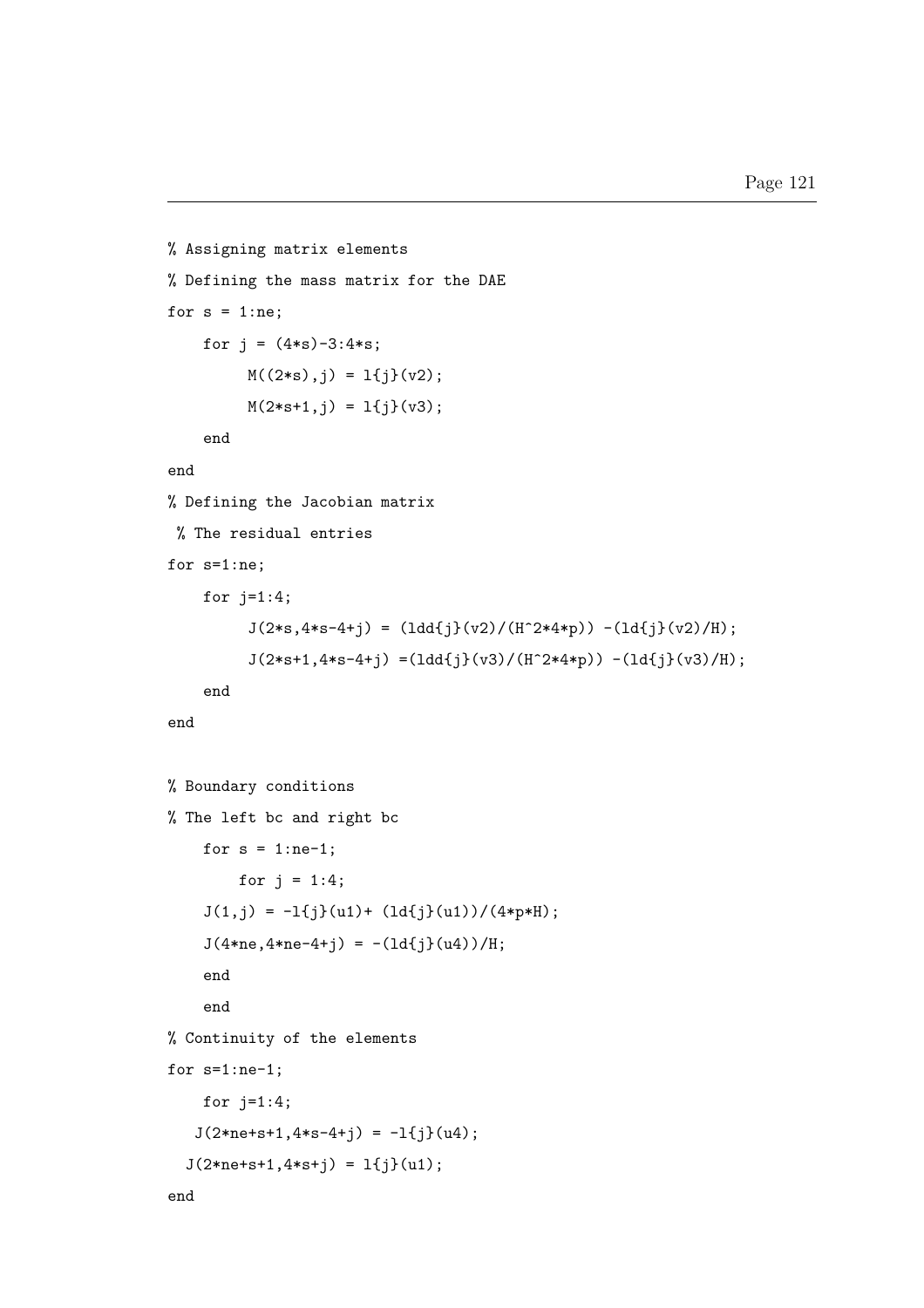```
end
% Continuity of the derivatives
for s=1:ne-1;
      for j=1:4;
   J(2*ne+ne+s, 4*s-4+j) = -ld{j}(u4)/H;J(2*ne+ne+s, 4*s+j)=1d{j}(u1)/H;end
end
% Solving the DAE
tspan =linspace(0.01, t1, r); tspan = tspan';
c0 = ones(4*ne, 1);options = odeset('Mass',M,'Jacobian',J);
f = \mathbb{Q}(t, c) J*c;
sol = ode15s(f,[0 t1],c0, options);% Uncommnet this to obtain the exit solution at x = 1% yaprox = deval(sol, [0, 2], 4*ne)
c = \text{deval}(\text{sol}, [t2], [1:4*ne]);
for i=1:ne;
     for j = 1:4;
        C(i, j) = C(4*(i-1)+j);end
 end
tt = linspace(0,1,r);
     for i = 1:ne;for k = 1:r;uu =(tt(k)-x(i))/(x(i+1)-x(i));if(x(i) \leq t t(k) \& t t(k) \leq x(i+1)) j = i;yaprox(k) = C(i,1)*11(uu) + C(i,2)*12(uu) + C(i,3)*13(uu) + C(i,4)*14(uu);end
              end
```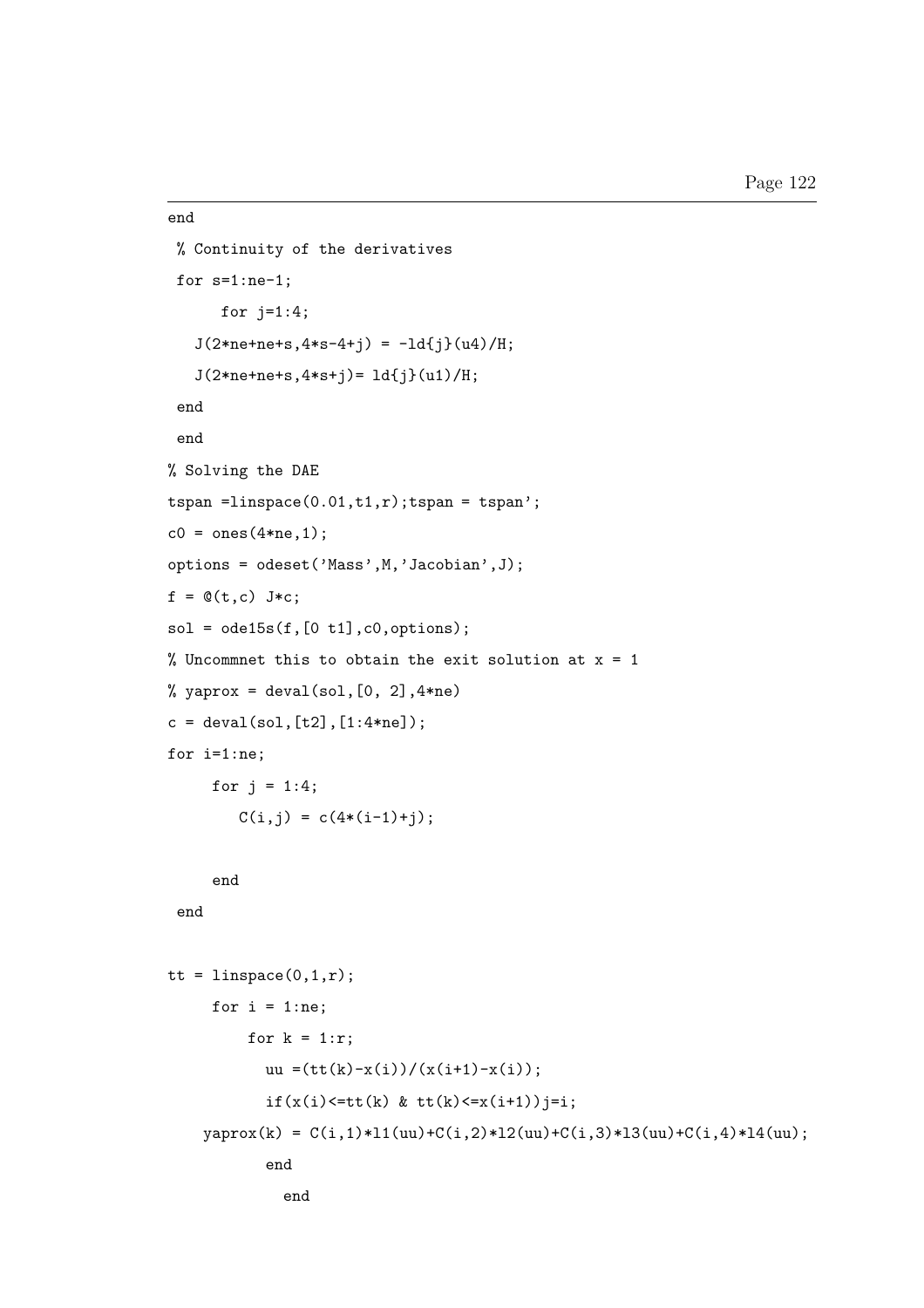```
end
% The exact solution
  if(p>1);
% Uncomment this to get the exit solution at x = 1\% x = 1;% The solution at different values of t
t = t2;
x = tt;z1=(p./t) \cdot (0.5) \cdot (x-t);z2=(p./t) \cdot (0.5) \cdot *(x+t);z3 = (p./t) . 0.5.* (2-x+t);% The exact solution for large p's
yexit = 1-0.5.*erfc(z1)-(4*p.*t./pi) \cdot (0.5)* exp(-p.*(x-t) \cdot ^2./t)+...(0.5.* (1 + 4.*p.*(x+t))).*exp(4.*p.*x).*erfc(z2)...-2.*( 4.*p.*t./pi).^0.5.*(1+p.*(2-x+t)).*exp(4.*p-(p.*(2-x+t).^2)./t)+...(2.*p.* (2.*(2-x+t) + t + 2.*p.*(2-x+t).^2).*exp(4.*p)).* erfc(z3);else
% Calculating the exact solution for small p's
% Finding the roots x1 in the exact solution for small p's
g = \mathbb{Q}(x1) \tan(2*x1) - (2*x1*p)./(x1.^2-p^2);
% Initial guess
x1(1) = fsolve(g, (pi/4 + 0.8)/2);% Finding the subsequent roots
for k=0:15
x1(k+2)=fsolve(g,2*(k+1)*pi/4);end
L = [x1'];
for i = 1: length(t);
sum=0;
for k = 1: length(L);
sum = sum+L(k)*sin(2*L(k))/(L(k)^2+p^2+p)*exp(-L(k)^2*t(1)/p);end
```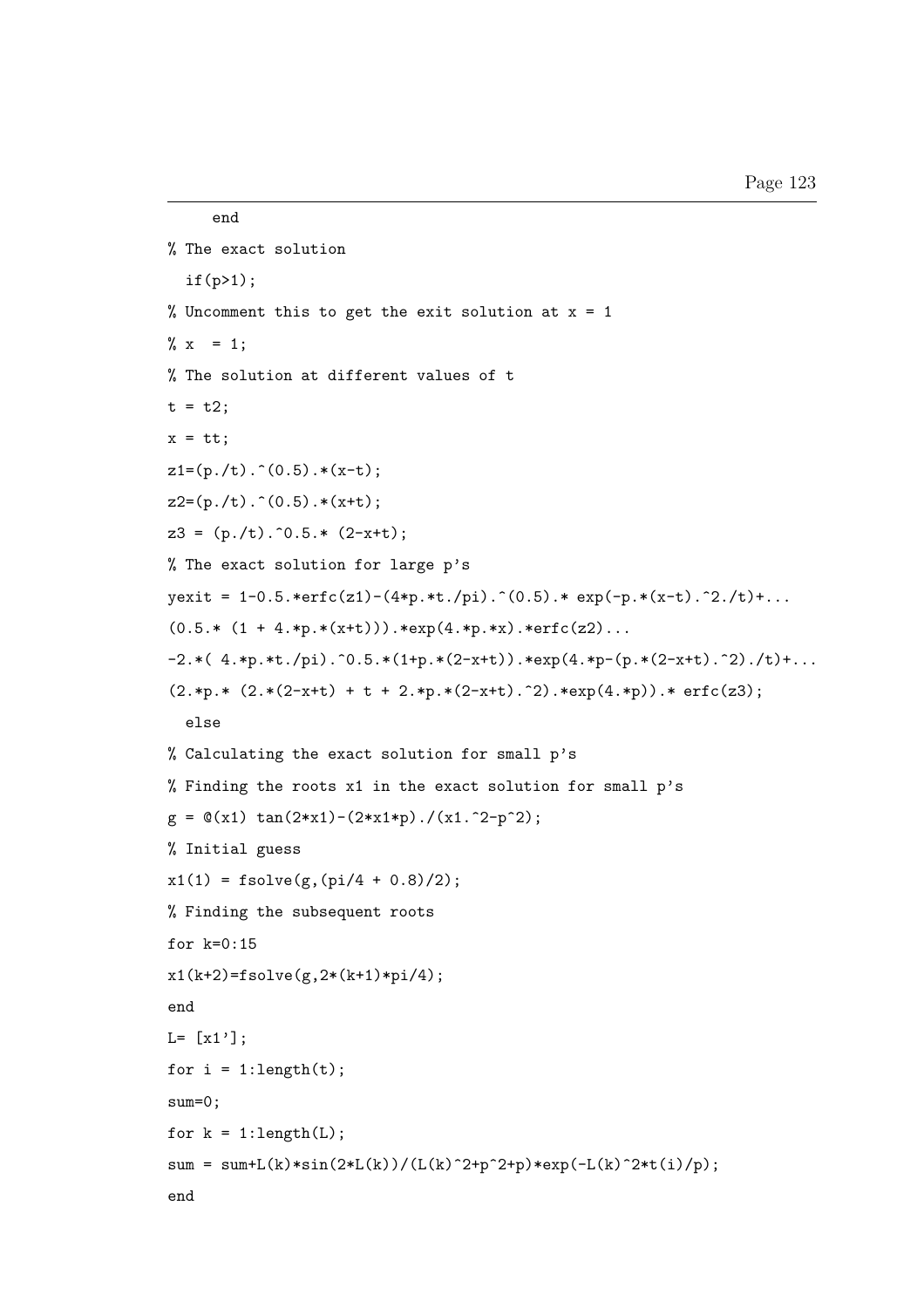```
% Exact solution for small p's
yexit(i)= exp(p*(2-t(i)))*sum;
end
end
% if p<=1
% yexit = yexit';
% end
% Ploting the approximate solutions
% Uncomment this to plot the exit solution against time
% tt = t% plot(x,yexit);
% hold on
% plot(x,yaprox)
% xlabel('Distance, x')
% ylabel('Solution')
% Plotting the error
plot(tt,yexit-yaprox,'-')
xlabel('Distance, x')
ylabel('Error')
% Total error
[sqrt(sum((yexit-yaprox).^2))]
         clear all;
hold on
end
```